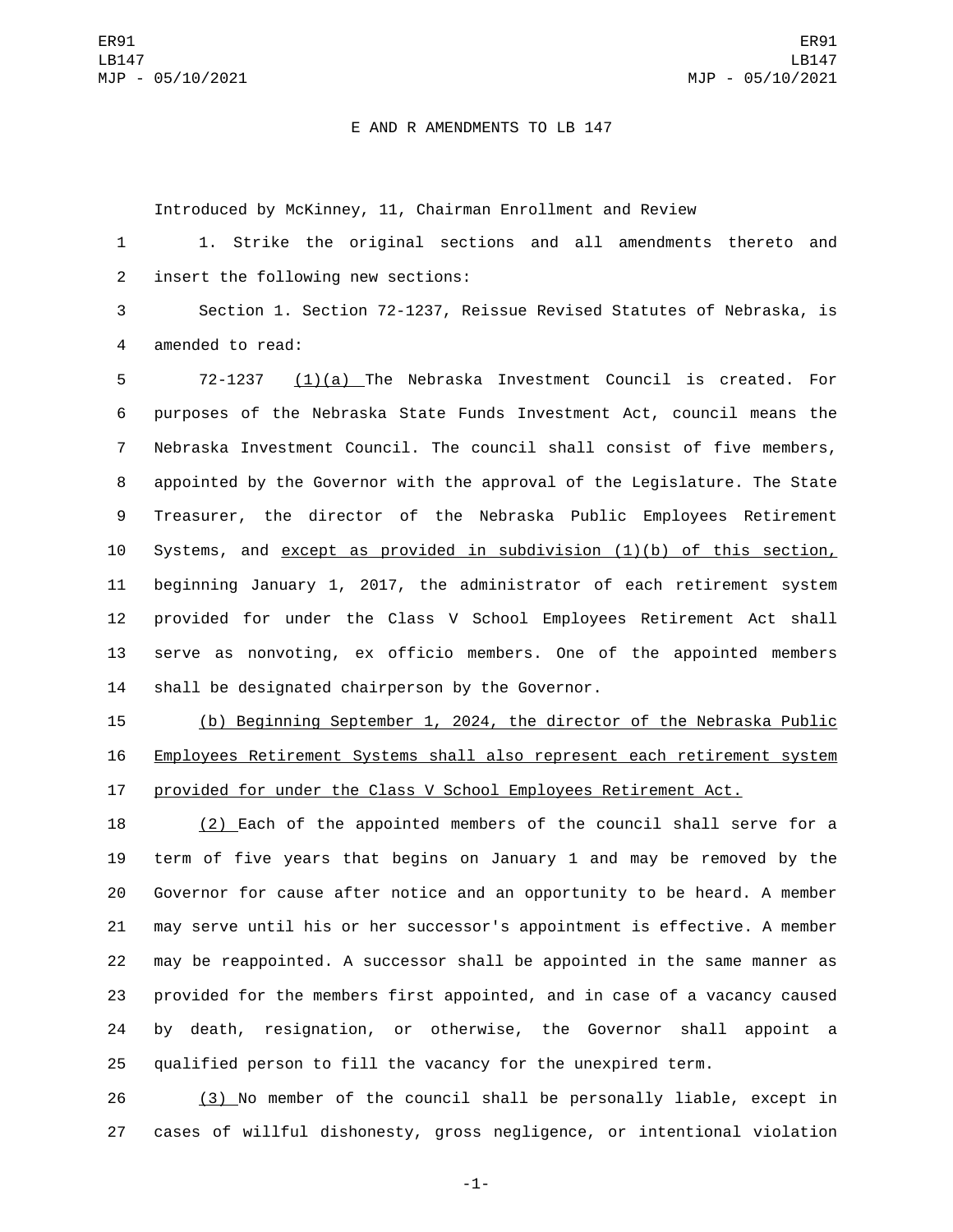of law, for actions relating to his or her duties as a member of the 2 council.

 Sec. 2. Section 72-1249.02, Reissue Revised Statutes of Nebraska, is 4 amended to read:

 72-1249.02 The State Investment Officer's Cash Fund is created. A pro rata share of the budget appropriated for the council shall be charged to the income of each fund managed, and such charges shall be transferred to the State Investment Officer's Cash Fund. The allocation of charges may be made by any method determined to be reasonably related to actual costs incurred by the council. Approval of the agencies and boards administering these funds shall not be required.

 It is the intent of this section to have funds managed by the state investment officer pay a pro rata share of the investment management expense when this is not prohibited by statute or the constitution.

 Management, custodial, and service costs which are a direct expense of state funds may be paid from the income of such funds when this is not prohibited by statute or the Constitution of Nebraska. For purposes of this section, management, custodial, and service costs shall include, but not be limited to, investment counsel fees for managing assets, real estate mortgage loan service fees, real estate management fees, and custody fees for fund securities. All such fees shall be approved by the 22 council and the state investment officer.

 Beginning on March 31, 2016, a pro rata share of the budget appropriated for the council shall be charged to the income of the Class V School Employees Retirement Fund, and such charges shall be transferred to the State Investment Officer's Cash Fund. The allocation of charges among a retirement system provided for under the Class V School Employees Retirement Act and the other funds managed by the council may be made by any method determined to be reasonably related to actual costs incurred by the council. Approval of the board of education, the board of trustees, or the retirement board, as defined in section 79-978 and as

-2-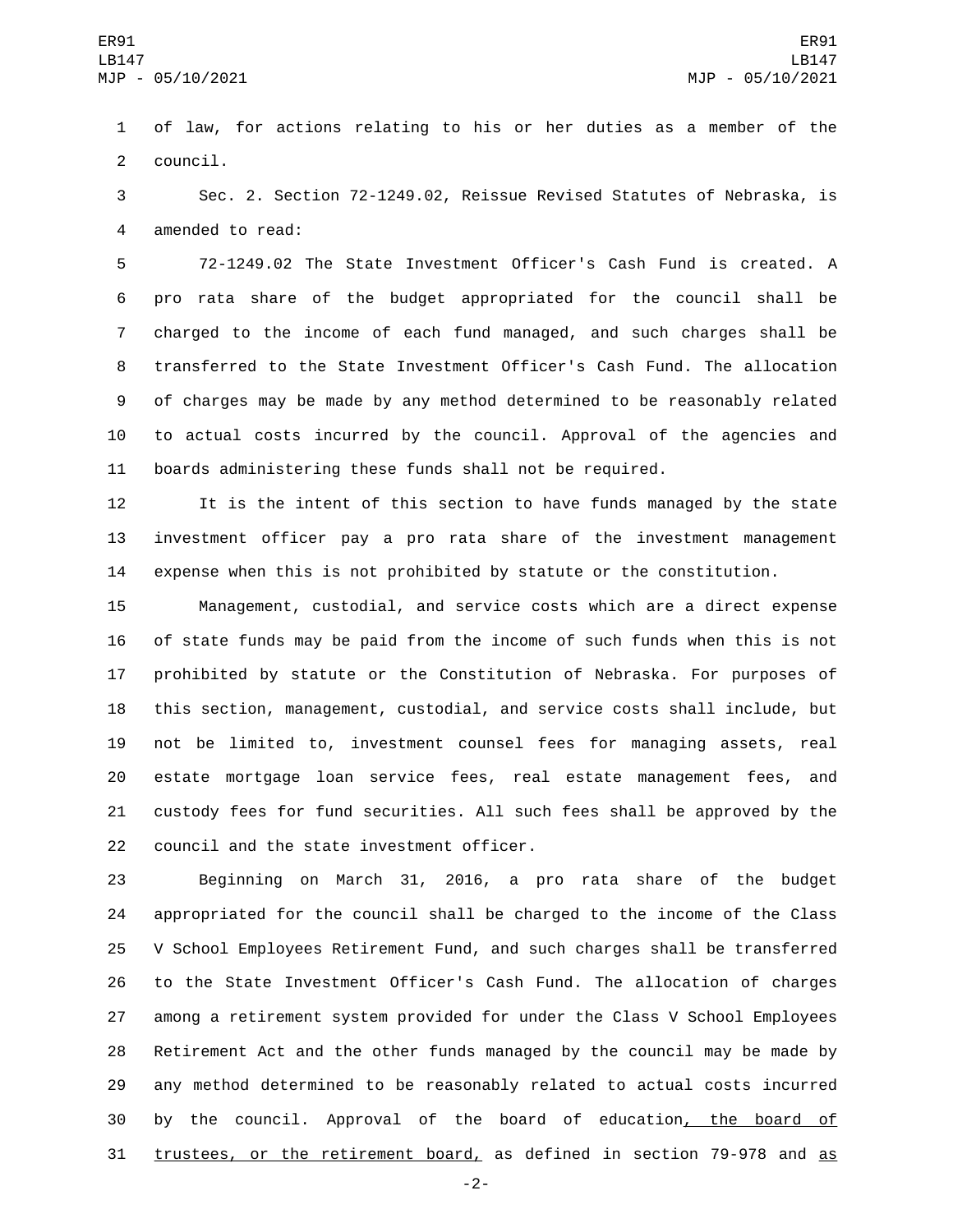1 the board of trustees provided for in section 79-980, shall not be 2 required.

 Sec. 3. Section 79-902, Revised Statutes Cumulative Supplement, 4 2020, is amended to read:

 79-902 For purposes of the School Employees Retirement Act, unless 6 the context otherwise requires:

 (1) Accumulated contributions means the sum of all amounts deducted from the compensation of a member and credited to his or her individual account in the School Retirement Fund together with regular interest thereon, compounded monthly, quarterly, semiannually, or annually;

 (2)(a) Actuarial equivalent means the equality in value of the aggregate amounts expected to be received under different forms of 13 payment.

 (b) For a school employee hired before July 1, 2017, the determinations shall be based on the 1994 Group Annuity Mortality Table reflecting sex-distinct factors blended using twenty-five percent of the male table and seventy-five percent of the female table. An interest rate of eight percent per annum shall be reflected in making these determinations except when a lump-sum settlement is made to an estate.

 (c) For a school employee hired on or after July 1, 2017, or rehired on or after July 1, 2017, after termination of employment and being paid a retirement benefit or taking a refund of contributions, the determinations shall be based on a unisex mortality table and an interest rate specified by the board. Both the mortality table and the interest rate shall be recommended by the actuary and approved by the retirement board following an actuarial experience study, a benefit adequacy study, or a plan valuation. The mortality table, interest rate, and actuarial factors in effect on the school employee's retirement date will be used to calculate actuarial equivalency of any retirement benefit. Such interest rate may be, but is not required to be, equal to the assumed 31 rate.

-3-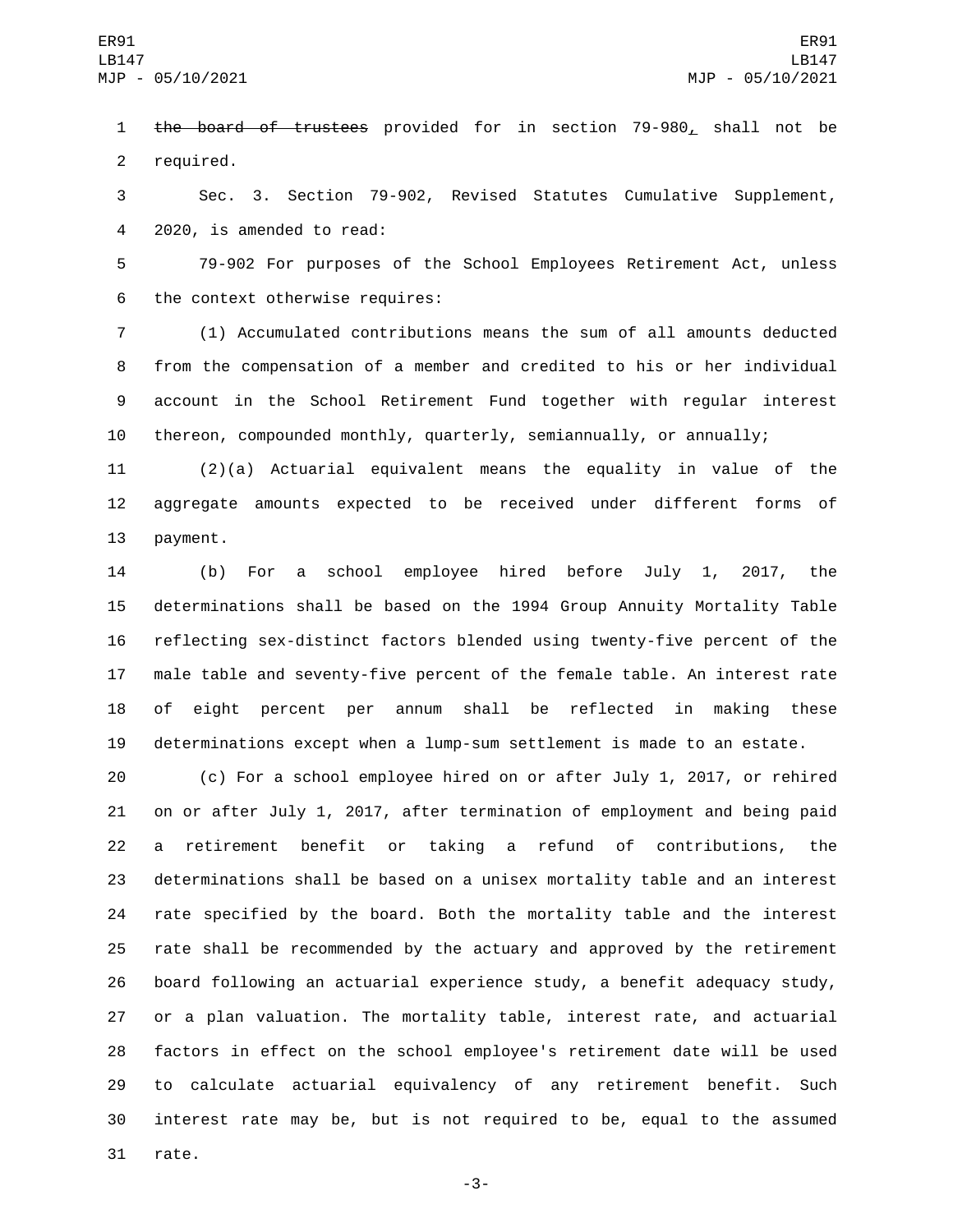(d) If the lump-sum settlement is made to an estate, the interest rate will be determined by the AAA-rated segment of the Bloomberg Barclays Long U.S. Corporate Bond Index as of the prior June 30, rounded to the next lower quarter percent. If the AAA-rated segment of the Bloomberg Barclays Long U.S. Corporate Bond Index is discontinued or replaced, a substitute index shall be selected by the board which shall 7 be a reasonably representative index;

 (3) Beneficiary means any person in receipt of a school retirement 9 allowance or other benefit provided by the act;

 (4)(a) Compensation means gross wages or salaries payable to the member for personal services performed during the plan year and includes (i) overtime pay, (ii) member retirement contributions, (iii) retroactive salary payments paid pursuant to court order, arbitration, or litigation and grievance settlements, and (iv) amounts contributed by the member to plans under sections 125, 403(b), and 457 of the Internal Revenue Code as defined in section 49-801.01 or any other section of the code which 17 defers or excludes such amounts from income.

 (b) Compensation does not include (i) fraudulently obtained amounts as determined by the retirement board, (ii) amounts for accrued unused sick leave or accrued unused vacation leave converted to cash payments, (iii) insurance premiums converted into cash payments, (iv) reimbursement for expenses incurred, (v) fringe benefits, (vi) per diems paid as expenses, (vii) bonuses for services not actually rendered, (viii) early retirement inducements, (ix) cash awards, (x) severance pay, or (xi) employer contributions made for the purposes of separation payments made 26 at retirement.

 (c) Compensation in excess of the limitations set forth in section 401(a)(17) of the Internal Revenue Code as defined in section 49-801.01 shall be disregarded. For an employee who was a member of the retirement system before the first plan year beginning after December 31, 1995, the limitation on compensation shall not be less than the amount which was

-4-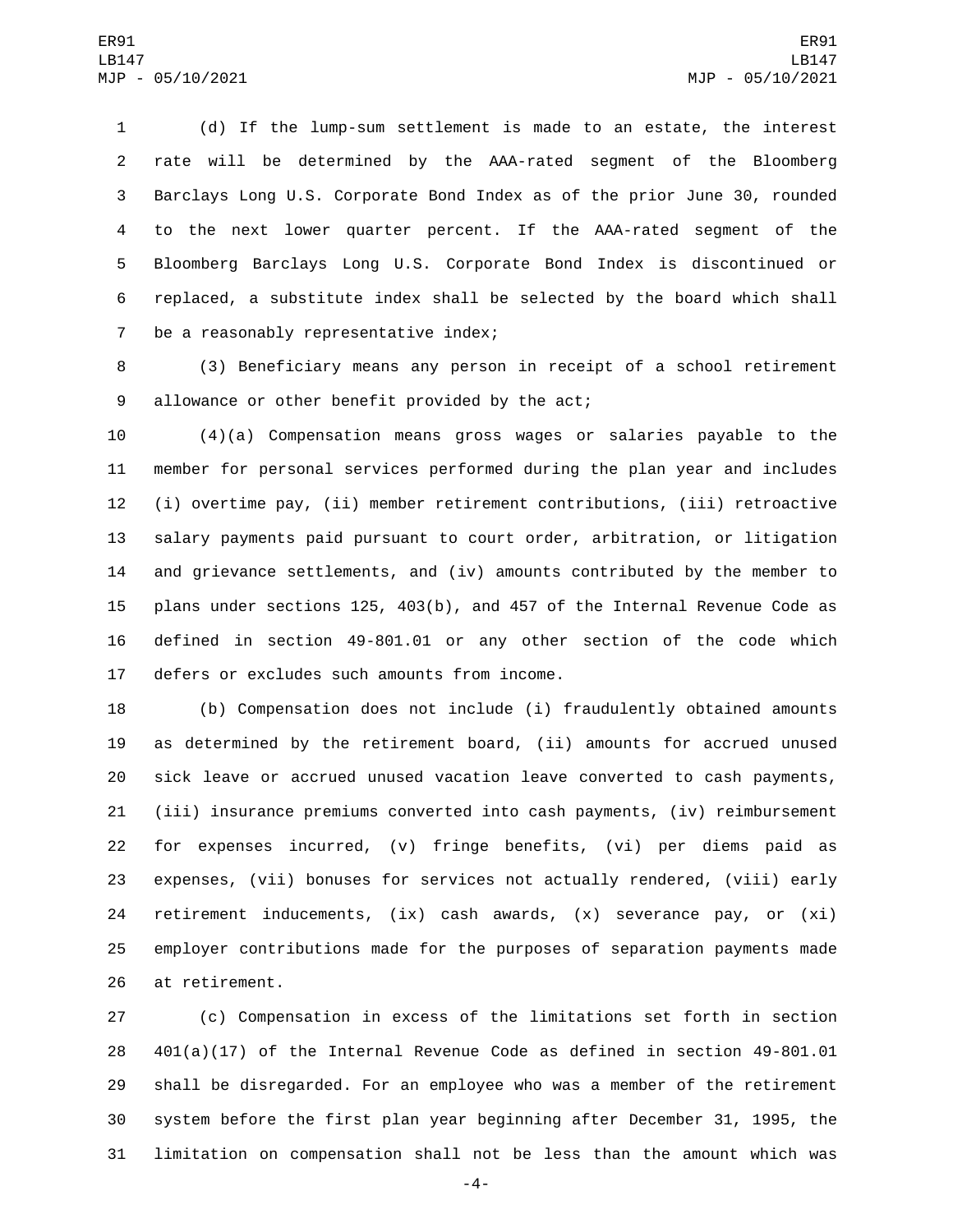allowed to be taken into account under the retirement system as in effect 2 on July 1, 1993;

 (5) County school official means (a) until July 1, 2000, the county superintendent or district superintendent and any person serving in his or her office who is required by law to have a teacher's certificate and (b) on or after July 1, 2000, the county superintendent, county school administrator, or district superintendent and any person serving in his or her office who is required by law to have a teacher's certificate;

 (6)(a) Creditable service means prior service for which credit is granted under sections 79-926 to 79-929, service credit purchased under sections 79-933.03 to 79-933.06 and 79-933.08, and all service rendered while a contributing member of the retirement system; and

 (b) Creditable service includes working days, sick days, vacation days, holidays, and any other leave days for which the employee is paid regular wages as part of the employee's agreement with the employer. Creditable service does not include lump-sum payments to the employee upon termination or retirement in lieu of accrued benefits for such days, eligibility and vesting credit, service years for which member contributions are withdrawn and not repaid by the member, service rendered for which the retirement board determines that the member was paid less in compensation than the minimum wage as provided in the Wage and Hour Act, service which the board determines was rendered with the intent to defraud the retirement system, or service provided to an employer in a retirement system established pursuant to the Class V 25 School Employees Retirement Act;

 (7) Current benefit means the initial benefit increased by all adjustments made pursuant to the School Employees Retirement Act;

 (8) Disability means an inability to engage in any substantially gainful activity by reason of any medically determinable physical or mental impairment which was initially diagnosed or became disabling while the member was an active participant in the plan and which can be

-5-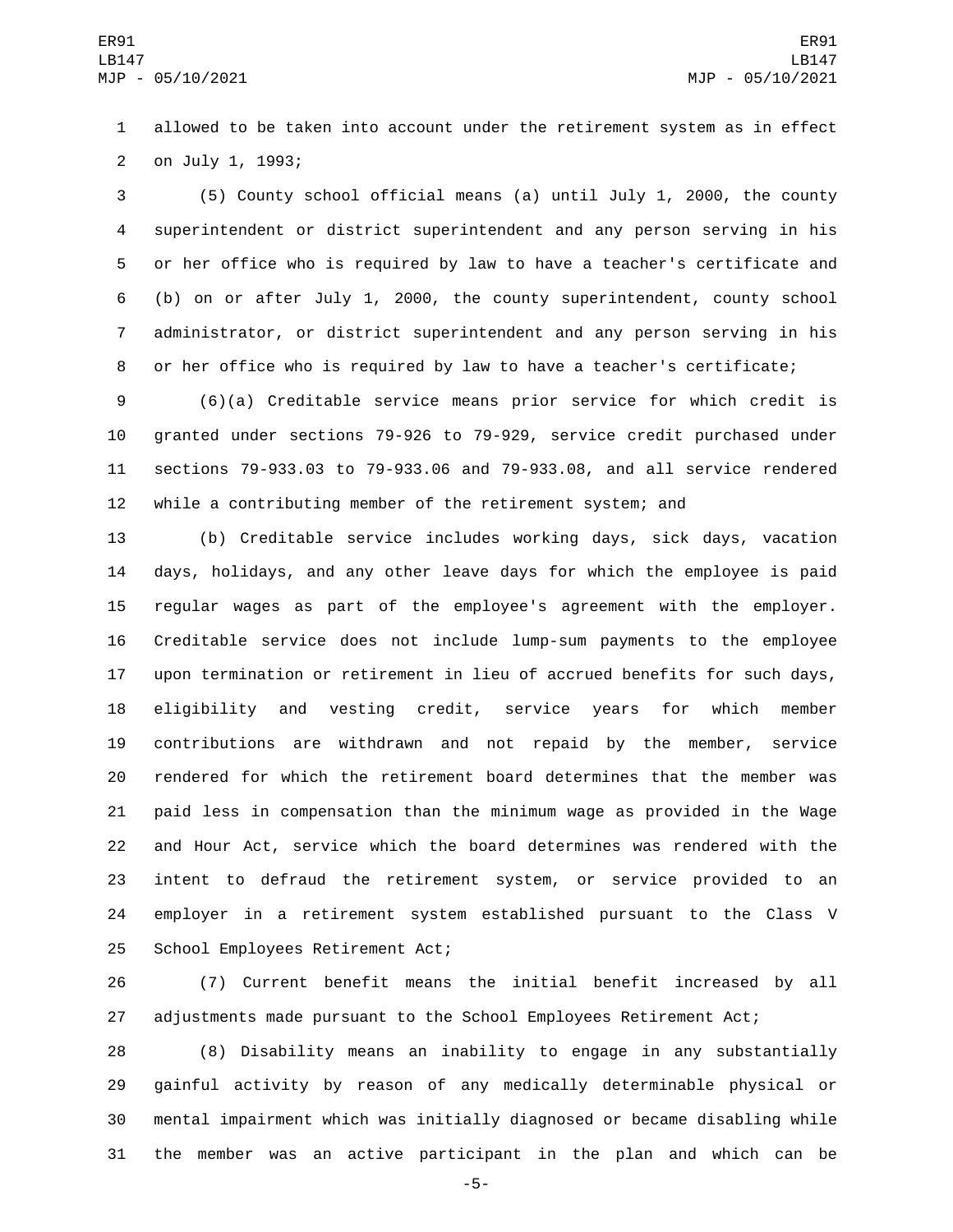expected to result in death or be of a long-continued and indefinite 2 duration;

 (9) Disability retirement allowance means the annuity paid to a person upon retirement for disability under section 79-952;

 (10) Disability retirement date means the first day of the month following the date upon which a member's request for disability retirement is received on a retirement application provided by the retirement system if the member has terminated employment in the school system and has complied with sections 79-951 to 79-954 as such sections 10 refer to disability retirement;

(11) Early retirement inducement means, but is not limited to:

 (a) A benefit, bonus, or payment to a member in exchange for an agreement by the member to terminate from employment;

 (b) A benefit, bonus, or payment paid to a member in addition to the 15 member's retirement benefit;

 (c) Lump-sum or installment cash payments, except payments for 17 accrued unused leave converted to cash payments;

 (d) An additional salary or wage component of any kind that is being paid as an incentive to leave employment and not for personal services performed for which creditable service is granted;

 (e) Partial or full employer payment of a member's health, dental, life, or long-term disability insurance benefits or cash in lieu of such insurance benefits that extend beyond the member's termination of employment and contract of employment dates. This subdivision does not apply to any period during which the member is contributing to the retirement system and being awarded creditable service; and

 (f) Any other form of separation payments made by an employer to a member at termination, including, but not limited to, purchasing retirement annuity contracts for the member pursuant to section 79-514, depositing money for the member in an account established under section 403(b) of the Internal Revenue Code except for payments for accrued

-6-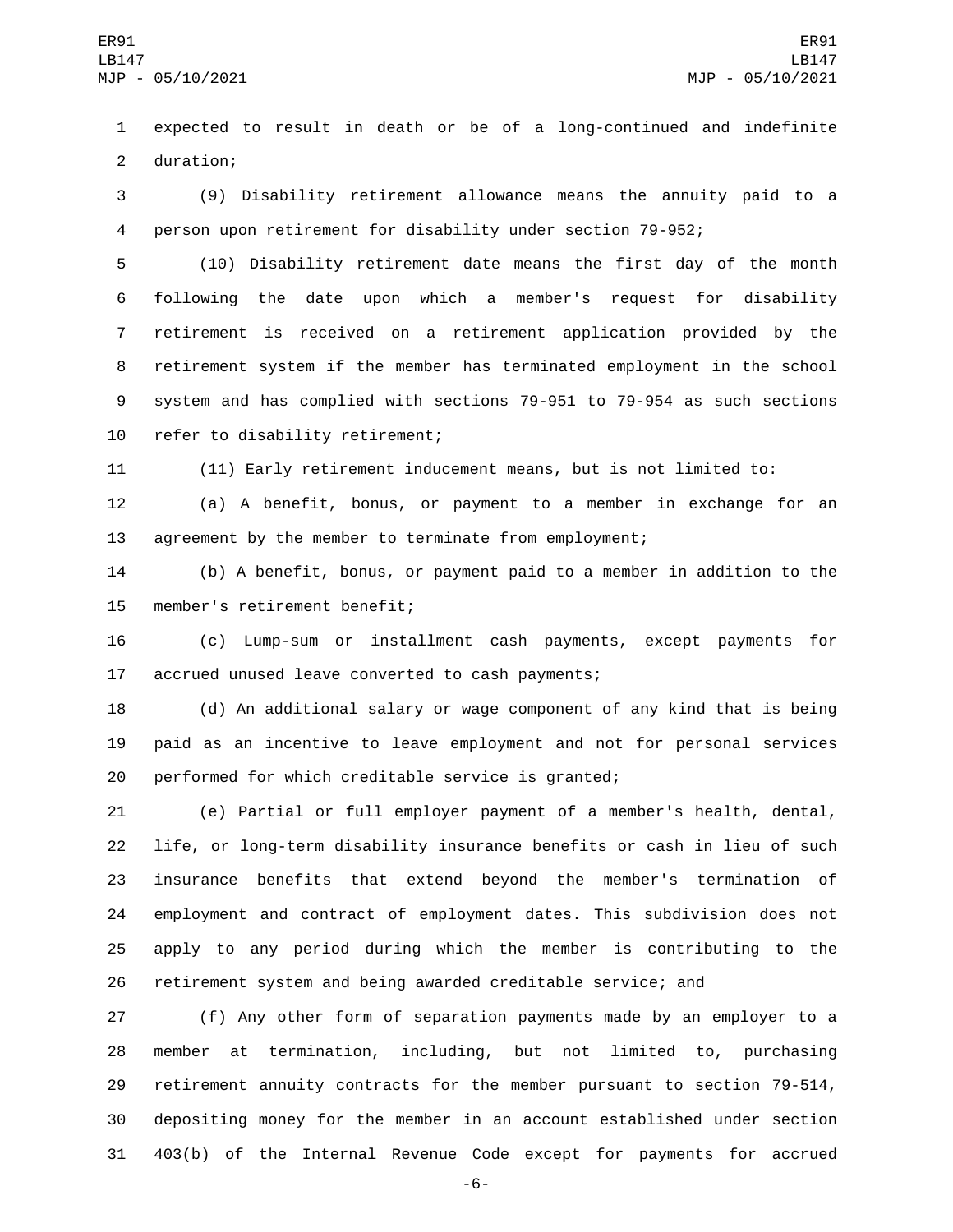unused leave, or purchasing service credit for the member pursuant to section 79-933.08;2

 (12) Eligibility and vesting credit means credit for years, or a fraction of a year, of participation in a Nebraska government plan for purposes of determining eligibility for benefits under the School Employees Retirement Act. Such credit shall not be included as years of 7 creditable service in the benefit calculation;

 (13) Emeritus member means a person (a) who has entered retirement under the provisions of the act, including those persons who have retired since July 1, 1945, under any other regularly established retirement or pension system as contemplated by section 79-916, (b) who has thereafter been reemployed in any capacity by a public school, a Class V school district, or a school under the control and management of the Board of Trustees of the Nebraska State Colleges, the Board of Regents of the University of Nebraska, or a community college board of governors or has become a state school official or county school official subsequent to such retirement, and (c) who has applied to the board for emeritus membership in the retirement system. The school district or agency shall certify to the retirement board on forms prescribed by the retirement board that the annuitant was reemployed, rendered a service, and was paid 21 by the district or agency for such services;

 (14) Employer means the State of Nebraska or any subdivision thereof or agency of the state or subdivision authorized by law to hire school 24 employees or to pay their compensation;

(15)(a) Final average compensation means:25

(i) Except as provided in subdivision (ii) of this subdivision:

 (A) The sum of the member's total compensation during the three twelve-month periods of service as a school employee in which such compensation was the greatest divided by thirty-six; or

 (B) If a member has such compensation for less than thirty-six months, the sum of the member's total compensation in all months divided

-7-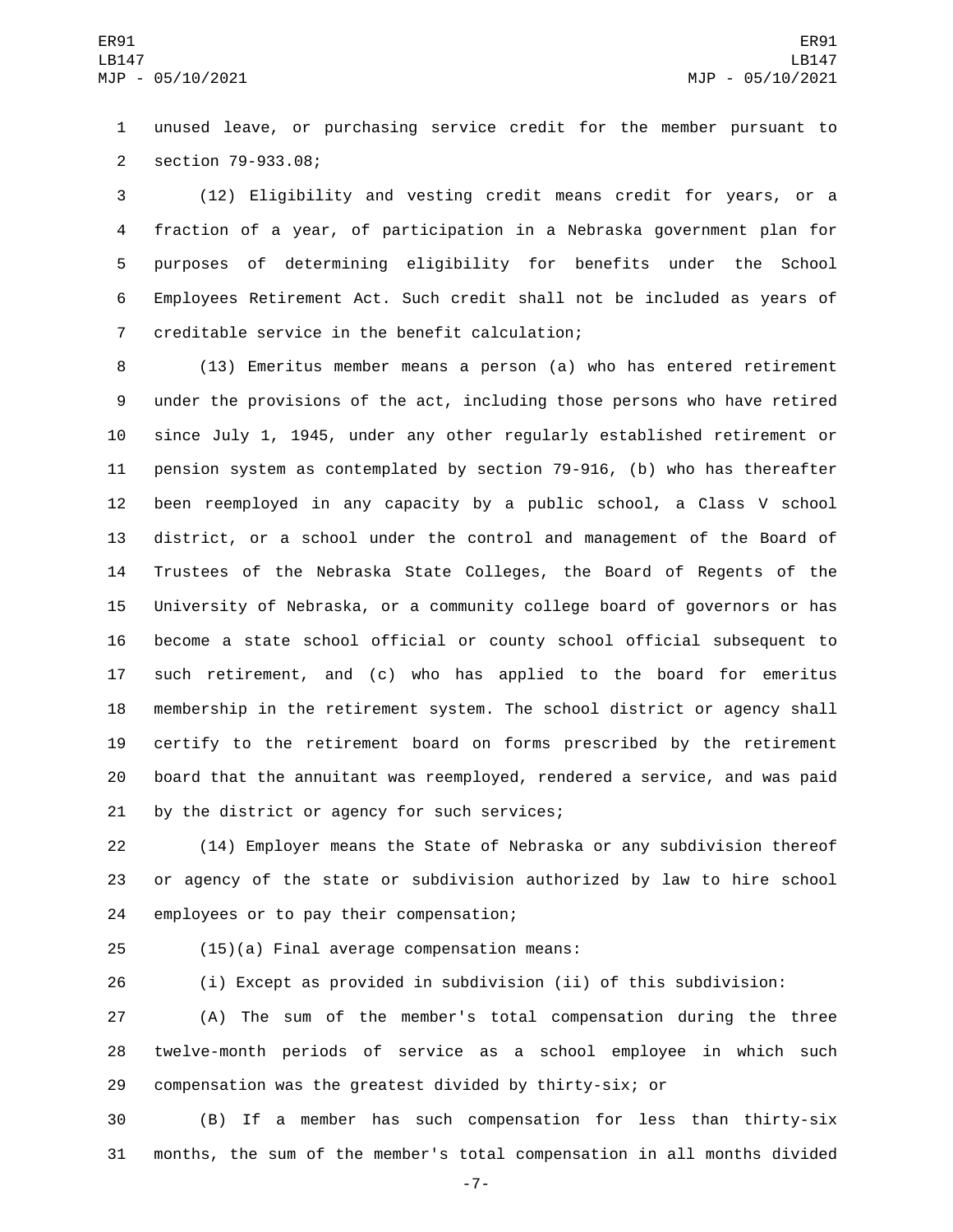by the total number of months of his or her creditable service therefor; and

 (ii) For an employee who became a member on or after July 1, 2013: (A) The sum of the member's total compensation during the five twelve-month periods of service as a school employee in which such compensation was the greatest divided by sixty; or6

 (B) If a member has such compensation for less than sixty months, the sum of the member's total compensation in all months divided by the total number of months of his or her creditable service therefor.

 (b) Payments under the Retirement Incentive Plan pursuant to section 79-855 and Staff Development Assistance pursuant to section 79-856 shall not be included in the determination of final average compensation;

 (16) Fiscal year means any year beginning July 1 and ending June 30 14 next following;

 (17) Hire date or date of hire means the first day of compensated 16 service subject to retirement contributions;

 (18) Initial benefit means the retirement benefit calculated at the 18 time of retirement;

 (19) Member means any person who has an account in the School 20 Retirement Fund;

 (20) Participation means qualifying for and making required deposits to the retirement system during the course of a plan year;

 (21) Plan year means the twelve-month period beginning on July 1 and 24 ending on June 30 of the following year;

 (22) Prior service means service rendered as a school employee in the public schools of the State of Nebraska prior to July 1, 1945;

 (23) Public school means any and all schools offering instruction in elementary or high school grades, as defined in section 79-101, which schools are supported by public funds and are wholly under the control and management of the State of Nebraska or any subdivision thereof, including (a) schools or other entities established, maintained, and

-8-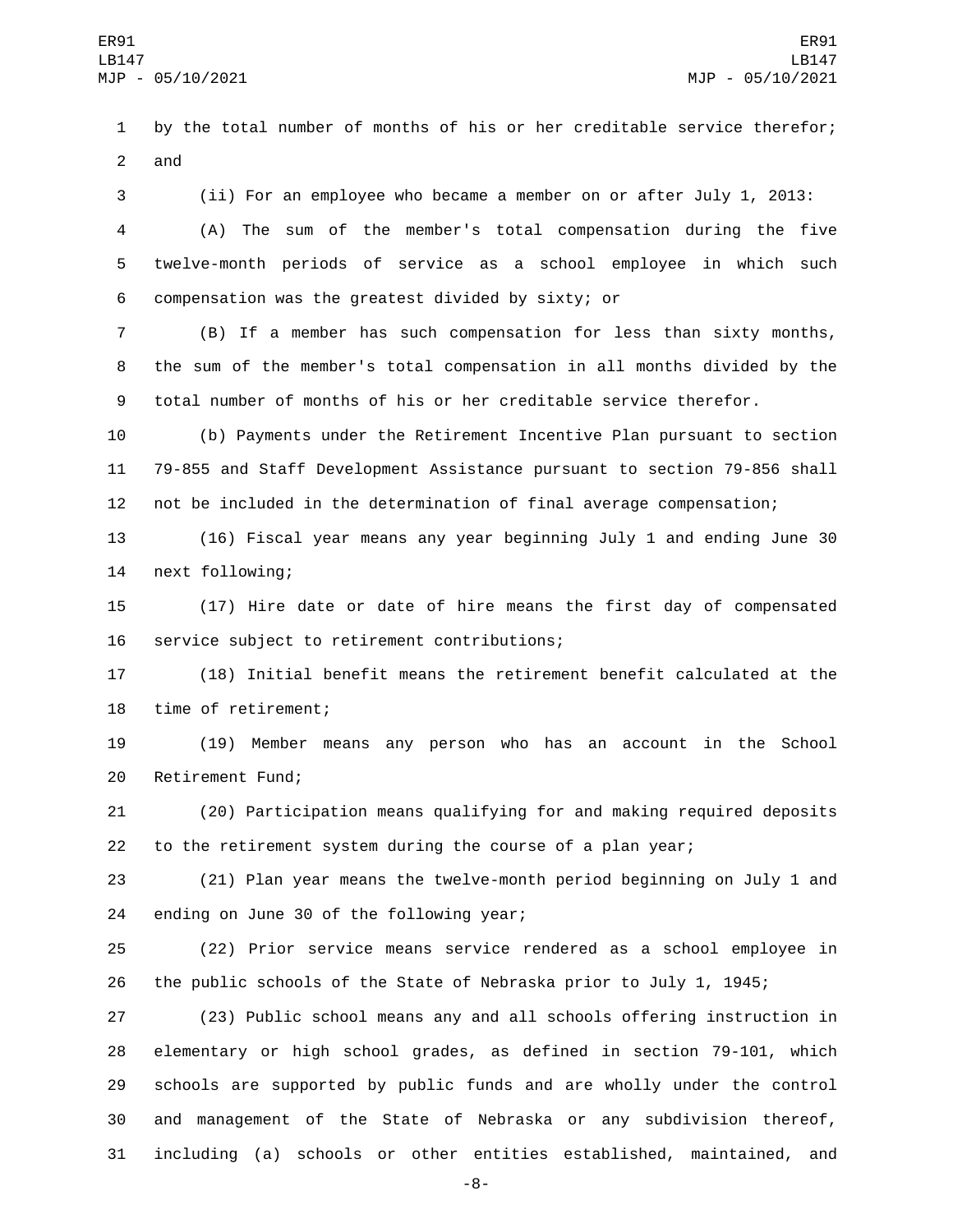controlled by the school boards of local school districts, except Class V school districts, (b) any educational service unit, and (c) any other educational institution wholly supported by public funds, except schools under the control and management of the Board of Trustees of the Nebraska State Colleges, the Board of Regents of the University of Nebraska, or the community college boards of governors for any community college 7 areas;

 (24) Regular employee means an employee hired by a public school or under contract in a regular full-time or part-time position who works a full-time or part-time schedule on an ongoing basis for twenty or more hours per week. An employee hired as described in this subdivision to provide service for less than twenty hours per week but who provides service for an average of twenty hours or more per week in each calendar month of any three calendar months of a plan year shall, beginning with the next full payroll period, commence contributions and shall be deemed a regular employee for all future employment with the same employer;

 (25) Regular interest means interest fixed at a rate equal to the daily treasury yield curve for one-year treasury securities, as published by the Secretary of the Treasury of the United States, that applies on July 1 of each year, which may be credited monthly, quarterly, semiannually, or annually as the board may direct;

 (26) Relinquished creditable service means, with respect to a member who has withdrawn his or her accumulated contributions under section 79-955, the total amount of creditable service which such member has given up as a result of his or her election not to remain a member of the 26 retirement system;

 (27) Required beginning date means, for purposes of the deferral of distributions, April 1 of the year following the calendar year in which a 29 member has:

 (a)(i) Terminated employment with all employers participating in the 31 plan; and

-9-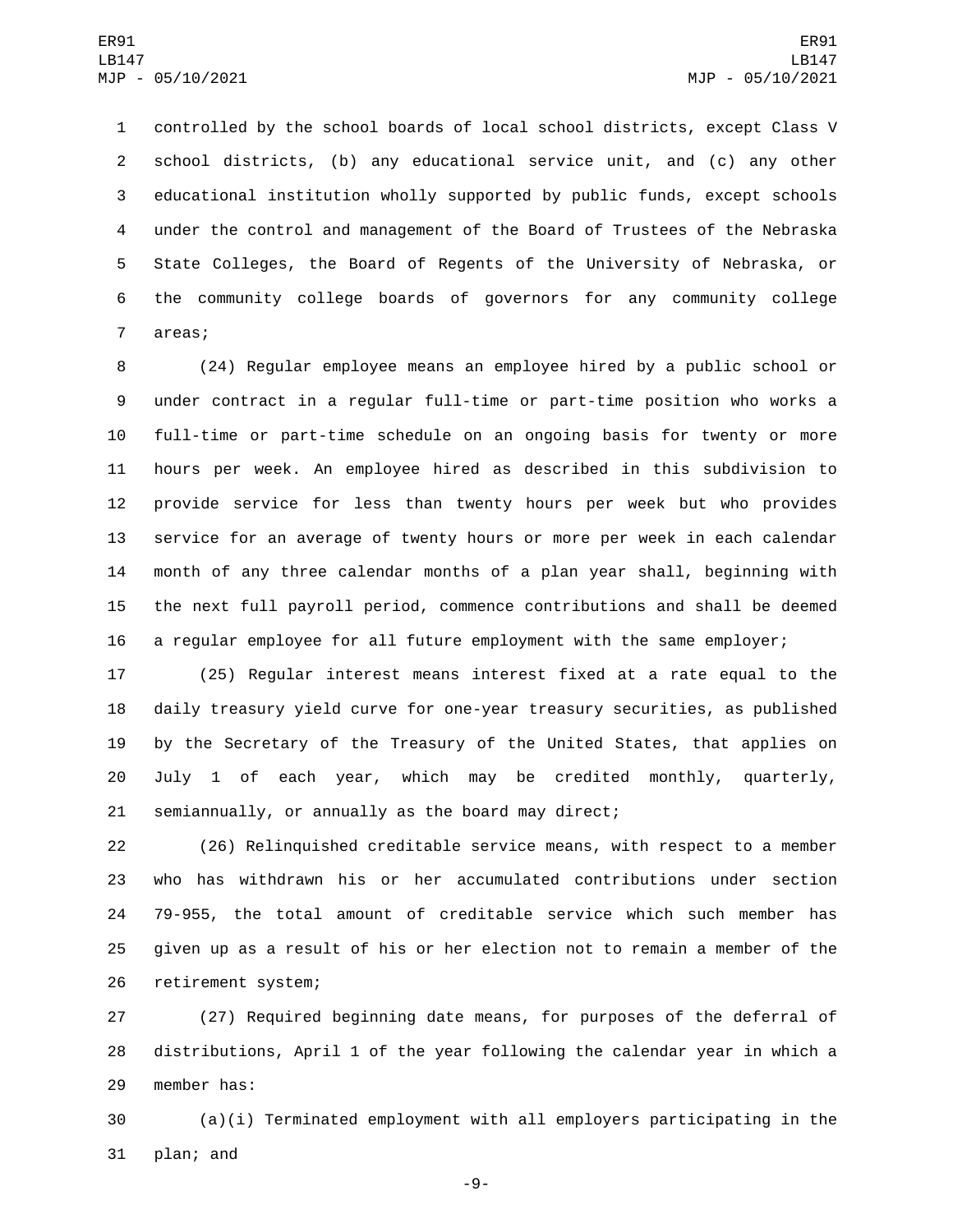(ii)(A) Attained at least seventy and one-half years of age for a member who attained seventy and one-half years of age on or before 3 December 31, 2019; or

 (B) Attained at least seventy-two years of age for a member who attained seventy and one-half years of age on or after January 1, 2020; 6 or

 (b)(i) Terminated employment with all employers participating in the 8 plan; and

 (ii) Otherwise reached the date specified by section 401(a)(9) of the Internal Revenue Code and the regulations issued thereunder;

 (28) Required deposit means the deduction from a member's compensation as provided for in section 79-958 which shall be deposited 13 in the School Retirement Fund;

 (29) Retirement means qualifying for and accepting a school or disability retirement allowance granted under the School Employees 16 Retirement Act;

 (30) Retirement application means the form approved and provided by the retirement system for acceptance of a member's request for either 19 regular or disability retirement;

 (31) Retirement board or board means the Public Employees Retirement 21 Board;

 (32) Retirement date means (a) if the member has terminated employment, the first day of the month following the date upon which a member's request for retirement is received on a retirement application provided by the retirement system or (b) if the member has filed a retirement application but has not yet terminated employment, the first day of the month following the date on which the member terminates employment. An application may be filed no more than one hundred twenty days prior to the effective date of the member's initial benefit;

 (33) Retirement system means the School Employees Retirement System 31 of the State of Nebraska;

-10-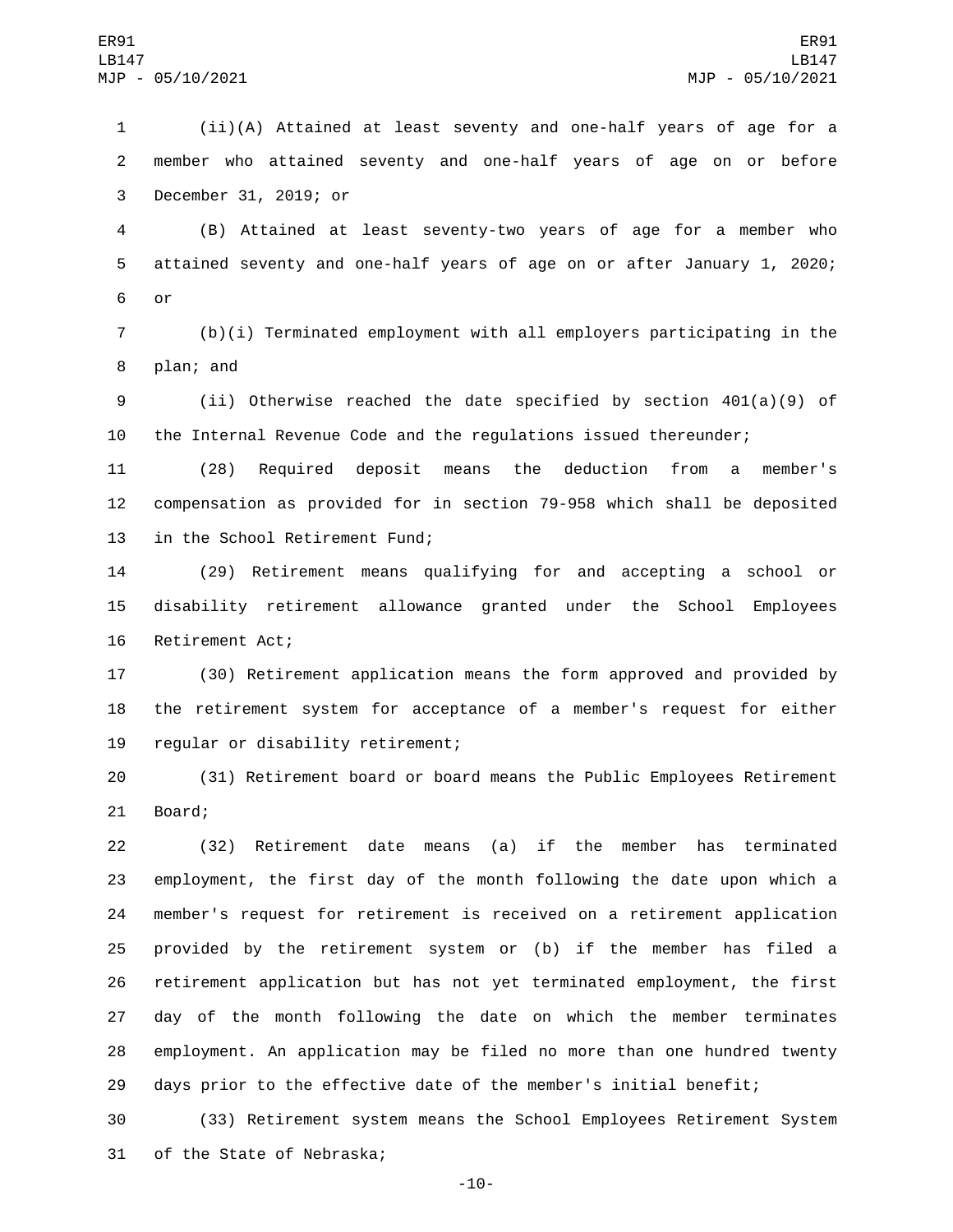(34) Savings annuity means payments for life, made in equal monthly payments, derived from the accumulated contributions of a member;

 (35) School employee means a contributing member who earns service credit pursuant to section 79-927. For purposes of this section, contributing member means the following persons who receive compensation from a public school: (a) Regular employees; (b) regular employees having retired pursuant to the School Employees Retirement Act who subsequently provide compensated service on a regular basis in any capacity; and (c) regular employees hired by a public school on an ongoing basis to assume the duties of other regular employees who are temporarily absent. Substitute employees, temporary employees, and employees who have not attained the age of eighteen years shall not be considered school 13 employees;

 (36) School year means one fiscal year which includes not less than one thousand instructional hours or, in the case of service in the State of Nebraska prior to July 1, 1945, not less than seventy-five percent of 17 the then legal school year;

 (37) School retirement allowance means the total of the savings annuity and the service annuity or formula annuity paid a person who has retired under sections 79-931 to 79-935. The monthly payments shall be payable at the end of each calendar month during the life of a retired member. The first payment shall include all amounts accrued since the effective date of the award of annuity. The last payment shall be at the end of the calendar month in which such member dies or in accordance with 25 the payment option chosen by the member;

 (38) Service means employment as a school employee and shall not be deemed interrupted by (a) termination at the end of the school year of the contract of employment of an employee in a public school if the employee enters into a contract of employment in any public school, except a school in a Class V school district, for the following school year, (b) temporary or seasonal suspension of service that does not

-11-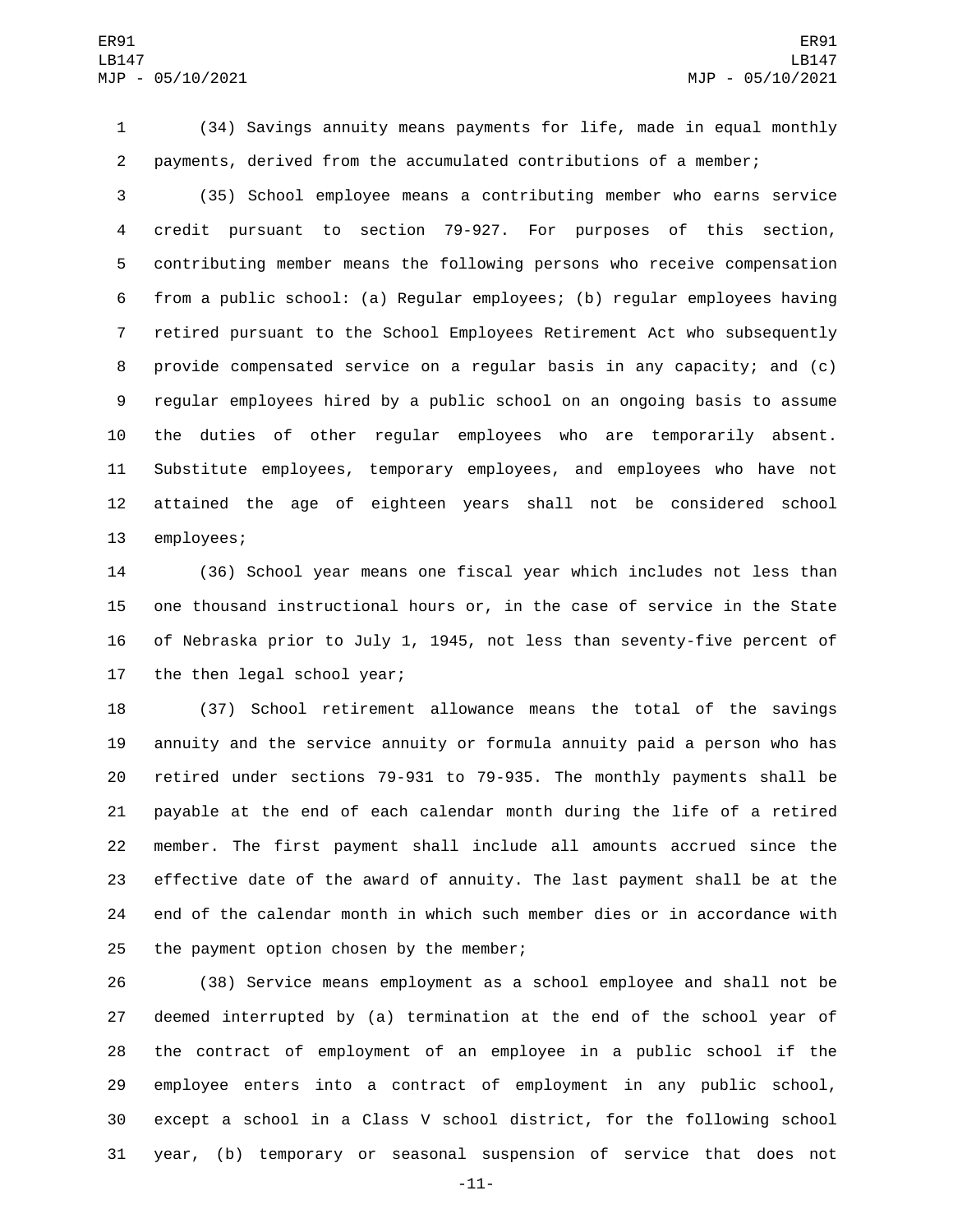terminate the employee's employment, (c) leave of absence authorized by the employer for a period not exceeding twelve months, (d) leave of absence because of disability, or (e) military service when properly authorized by the retirement board. Service does not include any period of disability for which disability retirement benefits are received under 6 sections 79-951 to 79-953;

 (39) Service annuity means payments for life, made in equal monthly installments, derived from appropriations made by the State of Nebraska 9 to the retirement system;

 (40) State deposit means the deposit by the state in the retirement 11 system on behalf of any member;

 (41) State school official means the Commissioner of Education and his or her professional staff who are required by law or by the State Department of Education to hold a certificate as such term is defined in 15 section 79-807;

 (42) Substitute employee means a person hired by a public school as a temporary employee to assume the duties of regular employees due to a temporary absence of any regular employees. Substitute employee does not mean a person hired as a regular employee on an ongoing basis to assume the duties of other regular employees who are temporarily absent;

 (43) Surviving spouse means (a) the spouse married to the member on the date of the member's death or (b) the spouse or former spouse of the member if survivorship rights are provided under a qualified domestic relations order filed with the board pursuant to the Spousal Pension Rights Act. The spouse or former spouse shall supersede the spouse married to the member on the date of the member's death as provided under a qualified domestic relations order. If the benefits payable to the spouse or former spouse under a qualified domestic relations order are less than the value of benefits entitled to the surviving spouse, the spouse married to the member on the date of the member's death shall be the surviving spouse for the balance of the benefits;

-12-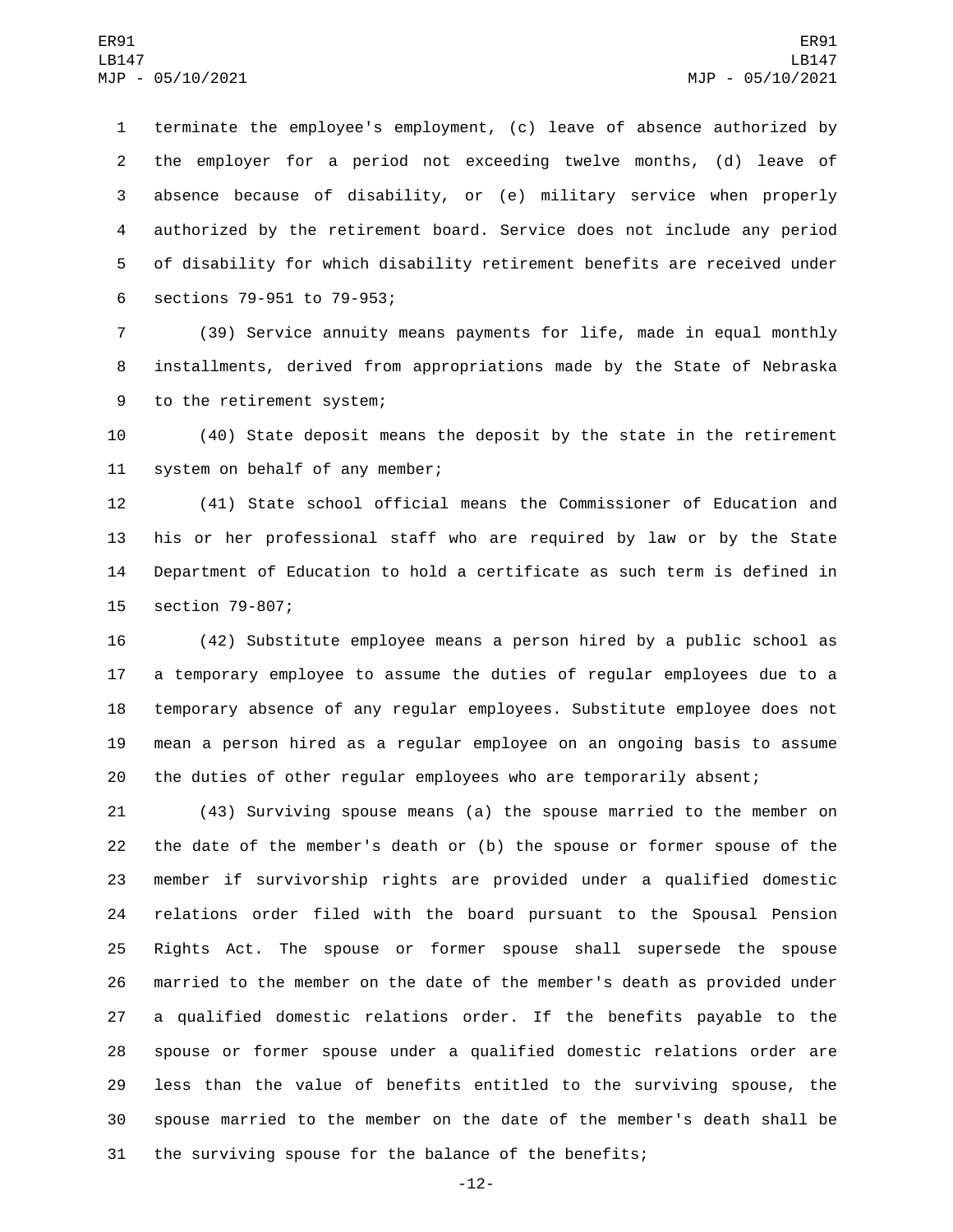(44) Temporary employee means an employee hired by a public school who is not a regular employee and who is hired to provide service for a limited period of time to accomplish a specific purpose or task. When such specific purpose or task is complete, the employment of such temporary employee shall terminate and in no case shall the temporary 6 employment period exceed one year in duration;

7 (45)(a) Termination of employment occurs on the date on which the 8 member experiences a bona fide separation from service of employment with 9 the member's employer, the date of which separation is determined by the 10 end of the member's contractual agreement or, if there is no contract or 11 only partial fulfillment of a contract, by the employer.

12 (b) A member shall not be deemed to have terminated employment if 13 the member subsequently provides service to any employer participating in 14 the retirement system provided for in the School Employees Retirement Act 15 within one hundred eighty days after ceasing employment unless such 16 service is:

 (i) Bona fide unpaid voluntary service or substitute service, provided on an intermittent basis. For purposes of this subdivision, (A) intermittent basis means service provided on a day-to-day basis that is not greater than eight days of service during a calendar month and (B) day of service means any length of substitute service or unpaid voluntary 22 service provided during a single calendar day; or

23 (ii) As provided in subsection (2) of section 79-920.

24 (c) A member shall not be deemed to have terminated employment if 25 the board determines based on facts and circumstances (i) that a claimed 26 termination was not a bona fide separation from service with the employer 27 or (ii) that a member was compensated for a full contractual period when 28 the member terminated prior to the end date of the contract.

29 (d) Nothing in this subdivision precludes an employer from adopting 30 a policy which limits or denies employees who have terminated employment 31 from providing voluntary or substitute service within one hundred eighty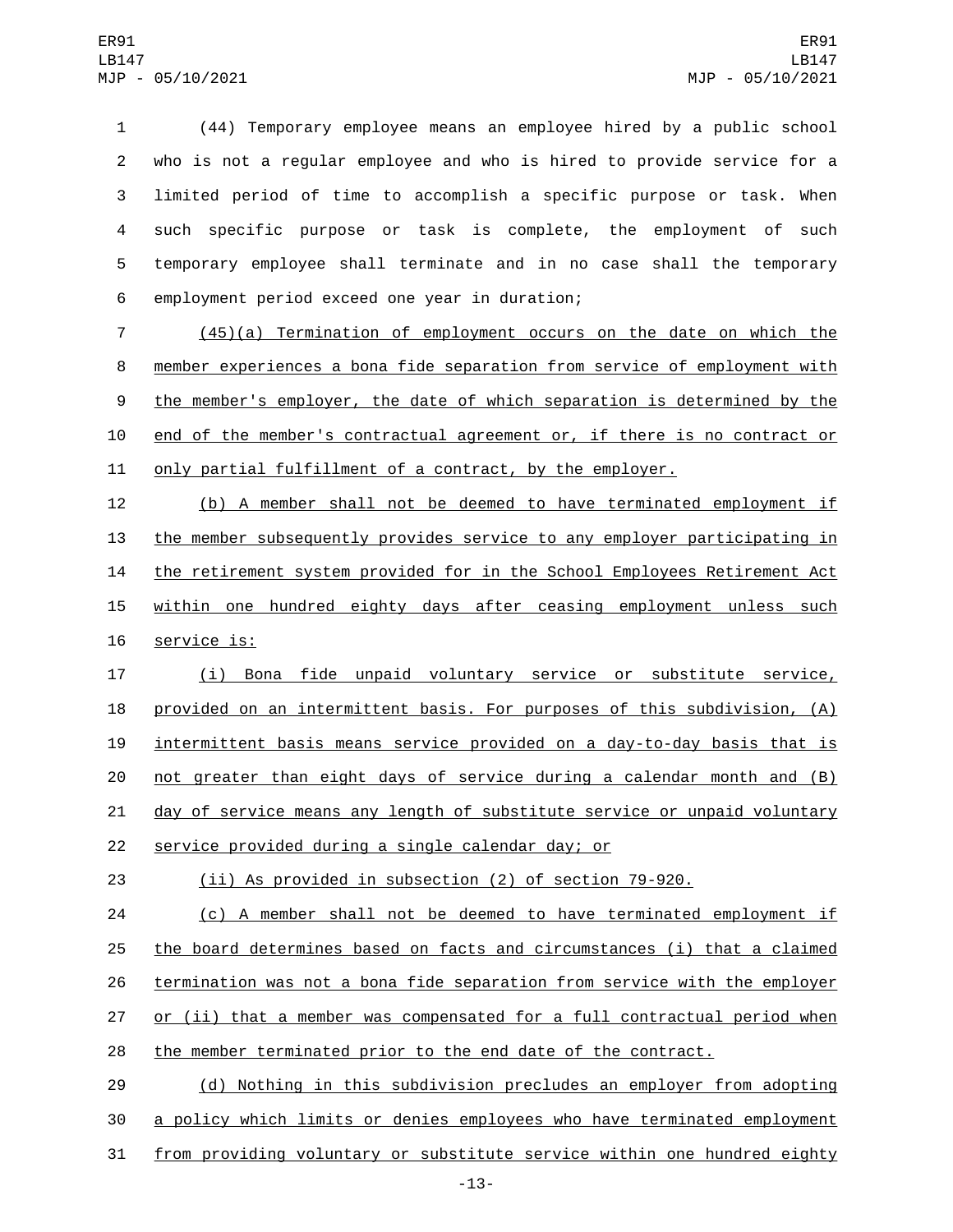## 1 days after termination; and

 (45) Termination of employment occurs on the date on which the member experiences a bona fide separation from service of employment with the member's employer, the date of which separation is determined by the end of the member's contractual agreement or, if there is no contract or only partial fulfillment of a contract, by the employer.

 A member shall not be deemed to have terminated employment if the member subsequently provides service to any employer participating in the retirement system provided for in the School Employees Retirement Act within one hundred eighty days after ceasing employment unless such 11 service:

 (a) Is bona fide unpaid voluntary service or substitute service, 13 provided on an intermittent basis; or

(b) Is as provided in subsection (2) of section 79-920.

 Nothing in this subdivision precludes an employer from adopting a policy which limits or denies employees who have terminated employment from providing voluntary or substitute service within one hundred eighty 18 days after termination.

 A member shall not be deemed to have terminated employment if the board determines that a claimed termination was not a bona fide separation from service with the employer or that a member was compensated for a full contractual period when the member terminated 23 prior to the end date of the contract; and

 (46) Voluntary service or volunteer means providing bona fide unpaid 25 service to any employer.

 Sec. 4. Section 79-916, Revised Statutes Cumulative Supplement, 27 2020, is amended to read:

 79-916 (1)(a) On July 1, 2004, the board shall transfer from the School Retirement Fund to the Service Annuity Fund an amount equal to the funded ratio of the retirement system which is equal to the market value of the retirement system assets divided by the actuarial accrued

-14-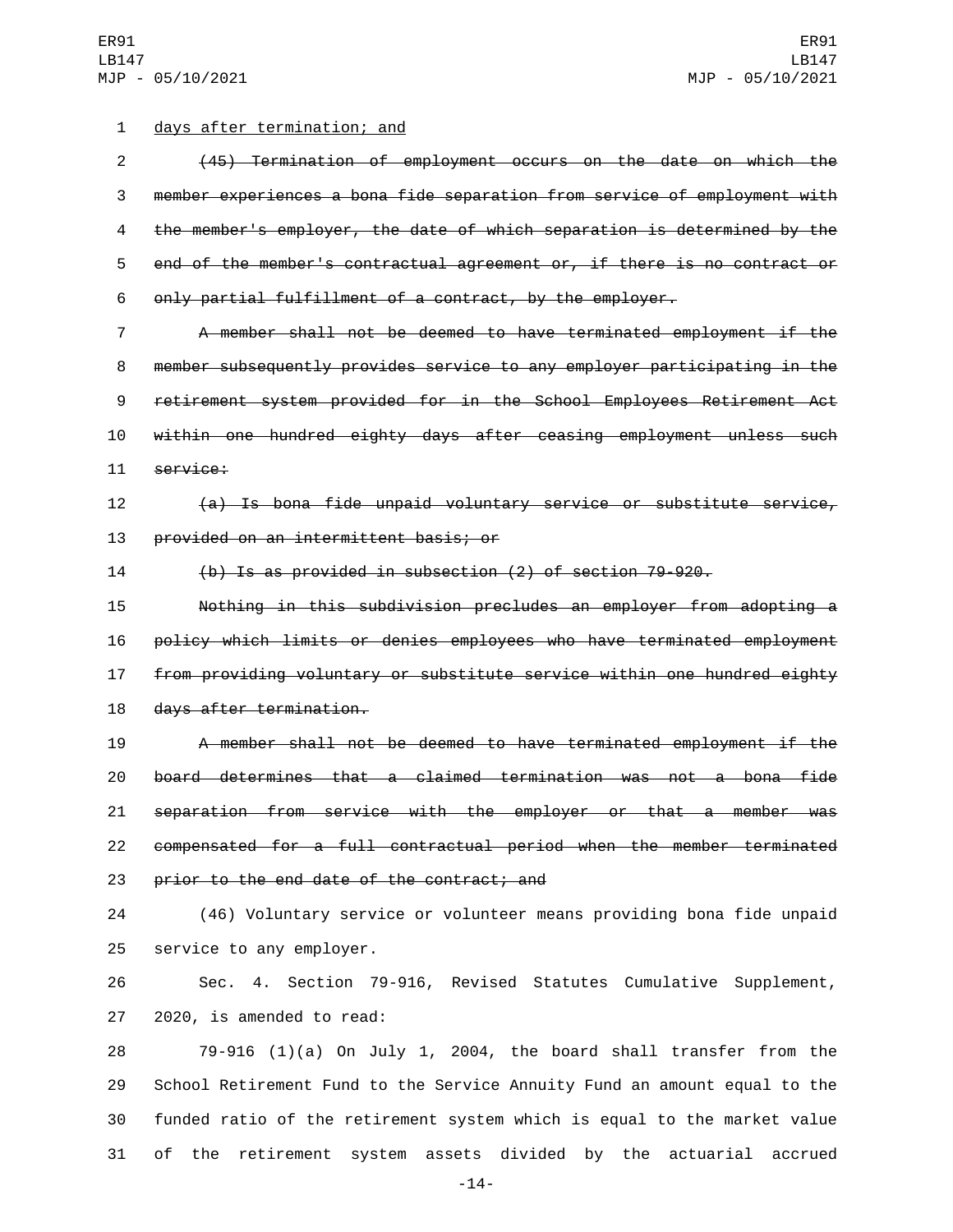liability of the retirement system, times the actuarial accrued liability of the service annuity, as determined pursuant to section 79-966.01, of the employees who are members of the retirement system established pursuant to the Class V School Employees Retirement Act. Beginning July 1, 2013, such actuarial accrued liability shall be determined for each employee on a level percentage of salary basis. On or before July 1 of 7 each fiscal year, the state shall transfer deposit into the Service Annuity Fund such amounts as may be necessary to pay the normal cost and amortize the unfunded actuarial accrued liability of the service annuity, as determined pursuant to section 79-966.01, as of the end of the previous fiscal year of the employees who are members of the retirement system established pursuant to the Class V School Employees Retirement Act. Based on the fiscal year of the retirement system established pursuant to the Class V School Employees Retirement Act, the administrator of such system shall provide all membership information needed for the actuary engaged by the retirement board to determine the normal cost and the amortization payment of the unfunded actuarial accrued liability, as determined pursuant to section 79-966.01, to be paid by the state to the Service Annuity Fund each fiscal year as 20 required by this subdivision.

 (b) At the time of retirement of any employee who is a member of the retirement system established pursuant to the Class V School Employees Retirement Act and who was hired prior to July 1, 2016, the retirement board shall, upon receipt of a certification of the administrator of such retirement system of the name, identification number, date of birth, retirement date, last date of employment, type of retirement, and number of years of service credited to such eligible employee at the date of 28 retirement, transfer to such retirement system from the Service Annuity Fund to the Class V school district for transfer to the retirement system 30 the actuarial accrued liability of the service annuity to be paid to the Class V school district by the state for transfer to the eligible

-15-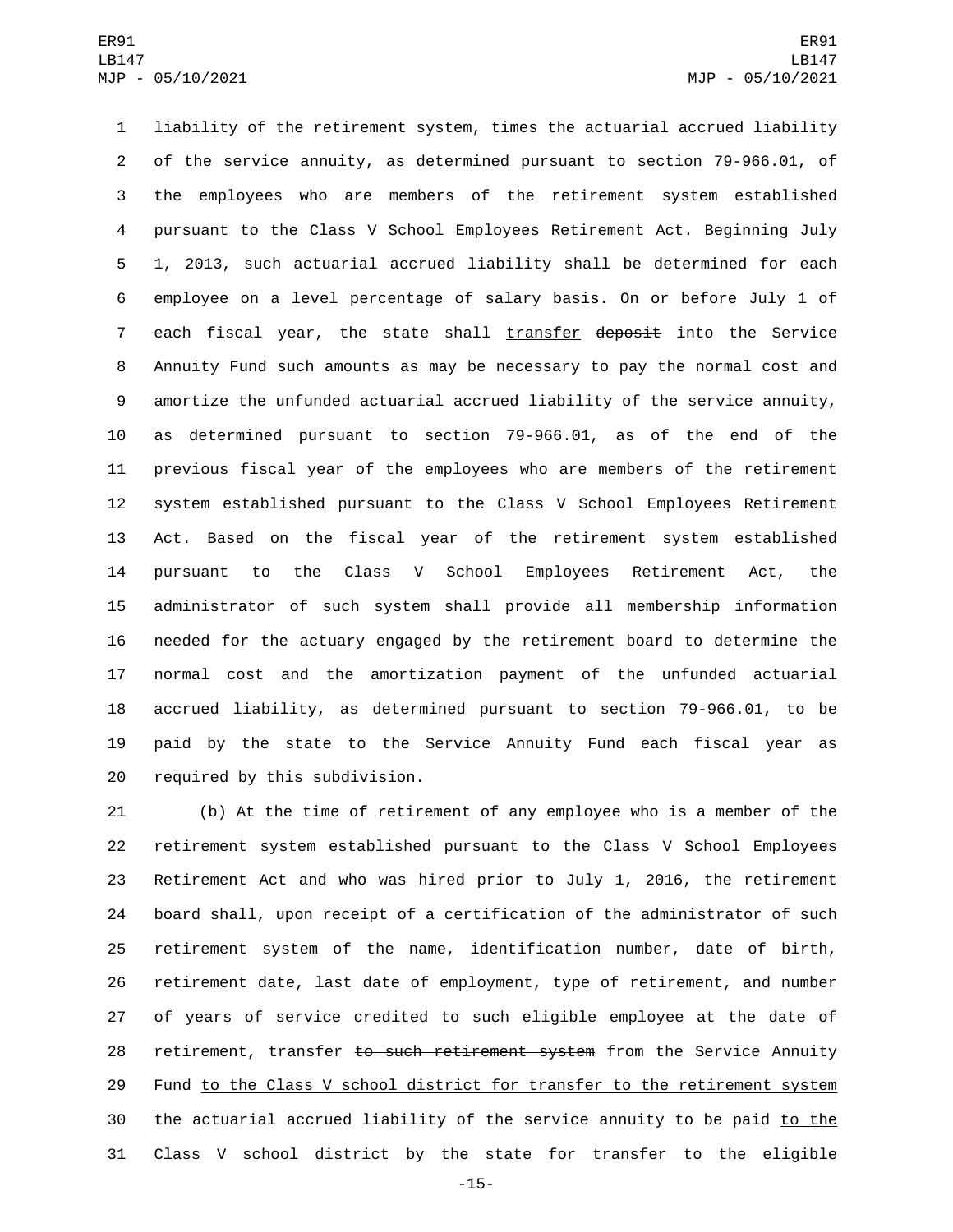employee for the years of service thus certified as provided for members of the School Employees Retirement System of the State of Nebraska under sections 79-933 and 79-952. Such transfer of the actuarial accrued liability to the Class V school district for transfer to the retirement system established pursuant to the Class V School Employees Retirement Act shall be in lieu of the payment of the service annuity to which the 7 employee would be entitled.

 (c) The Service Annuity Fund is created. The fund shall consist of the amounts paid by the state and transferred from the School Retirement Fund to the Class V school district for transfer to the retirement system pursuant to this section to pay the service annuity to the Class V school 12 district for transfer to be paid by the state to employees who are members of the retirement system established pursuant to the Class V School Employees Retirement Act. Any money in the Service Annuity Fund available for investment shall be invested by the state investment officer pursuant to the Nebraska Capital Expansion Act and the Nebraska 17 State Funds Investment Act.

 (2) In addition to the transfer of the actuarial accrued liability 19 of the service annuity pursuant to subsection  $(1)$  of this section  $t\mathbf{o}$  be 20 <del>paid by the state</del>, the state shall also transfer to the funds of the 21 Class V school district for transfer to the district's retirement system an amount determined by multiplying the compensation of all members of such retirement system by the percent specified in subsection (2) of section 79-966 for determining the amount of the state's payment to the School Retirement Fund plus the amount determined under subdivision (1) (b) of section 79-966. The transfer shall be made annually on or before 27 July 1 of each fiscal year.

 Sec. 5. Section 79-966, Revised Statutes Cumulative Supplement, 29 2020, is amended to read:

 79-966 (1)(a) On the basis of all data in the possession of the retirement board, including such mortality and other tables as are

-16-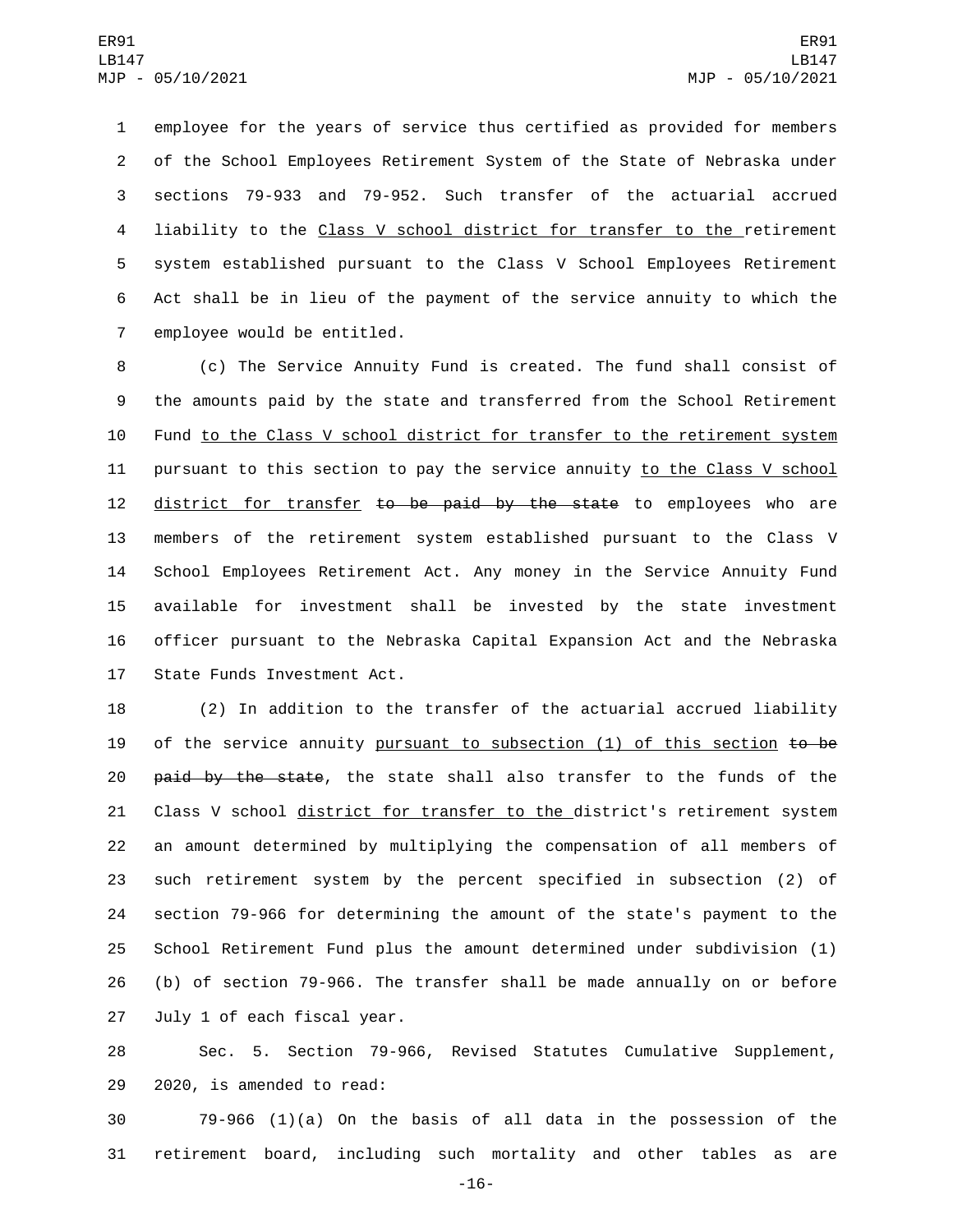recommended by the actuary engaged by the retirement board and adopted by the retirement board, the retirement board shall annually, on or before July 1, determine the state deposit to be made by the state in the School Retirement Fund for that fiscal year. The amount of such state deposit shall be determined pursuant to section 79-966.01. The retirement board shall thereupon certify the amount of such state deposit, and on the warrant of the Director of Administrative Services, the State Treasurer shall, as of July 1 of such year, transfer from funds appropriated by the state for that purpose to the School Retirement Fund the amount of such 10 state deposit.

11 (b) Beginning July 1, 2016, the contingent state transfer deposit described in this subsection shall be calculated as a percent of compensation of all members of the retirement system. For any year in which a deposit is made to the School Retirement Fund under this subsection, if the actuary for a retirement system provided for under the Class V School Employees Retirement Act determines that the actuarially required contribution rate, for the fiscal year of the retirement system that begins before the state deposit, exceeds the rate of all contributions required pursuant to the Class V School Employees Retirement Act, using the thirty-year amortization period specified in section 79-966.01, the Class V district school board may request a public hearing of the Appropriations Committee of the Legislature to ask the state to transfer to the Class V school district for transfer to the funds of the retirement system provided for under the Class V School Employees Retirement Act an amount determined by multiplying the compensation of all members of such retirement system by the lesser of 27 the percent of compensation transferred deposited into the School Retirement Fund under this subsection or the percent of compensation of the members of the retirement system provided for under the Class V School Employees Retirement Act needed to meet the actuarially required contribution rate for such system, using the thirty-year amortization

-17-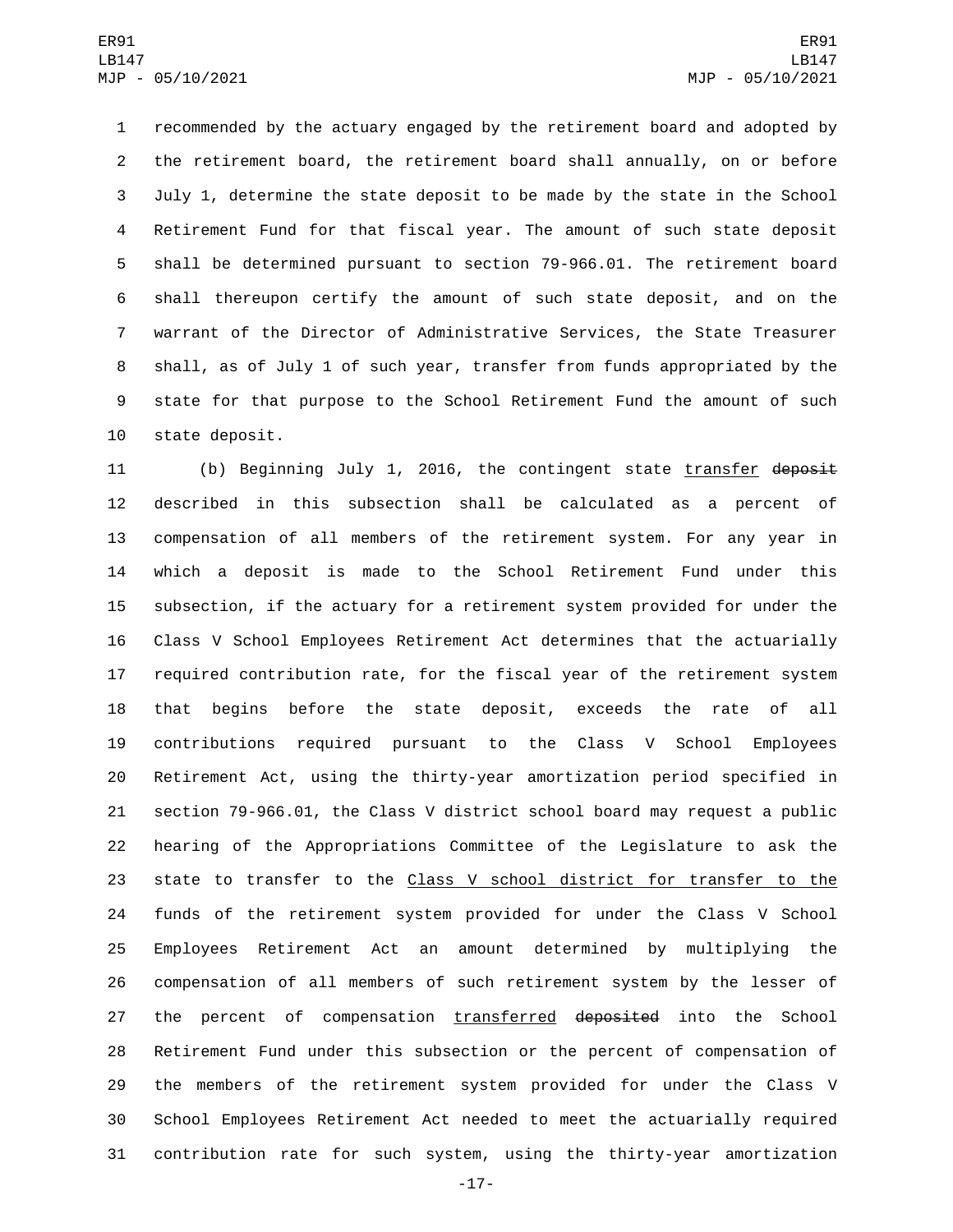period specified in section 79-966.01. Any additional amount of transfer so calculated, recommended by the Appropriations Committee of the Legislature, and approved by the Legislature, shall be added to the two percent specified in subsection (2) of this section for the amount required by subsection (2) of section 79-916 to be transferred to the Class V school district, which shall transfer such amount to the funds of the retirement system provided for under the Class V School Employees 8 Retirement Act.

9 (2) For each fiscal year beginning July 1, 2014, in addition to the 10 state transfers deposits required by subsections (1) and (3) of this 11 section, the state shall transfer into deposit in the School Retirement 12 Fund an amount equal to two percent of the compensation of all members of 13 the retirement system.

14 (3) In addition to the state deposits and transfers required by subsections (1) and (2) of this section, beginning on July 1, 2005, and each fiscal year thereafter for employees who become members prior to 17 July 1, 2016, the state shall transfer into deposit in the Service Annuity Fund such amounts as may be necessary to pay the normal cost and amortize the unfunded actuarial accrued liability of the service annuity benefit established pursuant to sections 79-933 and 79-952 as accrued through the end of the previous fiscal year of the school employees who are members of the retirement system established pursuant to the Class V 23 School Employees Retirement Act.

24 Sec. 6. Section 79-972.01, Reissue Revised Statutes of Nebraska, is 25 amended to read:

 79-972.01 The School Retirement Fund is created. The required 27 deposits of an the employer, the state, and the employees shall be credited to the fund and all savings annuities, service annuities, and formula annuities shall be paid from the fund as provided in the School 30 Employees Retirement Act. Subfunds may be established as necessary. Any unexpended balance existing on June 30, 2002, in the School Employers

-18-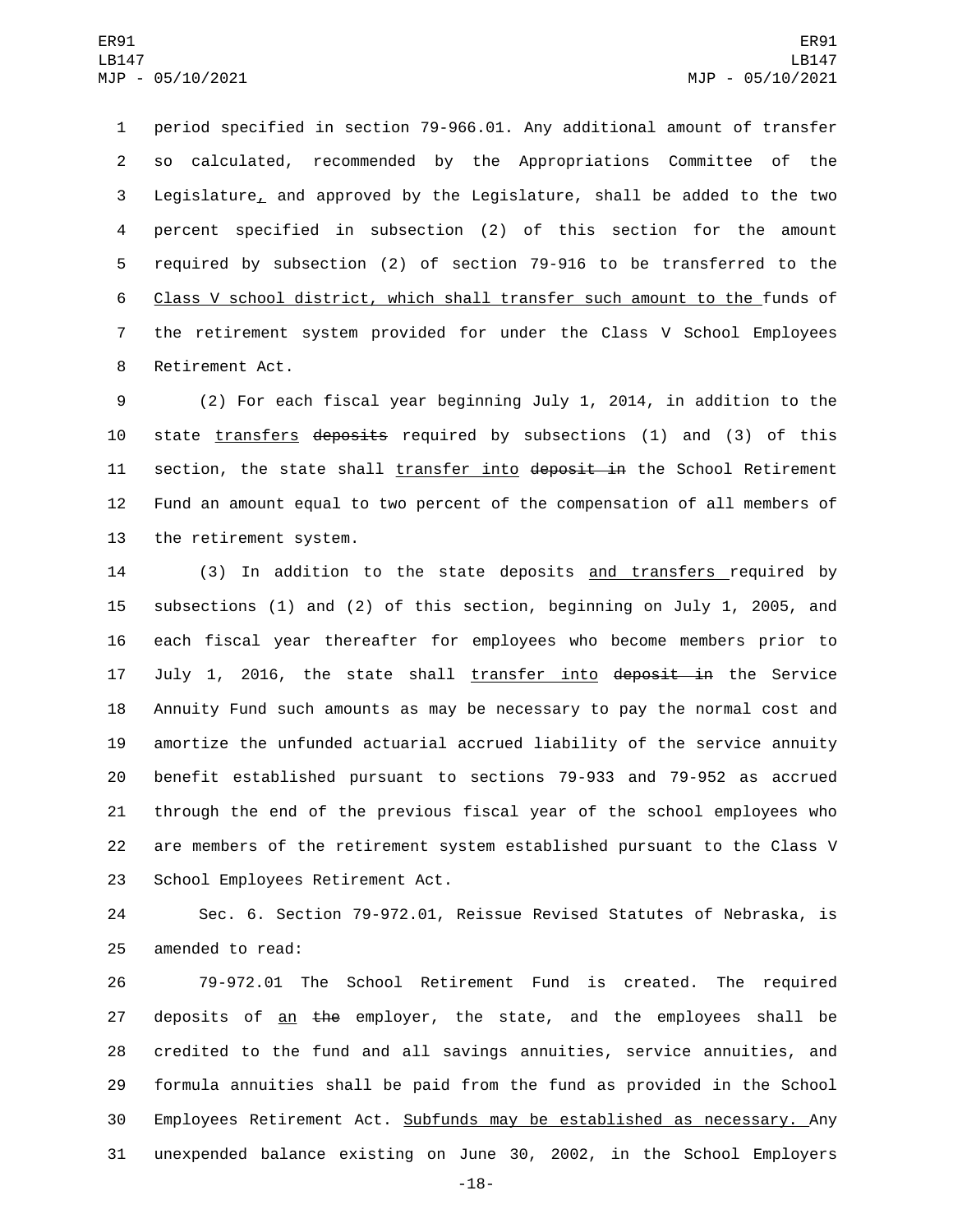Deposit Account, the Service Annuity Account, the School Employees Savings Account, the Annuity Reserve Account, and the School Employees Retirement System Reserve Fund shall be transferred to the School 4 Retirement Fund.

 Sec. 7. Section 79-978, Revised Statutes Cumulative Supplement, 6 2020, is amended to read:

 79-978 For purposes of the Class V School Employees Retirement Act, 8 unless the context otherwise requires:

 (1) Accumulated contributions means the sum of amounts contributed by a member of the system together with regular interest credited 11 thereon;

 (2) Actuarial equivalent means the equality in value of the retirement allowance for early retirement or the retirement allowance for an optional form of annuity, or both, with the normal form of the annuity to be paid, as determined by the application of the appropriate actuarial table, except that use of such actuarial tables shall not effect a reduction in benefits accrued prior to September 1, 1985, as determined by the actuarial tables in use prior to such date;

19 (3) Actuarial tables means:

 (a) For determining the actuarial equivalent of any annuities other 21 than joint and survivorship annuities:

 (i) For members hired before July 1, 2018, a unisex mortality table using twenty-five percent of the male mortality and seventy-five percent of the female mortality from the 1994 Group Annuity Mortality Table with a One Year Setback and using an interest rate of eight percent compounded 26 annually; and

 (ii) For members hired on or after July 1, 2018, or rehired on or after July 1, 2018, after termination of employment and being paid a retirement benefit, the determinations shall be based on a unisex 30 mortality table and an interest rate specified by (A) the board until September 1, 2024, or (B) the retirement board beginning on September 1,

-19-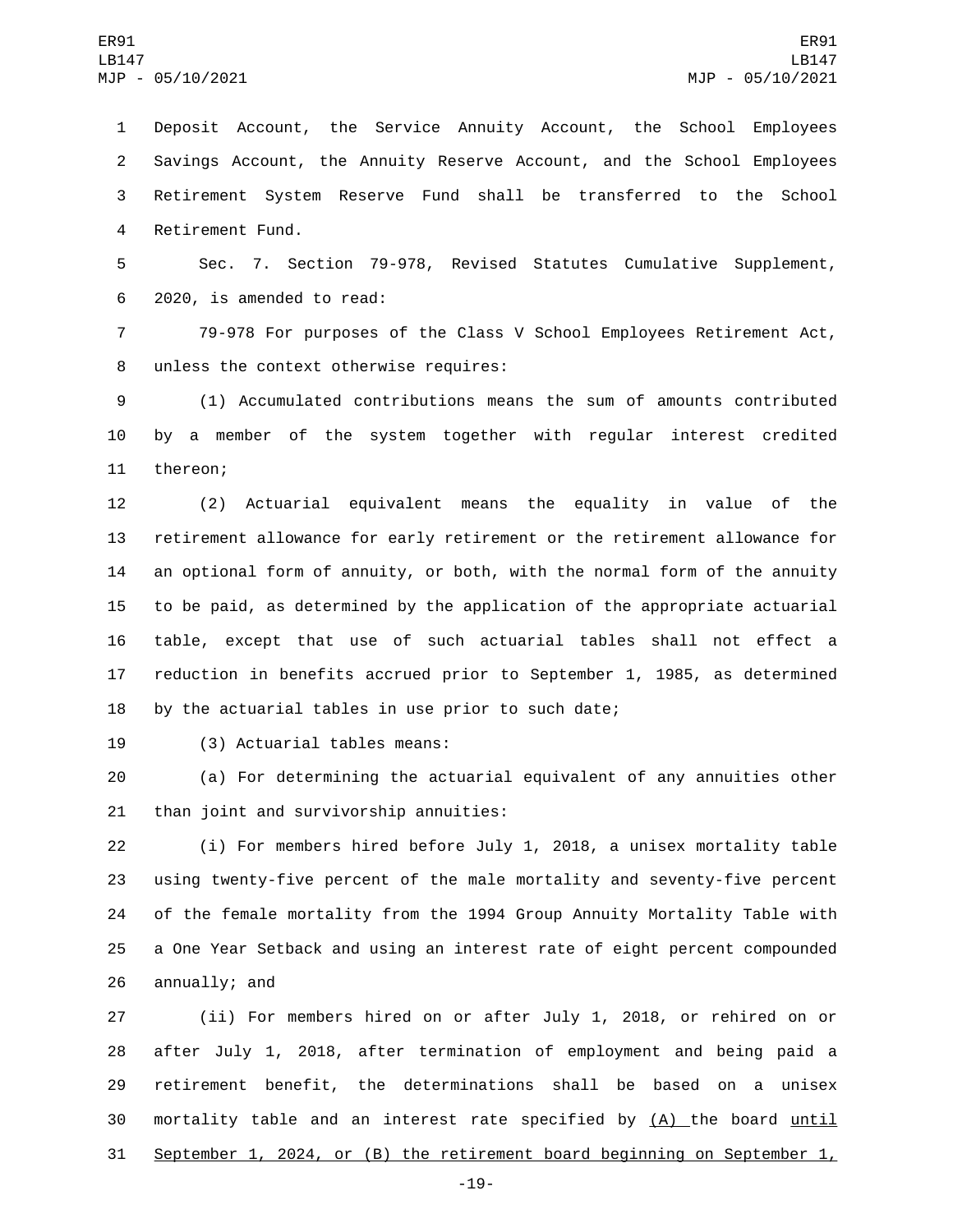1 2024 of trustees. Both the mortality table and the interest rate shall be 2 recommended by the actuary retained pursuant to section 79-984 by the board of trustees and approved by the board of trustees following an actuarial experience study, a benefit adequacy study, or a plan valuation. The mortality table, interest rate, and actuarial factors in effect on the member's retirement date shall be used to calculate the actuarial equivalency of any retirement benefit. Such interest rate may be, but is not required to be, equal to the assumed rate; and

(b) For joint and survivorship annuities:9

 (i) For members hired before July 1, 2018, a unisex retiree mortality table using sixty-five percent of the male mortality and thirty-five percent of the female mortality from the 1994 Group Annuity Mortality Table with a One Year Setback and using an interest rate of eight percent compounded annually and a unisex joint annuitant mortality table using thirty-five percent of the male mortality and sixty-five percent of the female mortality from the 1994 Group Annuity Mortality Table with a One Year Setback and using an interest rate of eight percent 18 compounded annually; and

 (ii) For members hired on or after July 1, 2018, or rehired on or after July 1, 2018, after termination of employment and being paid a retirement benefit, the determinations shall be based on a unisex mortality table and an interest rate specified by (A) the board until September 1, 2024, or (B) the retirement board beginning on September 1, 24 2024 of trustees. Both the mortality table and the interest rate shall be 25 recommended by the actuary retained pursuant to section 79-984 by the 26 board of trustees and approved by the board of trustees following an actuarial experience study, a benefit adequacy study, or a plan valuation. The mortality table, interest rate, and actuarial factors in effect on the member's retirement date shall be used to calculate the actuarial equivalency of any retirement benefit. Such interest rate may be, but is not required to be, equal to the assumed rate;

-20-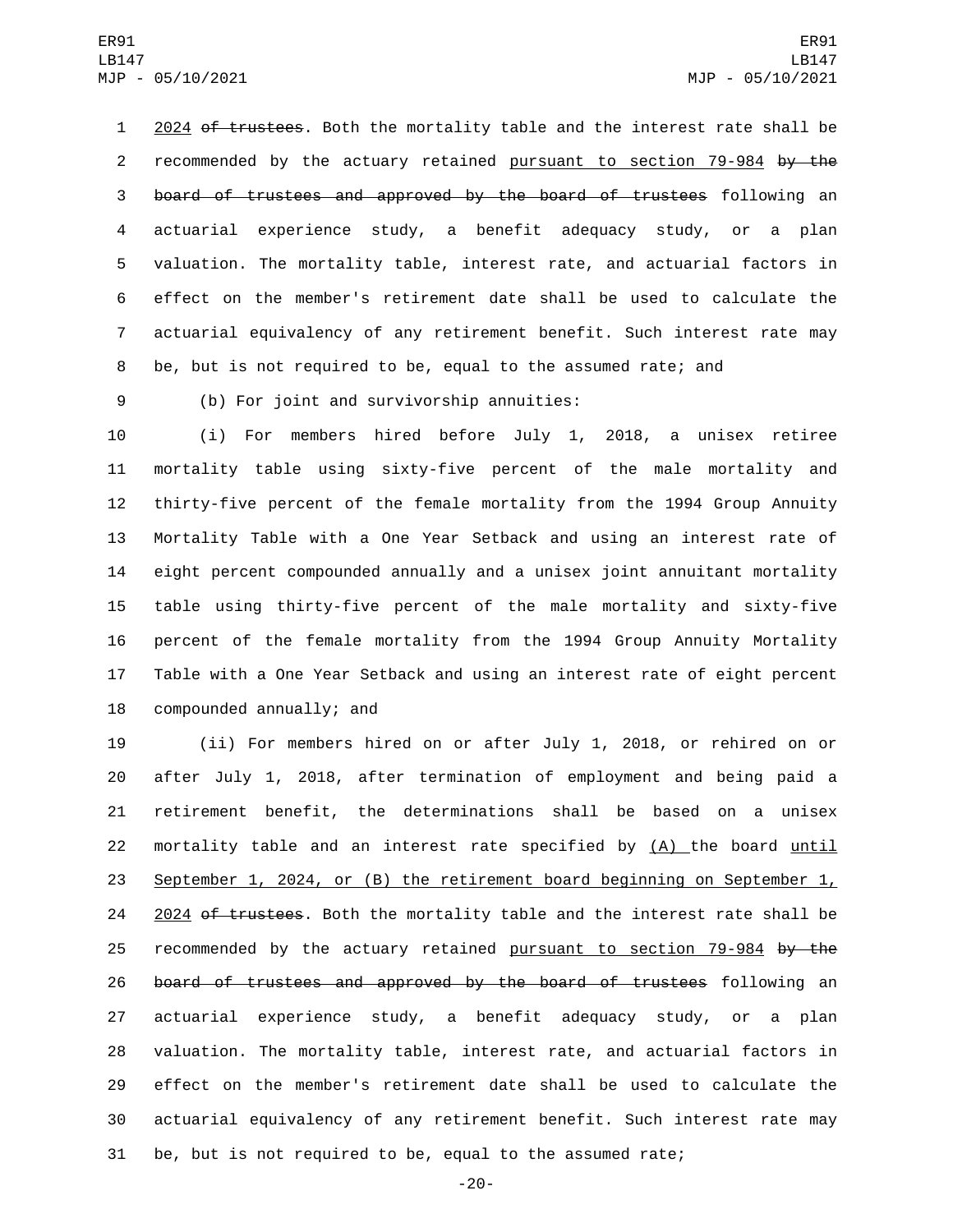(4) Administrator of the retirement system or administrator means (a) until September 1, 2024, the person administering the retirement system who is appointed by the board or (b) beginning on September 1, 2024, the director appointed by the retirement board pursuant to section  $584 - 1503;$ 

6 (5) (4) Annuitant means any member receiving an allowance;

7 (6) (5) Annuity means annual payments, for both prior service and 8 membership service, for life as provided in the Class V School Employees 9 Retirement Act;

10 (7) (6) Audit year means the period beginning January 1 in any year 11 and ending on December 31 of that same year, which is except for the 12 initial audit year which will begin September 1, 2016, and end on 13 December 31, 2016. Beginning September 1, 2016, the audit year will be 14 the period of time used in the preparation of  $(a)$  the annual actuarial 15 analysis and valuation and  $(b)$  a financial audit of the investments of 16 the retirement system, including the investments of the retirement 17 system;

18 (8) (7) Beneficiary means any person entitled to receive or 19 receiving a benefit by reason of the death of a member;

20 (9) Board means the board of trustees until July 1, 2021, and the 21 board of education beginning July 1, 2021, and until September 1, 2024;

22 (10) (8) Board of education means the board or boards of education 23 of a the school district or districts;

24 (11) Board of trustees means:

25 (a) Until September 1, 2024, the entity established pursuant to 26 <u>section 79-980; and</u>

 (b) Beginning September 1, 2024, the board of education shall be deemed to be the successor in interest for all liability associated with the actions or inactions of the entity identified under subdivision (11) (a) of this section and as specified in the Class V School Employees 31 Retirement Act;

-21-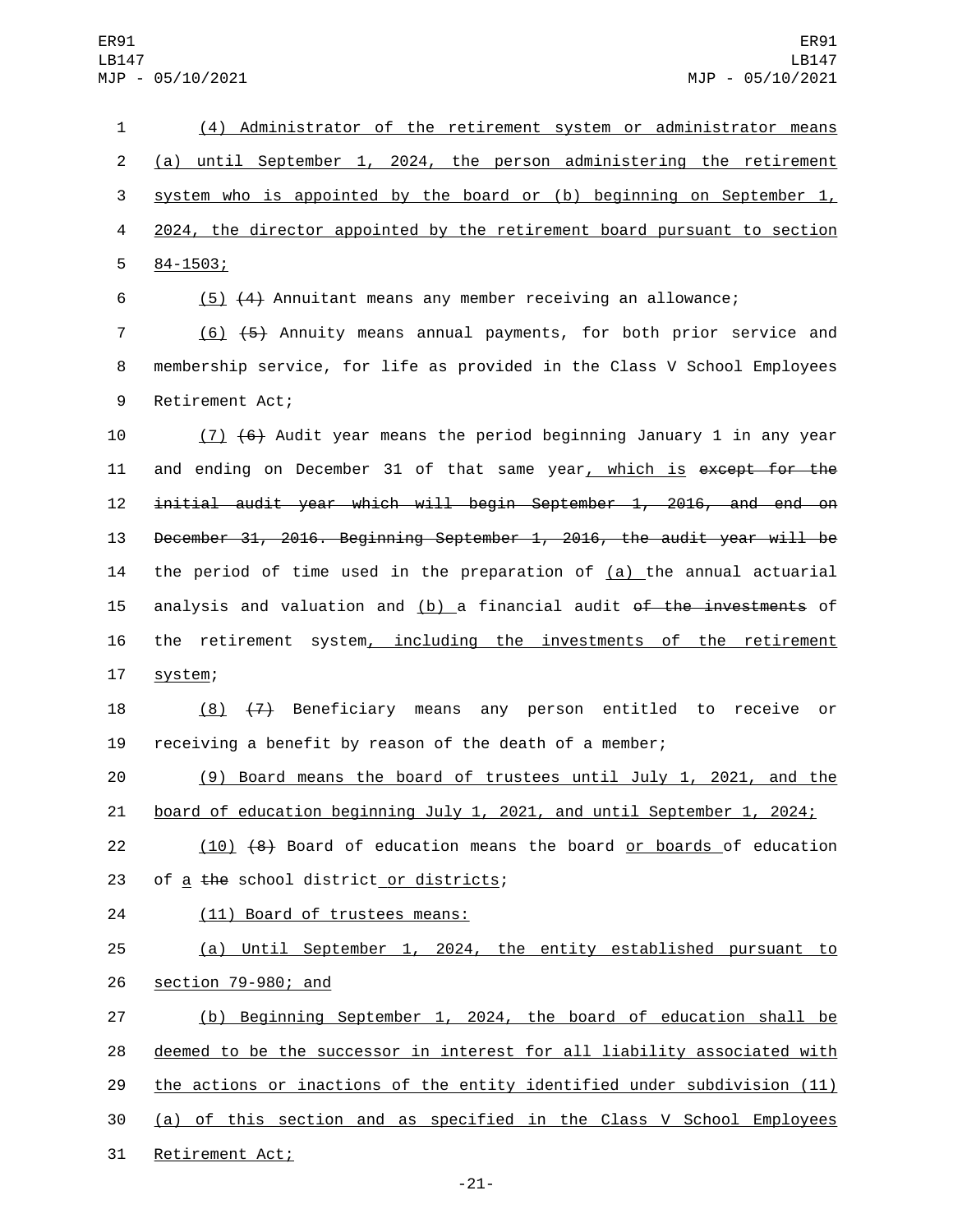(12)(a) (9)(a) Compensation means gross wages or salaries payable to the member during a fiscal year and includes (i) overtime pay, (ii) member contributions to the retirement system that are picked up under section 414(h) of the Internal Revenue Code, as defined in section 49-801.01, (iii) retroactive salary payments paid pursuant to court order, arbitration, or litigation and grievance settlements, and (iv) amounts contributed by the member to plans under sections 125, 403(b), and 457 of the Internal Revenue Code, as defined in section 49-801.01, or any other section of the code which defers or excludes such amounts from 10 income.

 (b) Compensation does not include (i) fraudulently obtained amounts as determined by the board, (ii) amounts for accrued unused sick leave or accrued unused vacation leave converted to cash payments, (iii) insurance premiums converted into cash payments, (iv) reimbursement for expenses incurred, (v) fringe benefits, (vi) per diems paid as expenses, (vii) bonuses for services not actually rendered, (viii) early retirement inducements, (ix) cash awards, (x) severance pay, or (xi) employer contributions made for the purposes of separation payments made at 19 retirement and early retirement inducements.

 (c) Compensation in excess of the limitations set forth in section 401(a)(17) of the Internal Revenue Code, as defined in section 49-801.01, 22 shall be disregarded;

23 (13) (10) Council means the Nebraska Investment Council created and 24 acting pursuant to section 72-1237;

25 (14) (11) Creditable service means the sum of the membership service and the prior service, measured in one-tenth-year increments;

27 (15) (12) Early retirement date means, for members hired prior to July 1, 2016, who have attained age fifty-five, that month and year selected by a member having at least ten years of creditable service which includes a minimum of five years of membership service. Early retirement date means, for members hired on or after July 1, 2016, that

-22-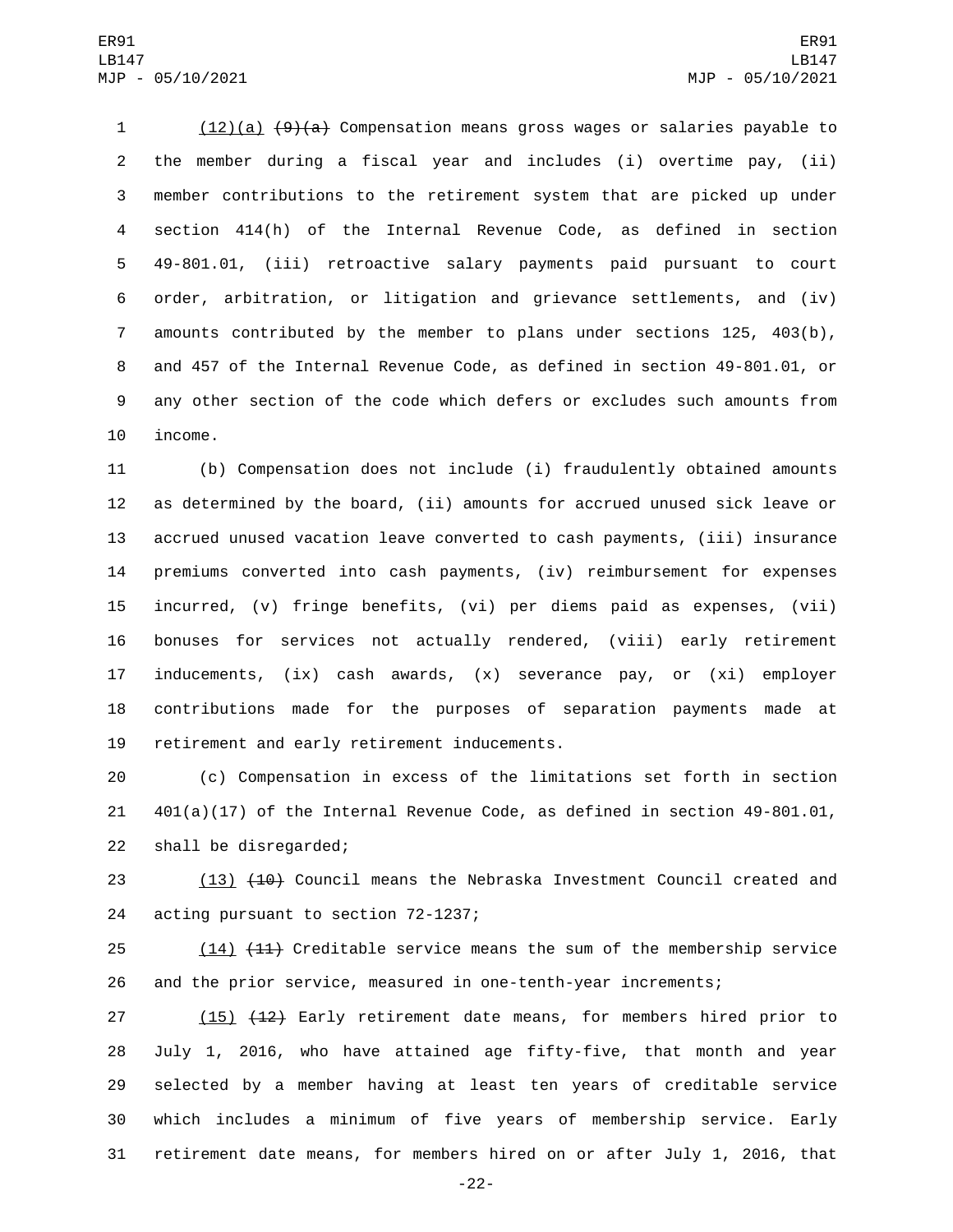month and year selected by a member having at least five years of creditable service and who has attained age sixty;2

 (16) (13) Early retirement inducement means, but is not limited to: (a) A benefit, bonus, or payment to a member by an employer in exchange for an agreement by the member to retire with a reduced 6 retirement benefit;

 (b) A benefit, bonus, or payment paid to a member by an employer in 8 addition to the member's retirement benefit;

 (c) Lump-sum or installment cash payments by an employer, except payments for accrued unused leave converted to cash payments;

 (d) An additional salary or wage component of any kind that is being 12 paid by an employer as an incentive to leave employment and not for personal services performed for which creditable service is granted;

 (e) Partial or full employer payment of a member's health, dental, life, or long-term disability insurance benefits or cash in lieu of such insurance benefits that extend beyond the member's termination of employment and contract of employment dates. This subdivision does not apply to any period during which the member is contributing to the retirement system and being awarded creditable service; and

 (f) Any other form of separation payments made by an employer to a member at termination, including, but not limited to, purchasing retirement contracts for the member pursuant to section 79-514, or depositing money for the member in an account established under section 403(b) of the Internal Revenue Code except for payments for accrued 25 unused leave;

26 (17) (14) Employee means the following enumerated persons receiving 27 compensation from the school district: (a) Teachers, other than substitutes, employed on a written contract basis; (b) administrators 29 employed on a written contract, agreement, or document basis; and (c) regular employees Regular teachers and administrators employed on a written contract basis; and (b) regular employees, not included in

-23-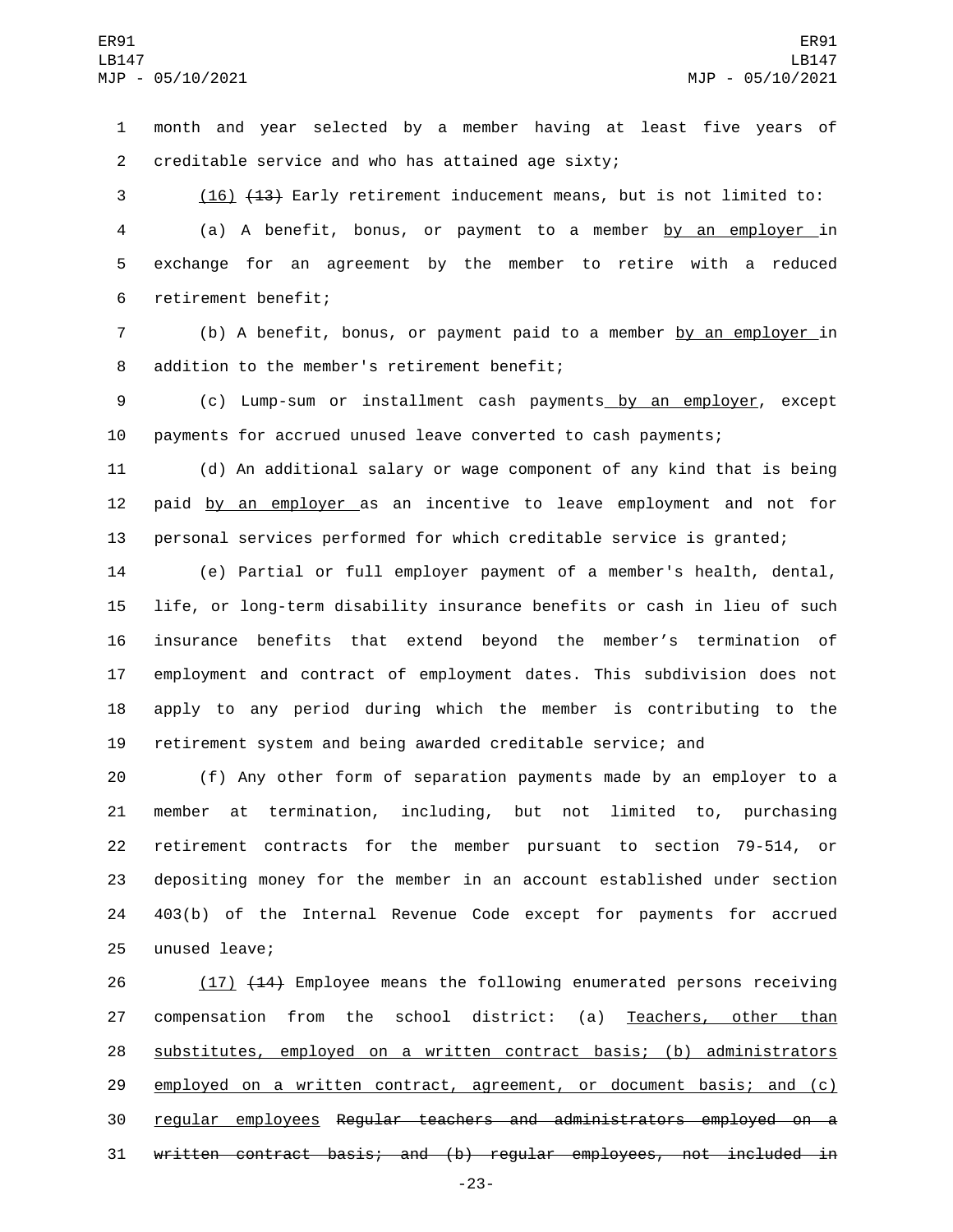subdivision (14)(a) of this section, hired upon a full-time basis, which

basis shall contemplate a workweek of not less than thirty hours;

 (18) (15) Employer means a school district participating in a retirement system established pursuant to the Class V School Employees 5 Retirement Act;

 (19) (16) Fiscal year means the period beginning September 1 in any year and ending on August 31 of the next succeeding year;

8 (20) (17) Hire date or date of hire means the first day of compensated service subject to retirement contributions;

 (21) (18) Interest means, for the purchase of service credit, the purchase of prior service credit, restored refunds, and delayed payments, the investment return assumption used in the most recent actuarial 13 valuation;

 (22) (19) Member means any employee included in the membership of the retirement system or any former employee who has made contributions 16 to the system and has not received a refund;

17 (23) (20) Membership service means service on or after September 1, 1951, as an employee of the school district and a member of the system for which compensation is paid by the school district. Credit for more than one year of membership service shall not be allowed for service rendered in any fiscal year. Beginning September 1, 2005, a member shall be credited with a year of membership service for each fiscal year in which the member performs one thousand or more hours of compensated service as an employee of the school district. For an employee who becomes a member prior to July 1, 2018, an hour of compensated service shall include any hour for which the member is compensated by the school district during periods when no service is performed due to vacation or approved leave. For an employee who becomes a member on or after July 1, 2018, an hour of compensated service shall include any hour for which the member is compensated by the school district during periods when no service is performed due to used accrued sick days, used accrued vacation

-24-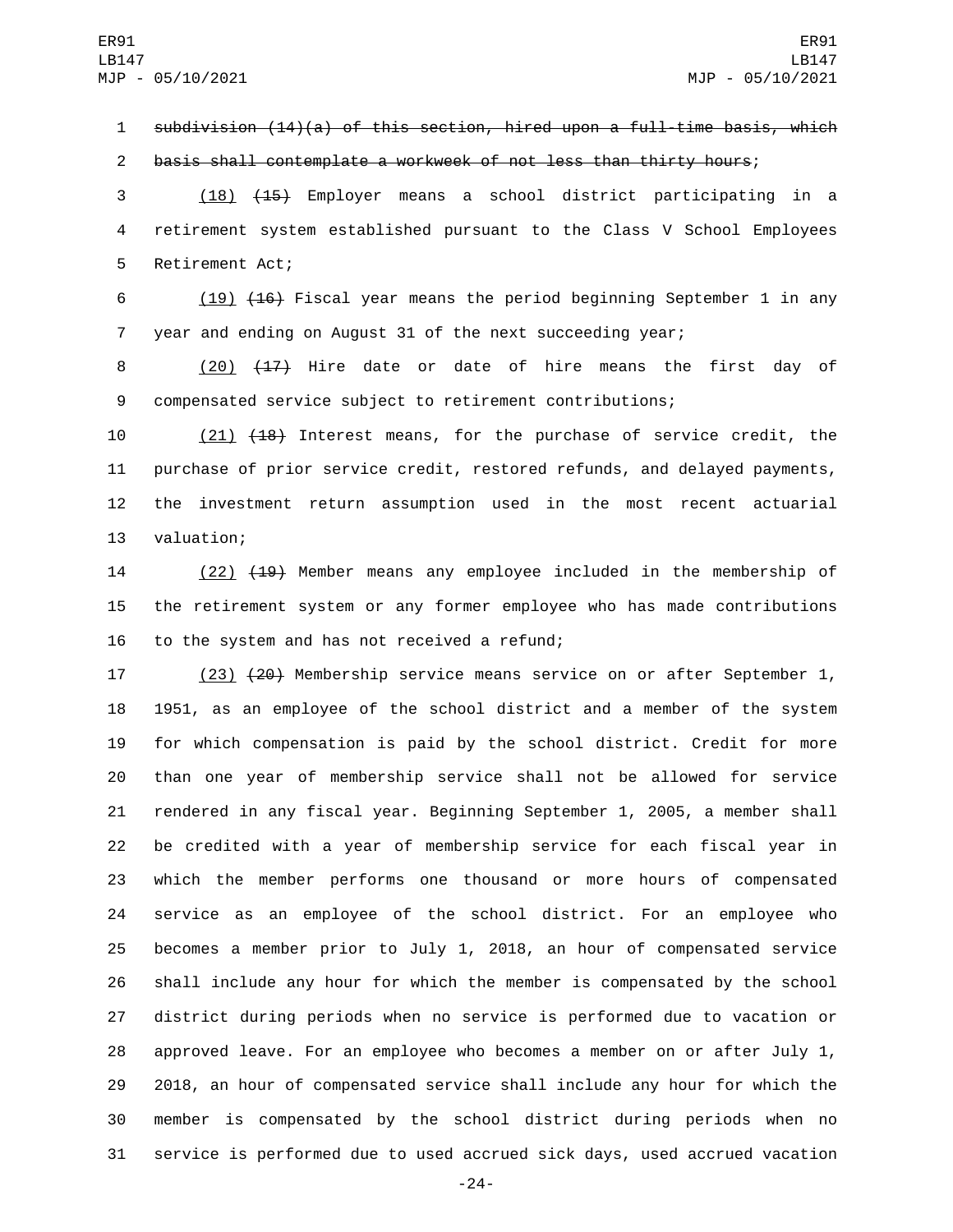days, federal and state holidays, and jury duty leave for which the 2 member is paid full compensation by an  $the$  employer. If a member performs less than one thousand hours of compensated service during a fiscal year, one-tenth of a year of membership service shall be credited for each one hundred hours of compensated service by the member in such fiscal year. In determining a member's total membership service, all periods of membership service, including fractional years of membership service in 8 one-tenth-year increments, shall be aggregated;

9 (24) (21) Military service means service in the uniformed services 10 as defined in 38 U.S.C. 4301 et seq., as such provision existed on March 11 27, 1997;

12 (25) (22) Normal retirement date means the end of the month during 13 which the member attains age sixty-five and has completed at least five 14 years of membership service;

15 (26) Participation means qualifying for and making required deposits 16 to the retirement system during the course of a fiscal year;

17 (27) (23) Primary beneficiary means the person or persons entitled 18 to receive or receiving a benefit by reason of the death of a member;

 (28) (24) Prior service means service rendered prior to September 1, 1951, for which credit is allowed under section 79-999, service rendered by retired employees receiving benefits under preexisting systems, and service for which credit is allowed under sections 79-990, 79-991, 23 79-994, 79-995, and 79-997;

24 (29)(a) Regular employee means a person hired on a full-time basis, 25 which basis shall contemplate a work week of not less than thirty hours, 26 and who is not (i) a teacher employed on a written contract basis or (ii) 27 an administrator employed on a written contract, agreement, or document 28 basis.

29 (b) Effective September 1, 2021, a person hired by an employer or 30 under contract to provide service for less than thirty hours per week but 31 who provides service for an average of thirty hours or more per week in

-25-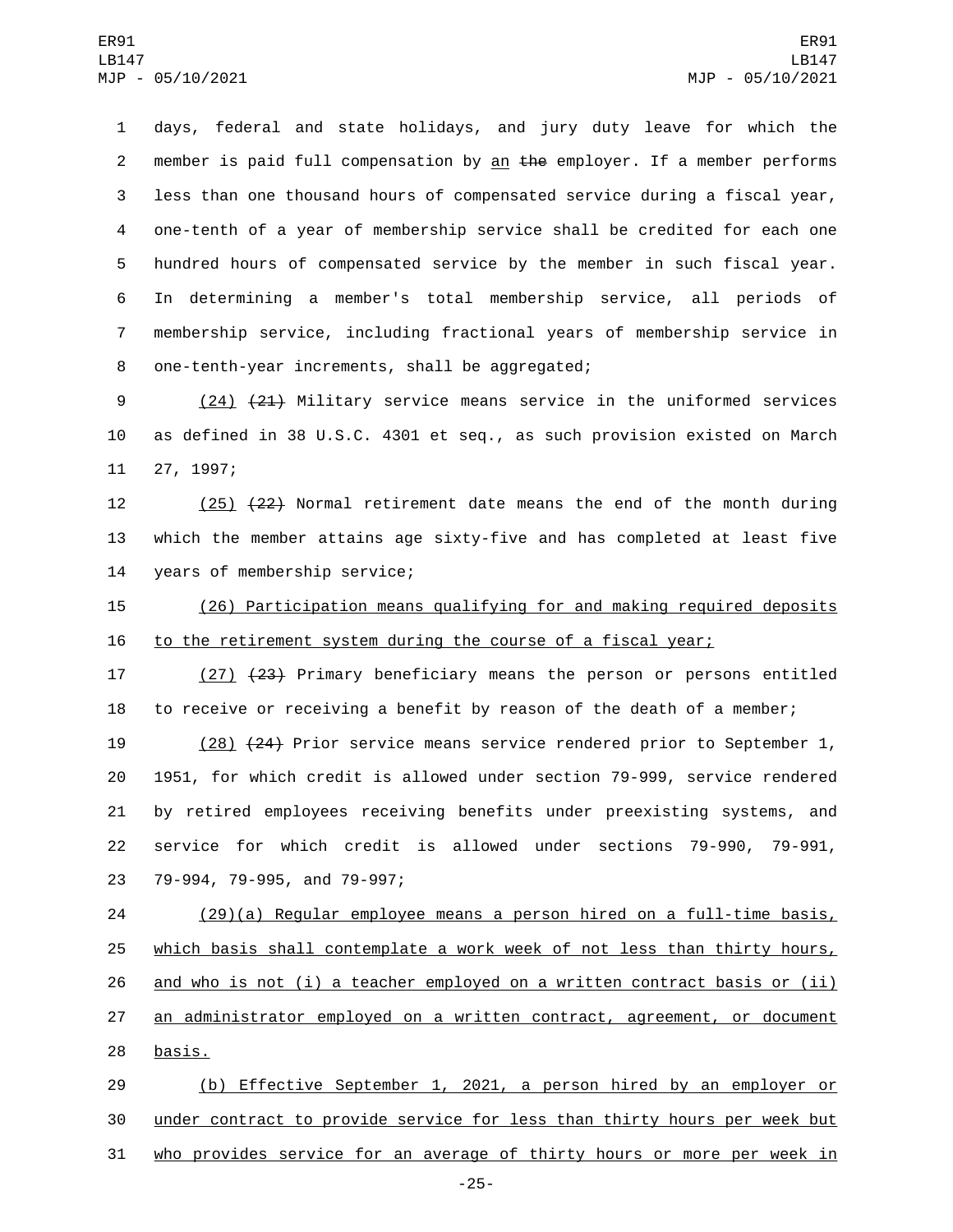ER91 LB147 MJP - 05/10/2021

1 each calendar month of any three calendar months of a fiscal year shall, 2 beginning with the next full payroll period, commence contributions and 3 shall be deemed a regular employee;

 (30) (25) Regular interest means interest (a) on the total contributions of the member prior to the close of the last preceding fiscal year, (b) compounded annually, and (c)(i) beginning September 1, 2016, at a rate equal to the daily treasury yield curve for one-year treasury securities, as published by the Secretary of the Treasury of the United States, that applies on September 1 of each year and (ii) prior to September 1, 2016, at rates to be determined annually by the board, which shall have the sole, absolute, and final discretionary authority to make such determination, except that the rate for any given year in no event shall exceed the actual percentage of net earnings of the system during 14 the last preceding fiscal year;

15 (31) (26) Retirement allowance means the total annual retirement 16 benefit payable to a member for service or disability;

 (32) Retirement application means beginning on and after September 1, 2024, the form approved and provided by the retirement system for acceptance of a member's request for either regular or disability 20 retirement;

21 (33) Retirement board means the Public Employees Retirement Board 22 created and acting pursuant to section 84-1501;

23 (34) (27) Retirement date means the date of retirement of a member 24 for service or disability as fixed by  $(a)$  the board for retirements 25 occurring prior to September 1, 2024, or (b) the retirement board for 26 retirements occurring on or after September 1, 2024 of trustees described 27 in section 79-980;

28 (35) (28) Retirement system or system means the School Employees' 29 Retirement System of (corporate name of the school district as described 30 in section 79-405) as provided for by the act;

31 (36) (29) Secondary beneficiary means the person or persons entitled

-26-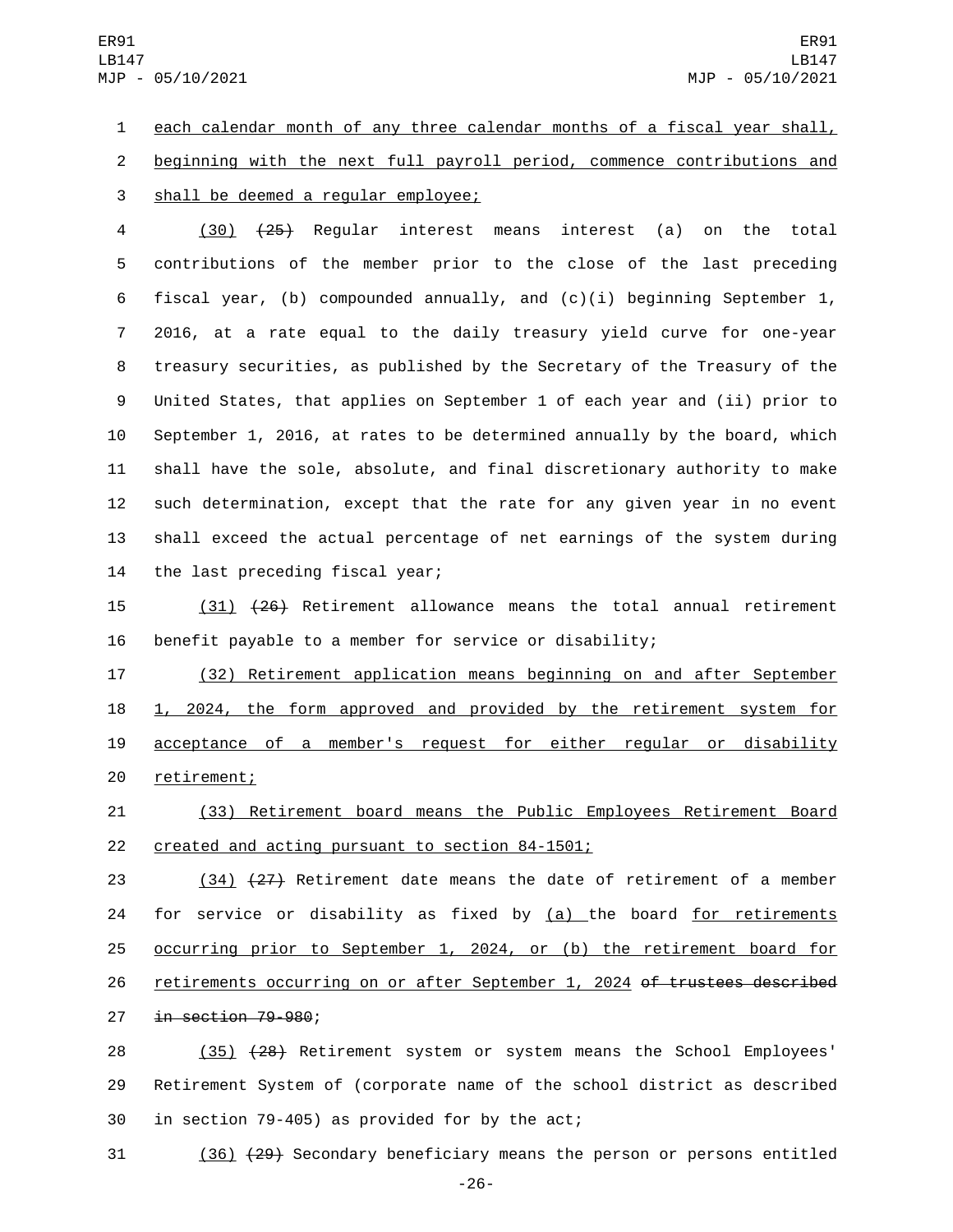to receive or receiving a benefit by reason of the death of all primary beneficiaries prior to the death of the member. If no primary beneficiary survives the member, secondary beneficiaries shall be treated in the same manner as primary beneficiaries;4

5 (37) School district means an employer participating in a retirement 6 system established pursuant to the Class V School Employees Retirement 7 Act;

8 (38) (30) Solvency means the rate of all contributions required 9 pursuant to the Class V School Employees Retirement Act is equal to or 10 greater than the actuarially required contribution rate as annotated in 11 the most recent valuation report prepared by the actuary retained for the 12 retirement system by the board of trustees as provided in section 79-984;

13 (39) (31) State investment officer means the person state investment 14 officer appointed by the council pursuant to section 72-1240 and acting 15 pursuant to the Nebraska State Funds Investment Act;

 (40) (32) Substitute employee means a person hired by an employer as a temporary employee to assume the duties of an employee due to a temporary absence of any employee. Substitute employee does not mean a person hired as an employee on an ongoing basis to assume the duties of 20 other employees who are temporarily absent;

 (41)(a) Termination of employment occurs on the date on which the member experiences a bona fide separation from service of employment with the member's employer, the date of which separation is determined by the end of the member's contractual agreement or, if there is no contract or only partial fulfillment of a contract, by an employer. A member shall not be deemed to have terminated employment if the member subsequently 27 provides service to an employer within one hundred eighty days after 28 ceasing employment unless such service is:

(i) Bona fide unpaid voluntary service;29

30 (ii) Substitute service provided on an intermittent basis. For 31 purposes of this subdivision, (A) intermittent basis means service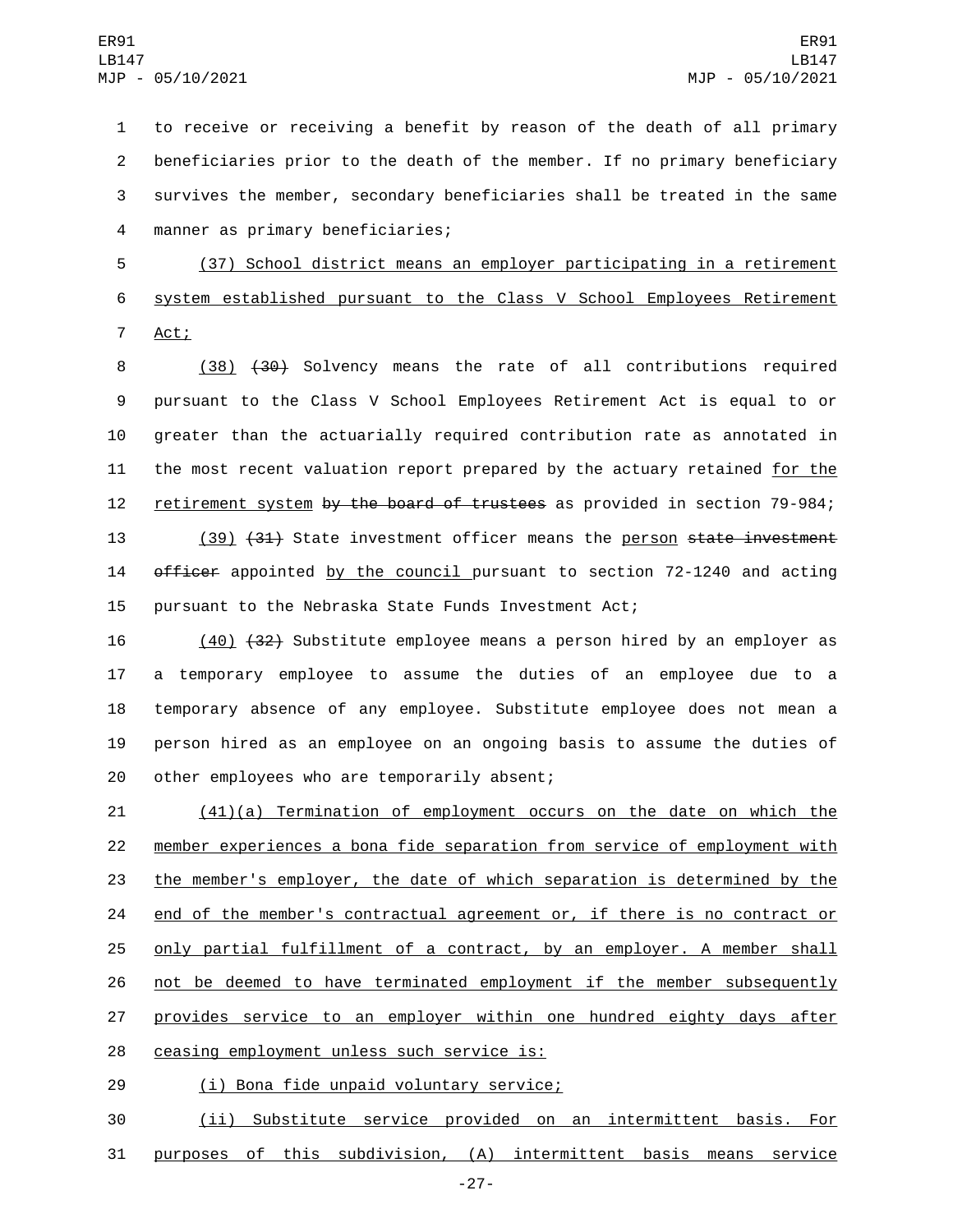provided on a day-to-day basis that is not greater than eight days of service during a calendar month and (B) day of service means any length of substitute service provided during a single calendar day; or

 (iii) Temporary service following a bona fide separation of service of not less than thirty calendar days and which is provided to accomplish a specific purpose or task for a limited period not to exceed one year.

 (b) A member shall not be deemed to have terminated employment if the board determines that, based on the facts and circumstances, (i) a claimed termination was not a bona fide separation from service with the employer or (ii) a member was compensated for a full contractual period when the member terminated prior to the end date of the member's employment as determined by the member's contract or labor agreement.

 (c) Nothing in this subdivision precludes an employer from adopting a policy which limits or denies employees who have terminated employment 15 from providing voluntary or substitute service within one hundred eighty 16 days after termination;

17 (42) <del>(33)</del> Temporary employee means a person hired by an employer who is not an employee and who is hired to provide service for a limited period of time to accomplish a specific purpose or task. When such specific purpose or task is complete, the employment of such temporary employee shall terminate and in no case shall the temporary employment 22 period exceed one year in duration;

 (43) Transfer of management means the transition and transfer of the general management, administration, and operation of the retirement system from the board of trustees, board of education, and school district to the retirement board as described in the Class V School Employees Retirement Act. Transfer of management does not include:

 (a) Transfer of the school district's funding obligations described in the Class V School Employees Retirement Act or assumption of financial liability for such funding obligations by (i) the State of Nebraska, (ii) the retirement board, (iii) the Nebraska Public Employees Retirement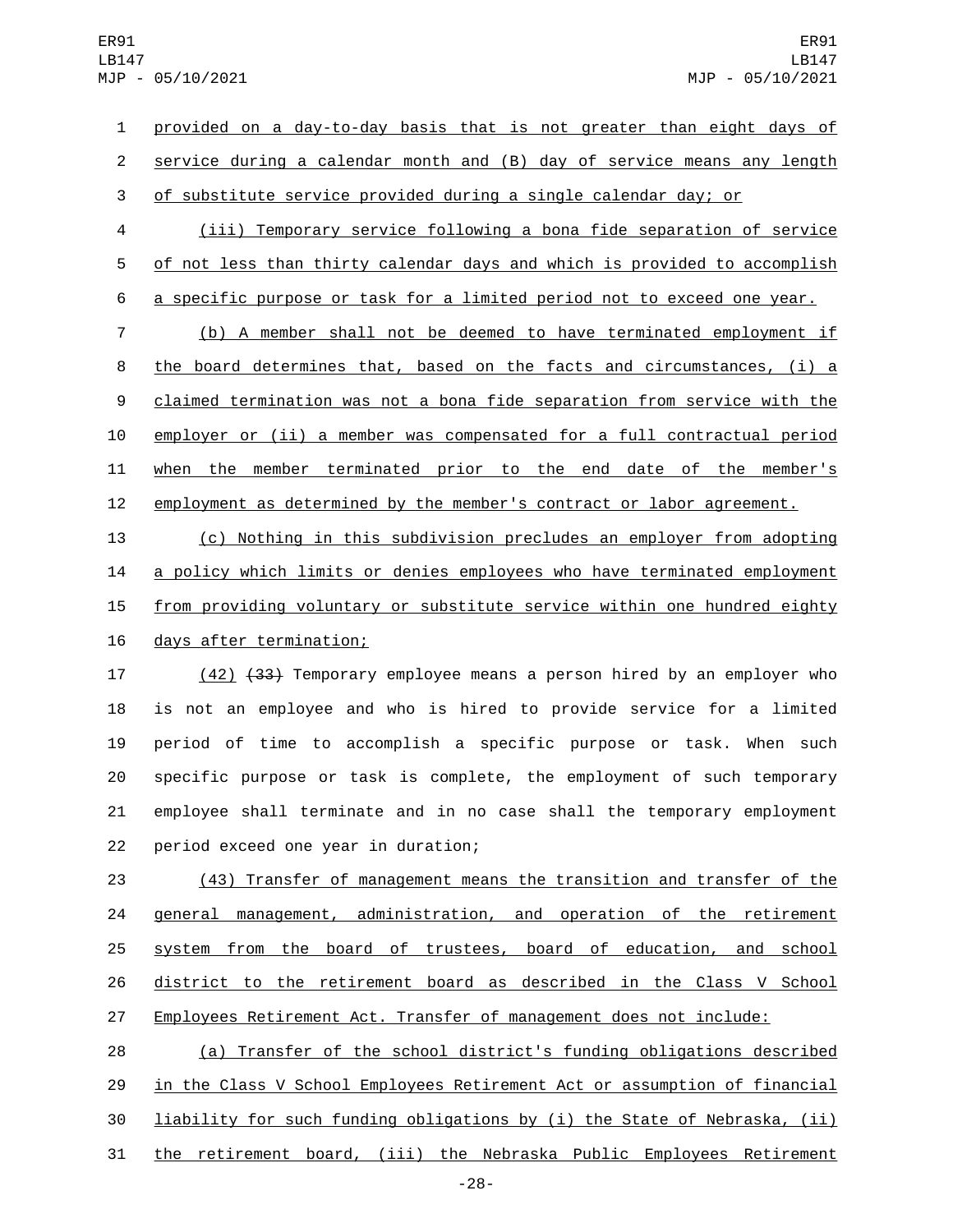Systems, (iv) any other state entity with duties related to 2 administration of the retirement system, or (v) the council for its investment duties regarding the assets of the retirement system; or (b) Merger or consolidation of any Class V school employees retirement system established under the Class V School Employees Retirement Act with the School Employees Retirement System of the State of Nebraska or any other retirement system administered by the retirement 8 board; (44) (34) Trustee means a trustee provided for in section 79-980; and 11 (45) (35) Voluntary service or volunteer means providing bona fide 12 unpaid service to an employer. Sec. 8. Section 79-978.01, Revised Statutes Cumulative Supplement, 14 2020, is amended to read: 79-978.01 Sections 79-978 to 79-9,123 and sections 16, 17, 23, 37, 38, 39, and 43 of this act shall be known and may be cited as the Class V 17 School Employees Retirement Act. Sec. 9. Section 79-979, Revised Statutes Cumulative Supplement, 2020, is amended to read: 79-979 (1) Prior to September 13, 1997, in each Class V school district in the State of Nebraska there is hereby established a separate 22 retirement system for all regular employees of such school district. Such system shall be for the purpose of providing retirement benefits for all 24 regular employees of the school district as provided in the Class V School Employees Retirement Act. The system shall be known as School Employees' Retirement System of (corporate name of the school district as described in section 79-405). All of its business shall be transacted, all of its funds shall be invested, and all of its cash and securities and other property shall be held in trust on behalf of the retirement system for the purposes set forth in the act. Such funds shall be kept separate from all other funds of the school district and shall be used

-29-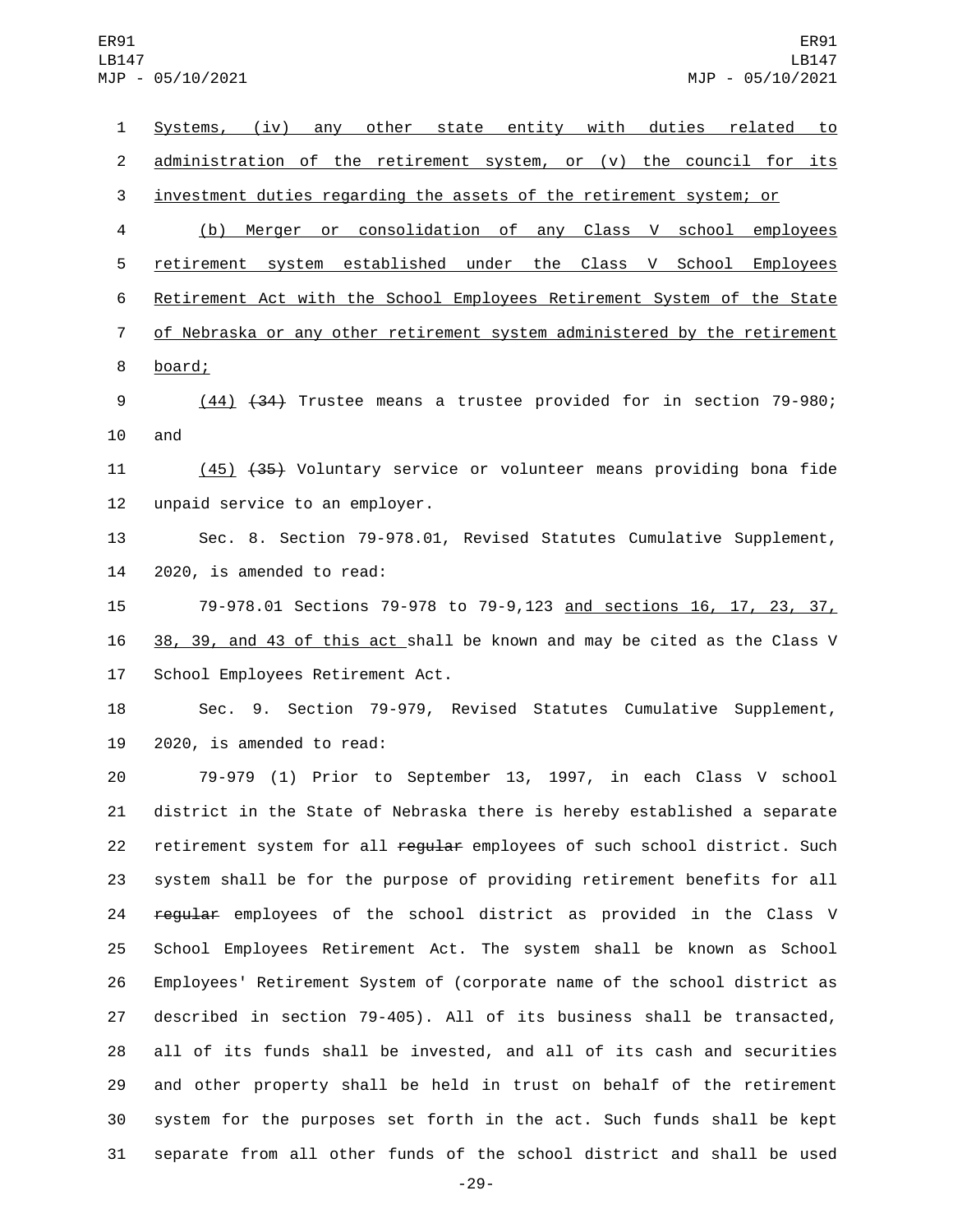1 for no other purpose.

 (2) Except as provided in subsection (3) of this section, if any new Class V school districts are formed after September 13, 1997, such new Class V school district shall elect to become or remain a part of the retirement system established pursuant to the School Employees Retirement 6 Act.

 (3) Any new Class V school districts formed pursuant to the Learning Community Reorganization Act shall continue to participate in the retirement system established pursuant to the Class V School Employees Retirement Act if such new Class V school district was formed at least in part by territory that had been in a Class V school district that participated in the retirement system established pursuant to the Class V 13 School Employees Retirement Act.

14 Sec. 10. Section 79-980, Revised Statutes Cumulative Supplement, 15 2020, is amended to read:

16 79-980 (1) Until July 1, 2021:

17 (a) At any time that the retirement system consists of only one 18 Class V school district, the general administration of the retirement 19 system is hereby vested in the board of trustees;  $\overline{z}$ 

20 (b) Beginning July 1, 2016, the board of trustees shall consist of 21 the following individuals:  $(i)$   $(a)$  Two members of the retirement system 22 who are certificated staff elected by the members of the retirement 23 system who are certificated staff;  $(i)$   $(i)$   $(b)$  one member of the retirement 24 system who is classified staff elected by the members of the retirement 25 system who are classified staff;  $(iii)$   $(e)$  one member of the retirement 26 system who is an annuitant elected by the members of the retirement 27 system who are annuitants;  $(iv)$   $(d)$  the superintendent of schools or his 28 or her designee to serve as a voting, ex officio trustee; and  $(v)$   $(e)$  two 29 business persons approved by the board of education qualified in 30 financial affairs who are not members of the retirement system. The 31 business person trustees shall be recommended to four-year terms by the

-30-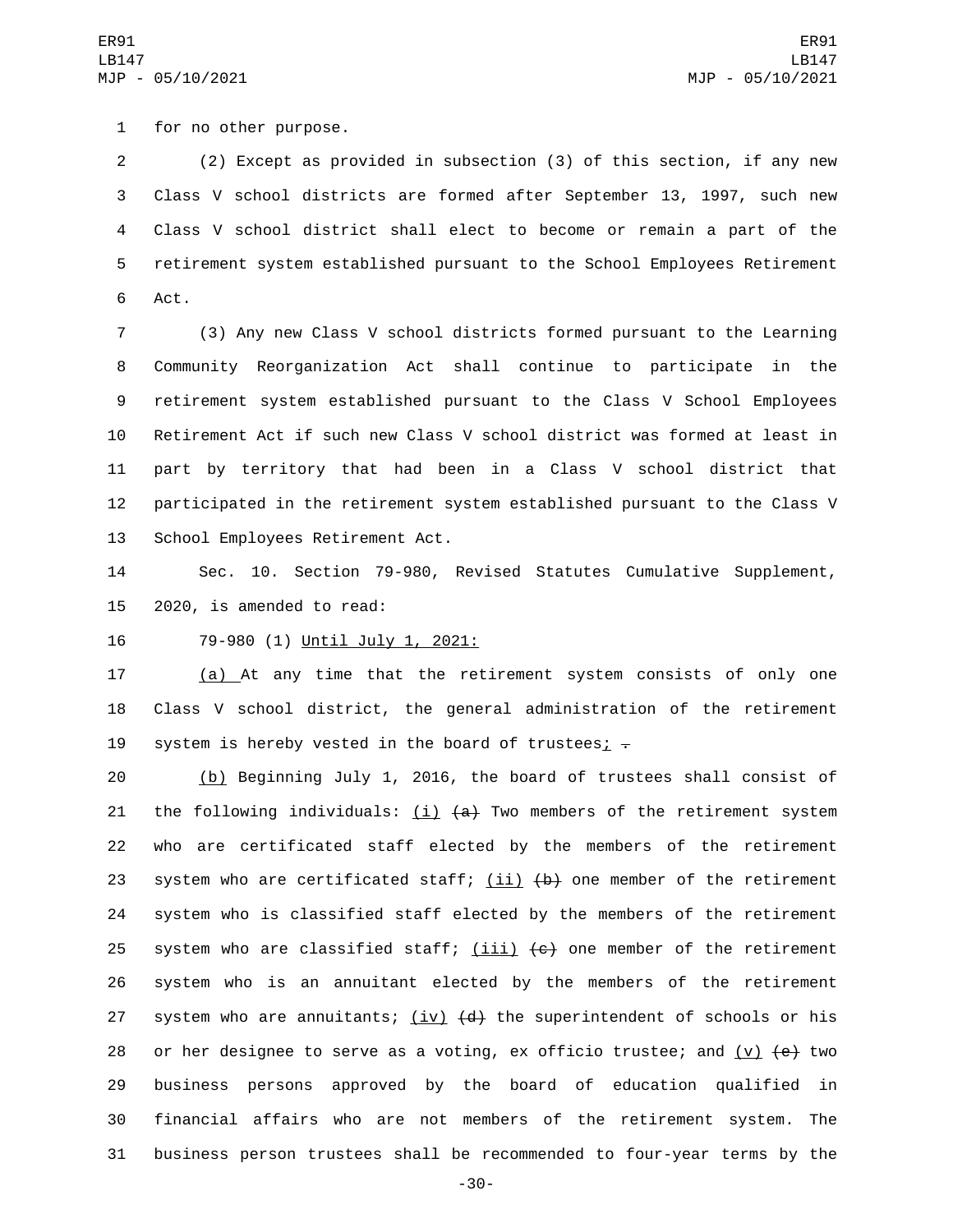trustees who are not business persons, and the appointments shall be approved by the board of education. The elections of the trustees who are members of the retirement system shall be arranged for, managed, and conducted by the board of trustees and, after the initial terms as otherwise designated, shall be for terms of four years. One certificated staff trustee serving on July 1, 2016, will continue serving until an elected certificated staff trustee will take position effective July 1, 2017; the second certificated staff trustee serving on July 1, 2016, will continue serving until a second elected certificated staff trustee will take position July 1, 2018; the classified staff trustee serving on July 1, 2016, will continue serving until an elected classified staff trustee will take position July 1, 2019; the annuitant member trustee serving on July 1, 2016, will continue serving until an elected annuitant member trustee will take position July 1, 2020; one business member trustee serving on July 1, 2016, will continue serving until a new term of office begins effective July 1, 2018; and the second business member trustee serving on July 1, 2016, will continue serving until a new term of office begins effective July 1, 2020. The terms of the elected trustees shall be fixed so that one member trustee election shall be held each year. The board of trustees shall appoint a qualified individual to fill any vacancy on the board of trustees for the remainder of the unexpired term. No vacancy or vacancies on the board of trustees shall impair the power of the remaining trustees to administer the retirement system pending the filling of such vacancy or vacancies. The trustees shall serve without compensation, but shall be reimbursed from the funds of the retirement system for expenses that they may incur through service on the board of trustees as provided in sections 81-1174 to 81-1177. A trustee shall serve until a successor qualifies, except that a trustee who is a member of the retirement system shall be disqualified as a trustee immediately 30 upon ceasing to be a member of the retirement system. The terms of all trustees under this subsection shall end on June 30, 2021. Each trustee

-31-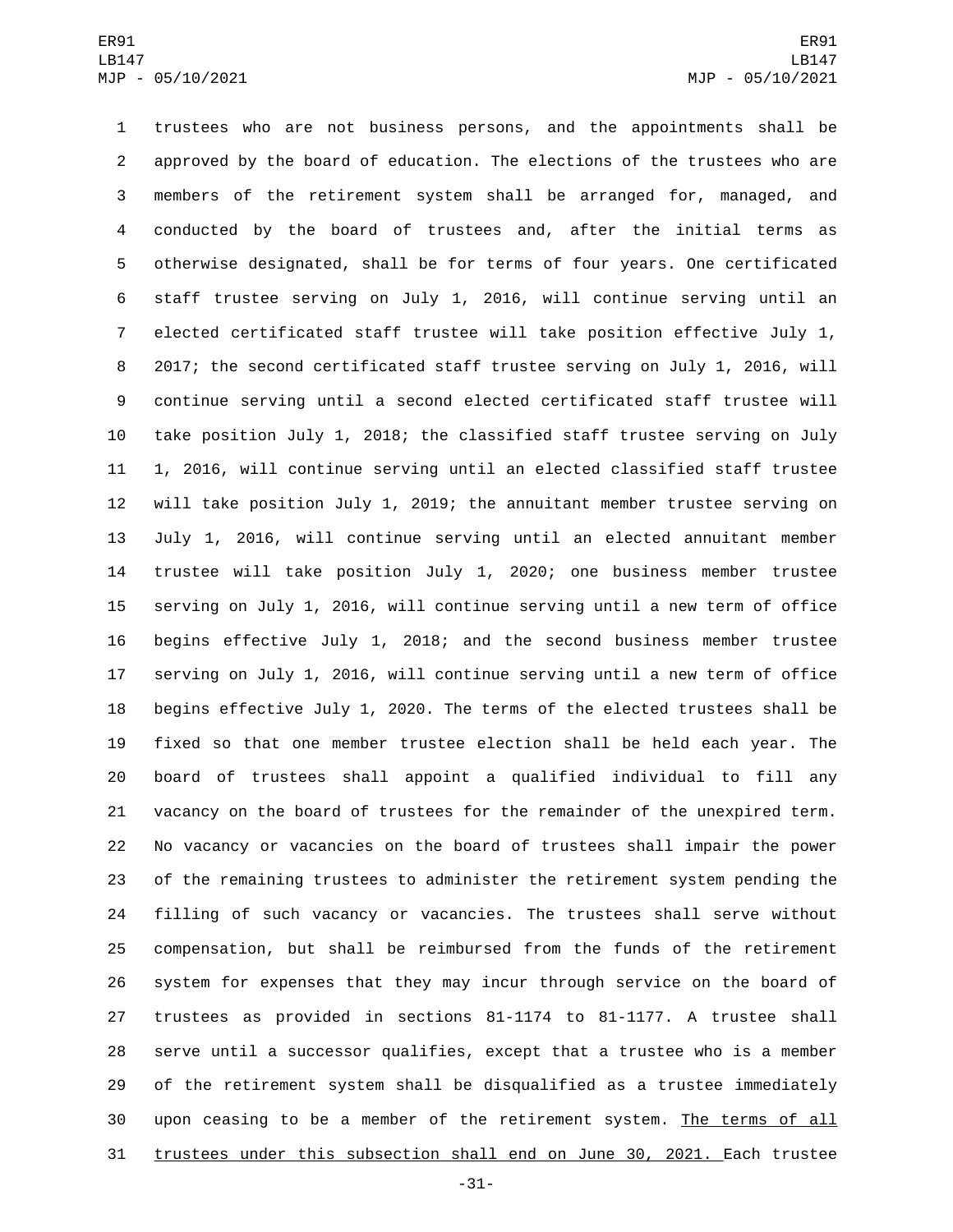shall be entitled to one vote on the board of trustees, and four trustees shall constitute a quorum for the transaction of any business. The board of trustees and the administrator of the retirement system shall administer the retirement system in compliance with the tax-qualification requirements applicable to government retirement plans under section 401(a) of the Internal Revenue Code, as defined in section 49-801.01, including: Section 401(a)(9) of the Internal Revenue Code relating to the time and manner in which benefits are required to be distributed, including the incidental death benefit distribution requirement of section 401(a)(9)(G) of the Internal Revenue Code; section 401(a)(25) of the Internal Revenue Code relating to the specification of actuarial assumptions; section 401(a)(31) of the Internal Revenue Code relating to direct rollover distributions from eligible retirement plans; and section 401(a)(37) of the Internal Revenue Code relating to the death benefit of a member whose death occurs while performing qualified military service. No member of the board of education or board of trustees shall be personally liable, except in cases of willful dishonesty, gross negligence, or intentional violations of law, for actions relating to his 19 or her retirement system duties; and  $-$ 

 (c) Beginning July 1, 2016, and until July 1, 2021, the board of education shall not have any duty or responsibility for the general administration of the retirement system, including the determination and calculation of the benefits of any member or beneficiary, except as may specifically be provided in the Class V School Employees Retirement Act.

## (2) Beginning July 1, 2021, and until September 1, 2024:

 (a) At any time that the retirement system consists of only one 27 Class V school district, the general administration of the retirement system is hereby vested in the board of education;

29 (b)(i) The board of education, by a majority vote of all its members, shall appoint seven trustees to serve as executive officers to administer the Class V School Employees Retirement Act. Such trustees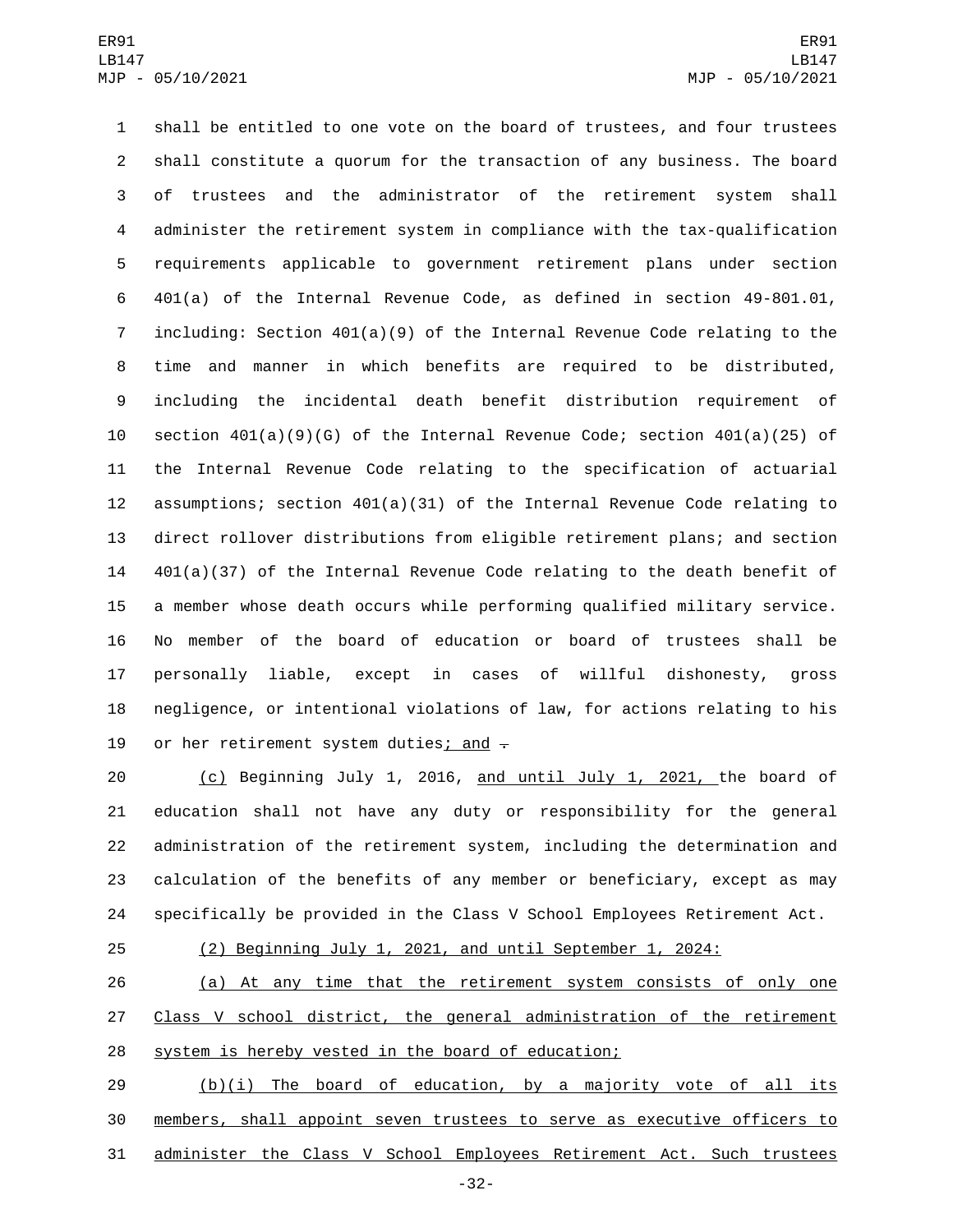shall consist of (A) the superintendent of the school district or his or her designee to serve as a voting, ex officio trustee, (B) two members of 3 the retirement system, one of whom shall be a teacher, (C) two members of the board of education, and (D) two trustees who are business persons qualified in financial affairs and who are not members of the retirement system. Each trustee shall be entitled to one vote on the board of trustees. The board of education shall take action within fifteen days of the effective date of this act to appoint the new members of the board of 9 trustees as required in this section. The new members shall begin their 10 service on the board of trustees on July 1, 2021;

 (ii) Except for the initial appointments made immediately following 12 the effective date of this act, the term of a trustee shall be one fiscal year except the terms of the two trustees who are not members of the board of education or the retirement system shall each be three fiscal years or until September 1, 2024, whichever is later. A trustee shall serve until a successor qualifies, except a trustee who is a member of the board of education shall be disqualified as a trustee immediately upon ceasing to be a member of the board of education. No vacancy on the board of trustees shall impair the power of the remaining trustees to administer the retirement system pending the filling of such vacancy; and (iii) The trustees shall serve without compensation, but shall be reimbursed from the funds of the retirement system for expenses that they may incur through service as trustees as provided in sections 81-1174 to 24 81-1177;

 (c) In addition to duties and responsibilities as otherwise described in the Class V School Employees Retirement Act, the board of trustees shall, as directed by the board of education, facilitate the transition and transfer of management and general administration of the retirement system effective September 1, 2024, to the retirement board; (d) The board of trustees and the administrator of the retirement

system, shall administer the retirement system in compliance with the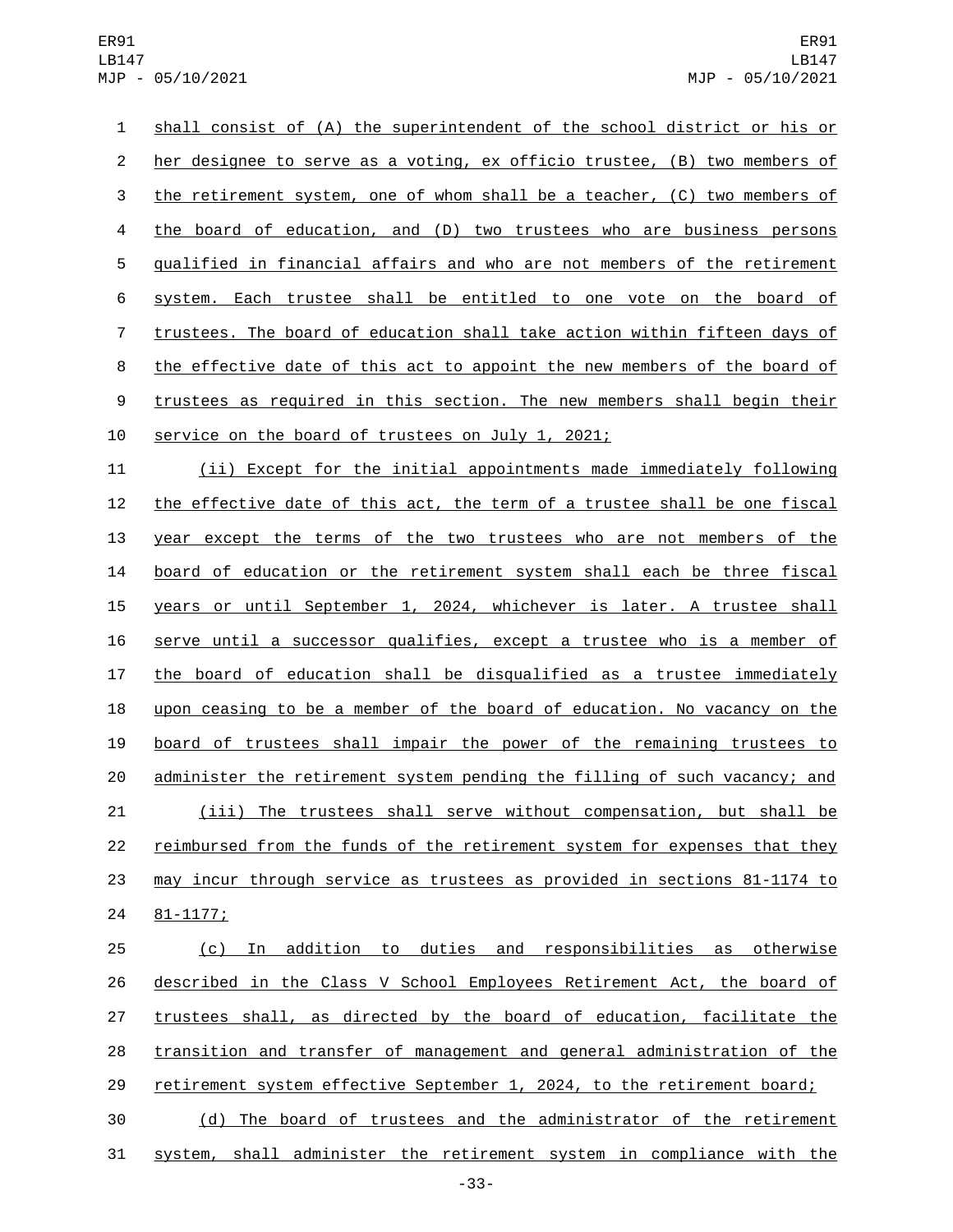ER91 LB147 MJP - 05/10/2021

 tax-qualification requirements applicable to government retirement plans under section 401(a) of the Internal Revenue Code, as defined in section 49-801.01, including, but not limited to: Section 401(a)(9) of the Internal Revenue Code relating to the time and manner in which benefits are required to be distributed, including the incidental death benefit distribution requirement of section 401(a)(9)(G) of the Internal Revenue Code; section 401(a)(25) of the Internal Revenue Code relating to the specification of actuarial assumptions; section 401(a)(31) of the Internal Revenue Code relating to direct rollover distributions from eligible retirement plans; and section 401(a)(37) of the Internal Revenue Code relating to the death benefit of a member whose death occurs while 12 performing qualified military service; and (e) No member of the board of education or board of trustees shall

 be personally liable, except in cases of willful dishonesty, gross negligence, or intentional violations of law, for actions relating to 16 such member's retirement system duties.

 (3)(a) Effective September 1, 2024, the board of trustees described in subsection (2) of this section shall terminate, the terms of the trustees shall end, and the retirement board shall assume administration of the retirement system. Administration by the retirement board does not include financial responsibility or liability of the funding obligation for the retirement system which remain with the school district as described in the Class V School Employees Retirement Act, nor does it include responsibility for investment of funds, which authority and responsibility shall be retained by the council and the state investment 26 officer.

 (b) On and after such date, the retirement board shall have the duties and authorities provided to the retirement board in section 84-1503 for the administration of the retirement system, and its administrative duties shall be performed by the Nebraska Public Employees Retirement Systems under the direction of the retirement board.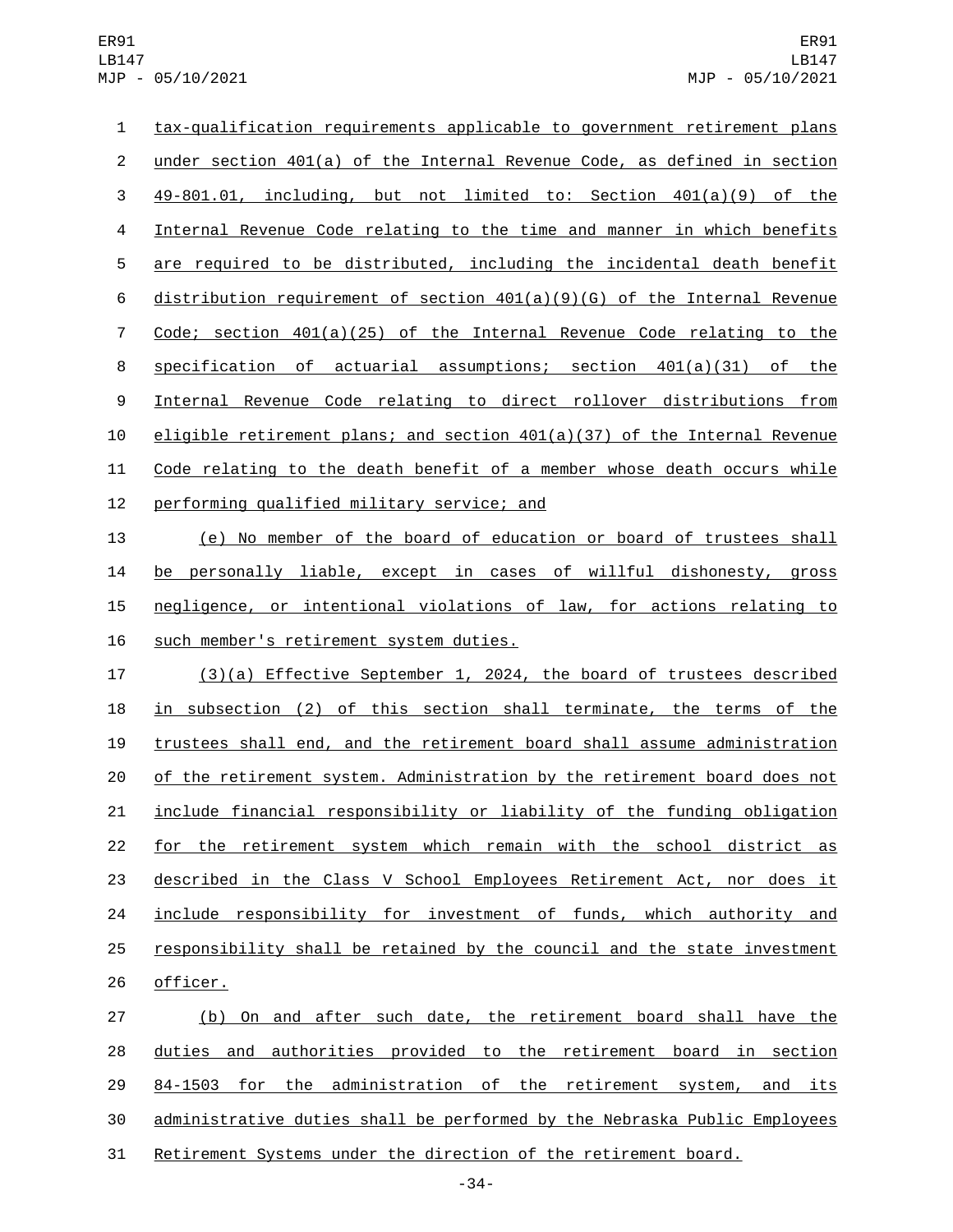## 1 (4) Until July 1, 2021:

2  $(a)$   $(2)$  At any time that the retirement system consists of more than one Class V school district, the general administration of the retirement 4 system is hereby vested in the board of trustees;  $\overline{z}$ 

 (b) The board of trustees shall consist of the following 6 individuals:  $(i)$   $(4)$  Two members of the retirement system who are certificated staff elected by the members of the retirement system who 8 are certificated staff; (ii) (b) one member of the retirement system who is classified staff elected by the members of the retirement system who 10 are classified staff;  $(iii)$   $(e)$  one member of the retirement system who is an annuitant elected by the members of the retirement system who are 12 annuitants;  $(iv)$   $(d)$  the superintendent of each of the school districts represented in the retirement system or his or her designee to serve as a 14 voting, ex officio trustee; and  $(v)$   $(e)$  two business persons approved by the board of education qualified in financial affairs who are not members of the retirement system. The elections of the trustees who are members of the retirement system shall be arranged for, managed, and conducted by the board of trustees and, after the initial terms as otherwise designated, shall be for terms of four years. The business person trustees shall be recommended to four-year terms by the trustees who are not business persons, and the appointments shall be approved by the board of education. The board of trustees shall appoint a qualified individual to fill any vacancy on the board of trustees for the remainder of the unexpired term. No vacancy or vacancies on the board of trustees shall impair the power of the remaining trustees to administer the retirement system pending the filling of such vacancy or vacancies. The trustees shall serve without compensation, but shall be reimbursed from the funds of the retirement system for expenses that they may incur through service on the board of trustees as provided in sections 81-1174 to 81-1177. A trustee shall serve until a successor qualifies, except that a trustee who is a member of the retirement system shall be disqualified as a

-35-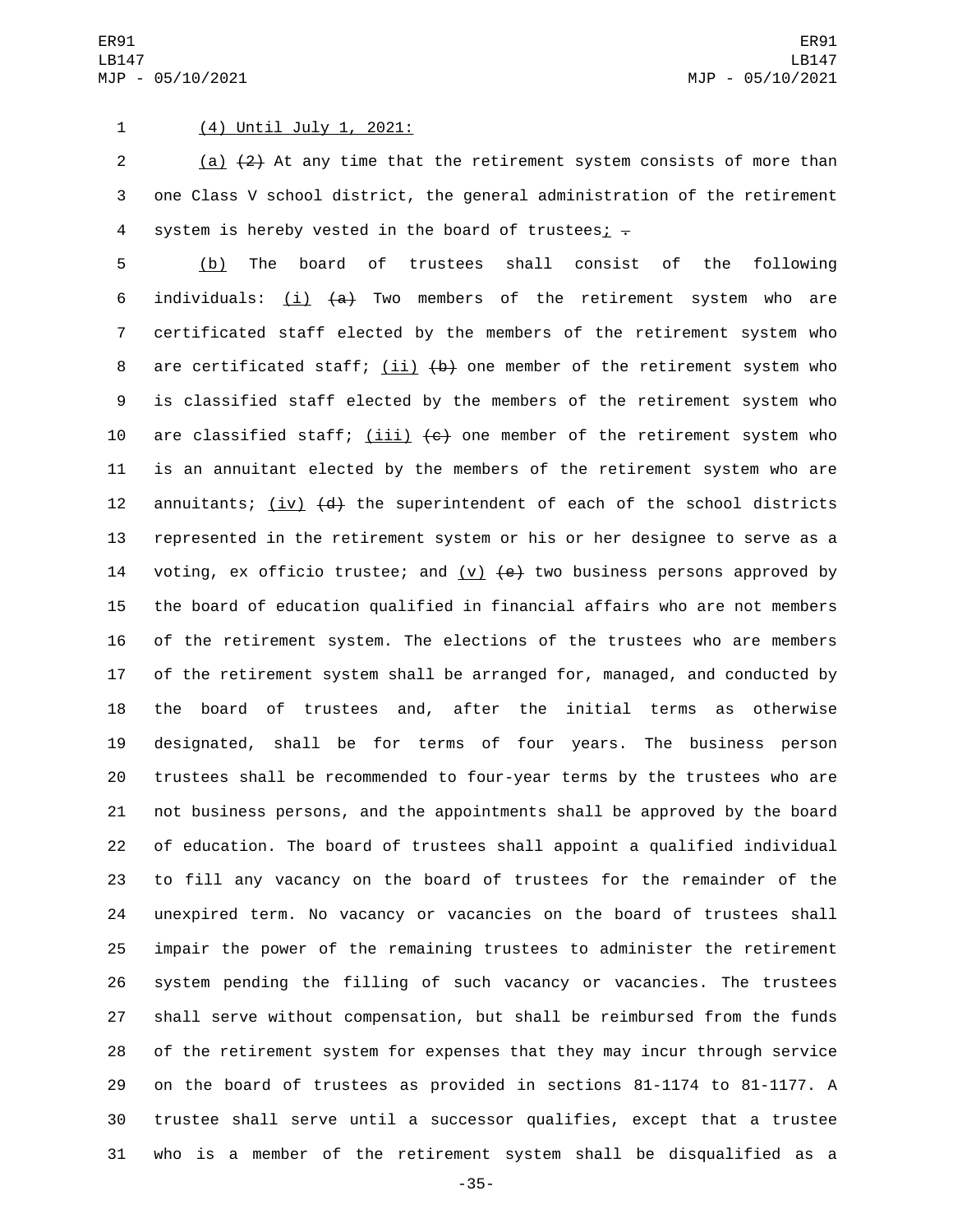trustee immediately upon ceasing to be a member of the retirement system. The terms of all trustees under this subsection shall end on June 30, 2021. Each trustee shall be entitled to one vote on the board of trustees, and four trustees shall constitute a quorum for the transaction of any business. The board of trustees and the administrator of the retirement system shall administer the retirement system in compliance with the tax-qualification requirements applicable to government retirement plans under section 401(a) of the Internal Revenue Code, as defined in section 49-801.01, including: Section 401(a)(9) of the Internal Revenue Code relating to the time and manner in which benefits are required to be distributed, including the incidental death benefit distribution requirement of section 401(a)(9)(G) of the Internal Revenue Code; section 401(a)(25) of the Internal Revenue Code relating to the specification of actuarial assumptions; section 401(a)(31) of the Internal Revenue Code relating to direct rollover distributions from 16 eligible retirement plans; and section  $401(a)(37)$  of the Internal Revenue Code relating to the death benefit of a member whose death occurs while performing qualified military service. No member of the board of education or board of trustees shall be personally liable, except in cases of willful dishonesty, gross negligence, or intentional violations 21 of law, for actions relating to his or her retirement system duties; 22 and  $\div$ 

 (c) The board of education shall not have any duty or responsibility for the general administration of the retirement system, including the determination and calculation of the benefits of any member or beneficiary, except as may specifically be provided in the Class V School 27 Employees Retirement Act.

(5) Beginning July 1, 2021, and until September 1, 2024:

 (a) At any time that the retirement system consists of more than one Class V school district, the general administration of the retirement system is hereby vested in the board of education;

-36-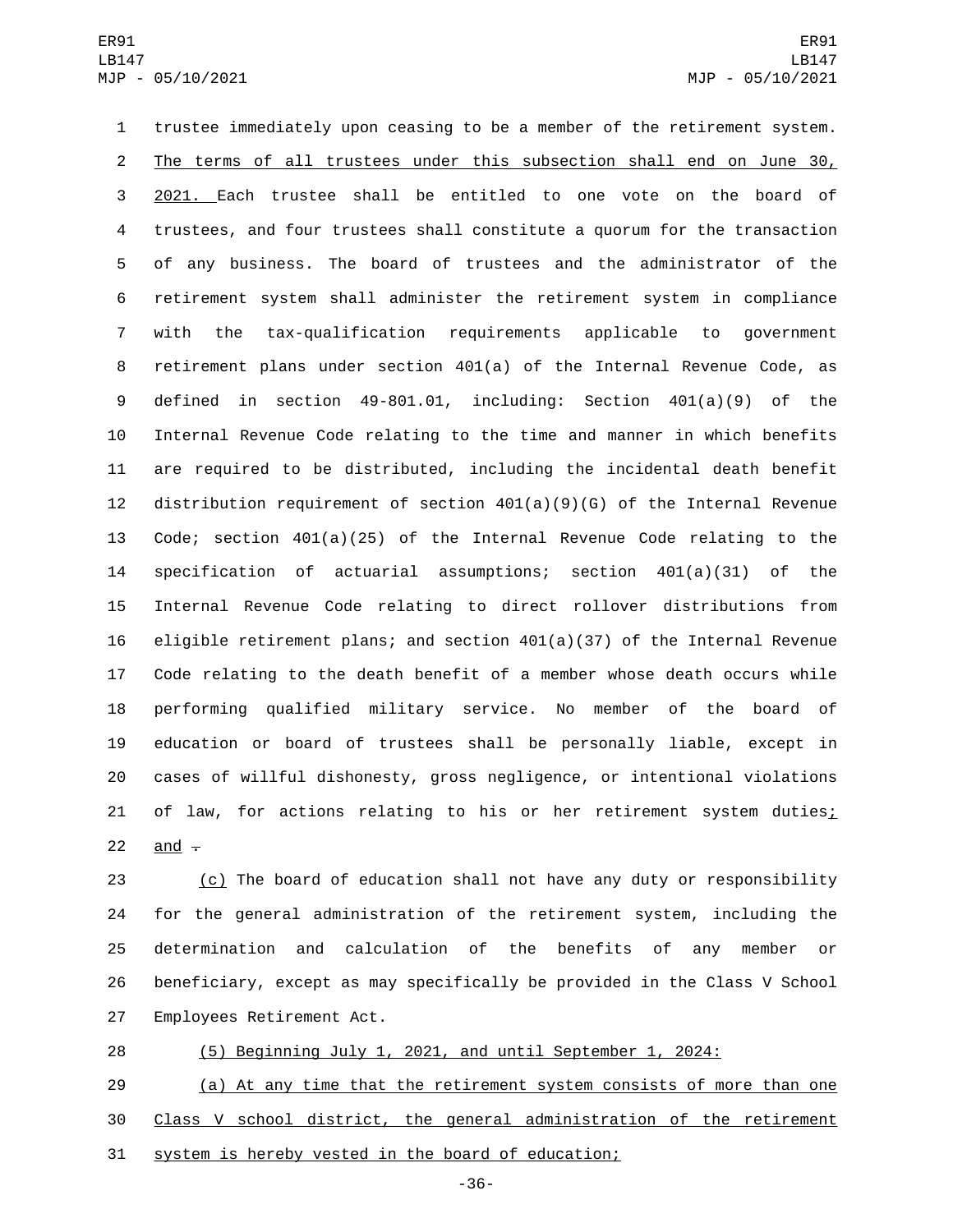## ER91 LB147 MJP - 05/10/2021

 (b)(i) The board of education, by a majority vote of all its members, shall appoint seven trustees to serve as executive officers to administer the Class V School Employees Retirement Act. Such trustees shall consist of (A) the superintendent of such school district or his or her designee to serve as a voting, ex officio trustee, (B) two members of the retirement system, one of whom shall be a teacher, (C) two members of the board of education, and (D) two trustees who are business persons qualified in financial affairs and who are not members of the retirement 9 system. Each trustee shall be entitled to one vote on the board of trustees. The board of education shall take action within fifteen days of the effective date of this act to appoint the new members of the board of 12 trustees as required in this section. The new members shall begin their 13 service on the board of trustees on July 1, 2021;

 (ii) Except for the initial appointments made immediately following 15 the effective date of this act, the term of a trustee shall be one fiscal year except the terms of the two trustees who are not members of the board of education or the retirement system shall each be three fiscal years or until September 1, 2024, whichever is later. A trustee shall serve until a successor qualifies, except a trustee who is a member of the board of education shall be disqualified as a trustee immediately upon ceasing to be a member of the board of education. No vacancy on the board of trustees shall impair the power of the remaining trustees to administer the retirement system pending the filling of such vacancy; and (iii) The trustees shall serve without compensation, but shall be reimbursed from the funds of the retirement system for expenses that they may incur through service as trustees as provided in sections 81-1174 to 27 81-1177;

 (c) The board of education shall have the duty and responsibility for the general administration of the retirement system except as specifically provided in the Class V School Employees Retirement Act;

(d) In addition to duties and responsibilities as otherwise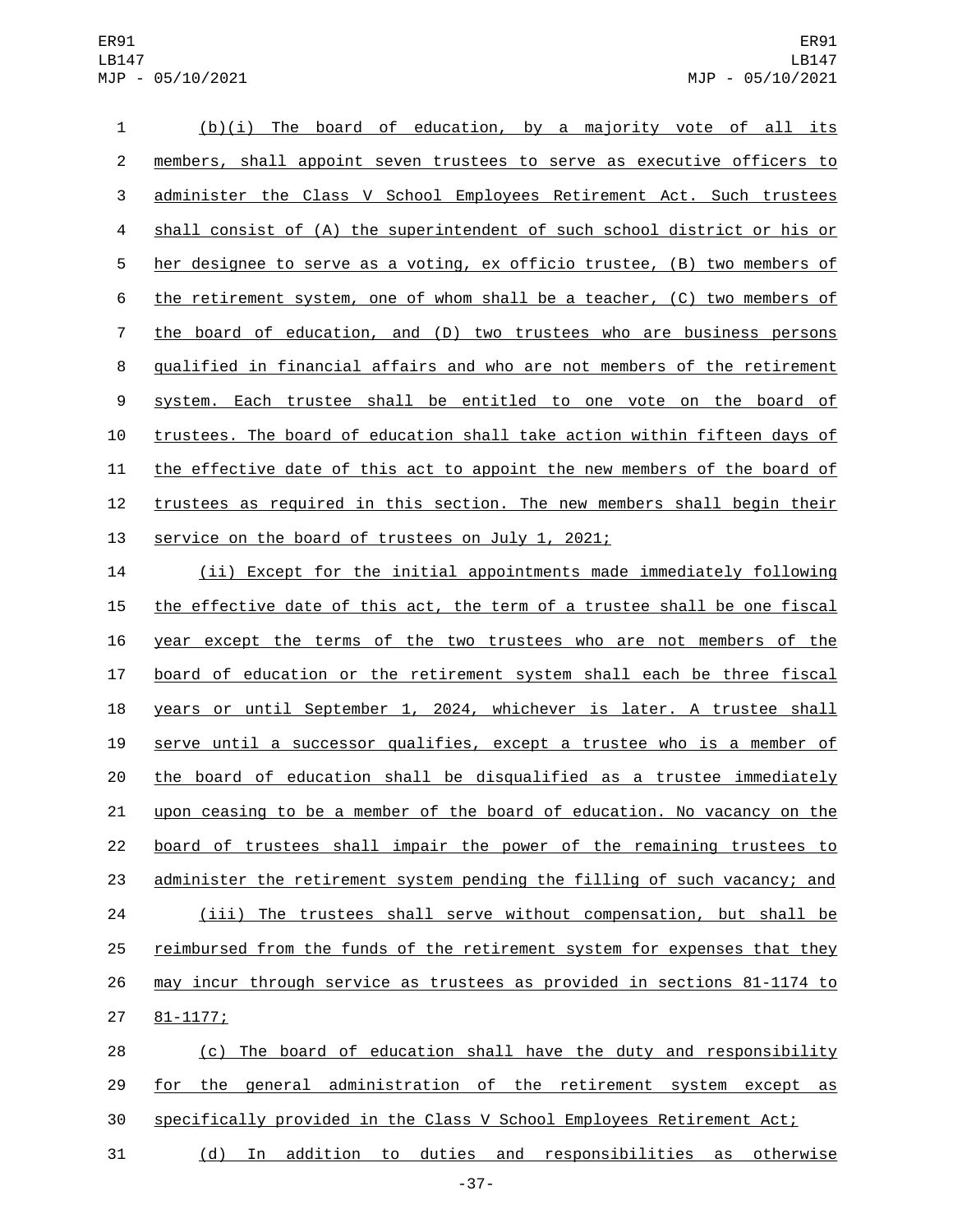described in the Class V School Employees Retirement Act, the board of trustees shall, as directed by the board of education, facilitate the transition and transfer of management and general administration of the retirement system effective September 1, 2024, to the retirement board; (e) The board of trustees and the administrator of the retirement system, shall administer the retirement system in compliance with the tax-qualification requirements applicable to government retirement plans under section 401(a) of the Internal Revenue Code, as defined in section 49-801.01, including, but not limited to: Section 401(a)(9) of the

 Internal Revenue Code relating to the time and manner in which benefits are required to be distributed, including the incidental death benefit distribution requirement of section 401(a)(9)(G) of the Internal Revenue Code; section 401(a)(25) of the Internal Revenue Code relating to the specification of actuarial assumptions; section 401(a)(31) of the Internal Revenue Code relating to direct rollover distributions from eligible retirement plans; and section 401(a)(37) of the Internal Revenue 17 Code relating to the death benefit of a member whose death occurs while 18 performing qualified military service; and

 (f) No member of the board of education or board of trustees shall be personally liable, except in cases of willful dishonesty, gross negligence, or intentional violations of law, for actions relating to 22 such member's retirement system duties.

 (6)(a) Effective September 1, 2024, the board of trustees described in subsection (5) of this section shall terminate, the terms of the trustees shall end, and the retirement board shall assume administration of the retirement system. Administration by the retirement board does not include financial responsibility or liability of the funding obligation for the retirement system which remain with the school district as described in the Class V School Employees Retirement Act, nor does it include responsibility for investment of funds, which authority and responsibility shall be retained by the council and the state investment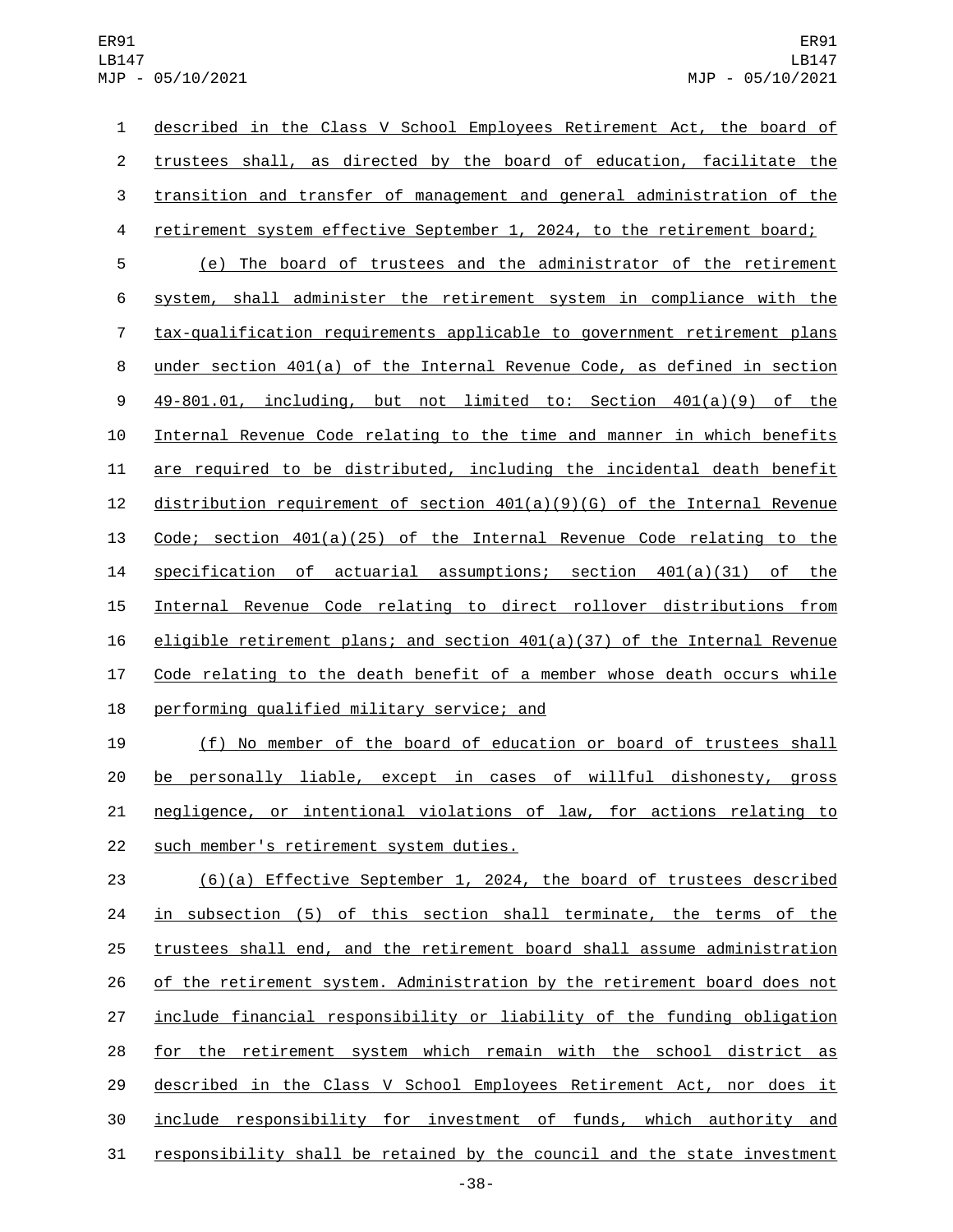1 officer.

 (b) On and after such date, the retirement board shall have the duties and authorities provided to the retirement board in section 84-1503 for the administration of the retirement system, and its administrative duties shall be performed by the Nebraska Public Employees Retirement Systems under the direction of the retirement board.

7 Sec. 11. Section 79-981, Revised Statutes Cumulative Supplement, 8 2020, is amended to read:

9 79-981 (1) Until July 1, 2021:

 (a) The board of trustees shall from time to time establish rules and regulations for the administration of the retirement system and for the transaction of its business and shall appoint an administrator of the 13 retirement system;  $\overline{z}$ 

14 (b) The board of trustees may contract for such medical and other 15 services as shall be required to transact the business of the retirement 16  $s$ ystem;  $\overline{\cdot}$ 

 (c) Beginning on March 31, 2016, neither the board of education nor the board of trustees shall establish any further rules or regulations related to the investment of the assets of the retirement system without first consulting with the state investment officer. Beginning January 1, 2017, all rules and regulations adopted and promulgated under this section related to the investment of assets of the retirement system 23 terminate;  $\div$ 

24 (d) Compensation for all persons employed by the board of trustees 25 and all other expenses of the board of trustees necessary for the proper 26 and efficient operation of the retirement system shall be paid in such 27 amounts as the board of trustees determines and approves; and . Beginning 28 January 1, 2017, all expenses related to the investment of the assets of 29 the retirement system shall be paid in such amounts as the state 30 investment officer determines and approves.

31 (e) In addition to such duties and other duties arising out of the

-39-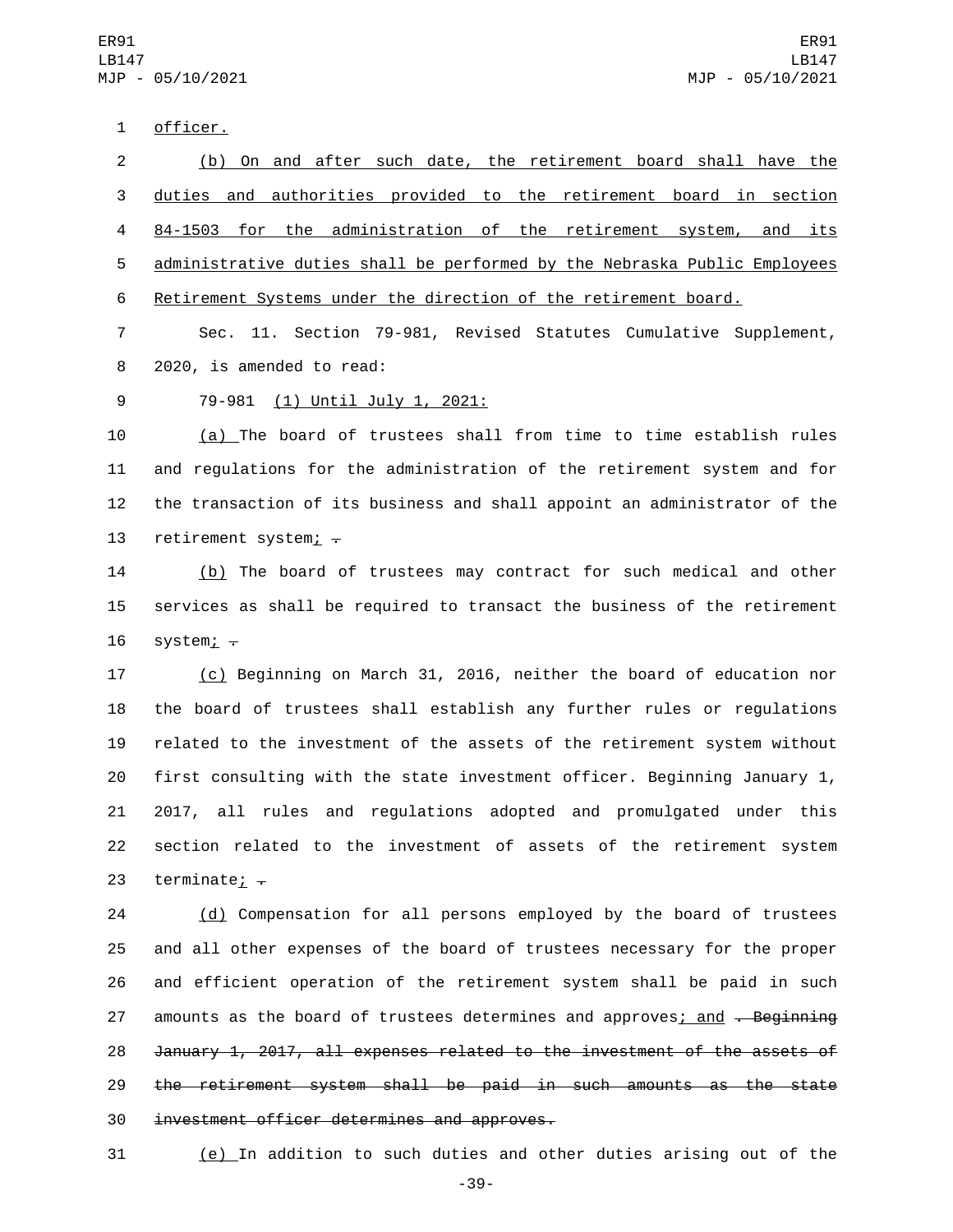Class V School Employees Retirement Act not specifically reserved or assigned to others, the board of education shall maintain a separate account of each member's retirement account information as indicated in section 79-989, the record of which shall be available in a timely manner to the member and the board of trustees upon request. The board of trustees shall compile such data as may be necessary for the required actuarial valuation, consider and pass on all applications for annuities or other benefits and have examinations made when advisable of persons receiving disability benefits, and direct and determine all policies 10 necessary in the administration of the act.

(2) Beginning July 1, 2021, and until September 1, 2024:

12 (a) The board of education shall:

 (i) Establish rules and regulations for the administration of the retirement system, transaction of its business, and to facilitate the transition and transfer of management and general administration of the retirement system effective September 1, 2024, to the retirement board;

 (ii) Direct the board of trustees to establish policies and rules 18 and regulations for the transaction of its business and administration of the retirement system and to facilitate the transition and transfer of management and general administration of the retirement system effective 21 September 1, 2024, to the retirement board; and

(iii) Appoint an administrator of the retirement system;

 (b) The board of education may contract for such medical and other 24 services as shall be required to transact the business of the retirement 25 system;

 (c) Compensation for all persons employed by the board of education 27 and all other expenses of the board of trustees necessary for the proper and efficient operation of the retirement system shall be paid in such amounts as the board of education determines and approves; and

 (d) In addition to such duties and other duties arising out of the Class V School Employees Retirement Act not specifically reserved or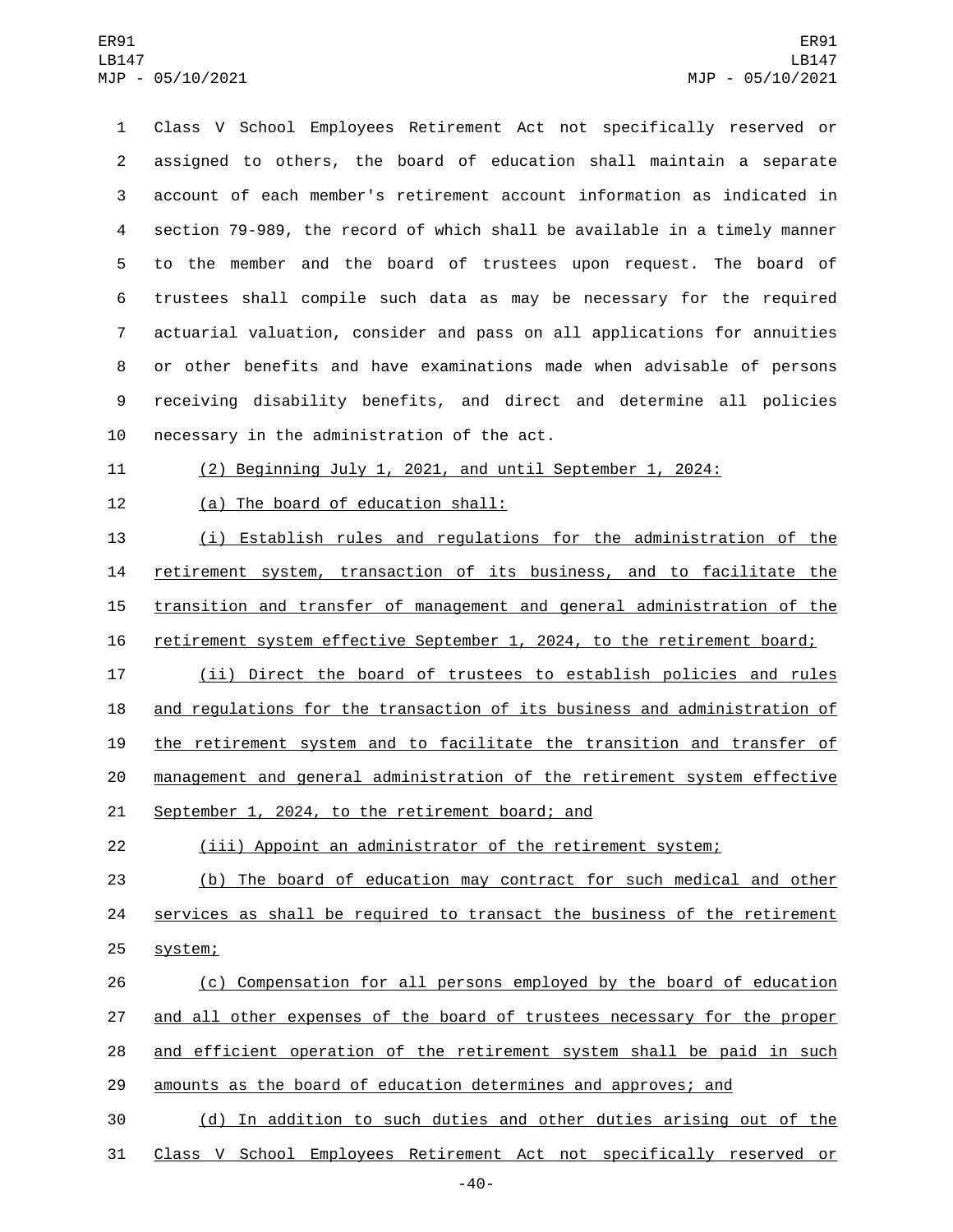| $\mathbf{1}$ | assigned to others, the board of education shall:                         |
|--------------|---------------------------------------------------------------------------|
| $\mathbf{2}$ | (i) Maintain a separate account of each member's contributions, the       |
| 3            | record of which shall be available to the member and the board of         |
| 4            | trustees in a timely manner upon request;                                 |
| 5            | (ii) Compile such data as may<br>be necessary<br>for the required         |
| 6            | actuarial valuation;                                                      |
| 7            | (iii) Consider and pass on all applications for annuities or other        |
| 8            | benefits;                                                                 |
| 9            | Have examinations made when advisable of persons receiving<br>(iv)        |
| 10           | disability benefits; and                                                  |
| 11           | determine all policies<br>Direct and<br>the<br>(V)<br><u>necessary in</u> |
| 12           | administration of the Class V School Employees Retirement Act.            |
| 13           | (3) Beginning September 1, 2024, the retirement board shall:              |
| 14           | (a) Administer the retirement system pursuant to its duties in            |
| 15           | section 84-1503 and the provisions of the Class V School Employees        |
| 16           | Retirement Act;                                                           |
| 17           | (b) Maintain a separate account of each member's retirement account       |
| 18           | information as indicated in section 79-989, which shall be available to   |
| 19           | the member;                                                               |
| 20           | (c) Compile such data as may be necessary for the required actuarial      |
| 21           | valuation;                                                                |
| 22           | (d) Consider and vote on all applications for annuities or other          |
| 23           | benefits;                                                                 |
| 24           | (e) Have examinations made when advisable of persons receiving            |
| 25           | disability benefits; and                                                  |
| 26           | (f) Direct and determine all policies and procedures necessary in         |
| 27           | the administration of the Class V School Employees Retirement Act.        |
| 28           | (4) All expenses on and after January 1, 2017, related to the             |
| 29           | investment of the assets of the retirement system shall be paid in such   |
| 30           | amounts as the state investment officer determines and approves.          |
| 31           | Sec. 12. Section 79-982, Revised Statutes Cumulative Supplement,          |

-41-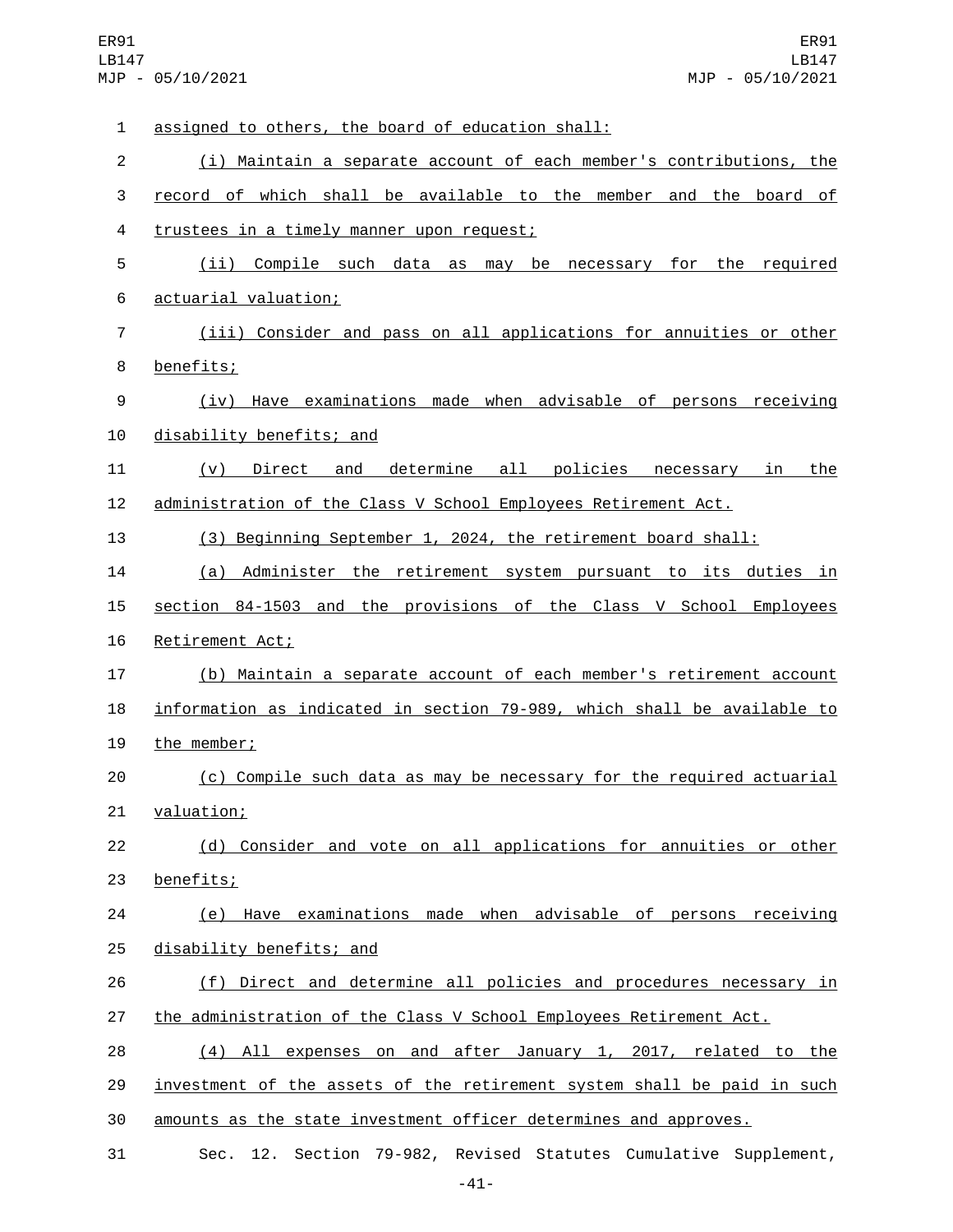1 2020, is amended to read:

2 79-982 (1) Until July 1, 2021, the The board of trustees shall (a)  $3 + 1$ ) hold regular meetings annually and such special meetings at such 4 times as may be deemed necessary, which meetings shall be open to the 5 public,  $(b)$   $(2)$  keep a record of all the proceedings of such meetings, 6 (c)  $(3)$  prior to January 1, 2017, and subject to the approval of the 7 board of education, invest all cash income not required for current 8 payments in securities of the type provided in section 79-9,107 and so 9 reinvest the proceeds from the sale or redemption of investments, and (d) 10  $(4)$  supervise the affairs of the retirement system related to the 11 administration of benefits and approve any changes in the administration 12 of the retirement system essential to the actuarial requirements of the 13 retirement system.

 (2) Beginning July 1, 2021, until September 1, 2024, the board of 15 trustees, as directed by the board of education shall (a) hold regular meetings annually and such special meetings at such times as may be deemed necessary, which meetings shall be open to the public, (b) keep a 18 record of all the proceedings of such meetings, (c) supervise the affairs of the retirement system related to the administration of benefits and recommend to the board of education any changes in the administration of the retirement system essential to the actuarial requirements of the retirement system, and (d) facilitate the transition and transfer of management and general administration of the retirement system to the 24 retirement board effective September 1, 2024.

25 (3) Effective September 1, 2024, the board of trustees shall not 26 have any duty or responsibility for the general administration of the 27 retirement system, and the board of trustees and the terms of the members 28 shall terminate.

29 Sec. 13. Section 79-982.01, Revised Statutes Cumulative Supplement, 30 2020, is amended to read:

31 79-982.01 (1) The members of the board of trustees shall have the

-42-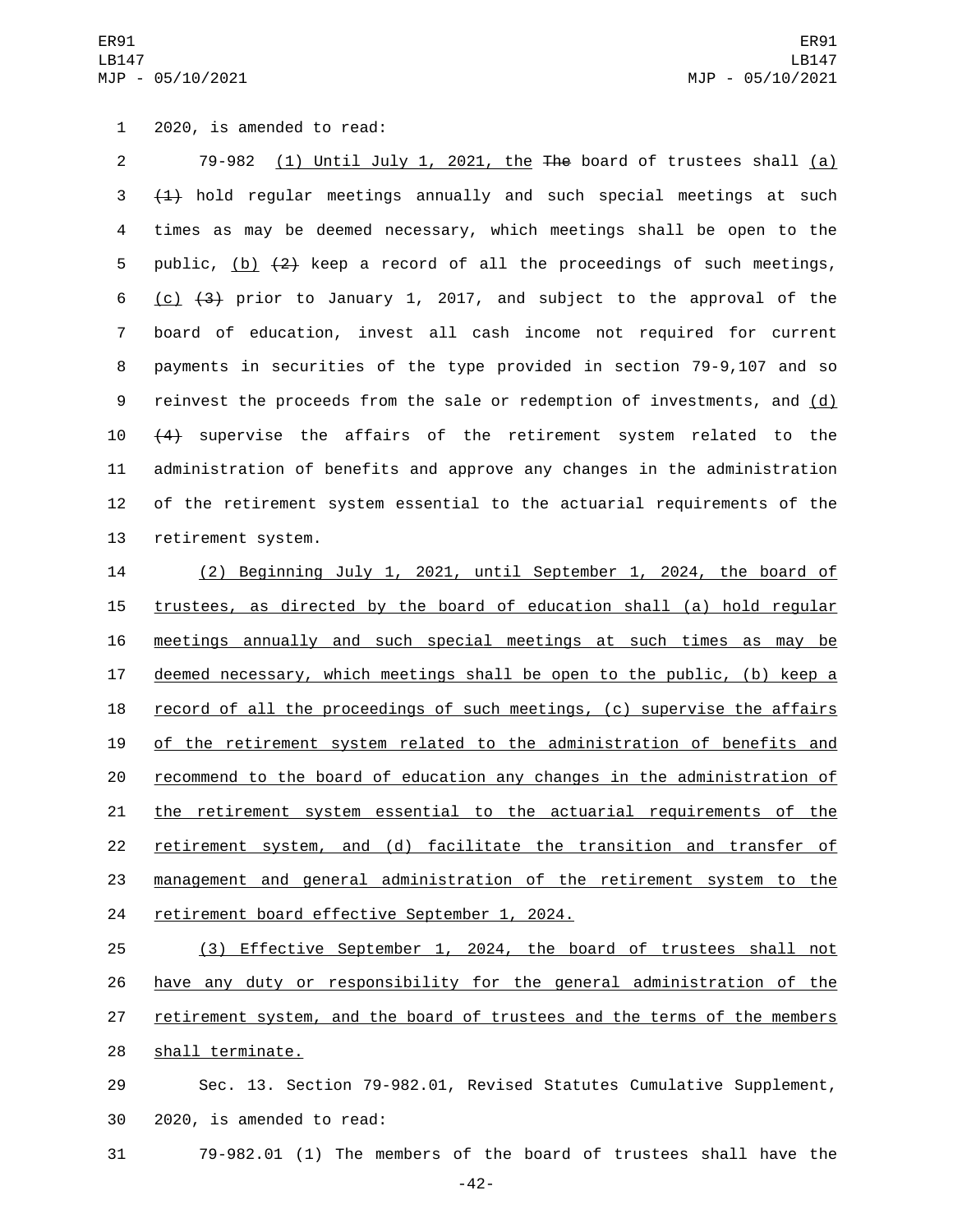1 responsibility for the administration of the retirement system pursuant 2 to section  $79-982<sub>\tau</sub>$  until September 1, 2024.

 (2)(a) Until September 1, 2024, the board of trustees shall be deemed fiduciaries with respect to the administration of the retirement system, and shall be held to the standard of conduct of a fiduciary specified in subdivision (b) subsection (2) of this subsection section.

7 (b) (2) As fiduciaries, the members of the board of trustees shall:

 (i) Discharge discharge their duties with respect to the retirement system solely in the interests of the members and beneficiaries of the retirement system for the exclusive purposes of providing benefits to members and members' beneficiaries and defraying reasonable expenses incurred within the limitations and according to the powers, duties, and 13 purposes prescribed by law at the time such duties are discharged;

14 (ii) Not <del>. The members of the board of trustees shall not</del> have a 15 duty in their official capacity to seek the enhancement of plan benefits 16 through the legislative process if such benefits are not already 17 contained within the plan documents; and

 (iii) Act . The members of the board of trustees shall act with the care, skill, prudence, and diligence under the circumstances then prevailing that a prudent person acting in like capacity and familiar with such matters would use in the conduct of an enterprise of a like 22 character and with like aims.

23 (3)(a) Beginning July 1, 2021, and until September 1, 2024, the 24 members of the board of education shall:

25 (i) Have the responsibility for the administration of the retirement 26 system pursuant to section 79-982;

27 (ii) Be deemed fiduciaries with respect to the administration of the 28 retirement system; and

29 (iii) Be held to the standard of conduct of a fiduciary specified in 30 subdivision (b) of this subsection.

31 (b) As fiduciaries, the members of the board of education shall:

-43-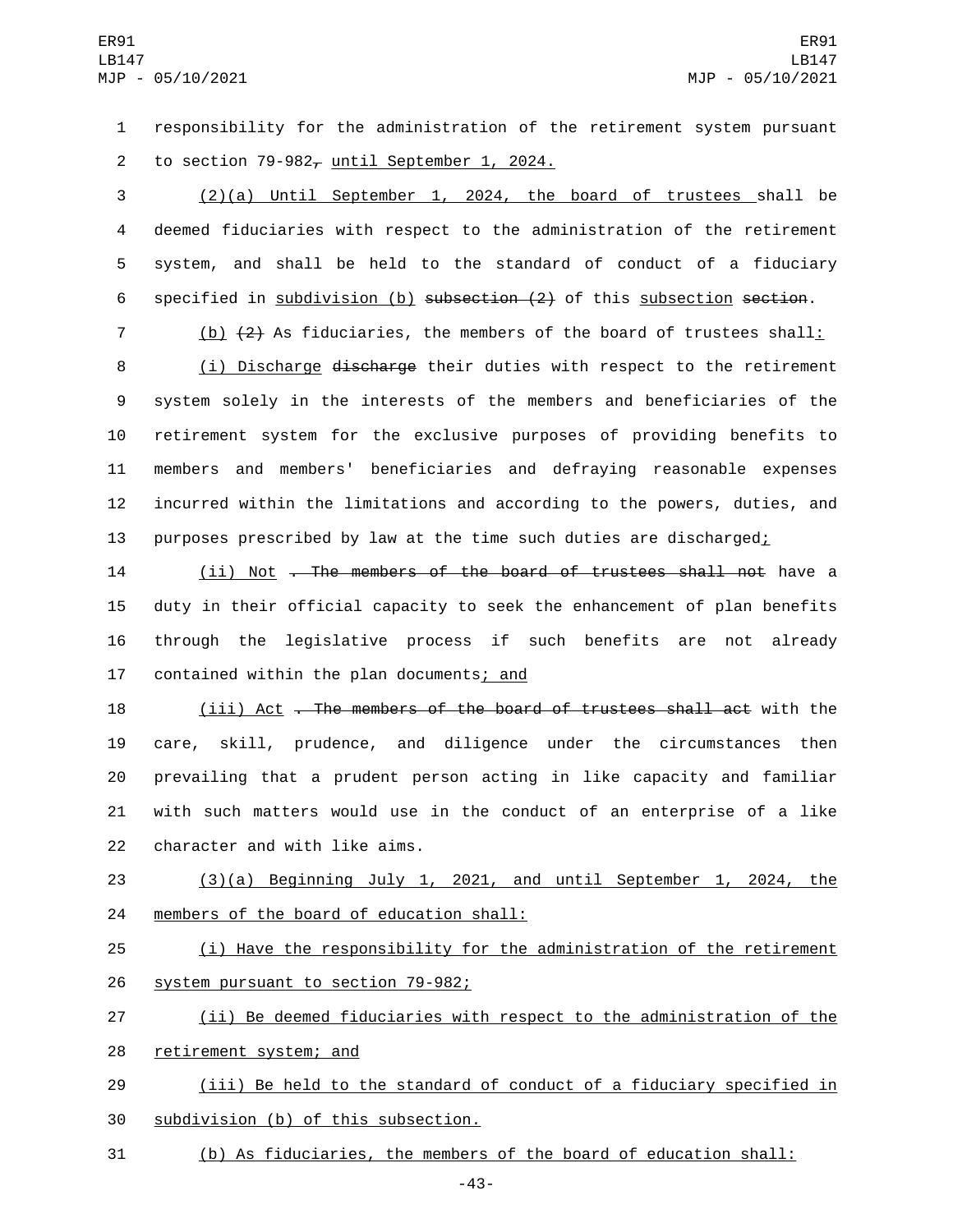(i) Discharge their duties with respect to the retirement system solely in the interests of the members and beneficiaries of the retirement system for the exclusive purposes of providing benefits to members and members' beneficiaries and defraying reasonable expenses incurred within the limitations and according to the powers, duties, and 6 purposes prescribed by law at the time such duties are discharged;

 (ii) Not have a duty in their official capacity to seek the enhancement of plan benefits through the legislative process if such 9 benefits are not already contained within the plan documents; and

 (iii) Act with the care, skill, prudence, and diligence under the circumstances then prevailing that a prudent person acting in like capacity and familiar with such matters would use in the conduct of an enterprise of a like character and with like aims.

 Sec. 14. Section 79-982.02, Revised Statutes Cumulative Supplement, 15 2020, is amended to read:

 79-982.02 (1)(a) (1) Beginning January 1, 2017, the board of trustees, and the board of education, and beginning September 1, 2024, 18 the retirement board shall not have the duty or authority to invest the assets of the retirement system, and the council and the state investment officer shall have the duty and authority to invest such assets in 21 accordance with the Nebraska State Funds Investment Act. Until September 22 1, 2024, the The board of trustees shall be responsible for administering the noninvestment affairs of the retirement system, including the payment of plan benefits and management of the actuarial requirements of the 25 retirement system.

 (b) Beginning September 1, 2024, the retirement board shall be 27 responsible for administering the noninvestment affairs of the retirement system including the disbursement of plan benefits and management of the actuarial requirements of the retirement system. Administration does not include financial responsibility or liability for the funding obligation for the retirement system which remain with the school district as

-44-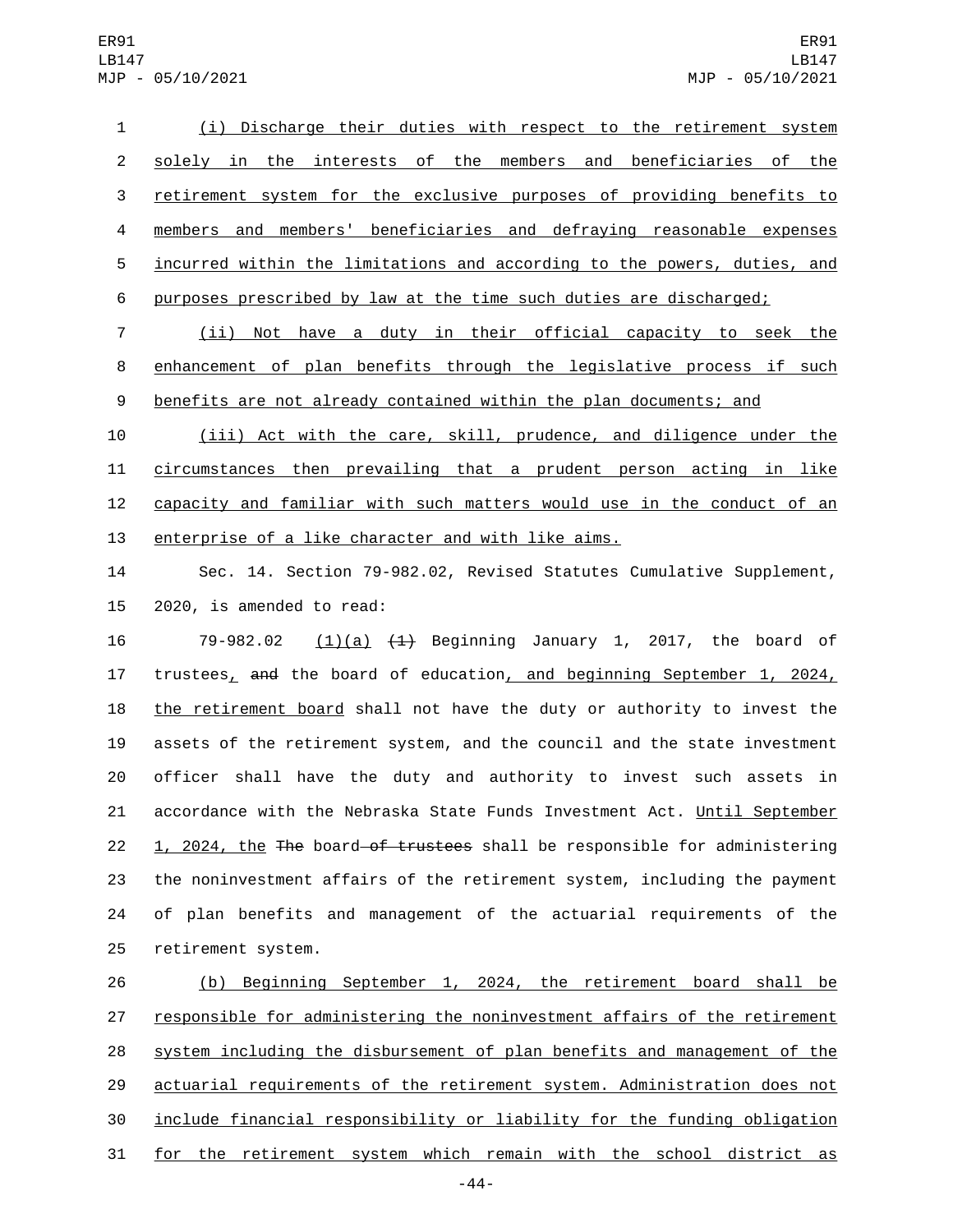described in the Class V School Employees Retirement Act.

 (2) On or before July 1, 2016, the board of trustees, or its designee, and the state investment officer shall enter into a plan for the transition of the investment authority from the board of trustees to the council. The plan shall include, but not be limited to, the following items:6

 (a) The board of trustees shall provide to the state investment officer by July 1, 2016, an accounting of the assets in the retirement system and a detailed description of the investments;

 (b) The board of trustees shall provide to the state investment officer by July 1, 2016, a list containing the name, mailing address, telephone number, and email address of all managers, advisers, and custodians who are providing services related to the assets of the 14 retirement system;

 (c) The board of trustees shall provide to the state investment officer by July 1, 2016, a copy of all agreements and instruments related to the investment, management, and custody of the assets;

 (d) The board of trustees shall assign investment authority and responsibility for investment-related agreements and instruments to the council by January 1, 2017, as determined by the state investment officer 21 in his or her sole discretion;

 (e) The board of trustees shall provide to the state investment officer by July 1, 2016, a copy of the most recent asset liability study, and in its sole discretion, the council may require the preparation of an 25 updated asset liability study;

 (f) The board of trustees shall provide to the state investment officer by July 1, 2016, a copy of the most recent actuarial valuation and audited certified annual financial report of the plan; and

 (g) The state investment officer and the board of trustees shall identify items that will need to be addressed prior to the transition of 31 investment authority on January 1, 2017.

-45-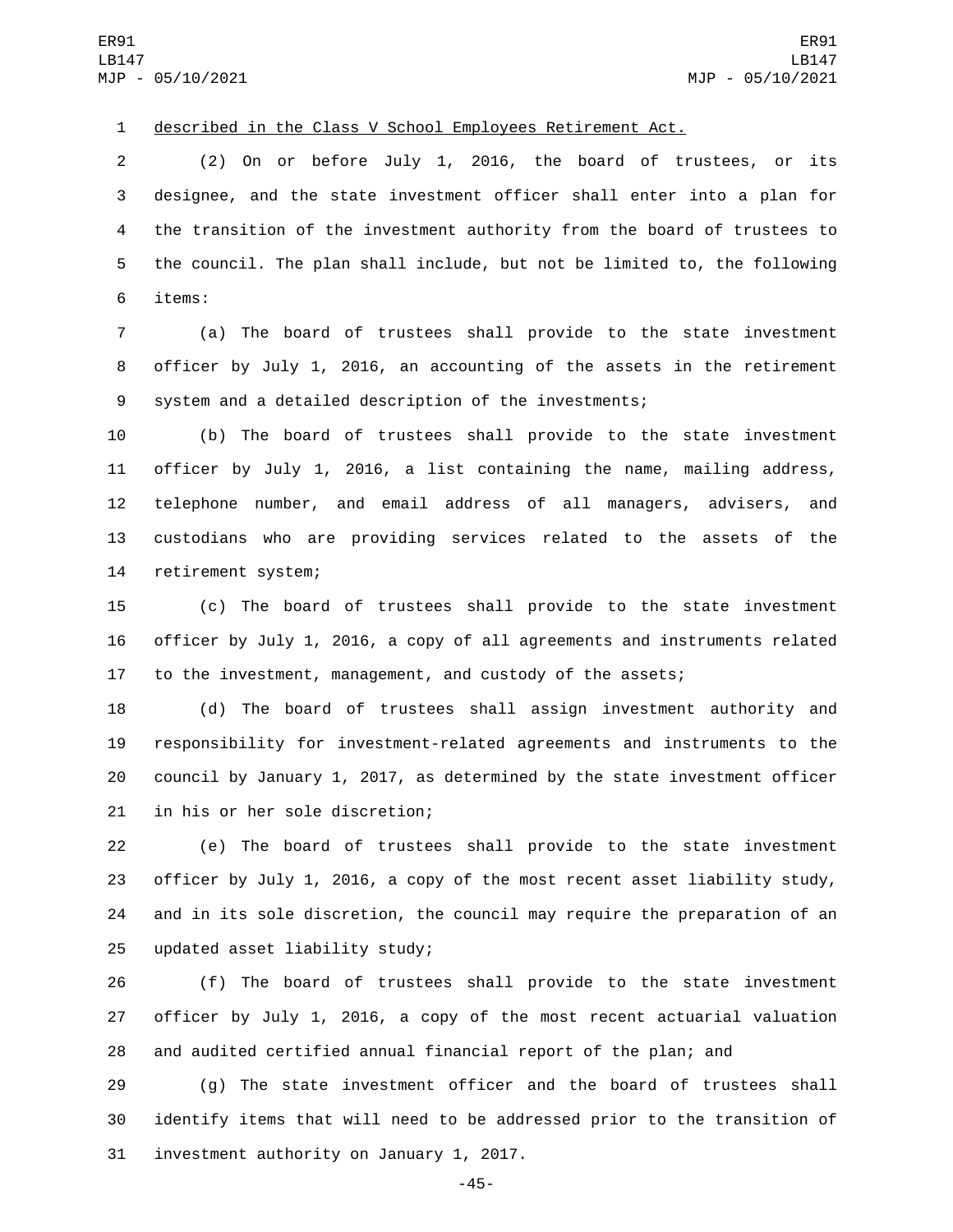(3) All costs, fees, and expenses incurred after March 31, 2016, related to the transition of the investment authority on January 1, 2017, from the board of trustees and the board of education to the council and the state investment officer shall be paid from the assets of a retirement system provided for under the Class V School Employees Retirement Act and to the extent such costs, fees, and expenses are incurred by the council or the state investment officer, they shall be paid in accordance with sections 72-1249 and 72-1249.02.

9 (4) The state investment officer shall provide a quarterly report to 10 the board until September 1, 2024, and beginning September 1, 2024, to 11 the retirement board of trustees regarding the assets of the retirement 12 system and related costs, fees, and expenses.

13 Sec. 15. Section 79-983, Revised Statutes Cumulative Supplement, 14 2020, is amended to read:

 79-983 (1) Until July 1, 2021, the The administrator of the retirement system shall be appointed by the board of trustees and 17 approved by the board of education and . The administrator of the 18 retirement system shall serve at the pleasure of the board of trustees. Beginning July 1, 2021, the administrator of the retirement system shall 20 be appointed by the board of education. The administrator shall hire, dismiss, and otherwise supervise the other staff of the retirement system as approved and directed by the board, shall keep the minutes and records of the retirement system, shall be the executive officer in charge of the administration of the detailed affairs of the retirement system, and 25 shall perform such other duties as may be assigned by the board-of trustees. The administrator and retirement system staff shall be employees of the Class V school district, with compensation and the benefits as available to school district employees determined by the 29 board of trustees. The retirement system shall reimburse the Class V school district for all employee costs of salary, employment taxes, and benefits provided to the administrator and retirement system staff. The

-46-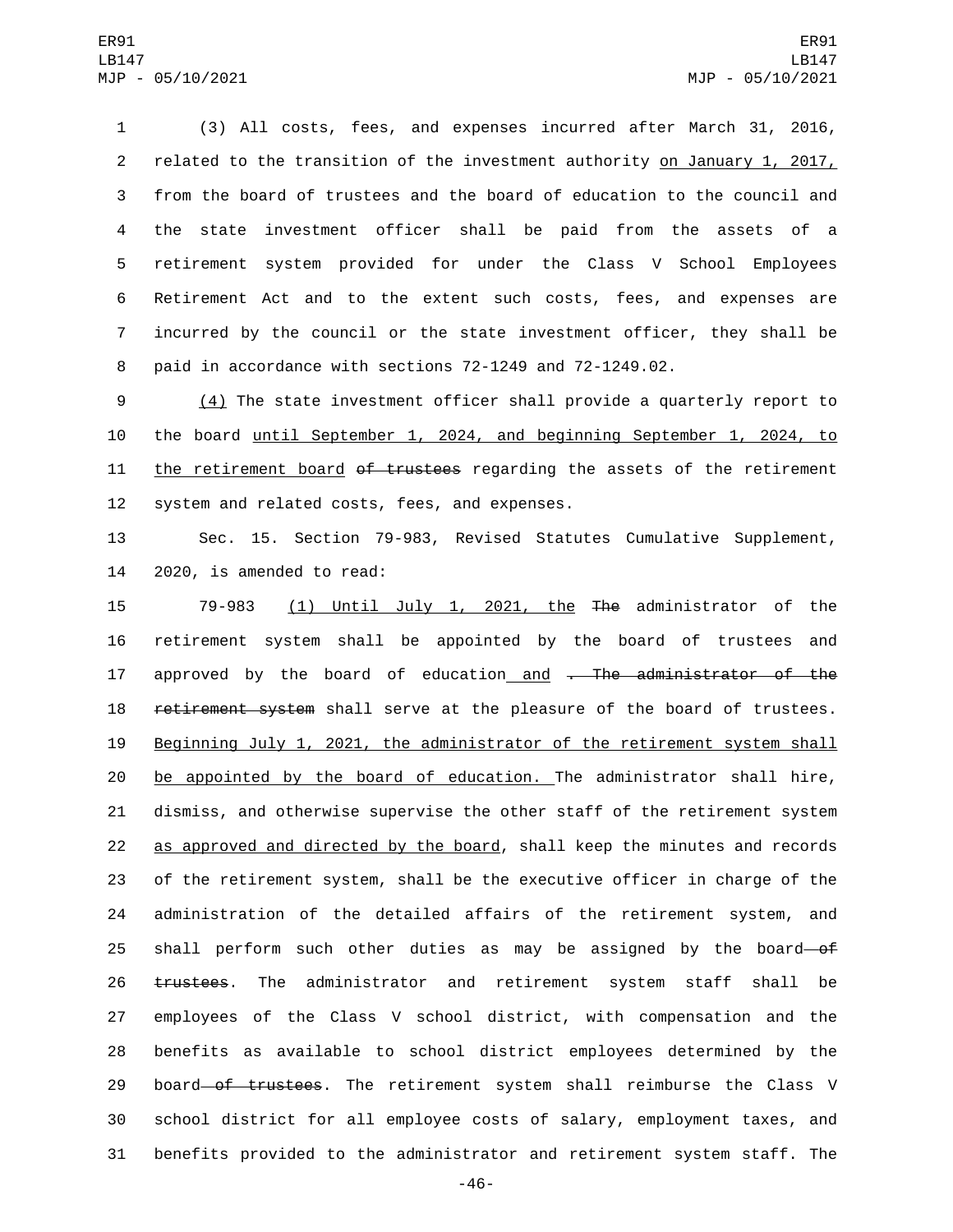administrator shall serve as a nonvoting, ex officio member of the council and shall not be deemed a fiduciary of the council.

 (2) Effective September 1, 2024, the position of the administrator and all retirement system staff positions shall terminate. The administrator duties shall be assumed by the director appointed by the 6 retirement board pursuant to section 84-1503.

7 Sec. 16. (1)(a) The board of trustees or its designee, the school 8 district, the board of education or its designee, and the retirement board shall enter into a plan for the transition and transfer of management and general administration of the retirement system from the board of trustees, the school district, and board of education to the 12 retirement board.

 (b) The plan shall be consistent with the applicable requirements and recommendations of the work plan submitted to the Clerk of the Legislature as required by section 79-9,121. The plan shall be completed no later than December 31, 2021, and shall also address additional duties, obligations, and examinations related to the transition and 18 transfer of management of the retirement system to the retirement board as described in the Class V School Employees Retirement Act as amended by this legislative bill. A copy of the plan described in this section shall be filed with the Nebraska Retirement Systems Committee of the 22 Legislature and the Governor upon completion.

 (2) The board of trustees, the school district, and the board of 24 education shall timely provide to the retirement board all records, documents, member and annuitant data, agreements, accounting and recordkeeping systems, information technology, and other information 27 related to the administration of the retirement system as may be necessary or appropriate for the performance and completion of the work plan required by section 79-9,121, the plan described in subsection (1) of this section, and any other duties and obligations related to the transition and transfer of management and general administration of the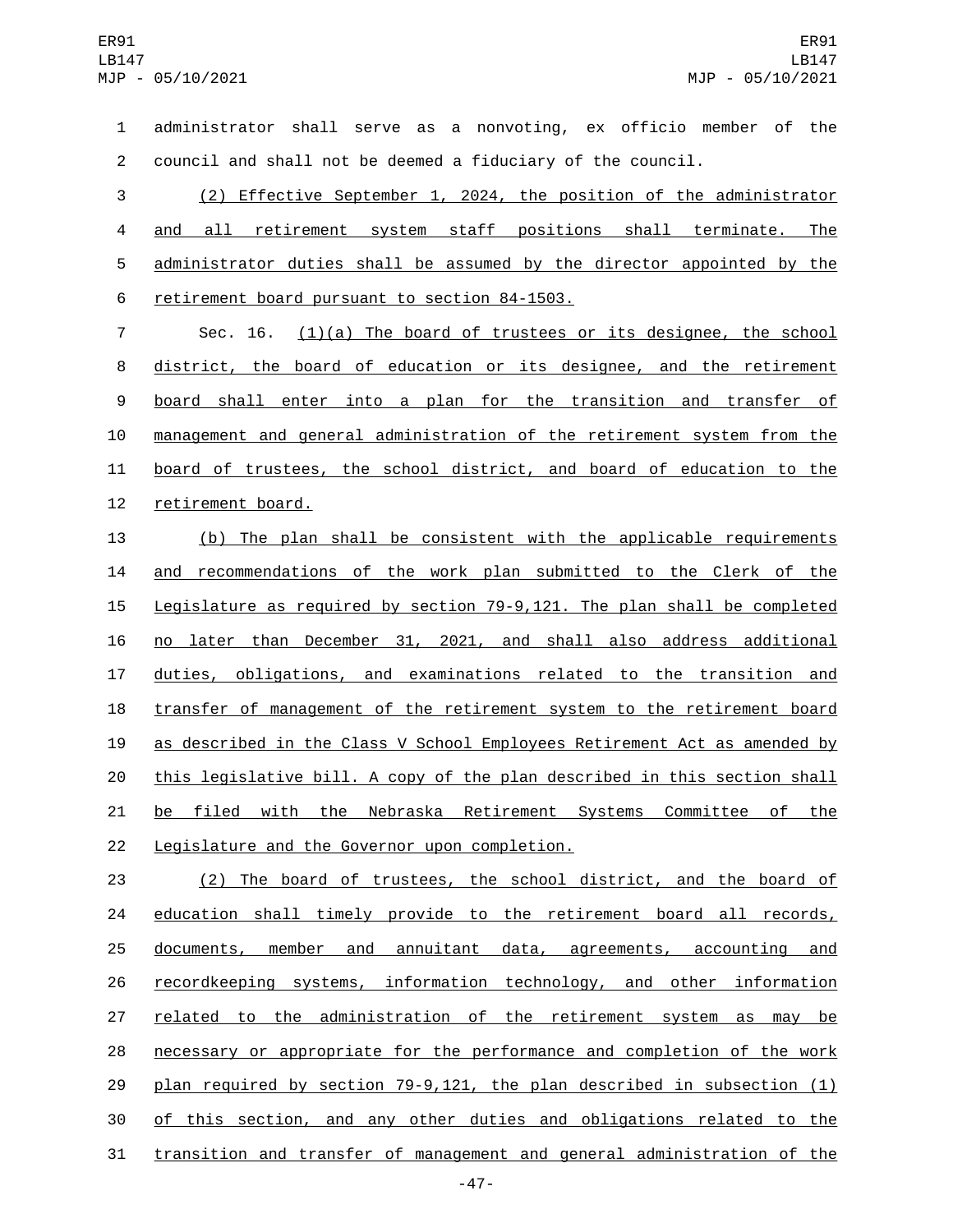retirement system requested by the director of the Nebraska Public 2 Employees Retirement Systems.

 (3)(a) All costs, fees, and expenses incurred by the retirement board on or after the effective date of this act until September 1, 2025, related to the transition and transfer of management and general administration of the retirement system to the retirement board shall be 7 paid by an employer of the retirement system.

 (b) The retirement board may bill an employer of the retirement system monthly for all services and expenses relating to the work performed as required in the Class V School Employees Retirement Act by the retirement board and the Nebraska Public Employees Retirement Systems staff, consultants, and contractors. An employer shall remit payment as provided in section 79-9,122 and within the time period and in the manner negotiated in the transition and transfer of management and administration plan entered into pursuant to this section.

 (4) No later than September 1, 2024, except for information technology stabilization work performed until September 1, 2025, the retirement board or its designee shall complete the applicable requirements and carry out recommendations consistent with the work plan and the plan entered into as described in subsection (1) of this section for the transition and transfer of management and general administration of the retirement system to the retirement board that was submitted to the Clerk of the Legislature as required by section 79-9,121. The retirement board is authorized to perform such tasks, enter into contracts for services, access and copy administrative and computer systems and records of the retirement system, and generally perform and 27 take all other action it determines necessary or appropriate to transfer the management and general administration of the retirement system to the 29 retirement board.

 (5)(a) Beginning September 1, 2024, the school district and board of education shall not have any duty or authority for management, operation,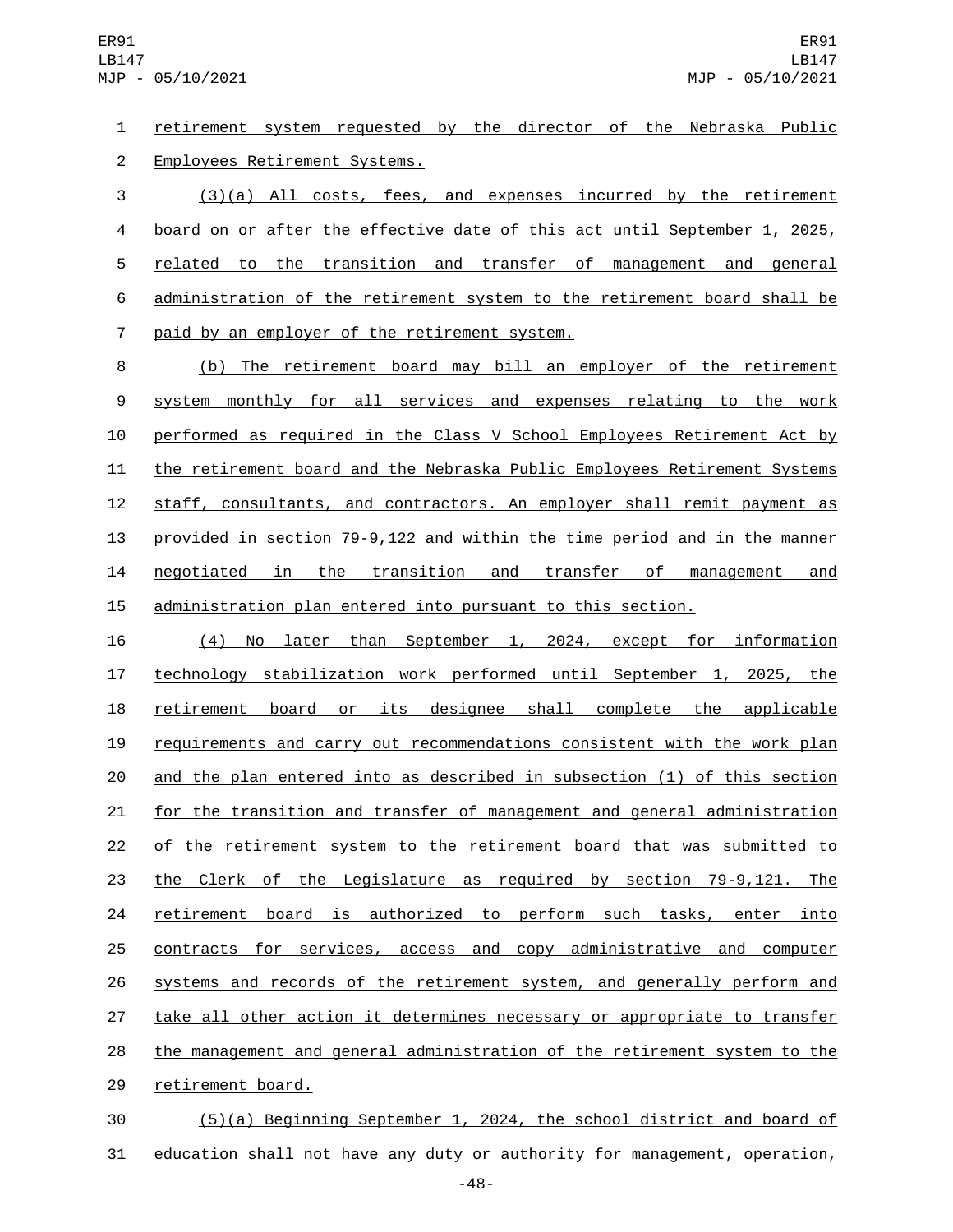or general administration of the retirement system except for reporting requirements and funding obligations as described in the Class V School 3 Employees Retirement Act.

 (b) On and after such date, the retirement board, acting through the director of the Nebraska Public Employees Retirement Systems, shall have 6 the duty and authority for the management, operation, and general administration of the retirement system. Such duty and authority of the 8 retirement board and its officers, employees, or assigns does not include financial responsibility or liability for funding obligations of the retirement system which remain the responsibility of the school district as described in the Class V School Employees Retirement Act.

 Sec. 17. (1) Beginning September 1, 2024, the State of Nebraska, the retirement board, the Nebraska Public Employees Retirement Systems, 14 and their respective officers, members, employees, and agents shall be 15 indemnified and held harmless by the school district and board of education from any and all liabilities, claims, suits, losses, damages, and costs that arise from, or are reasonably related to, any conduct, decision, action, inaction, or omission of the board of trustees, the board of education, or the school district or any consequences arising thereof during the course of performing their respective duties and responsibilities for, or actions or services related to or in support of, the retirement system under the Class V School Employees Retirement Act 23 prior to September 1, 2024.

 (2) The school district of a retirement system described under the Class V School Employees Retirement Act shall remain at all times and in all circumstances solely liable for all funding obligations and 27 responsibilities as described in the act.

 (3) At no time and under no circumstances shall the State of Nebraska, the Nebraska Public Employees Retirement Systems, the 30 retirement board, or any other state entity or its officers, employees, or assigns with duties related to the Class V school employees retirement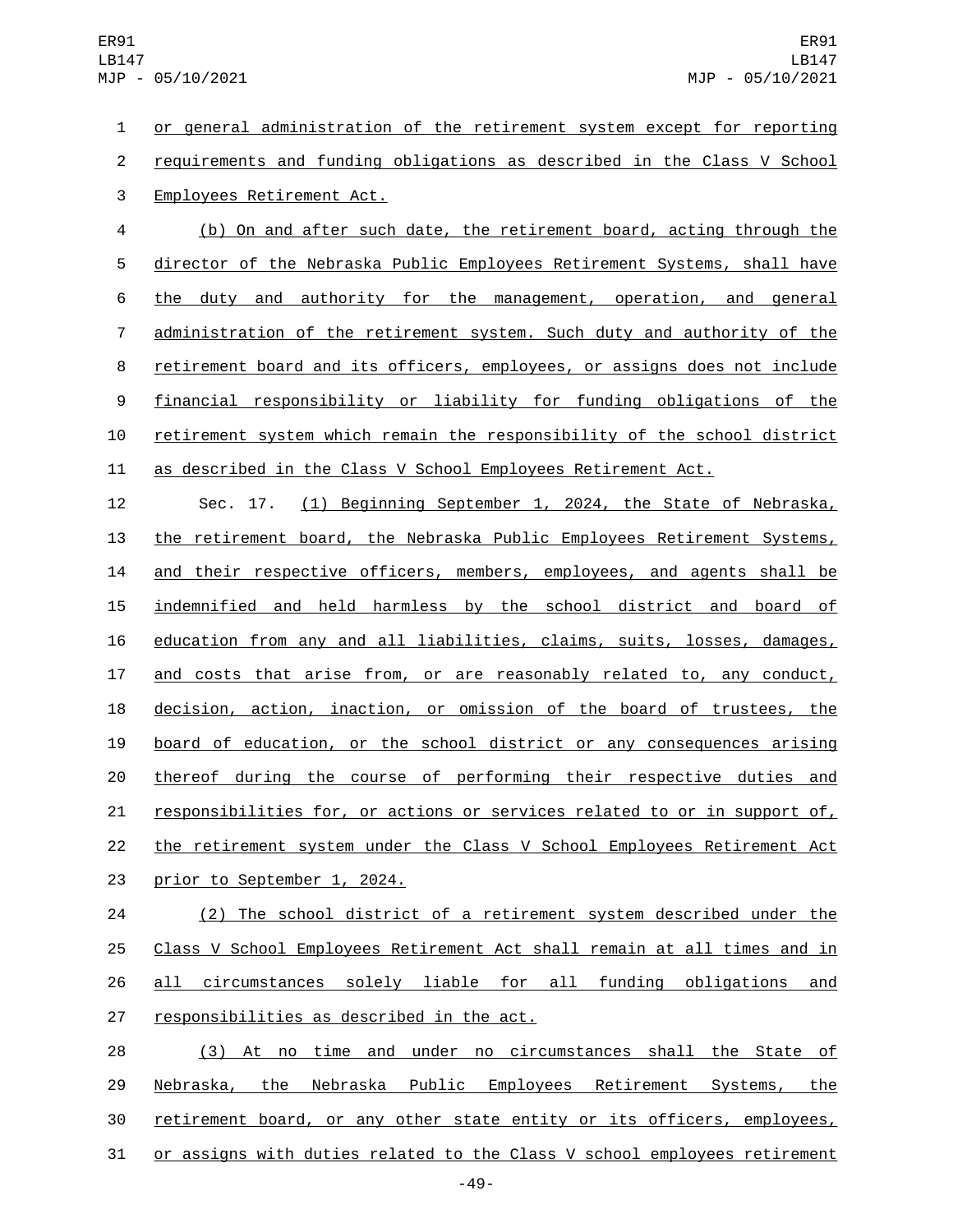system be liable for any funding obligations of any Class V school 2 employees retirement system.

 (4) The retirement board shall not be liable for any acts or omissions occurring prior to September 1, 2024, in the administration of the Class V School Employees Retirement Act and made at the direction of or by the board of trustees or its employees, the school district or its 7 employees, or the board of education.

 (5) A member of the board of education, the board of trustees, or 9 the retirement board shall not be personally liable for any action related to such board member's retirement duties except in cases of willful dishonesty, gross negligence, or intentional violation of law.

 (6) Except as otherwise provided in this section, the school district shall not be liable for any act or omission in the administration of the Class V School Employees Retirement Act made at the direction of the retirement board or the administrator of the Nebraska Public Employees Retirement Systems or its employees on and after 17 September 1, 2024.

 Sec. 18. Section 79-984, Revised Statutes Cumulative Supplement, 2020, is amended to read:

20 79-984 (1) Until July 1, 2021, the The board of trustees shall contract for the services of an actuary who shall be the technical advisor of the board of trustees on matters regarding the operation of the retirement system. The selection of the actuary shall be approved by 24 the board of education. The actuary shall  $(a)$   $(1)$  make a general investigation of the operation of the retirement system annually, which investigation shall cover mortality, retirement, disability, employment, 27 turnover, interest, and earnable compensation, and  $(b)$   $(2)$  recommend tables to be used for all required actuarial calculations. The actuary shall perform such other duties as may be assigned by the board of 30 trustees.

(2) Beginning July 1, 2021, and until September 1, 2024, the board

-50-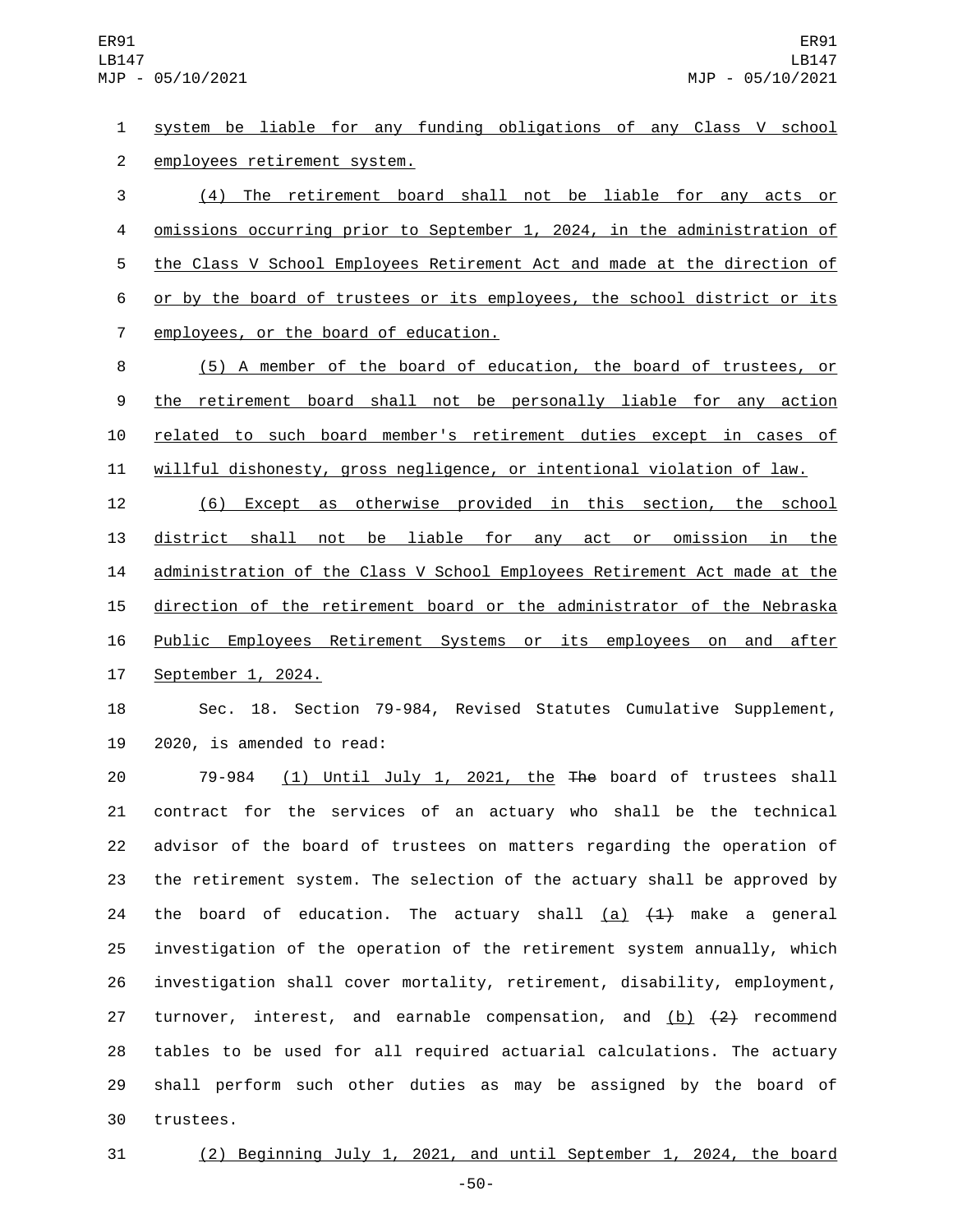| 1                       | of education shall contract for the services of an actuary who shall be   |
|-------------------------|---------------------------------------------------------------------------|
| $\overline{c}$          | the technical advisor of the board of education and the board of trustees |
| 3                       | on matters regarding the operation of the retirement system. The actuary  |
| $\overline{\mathbf{4}}$ | shall:                                                                    |
| 5                       | (a) Make a general investigation of the operation of the retirement       |
| 6                       | system annually, which investigation shall cover mortality, retirement,   |
| $\overline{7}$          | disability, employment, turnover, interest, and earnable compensation;    |
| 8                       | (b) Recommend tables to be used for all required actuarial                |
| 9                       | calculations; and                                                         |
| 10                      | (c) Perform such other duties as may be assigned by the board of          |
| 11                      | education.                                                                |
| 12                      | (3) Beginning September 1, 2024, the retirement board shall select        |
| 13                      | and appoint the actuary for the retirement system pursuant to section     |
| 14                      | $84 - 1503$ .                                                             |
| 15                      | Sec. 19. Section 79-985, Revised Statutes Cumulative Supplement,          |
| 16                      | 2020, is amended to read:                                                 |
| 17                      | 79-985 The board of trustees may contract for the services of a           |
| 18                      | legal advisor to the board of trustees until September 1, 2024. Beginning |
| 19                      | September 1, 2024, the attorney hired by the retirement board pursuant to |
| 20                      | section 84-1503 shall also advise such board regarding the administration |
| 21                      | <u>of the retirement system</u> .                                         |
| 22                      | Sec. 20. Section 79-986, Revised Statutes Cumulative Supplement,          |
| 23                      | 2020, is amended to read:                                                 |
| 24                      | Prior to January 1, 2017, the school district, if there is<br>79-986      |
| 25                      | only one Class V school district in the retirement system, or the Class V |
| 26                      | school district designated by the Class V Retirement System Board, if     |
| 27                      | there is more than one Class V school district in the retirement system,  |
| 28                      | shall act as the treasurer of the system and the official custodian of    |
| 29                      | the cash and securities belonging to the retirement system, shall provide |
| 30                      | adequate safe deposit facilities for the preservation of such securities, |
| 31                      | and shall hold such cash and securities subject to the order of the board |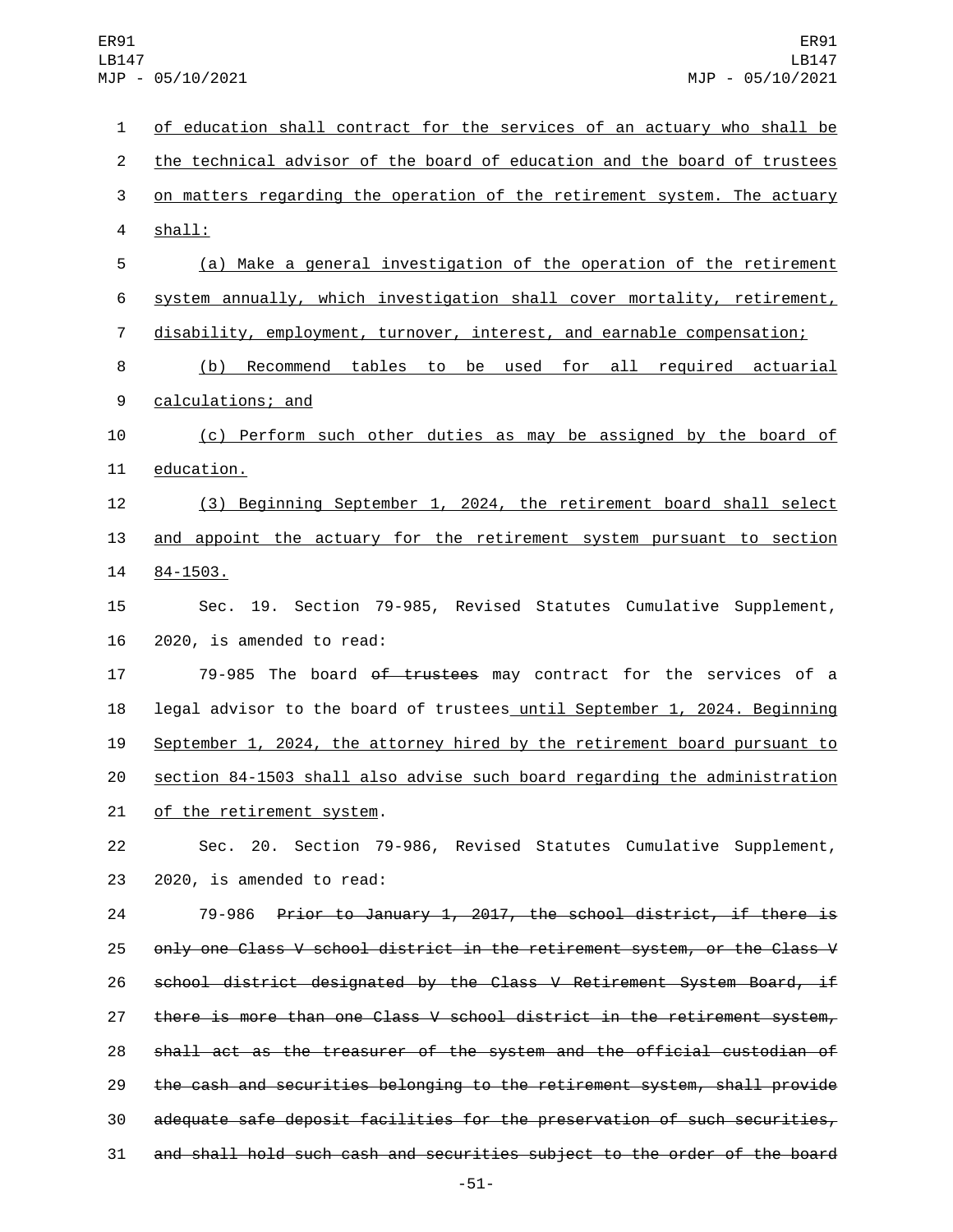of education or Class V Retirement System Board.1

2 (1) The Beginning January 1, 2017, the State Treasurer shall (a) act 3 as treasurer of the retirement system and the official custodian of the 4 cash and securities belonging to such retirement the system, (b) shall 5 provide adequate safe deposit facilities for the preservation of such 6 securities, and  $(c)$  shall hold such cash and securities subject to the 7 order of the council.

8 (2) The school district and the Nebraska Public Employees Retirement 9 Systems, as applicable, or designated school district shall receive all 10 items of taxes or cash belonging to the retirement system as specified in 11 the Class V School Employees Retirement Act and shall deposit in banks 12 approved by the board of education or Class V Retirement System Board 13 and, beginning January 1, 2017, banks approved by the State Treasurer, 14 all such amounts in trust or custodial accounts. Notwithstanding any 15 limitations elsewhere imposed by statute on the location of the 16 retirement system's depository bank, such limitations shall not apply to 17 the use of depository banks for the custody of the system's cash, 18 securities, and other investments.

19 Prior to January 1, 2017, the school district or designated school 20 district, as treasurer of the system, shall make payments for purposes 21 specified in the Class V School Employees Retirement Act.

22 (3) The Beginning January 1, 2017, the State Treasurer as treasurer of the retirement system shall make payments to the school district upon request of the administrator of a retirement system provided for under the Class V School Employees Retirement Act and as directed by the Nebraska Public Employees Retirement Systems. The school district shall use payments received from the State Treasurer to make payments for 28 purposes specified in the Class V School Employees Retirement Act. $-\mathsf{A}\mathsf{H}$  banks and custodians which receive and hold securities and investments for the retirement system may hold and evidence such securities by book entry account rather than obtaining and retaining the original

-52-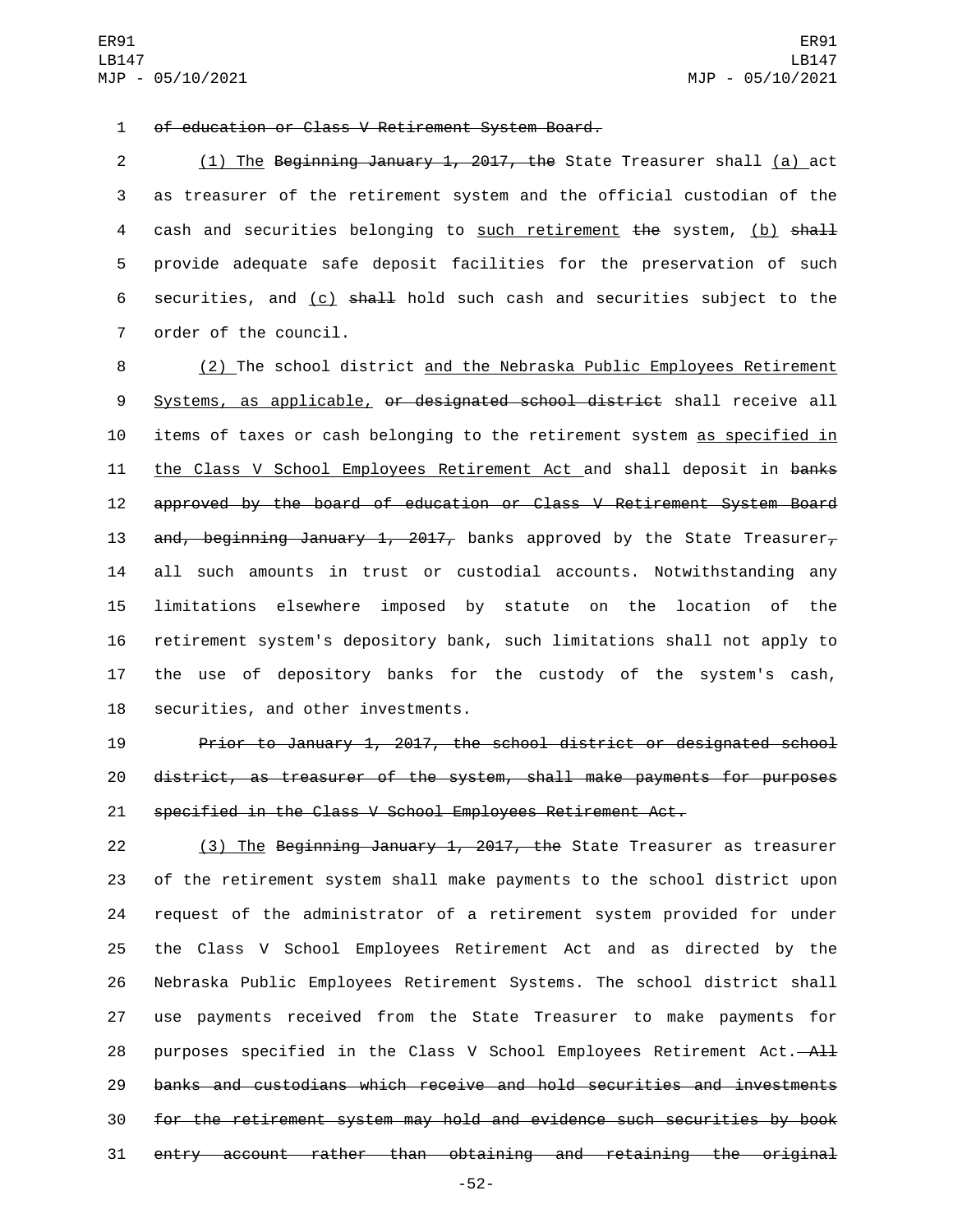certificate, indenture, or governing instrument for such security. (4) Beginning September 1, 2024, the State Treasurer as treasurer of the retirement system shall disburse money from funds in his or her custody belonging to the retirement system for the purposes specified in the Class V School Employees Retirement Act. The State Treasurer, along with the Director of Administrative Services, shall make such disbursements upon vouchers signed by a person authorized by the 8 retirement board. (5) All banks and custodians which receive and hold securities and investments for the retirement system may hold and evidence such securities by book entry account rather than obtaining and retaining the 12 <u>original certificate</u>, indenture, or governing instrument for such 13 security. Sec. 21. Section 79-987, Revised Statutes Cumulative Supplement, 15 2020, is amended to read: 79-987 (1)(a) Until January 1, 2022, an annual audit of the affairs of the retirement system shall be conducted in each fiscal year. At the option of the board of trustees, such audit may be conducted by a 19 certified public accountant or the Auditor of Public Accounts  $(1)$  An annual audit of the affairs of the retirement system shall be conducted in each fiscal year. At the option of the board of trustees, such audit may be conducted by a certified public accountant or the Auditor of 23 Public Accounts. The costs of such audit shall be paid from funds of the retirement system. A copy of such audit shall be filed with the Auditor 25 of Public Accounts. (b) Beginning January 1, 2022, and each January 1 through January 1, 2024, it shall be the duty of the Auditor of Public Accounts to make an annual audit of the immediately preceding audit year of the condition of the retirement system. The auditor shall report such audit no later than

 July 1, 2022, and on each July 1 through July 1, 2024, and shall electronically submit the audit report to the board of trustees, the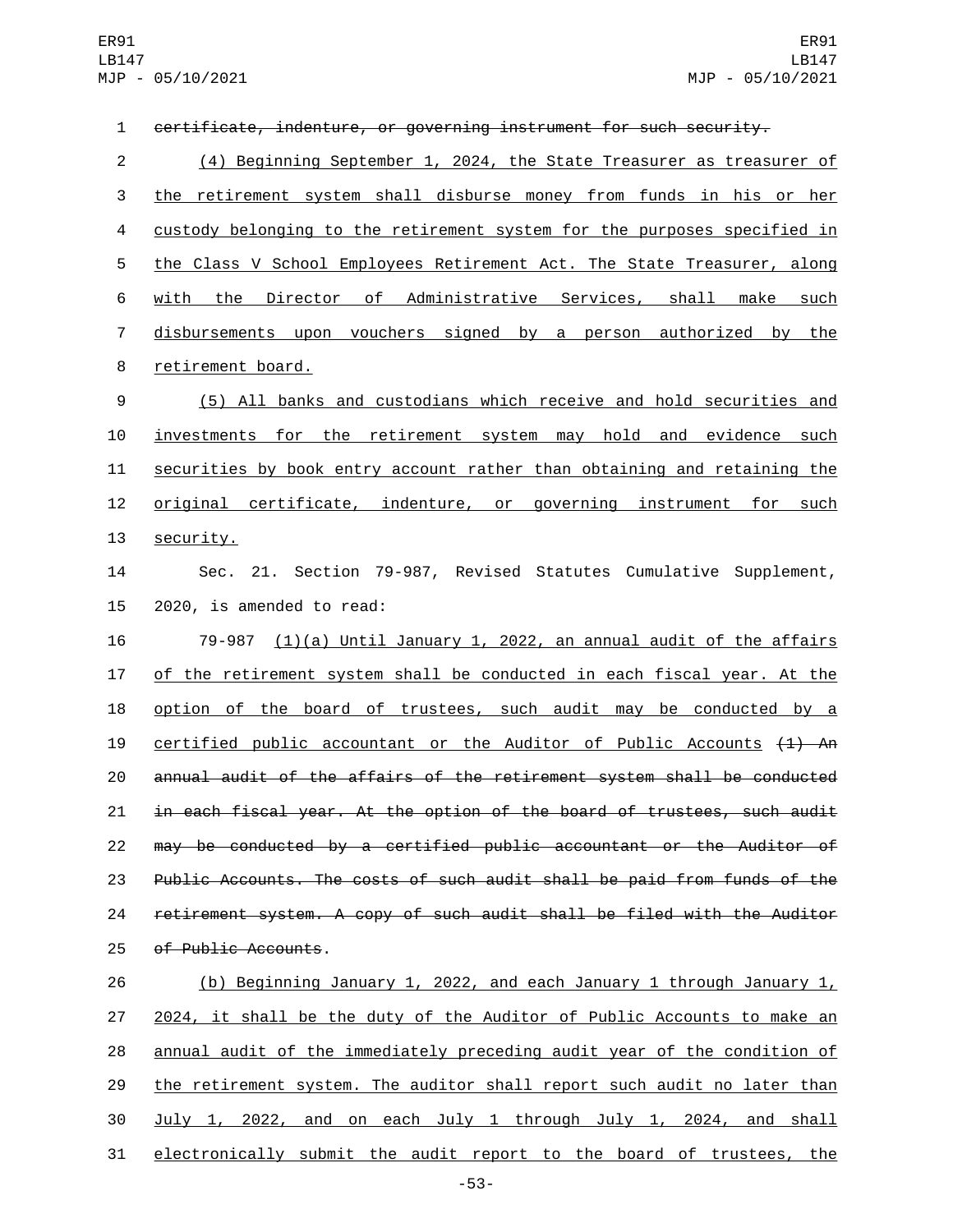board of education, the retirement board, the Nebraska Retirement Systems Committee of the Legislature, and the Clerk of the Legislature. The cost 3 of each such annual audit shall be charged to the retirement system. At the request of the Nebraska Retirement Systems Committee of the Legislature, the Auditor of Public Accounts, or the auditor's designee, shall present the audit report to the committee at a public hearing.

 (c) Following transfer of management of the retirement system to the Public Employees Retirement Board on September 1, 2024, the Auditor of Public Accounts shall make an annual audit of the retirement system beginning January 1, 2025, and electronically submit an annual report to the Clerk of the Legislature of its condition. Expenses of the audits 12 shall be paid from the Class V School Expense Fund.

 (2) Each audit year an annual financial audit of the investments of 14 the retirement system shall be conducted. At the option of the council, such audit may be conducted by a certified public accountant or the Auditor of Public Accounts. The costs of such audit shall be paid from funds of the retirement system. A copy of such audit shall be filed with the board of trustees and the Auditor of Public Accounts.

 $(2)(a)$   $(3)$  Beginning May 1, 2017, and until May 1, 2018, if such retirement plan is a defined benefit plan, the board of trustees shall cause to be prepared an annual report and the administrator shall file the same with the Public Employees Retirement Board and submit to the members of the Nebraska Retirement Systems Committee of the Legislature a copy of such report. Beginning May 1, 2018, and until July 1, 2021, the board of trustees shall cause to be prepared an annual report and the administrator shall file the same with the Auditor of Public Accounts and submit to the members of the Nebraska Retirement Systems Committee of the Legislature a copy of such report. The report submitted to the committee and the Auditor of Public Accounts shall be submitted electronically. The report shall consist of a full actuarial analysis of each such retirement plan established pursuant to section 79-979. The analysis shall be

-54-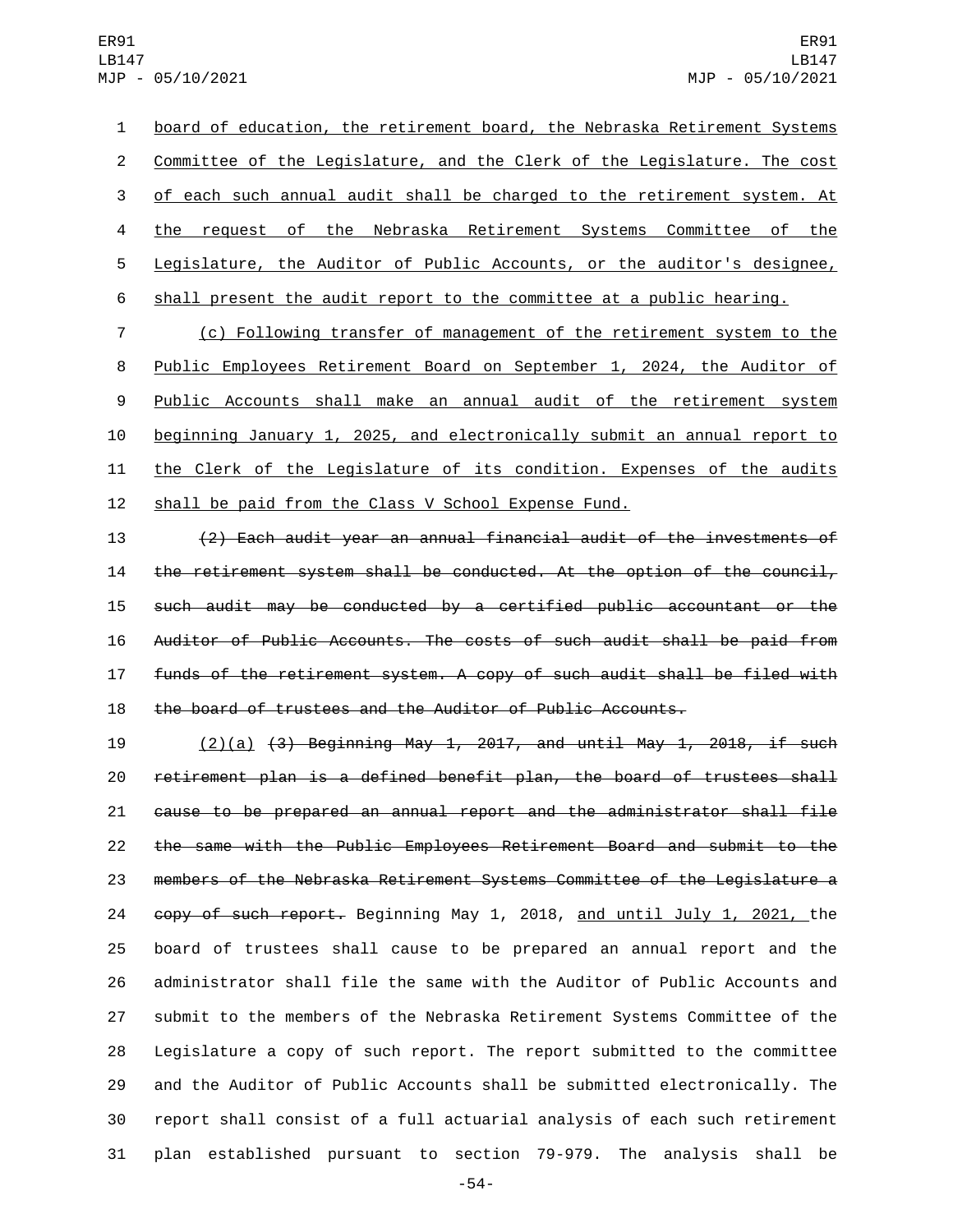prepared by an independent private organization or public entity employing actuaries who are members of the American Academy of Actuaries and meet the academy's qualification standards to render a statement of actuarial opinion, and which organization or entity has demonstrated expertise to perform this type of analysis and is unrelated to any organization offering investment advice or which provides investment management services to the retirement plan. The report shall be presented to the Nebraska Retirement Systems Committee of the Legislature at a 9 public hearing.

 (b) Beginning July 1, 2021, through July 1, 2024, the board shall file with the Auditor of Public Accounts an electronic copy of the annual actuarial investigation of the retirement system prepared pursuant to section 79-984 and submit electronically a copy of such investigation to the Nebraska Retirement Systems Committee of the Legislature.

 (3) Beginning July 1, 2021, each school district with a retirement system under the Class V School Employees Retirement Act shall comply with the reporting and filing requirements set forth in section 13-2402.

 Sec. 22. Section 79-989, Revised Statutes Cumulative Supplement, 19 2020, is amended to read:

 79-989 (1) The board of education shall have available records showing the name, address, title, social security number, beneficiary records, annual compensation, sex, date of birth, length of creditable and noncreditable service in hours, standard hours, and contract days, bargaining unit, and annual contributions of each employee entitled to membership in the retirement system and such other information as may be 26 reasonably requested by the board of trustees until September 1, 2024, 27 and by the retirement board beginning September 1, 2024, regarding such member as may be necessary for actuarial study and valuation and the administration of the retirement system. This information shall be available in a timely manner to the board or retirement board, as 31 applicable, of trustees upon request.

-55-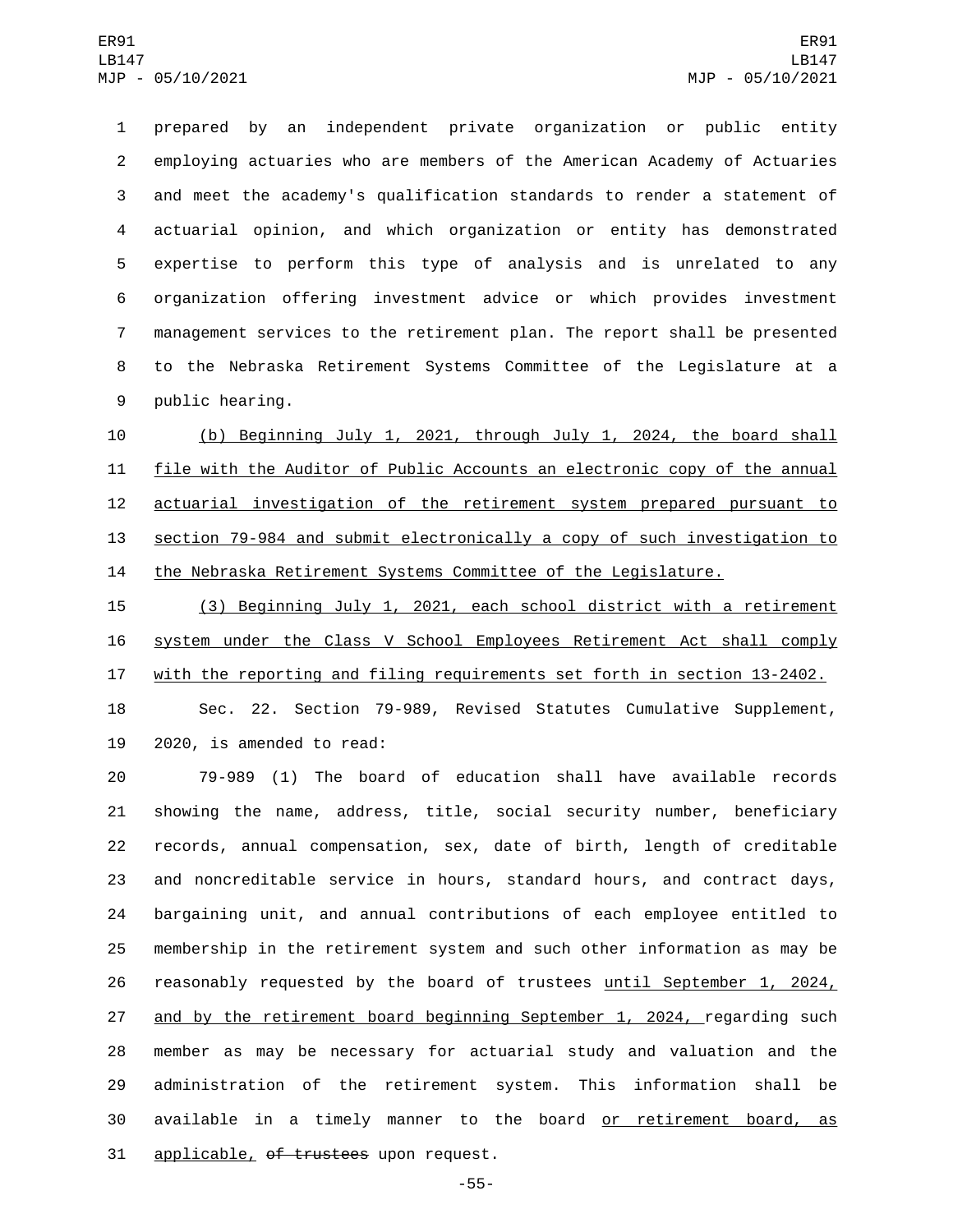ER91 LB147 MJP - 05/10/2021

| $\mathbf{1}$   | (2) Beginning September 1, 2024:                                          |
|----------------|---------------------------------------------------------------------------|
| $\overline{2}$ | $(a)(i)$ The administrator of the retirement system shall keep a          |
| 3              | complete record of all members with respect to name, current address,     |
| 4              | age, contributions, and any other facts and information as may be         |
| 5              | necessary in the administration of the Class V School Employees           |
| 6              | Retirement Act. The information in the records shall be provided by an    |
| $\overline{7}$ | employer in an accurate and verifiable form, as specified by the          |
| 8              | administrator; and                                                        |
| 9              | (ii) The administrator shall, from time to time, carry out testing        |
| 10             | procedures pursuant to section 84-1512 to verify the accuracy of such     |
| 11             | facts and information. For the purpose of obtaining such facts and        |
| 12             | information, the administrator shall have access to the records of an     |
| 13             | employer and the holder of the records shall comply with a request by the |
| 14             | administrator for access by providing such facts and information to the   |
| 15             | administrator in a timely manner. A certified copy of a birth certificate |
| 16             | or delayed birth certificate shall be prima facie evidence of the age of  |
| 17             | the person named in the certificate;                                      |
| 18             | (b) An employer and every employee shall send to the director of the      |
| 19             | Nebraska Public Employees Retirement Systems, as specified in this        |
| 20             | section, upon request and in the manner required by the director, such    |
| 21             | information as he or she may require (i) for the identification of        |
| 22             | employees and (ii) for the determination of the membership of the         |
| 23             | retirement system and the obligations of an employer and employee to the  |
| 24             | retirement system; and                                                    |
| 25             | (c) The administrator shall develop and implement an employer             |
| 26             | education program using principles generally accepted by public employee  |
| 27             | retirement systems so an employer has the knowledge and information       |
| 28             | necessary to prepare and file reports as the retirement board requires.   |
| 29             | $(3)$ $(2)$ The information maintained by the board of education and      |
| 30             | obtained from the board by the board of trustees or information obtained  |
| 31             | and maintained by the retirement board for the administration of the      |

-56-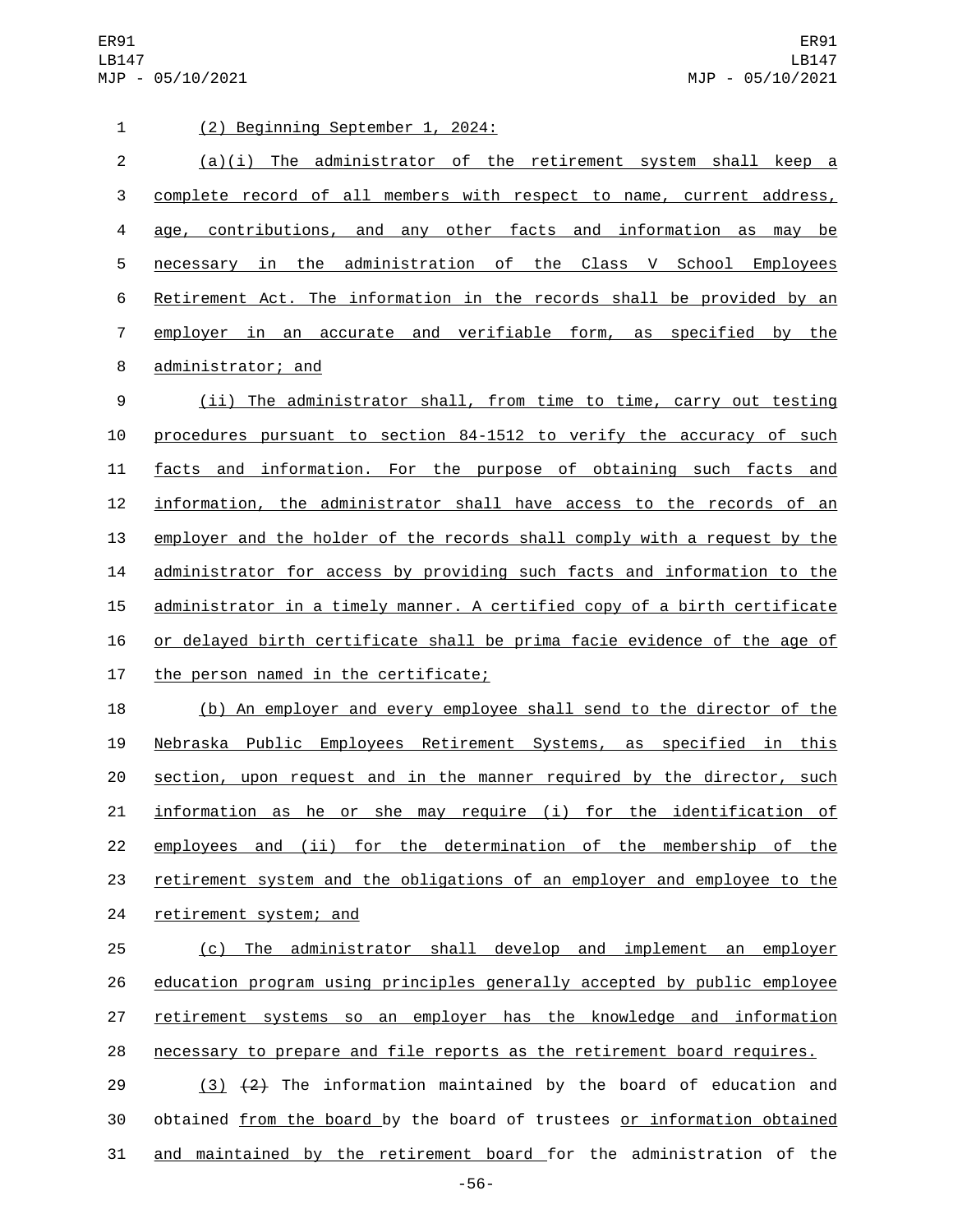retirement system pursuant to this section shall not be considered public records subject to sections 84-712 to 84-712.09, except that the following information shall be considered public records: The member's name, the date the member's participation in the retirement system commenced, and the date the member's participation in the retirement 6 system ended, if applicable.

 Sec. 23. Beginning January 1, 2023, every contract of employment with an employee shall specify (1) the contractual period of employment, 9 <u>including the starting and ending dates of the contract, and (2) that it</u> is subject to the provisions of the Class V School Employees Retirement 11 Act.

 Sec. 24. Section 79-990, Revised Statutes Cumulative Supplement, 13 2020, is amended to read:

 79-990 (1) Any member who is eligible for reemployment on or after December 12, 1994, pursuant to 38 U.S.C. 4301 et seq., as adopted under section 55-161, or who is eligible for reemployment under section 55-160 may pay to the retirement system after the date of his or her return from active military service, and within the period required by law, not to exceed five years, an amount equal to the sum of all deductions which would have been made from the salary which he or she would have received during the period of military service for which creditable service is desired. If such payment is made, the member shall be entitled to credit for membership service in determining his or her annuity for the period for which contributions have been made and the board of education shall be responsible for any funding necessary to provide for the benefit which is attributable to this increase in the member's creditable service. The 27 member's payments shall be paid as the board of trustees may direct until September 1, 2024, and as the retirement board may direct beginning 29 September 1, 2024, through direct payments to the retirement system or on an installment basis pursuant to a binding irrevocable payroll deduction authorization between the member and the school district. Creditable

-57-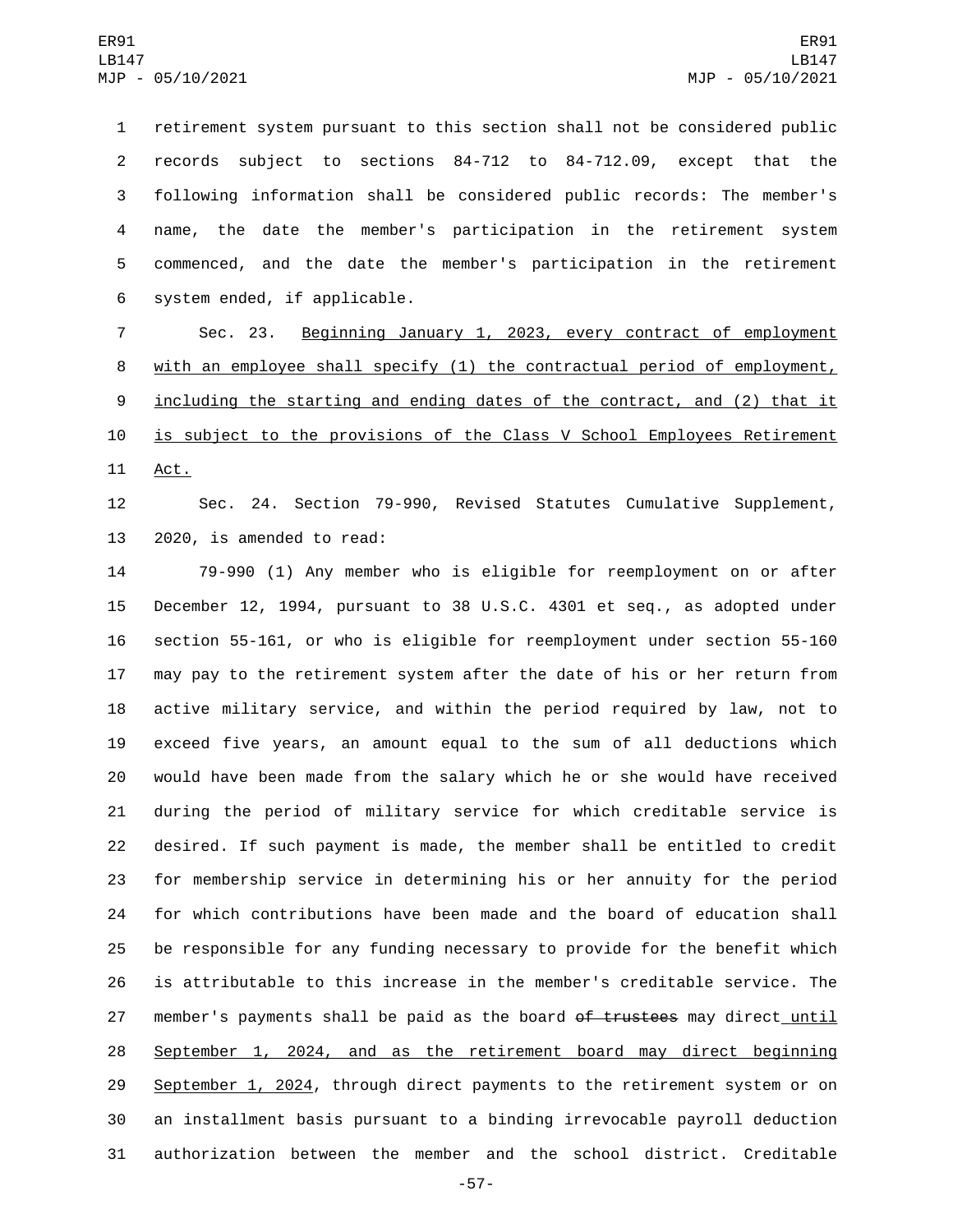service may be purchased only in one-tenth-year increments, starting with 2 the most recent years' salary.

3 (2) Under such rules and regulations as the board of trustees may direct until September 1, 2024, and as the retirement board may direct 5 beginning September 1, 2024 prescribe, any member who was away from his or her position while on a leave of absence from such position authorized by the board of education of the school district by which he or she was employed at the time of such leave of absence or pursuant to any contractual agreement entered into by such school district may receive credit for any or all time he or she was on leave of absence. Such time shall be included in creditable service when determining eligibility for death, disability, termination, and retirement benefits. The member who receives the credit shall earn benefits during the leave based on salary at the level received immediately prior to the leave of absence. Such credit shall be received if such member pays into the retirement system (a) an amount equal to the sum of the deductions from his or her salary for the portion of the leave for which creditable service is desired, (b) any contribution which the school district would have been required to make for the portion of the leave for which creditable service is desired had he or she continued to receive salary at the level received immediately prior to the leave of absence, and (c) interest on these combined payments from the date such deductions would have been made to the date of repayment determined by using the rate of interest for interest on such purchases of service credit. Such amounts shall be paid 25 as the board of trustees may direct until September 1, 2024, and as the retirement board may direct beginning September 1, 2024, through direct payments to the retirement system or on an installment basis pursuant to a binding irrevocable payroll deduction authorization between the member and the school district over a period not to exceed five years from the date of the termination of his or her leave of absence. Interest on any delayed payment shall be at the rate of interest for determining interest

-58-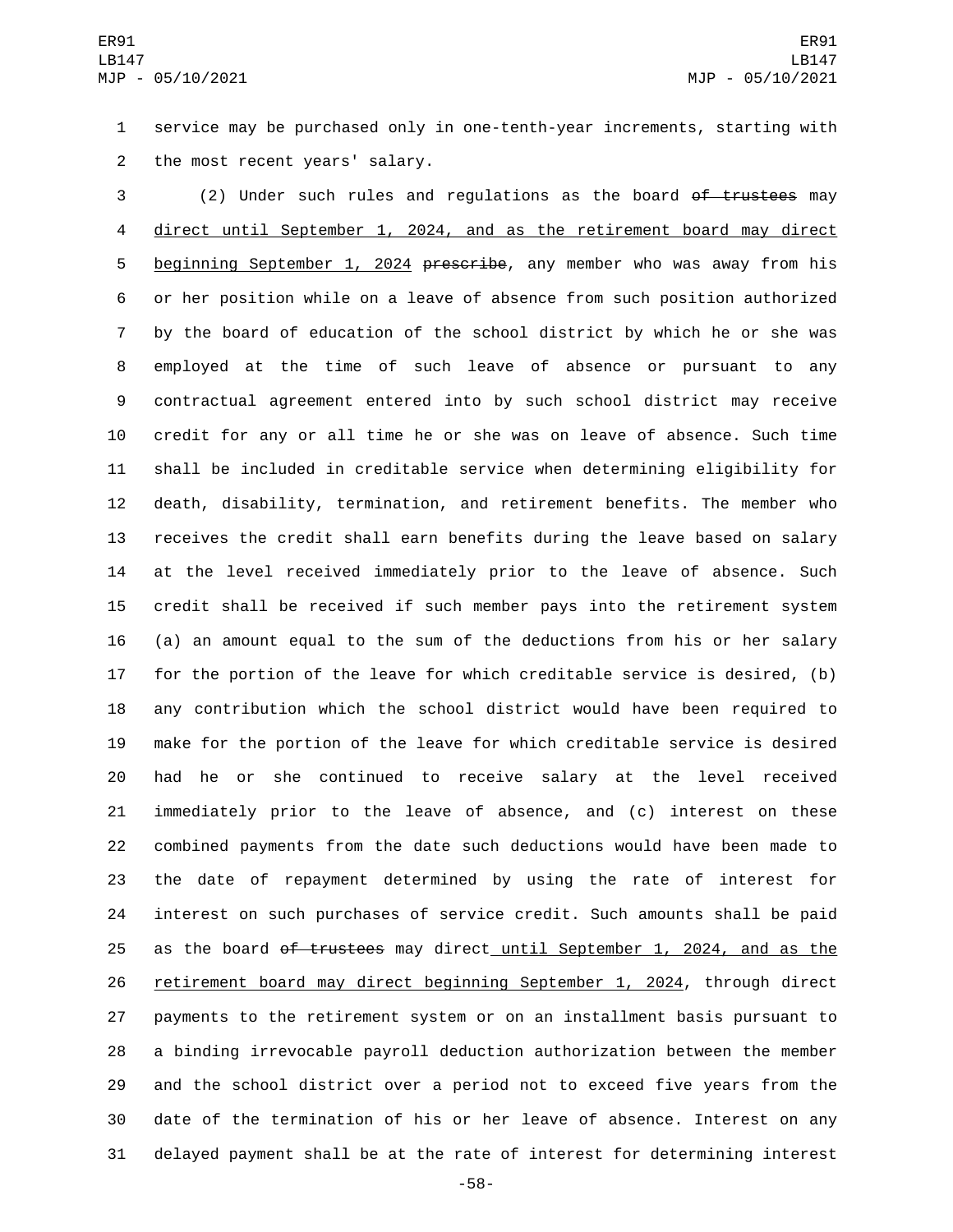on delayed payments by members to the retirement system. Creditable service may be purchased only in one-tenth-year increments, starting with the most recent years' salary, and if payments are made on an installment basis, creditable service will be credited only as payment has been made to the retirement system to purchase each additional one-tenth-year increment. Leave of absence shall be construed to include, but not be limited to, sabbaticals, maternity leave, exchange teaching programs, full-time leave as an elected official of a professional association or collective-bargaining unit, or leave of absence to pursue further education or study. A leave of absence granted pursuant to this section shall not exceed four years in length, and in order to receive credit for the leave of absence, the member must have returned to employment with the school district within one year after termination of the leave of 14 absence.

 (3) Until one year after May 2, 2001, any member currently employed by the school district who resigned from full-time employment with the school district for maternity purposes prior to September 1, 1979, and was reemployed as a full-time employee by the school district before the end of the school year following the school year of such member's resignation may have such absence treated as though the absence was a leave of absence described in subsection (2) of this section. The period of such absence for maternity purposes shall be included in creditable service when determining the member's eligibility for death, disability, termination, and retirement benefits if the member submits satisfactory proof to the board of education that the prior resignation was for maternity purposes and the member complies with the payment provisions of subsection (2) of this section before the one-year anniversary of May 2, 2001.

 Sec. 25. Section 79-991, Revised Statutes Cumulative Supplement, 30 2020, is amended to read:

79-991 (1) An employee who becomes a member without prior service

-59-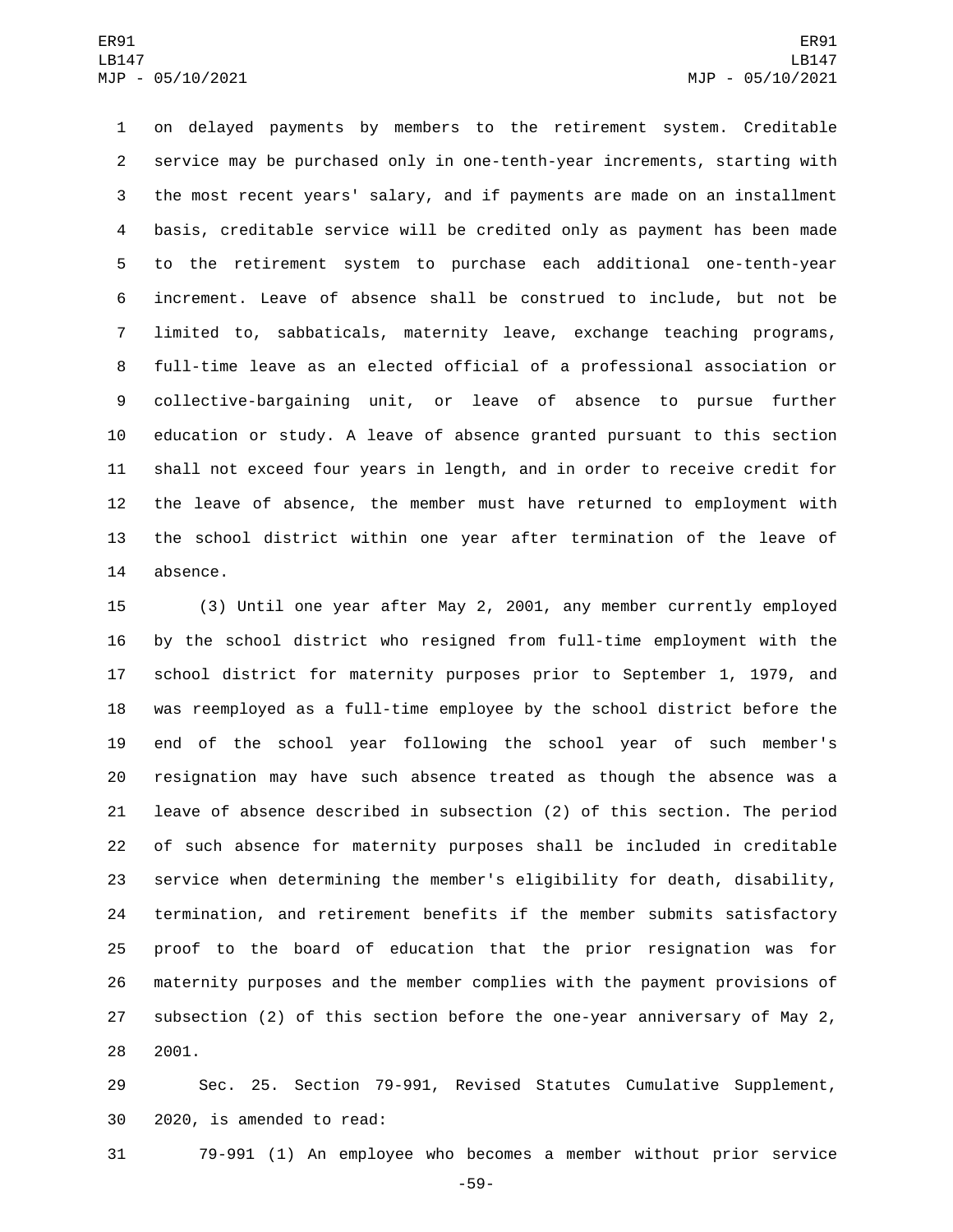credit may purchase prior service credit, not to exceed the lesser of ten years or the member's years of membership service, for the period of service the member was employed by a school district or by an educational service unit and which is not used in the calculation of any retirement or disability benefit having been paid, being paid, or payable in the future to such member under any defined benefit retirement system or program maintained by such other school district or educational service unit. The purchase of prior service credit shall be made in accordance 9 with and subject to the following requirements:

 (a) A member who desires to purchase prior service credit shall make written application to the administrator of the retirement system that includes all information and documentation determined by the administrator as necessary to verify the member's prior service and qualification to purchase the prior service credit. Such application shall include the member's written authorization for the administrator to request and receive from any of the member's former employers verification of the member's prior service, salary, and other information for determining the member's eligibility to purchase prior service credit. Before prior service credit may be purchased, the administrator shall have received verification of the member's salary in each year with the other school district or educational service unit and confirmation that the prior service to be purchased by the member is not also credited in the calculation of a retirement or disability benefit for such member under another defined benefit retirement system or program. The member's application to purchase prior service credit may be made at any time before the fifth anniversary of the member's membership in the retirement system or, if earlier, the member's termination of employment with the 28 school district;

 (b) The member shall pay to the retirement system the total amount he or she would have contributed to the retirement system had he or she been a member of the retirement system during the period for which prior

-60-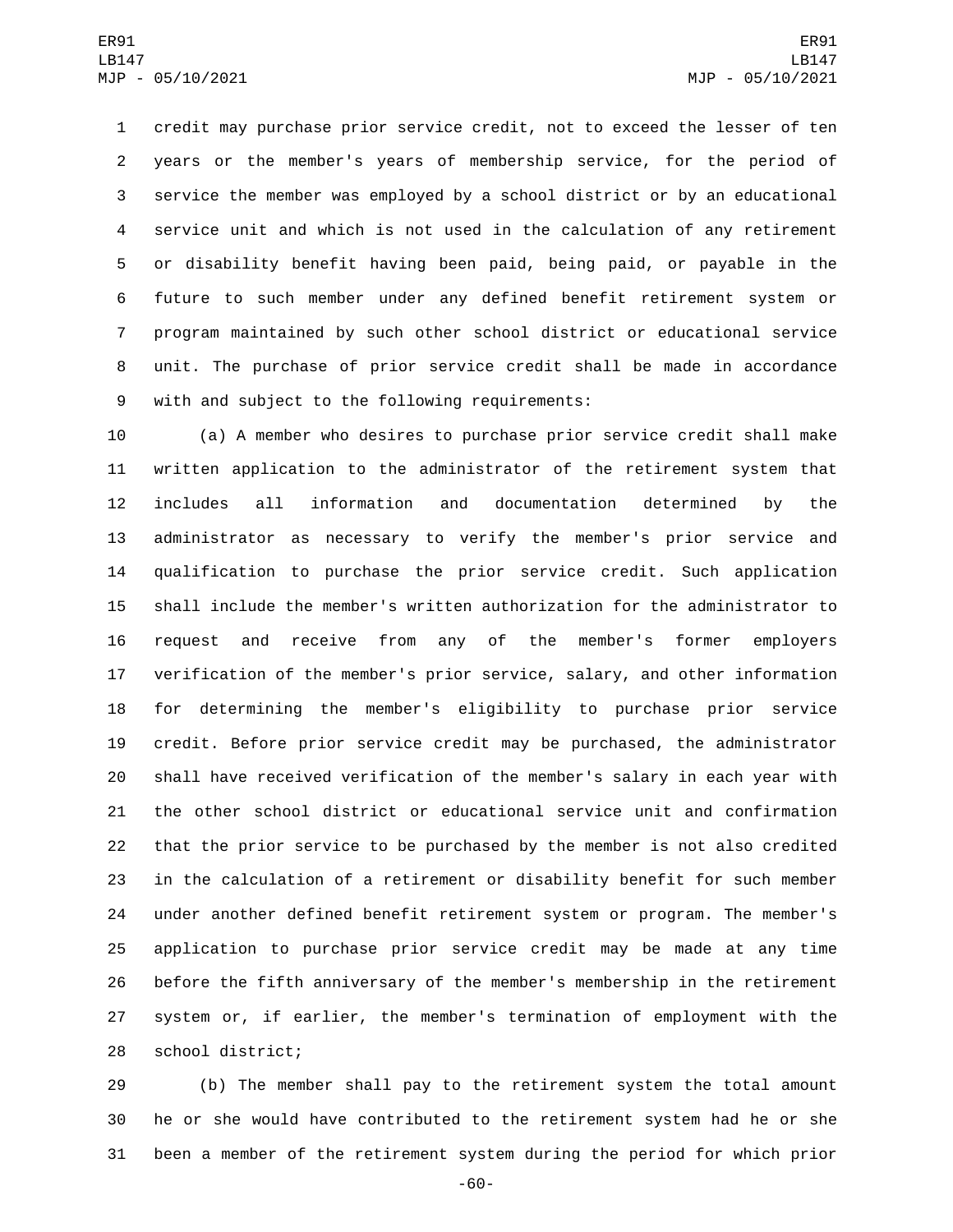service is being purchased, together with interest thereon as determined using the rate of interest for the purchase of prior service credit. Such payment shall be based on the most recent years' salary the member earned in another school district or educational service unit if the salary is verified by the other school district or educational service unit or, if not, the payment shall be based on the member's annual salary at the time 7 he or she became a member;

 (c) Payments by the member for the purchase of the prior service 9 credit shall be paid as the board of trustees may direct until September 1, 2024, and as the retirement board may direct beginning September 1, 11 2024, through direct payments to the retirement system or on an installment basis pursuant to a binding irrevocable payroll deduction authorization between the member and the school district over a period not to exceed five years from the date of membership. Interest on delayed payments shall be at the rate of interest for determining interest on delayed payments by members to the retirement system. In the event the member terminates employment with the school district for any reason before full payment for the prior service has been made, the remaining installments shall be immediately due and payable to the retirement system. Prior service credit may be purchased only in one-tenth-year increments, and if payments are made on an installment basis, the prior service will be credited only as payment has been made to the retirement system. If the prior service to be purchased by the member exceeds the member's membership service at the time of application or any subsequent date, such excess prior service shall be credited to the member only as the member completes and is credited additional membership service, in one-tenth-year increments, notwithstanding the member's payment for such prior service credit. If the member retires or terminates employment before completing sufficient membership service to permit all of the excess prior service that has been purchased by the member to be credited to such member, the retirement system shall refund to the member, or to

-61-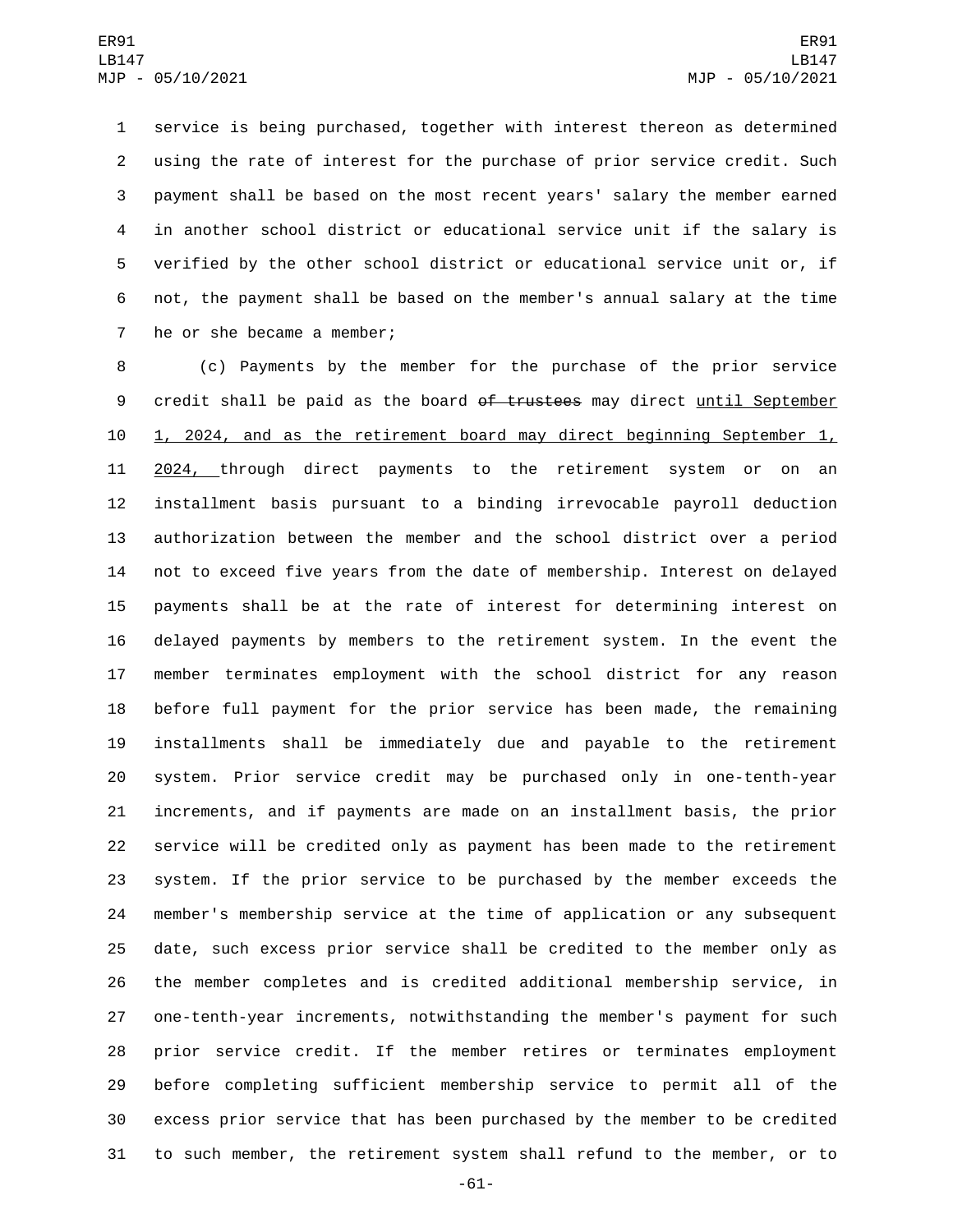the member's beneficiary if the member's termination is due to his or her death, the payments that have been made to the retirement system for such uncredited prior service, together with regular interest on such refund; 4 and

 (d) The school district shall contribute to the retirement system an amount equal to the amount paid by each member for the purchase of prior service credit at the time such payments are made by such member.

 (2) Any employee who became a member before July 1, 2014, and who has five or more years of creditable service and any employee who became a member for the first time on or after July 1, 2014, and who has ten or more years of creditable service, excluding in either case years of prior service acquired pursuant to section 79-990, 79-994, 79-995, or 79-997, or subsection (1) of this section, may elect to purchase up to a total of five years of additional creditable service under the retirement system, and upon such purchase the member shall be given the same status as though he or she had been a member of the retirement system for such additional number of years, except as otherwise specifically provided in the Class V School Employees Retirement Act. Creditable service may be purchased only in one-tenth-year increments. The amount to be paid to the retirement system for such creditable service shall be equal to the actuarial cost to the retirement system of the increased benefits attributable to such additional creditable service as determined by the retirement system's actuary at the time of the purchase pursuant to 24 actuarial assumptions and methods adopted by the board  $until September 1,$ </u> 2024, and as adopted by the retirement board beginning September 1, 2024 26 of trustees for this purpose. The election to purchase additional creditable service may be made at any time before the member's termination of employment, and all payments for the purchase of such creditable service must be completed within five years after the election or before the member's termination or retirement, whichever event occurs 31 first. Payment shall be made as the board of trustees may direct until

-62-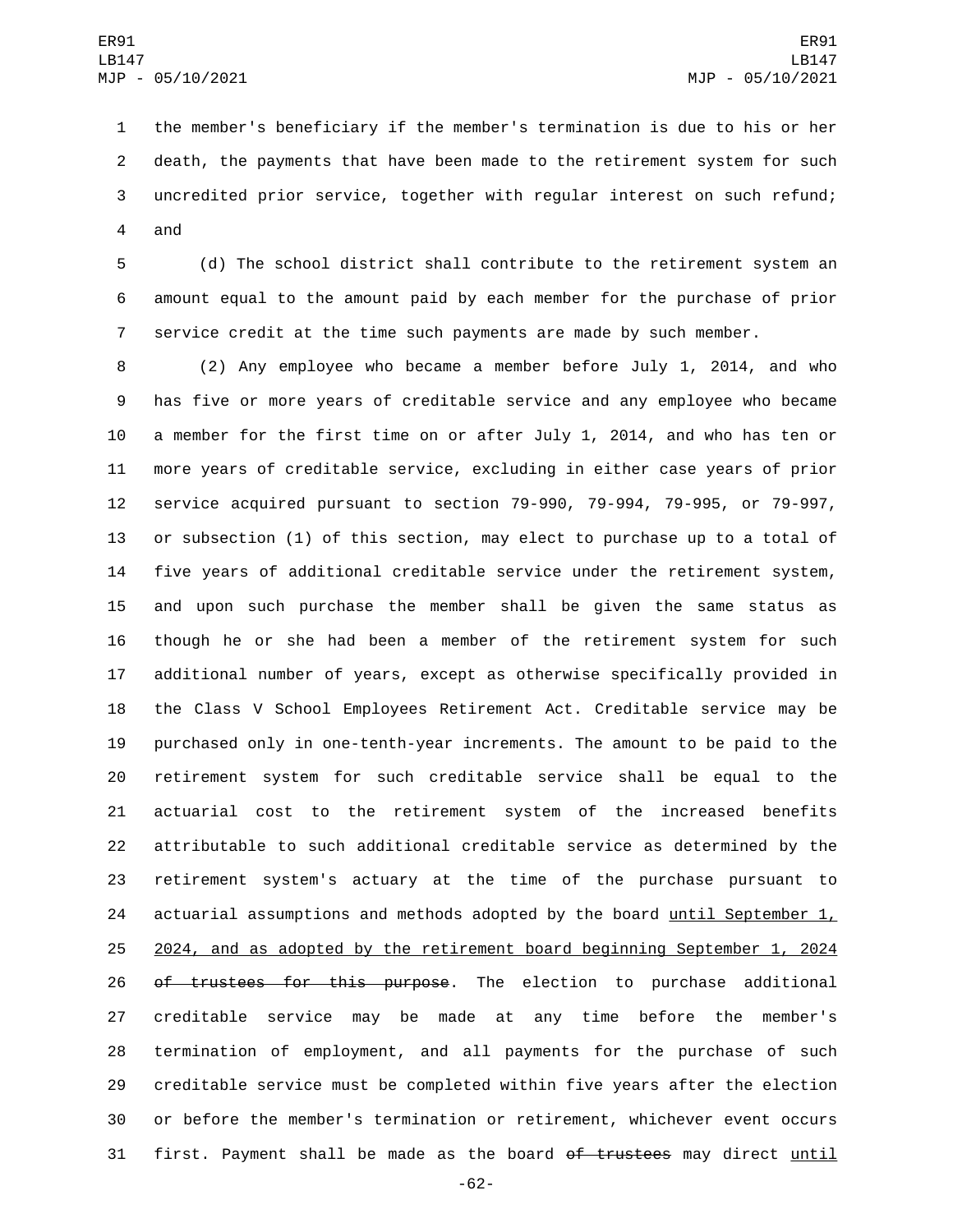## ER91 LB147 MJP - 05/10/2021

 September 1, 2024, and as the retirement board may direct beginning September 1, 2024, through a single payment to the retirement system, on an installment basis, including payments pursuant to a binding irrevocable payroll deduction authorization between the member and the school district, or by such other method approved by the board or the 6 retirement board, as applicable, of trustees and permitted by law. If payments are made on an installment basis, creditable service will be credited only as payment has been made to the retirement system to purchase each additional one-tenth-year increment. Interest shall be charged on installment payments at the rate of interest for determining interest on delayed payments by members to the retirement system.

 Sec. 26. Section 79-992, Revised Statutes Cumulative Supplement, 13 2020, is amended to read:

 79-992 (1) A member who has five years or more of creditable service, excluding years of prior service acquired pursuant to section 79-990, 79-991, 79-994, 79-995, or 79-997, and who terminates his or her employment may elect to leave his or her contributions in the retirement system, in which event he or she shall receive a retirement allowance at normal retirement age based on the annuity earned to the date of such termination of employment. Such member may elect to receive a retirement allowance at early retirement age if such member retires at an early retirement date. Such annuity shall be adjusted in accordance with section 79-9,100. Upon termination of employment, except on account of retirement, a member shall be entitled to receive refunds as follows: (a) An amount equal to the accumulated contributions to the retirement system by the member; and (b) any contributions made to a previously existing system which were refundable under the terms of that system. Any member receiving a refund of contributions shall thereby forfeit and relinquish all accrued rights in the retirement system including all accumulated creditable service, except that if any member who has withdrawn his or her contributions as provided in this section reenters the service of the

-63-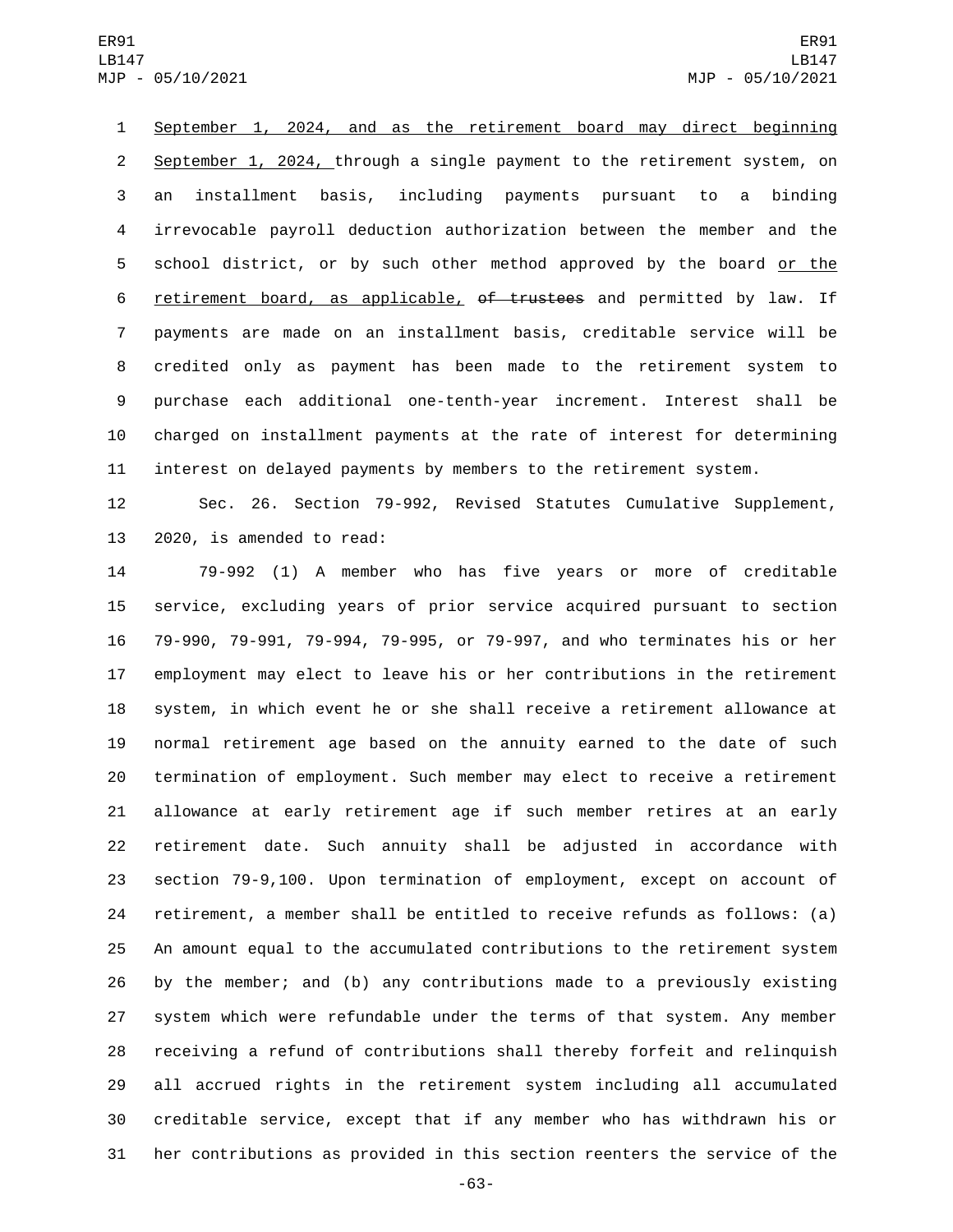district and again becomes a member of the retirement system, he or she may restore any or all money previously received by him or her as a refund, including the interest on the amount of the restored refund for the period of his or her absence from the district's service as determined using the interest rate for interest on such restored refunds, and he or she shall then again receive credit for that portion of service which the restored money represents. Such restoration may be made as the 8 board of trustees may direct until September 1, 2024, and as the 9 retirement board may direct beginning September 1, 2024, through direct payments to the system or on an installment basis pursuant to a binding irrevocable payroll deduction authorized between the member and the school district over a period of not to exceed five years from the date of reemployment. Interest on delayed payments shall be at the rate of interest for determining interest on delayed payments by members to the retirement system. Creditable service may be purchased only in one-tenth-year increments, starting with the most recent years' salary.

17 (2) Except as provided in section 79-992.01:

 (a) A retired member who returns to employment as an employee of the school district shall again participate in the retirement system as a new member and shall make contributions to the retirement system commencing upon reemployment. The retirement annuity of a retired member who returns to employment with the school district shall continue to be paid by the retirement system. A retired member who returns to employment as an employee of the school district shall receive creditable service only for service performed after his or her return to employment and in no event shall creditable service which accrues or the compensation paid to the member after such return to employment after retirement increase the amount of the member's original retirement annuity; and

 (b) Upon termination of employment of the reemployed member, the member shall receive in addition to the retirement annuity which commenced at the time of the previous retirement (i) if the member has

-64-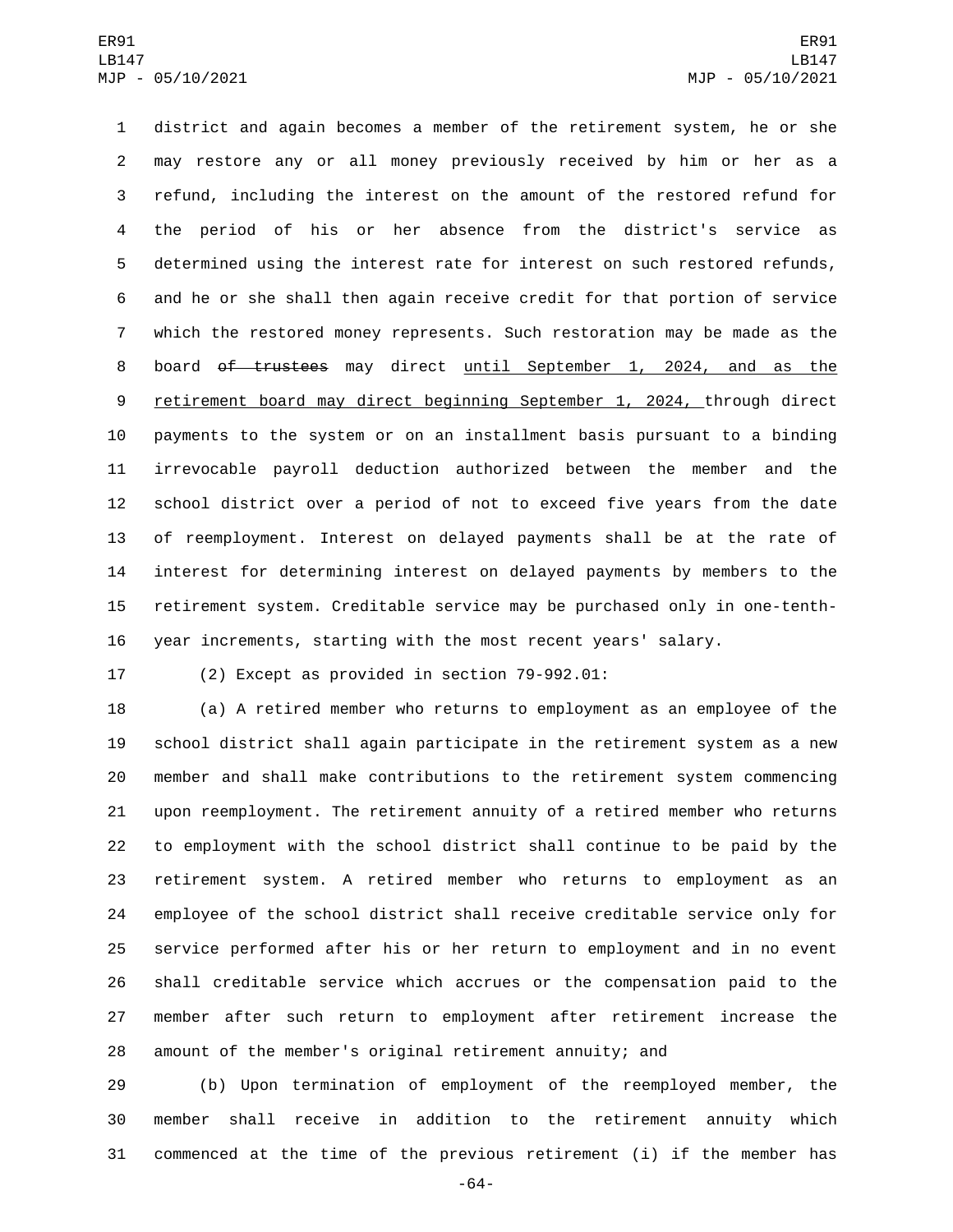accrued five years or more of creditable service after his or her return to employment, excluding years of prior service acquired pursuant to section 79-990, 79-991, 79-994, 79-995, or 79-997, a retirement annuity as provided in section 79-999 or 79-9,100, as applicable, calculated solely on the basis of creditable service and final average compensation accrued and earned after the member's return to employment after his or her original retirement, and as adjusted to reflect any payment in other than the normal form or (ii) if the member has not accrued five years or more of creditable service after his or her return to employment, a refund equal to the member's accumulated contributions which were credited to the member after the member's return to employment. In no event shall the member's creditable service which accrued prior to a previous retirement be considered as part of the member's creditable service after his or her return to employment for any purpose of the 15 Class V School Employees Retirement Act.

 (3) In the event a member is entitled to receive a refund of contributions pursuant to subsection (1) or subdivision (2)(b)(ii) of this section in an amount greater than one thousand dollars, if the member does not elect to have the refund paid directly to himself or herself or transferred to an eligible retirement plan designated by the member as a direct rollover pursuant to section 79-998, then the refund of contributions shall be paid in a direct rollover to an individual 23 retirement plan as designated by the board until September 1, 2024, and as designated by the retirement board beginning September 1, 2024 of 25 trustees.

 Sec. 27. Section 79-992.01, Revised Statutes Cumulative Supplement, 27 2020, is amended to read:

 79-992.01 (1) An employer participating in a retirement system established pursuant to the Class V School Employees Retirement Act shall:30

(a)(i) Until September 1, 2024, notify (a) Notify the administrator

-65-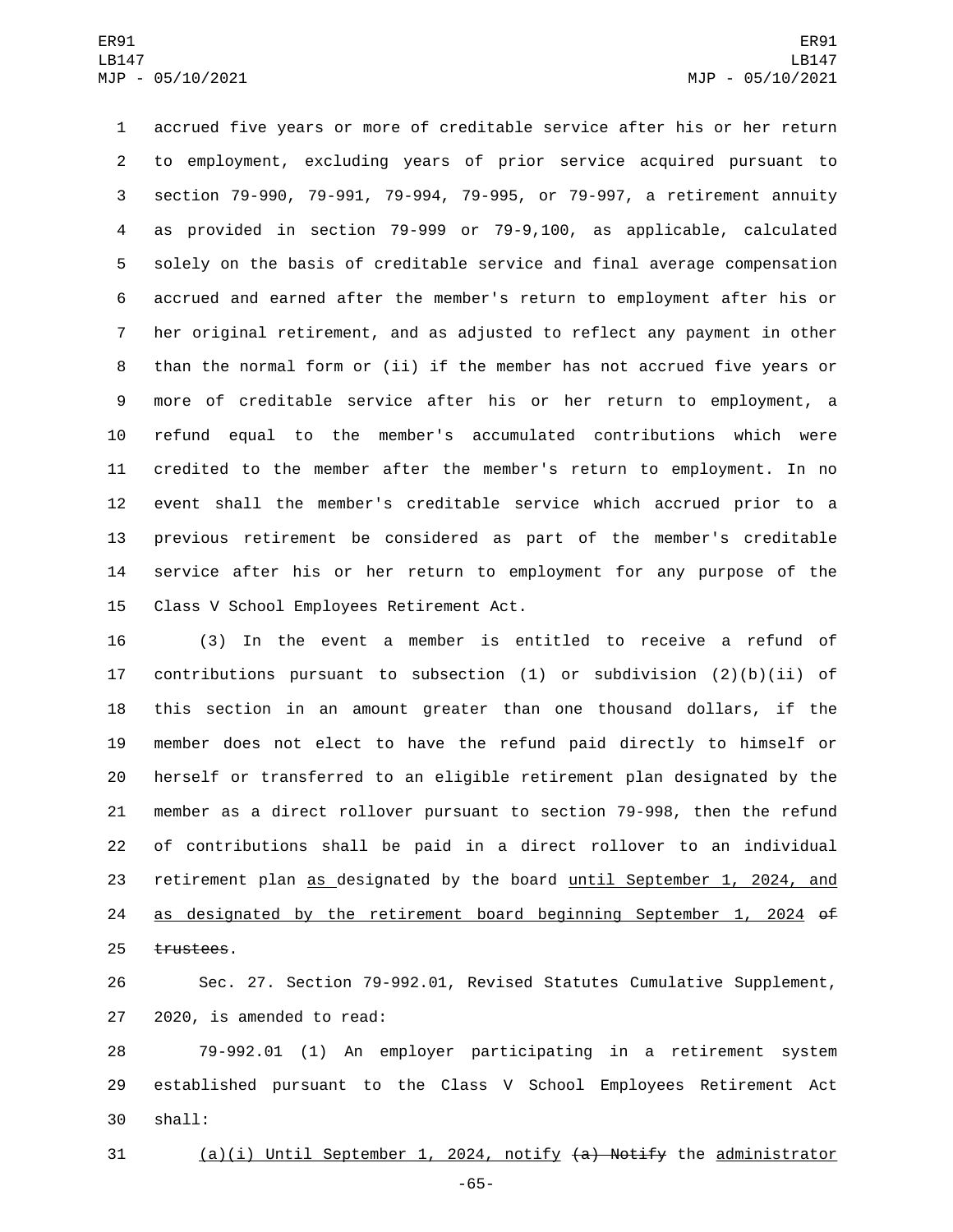and the board of trustees in writing of the date upon which a termination of employment has occurred and provide the administrator and the board of trustees with such information as the board of trustees deems necessary; 4 and

 (ii) Beginning September 1, 2024, notify the retirement board in writing of the date upon which a termination of employment has occurred and provide the administrator and the board with such information as the 8 administrator and the board deem necessary;

 (b)(i) Until September 1, 2024, notify (b) Notify the administrator and the board of trustees in writing whether or not a member accepted and 11 received an early retirement inducement; and

 (ii) Beginning September 1, 2024, notify the retirement board in writing whether or not a member accepted and received an early retirement 14 inducement; and

 (c) Submit in writing with the notice of termination of employment and notice of receipt of an early retirement inducement a completed 17 certification by an the employer and member under penalty of prosecution pursuant to section 79-992.02 that, prior to the member's termination, there was no prearranged written or verbal agreement for the member to return to service in any capacity with the same employer.

 $(2)$  The member shall submit  $(a)$  to the administrator and the board of trustees until September 1, 2024, and (b) to the retirement board 23 beginning September 1, 2024, of trustees upon the member's termination, under penalty of prosecution pursuant to section 79-992.02, completed certification on forms prescribed by the administrator and the board of trustees or the retirement board, as applicable, stating whether or not the member accepted and received an early retirement inducement from his 28 or her employer.

 (3) Until September 1, 2024, and except as provided in section 79-981, the The board of trustees, and, beginning September 1, 2024, the retirement board, may adopt and promulgate rules and regulations and

-66-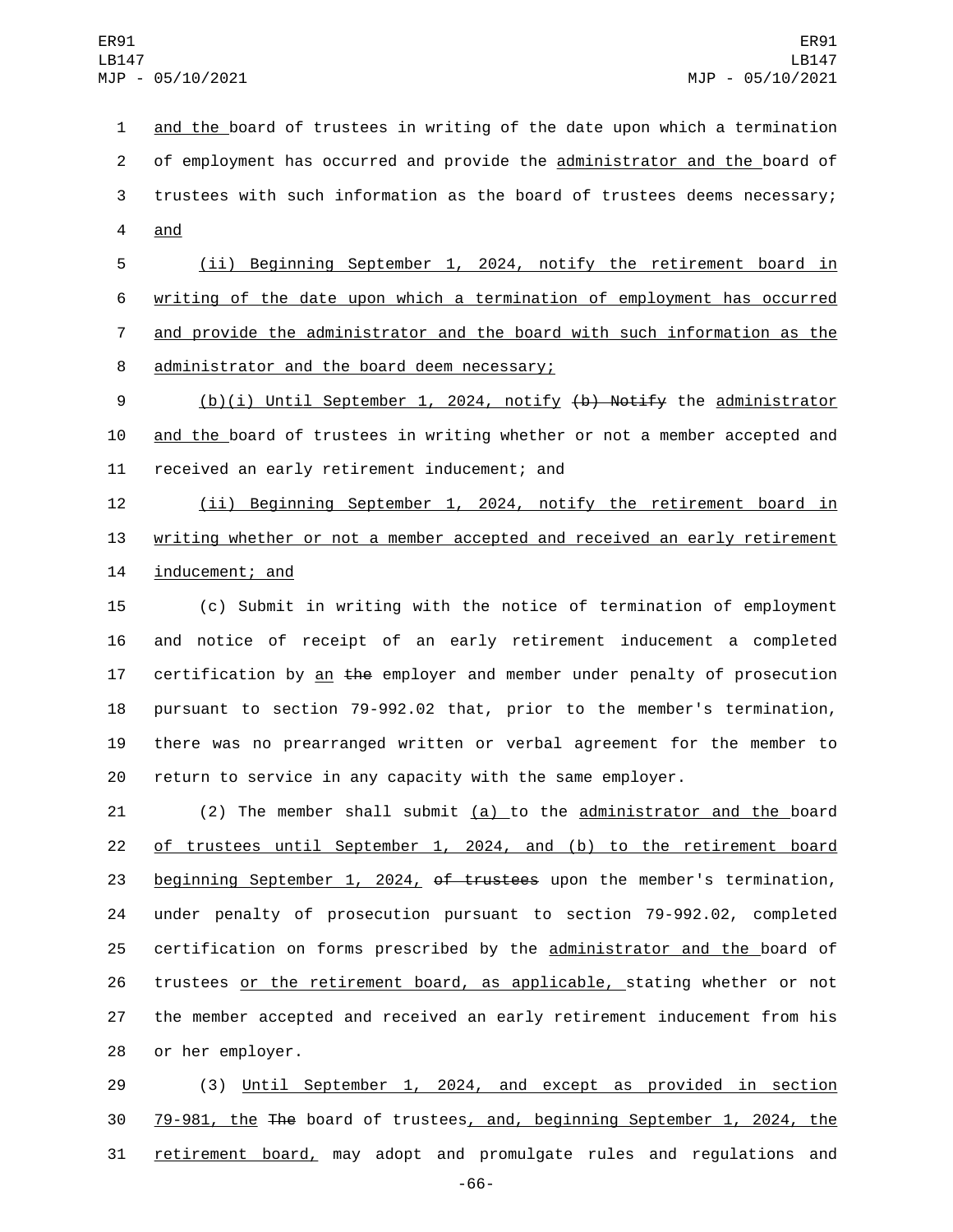prescribe forms as the board of trustees or the retirement board, as applicable, determines appropriate in order to carry out this section and 3 to ensure full disclosure and reporting by  $\frac{a_n}{b_n}$  the employer and member in order to minimize fraud and abuse and the filing of false or fraudulent 5 claim or benefit applications.

 Sec. 28. Section 79-992.02, Revised Statutes Cumulative Supplement, 7 2020, is amended to read:

 79-992.02 (1) Any person who, knowing it to be false or fraudulent, presents or causes to be presented a false or fraudulent claim or benefit application, any false or fraudulent proof in support of such a claim or benefit, or false or fraudulent information which would affect a future claim or benefit application to be paid under a retirement system for the purpose of defrauding or attempting to defraud the retirement system 14 shall be guilty of a Class II misdemeanor. The (a) administrator and the board until September 1, 2024, and (b) retirement board beginning 16 September 1, 2024, of trustees shall deny any benefits that it determines are based on false or fraudulent information and shall have a cause of action against the member to recover any benefits already paid on the 19 basis of such information.

 (2) Any employee, member of a board of education, or agent of any 21 employer who willfully fails or refuses to furnish to the  $(a)$  administrator and the board of trustees until September 1, 2024, and (b) retirement board beginning September 1, 2024, upon its request and in the manner prescribed by it such information, data, or records, as may be necessary for carrying into effect the Class V School Employees Retirement Act, shall be guilty of a Class V misdemeanor.

 Sec. 29. Section 79-998, Revised Statutes Cumulative Supplement, 28 2020, is amended to read:

 79-998 (1) The retirement system may accept as payment for additional service credit that is purchased pursuant to sections 79-990 to 79-992 an eligible rollover distribution from or on behalf of the

-67-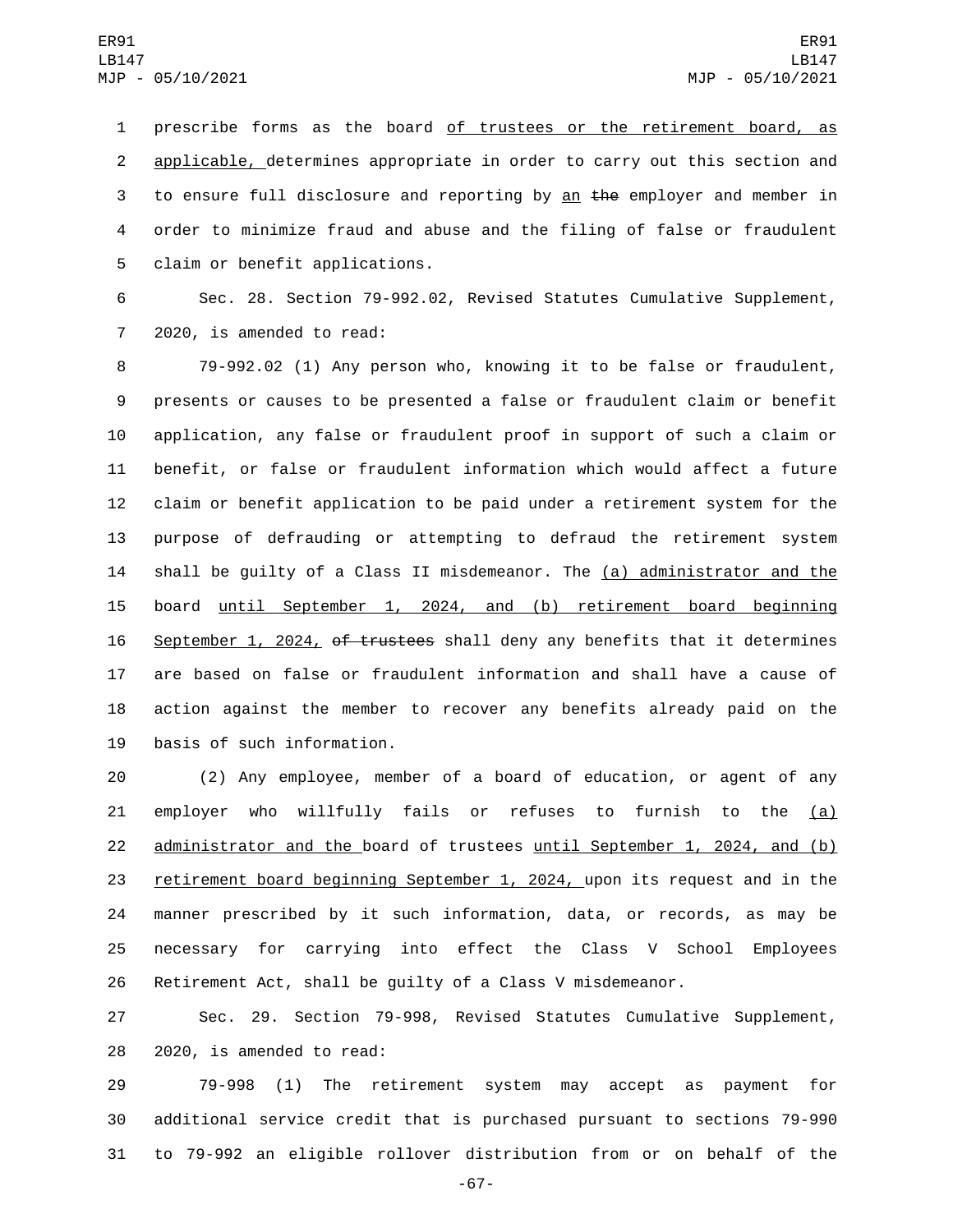member who is making payments for such service credit if the eligible rollover distribution does not exceed the amount of payment required for the service credit being purchased by the member. The eligible rollover distribution may be contributed to the retirement system by the member or directly transferred from the plan that is making the eligible rollover distribution on behalf of the member. Contribution by a member pursuant to this section may only be made in the form of a cash contribution. For purposes of this section, an eligible rollover distribution means all or any portion of an amount that qualifies as an eligible rollover distribution under the Internal Revenue Code from:

 (a) A plan of another employer which is qualified under section  $401(a)$  or  $403(a)$  of the Internal Revenue Code;

 (b) An annuity contract or custodial account described in section 14 403(b) of the Internal Revenue Code;

 (c) An eligible deferred compensation plan under section 457(b) of the Internal Revenue Code which is maintained by a governmental employer described in section 457(e)(1)(A) of the Internal Revenue Code; or

 (d) An individual retirement account or annuity described in section 408(a) or section 408(b) of the Internal Revenue Code that is eligible to be rolled over to an employer plan under the Internal Revenue Code.

 (2) The retirement system may accept as payment for service credit that is purchased pursuant to sections 79-990 to 79-992 a direct trustee- to-trustee transfer from an eligible deferred compensation plan as described in section 457(e)(17) of the Internal Revenue Code on behalf of a member who is making payments for such service credit if the amount transferred from the eligible deferred compensation plan does not exceed the amount of payment required for the service credit being purchased and the purchase of such service credit qualifies as the purchase of 29 permissive service credit by the member as defined in section  $415(n)(3)$ 30 of the Internal Revenue Code.

(3) Until September 1, 2024, the The board, and, beginning September

-68-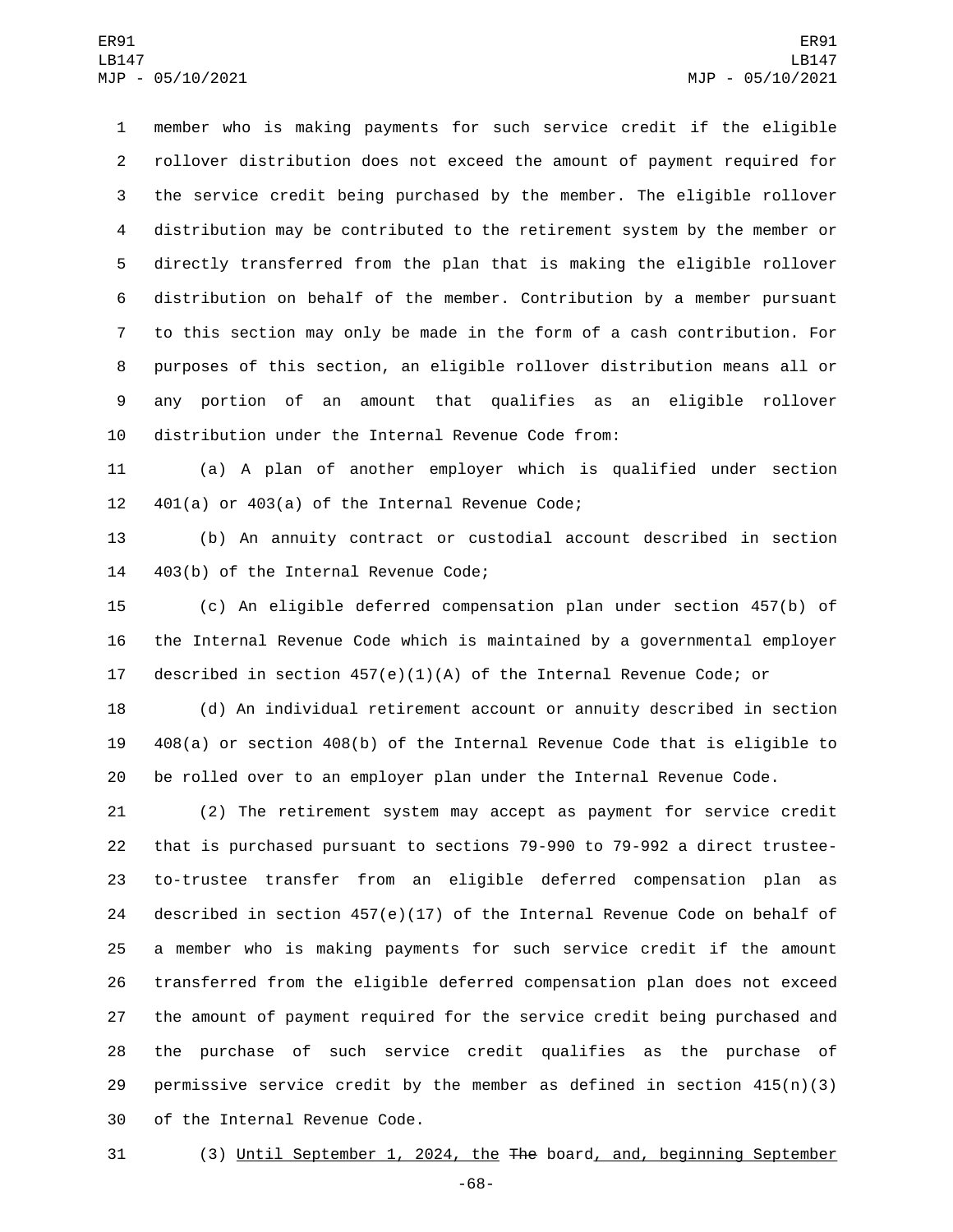1, 2024, the retirement board, of trustees may establish rules, regulations, and limitations on the eligible rollover distributions and direct trustee-to-trustee transfers that may be accepted by the retirement system pursuant to this section, including restrictions on the type of assets that may be transferred to the retirement system.

 (4) Cash and other properties contributed or transferred to the retirement system pursuant to this section shall be deposited and held as a commingled asset of the retirement system and shall not be separately accounted for or invested for the member's benefit. Contributions or direct transfers made by or on behalf of any member pursuant to this section shall be treated as qualifying payments under sections 79-990 to 79-992 and as employee contributions for all other purposes of the Class V School Employees Retirement Act except in determining federal and state 14 tax treatment of distributions from the system.

 (5) The retirement system, the board of education, the board of trustees, the retirement board, and their respective members, officers, and employees shall have no responsibility or liability with respect to the federal and state income tax consequences of any contribution or transfer to the retirement system pursuant to this section. Until 20 September 1, 2024, and the board, and, beginning September 1, 2024, the 21 retirement board, of trustees may require as a condition to the 22 retirement system's acceptance of any rollover contribution or transfer satisfactory evidence that the proposed contribution or transfer is a qualifying rollover contribution or trustee-to-trustee transfer under the Internal Revenue Code and reasonable releases or indemnifications from the member against any and all liabilities which may in any way be 27 connected with such contribution or transfer.

 (6) Effective January 1, 1993, any member who is to receive an eligible rollover distribution, as defined in the Internal Revenue Code, 30 from the retirement system may, in accordance with such rules, regulations, and limitations as may be established by the board or the

-69-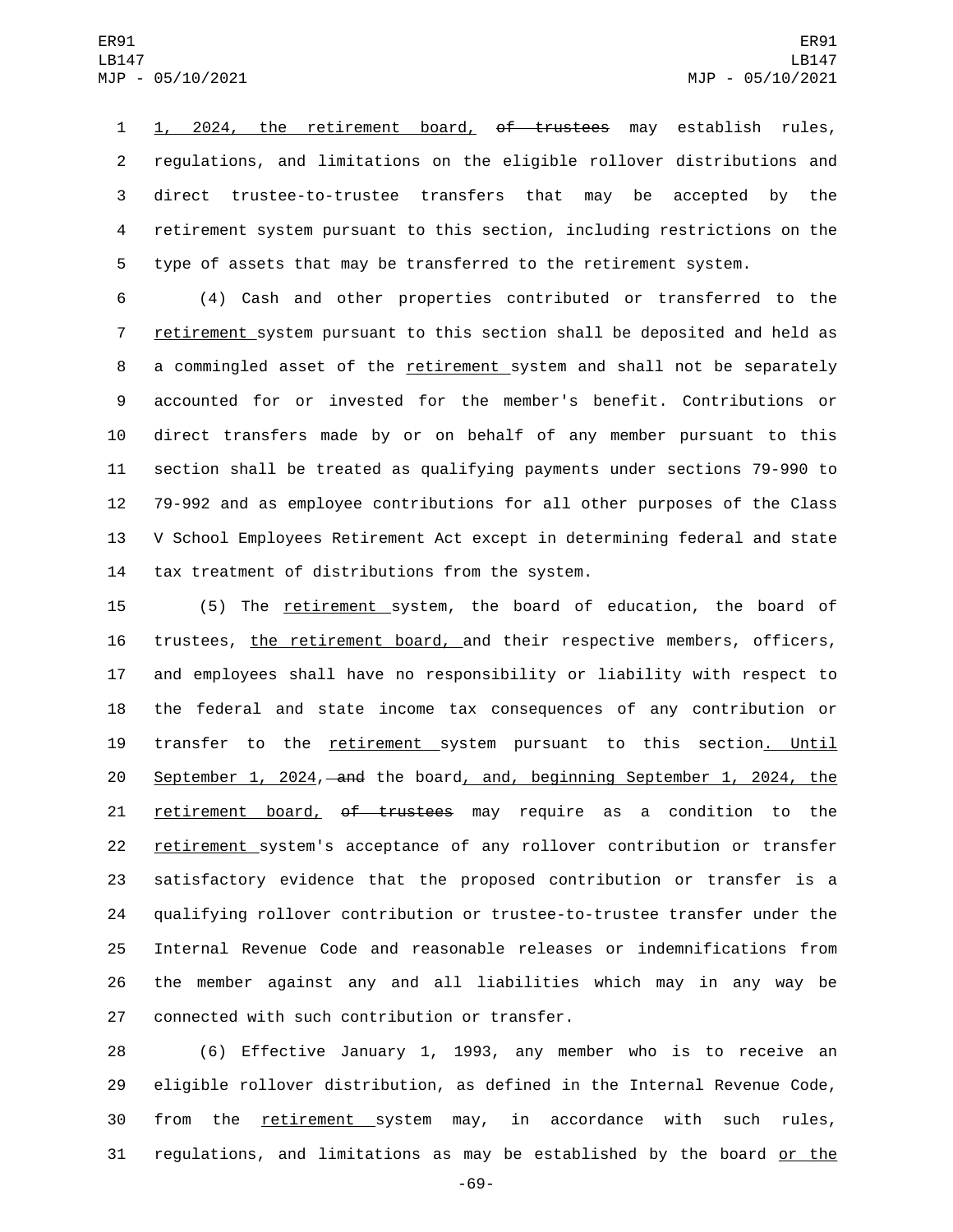retirement board, as applicable of trustees, elect to have such distribution made in the form of a direct transfer to a retirement plan eligible to receive such transfer under the provisions of the Internal Revenue Code. Any such election shall be made in the form and within the 5 time periods established by the board or the retirement board, as 6 applicable of trustees.

 (7) A member's surviving spouse or former spouse who is an alternate payee under a qualified domestic relations order and, on or after September 1, 2010, any designated beneficiary of a member who is not a surviving spouse or former spouse who is entitled to receive an eligible 11 rollover distribution from the retirement system may, in accordance with such rules, regulations, and limitations as may be established by the 13 board or the retirement board, as applicable of trustees, elect to have such distribution made in the form of a direct transfer to a retirement plan eligible to receive such transfer under the provisions of the 16 Internal Revenue Code.

 (8) An eligible rollover distribution on behalf of a designated beneficiary of a member who is not a surviving spouse or former spouse of the member may be transferred to an individual retirement account or annuity described in section 408(a) or section 408(b) of the Internal Revenue Code that is established for the purpose of receiving the distribution on behalf of the designated beneficiary and that will be treated as an inherited individual retirement account or individual retirement annuity described in section 408(d)(3)(C) of the Internal 25 Revenue Code.

26 (9) All distributions from the retirement system shall be subject to all withholdings required by federal or state tax laws.

 Sec. 30. Section 79-9,102, Revised Statutes Cumulative Supplement, 29 2020, is amended to read:

 79-9,102 (1) Notwithstanding any other provision of the Class V School Employees Retirement Act, no member or beneficiary of the

-70-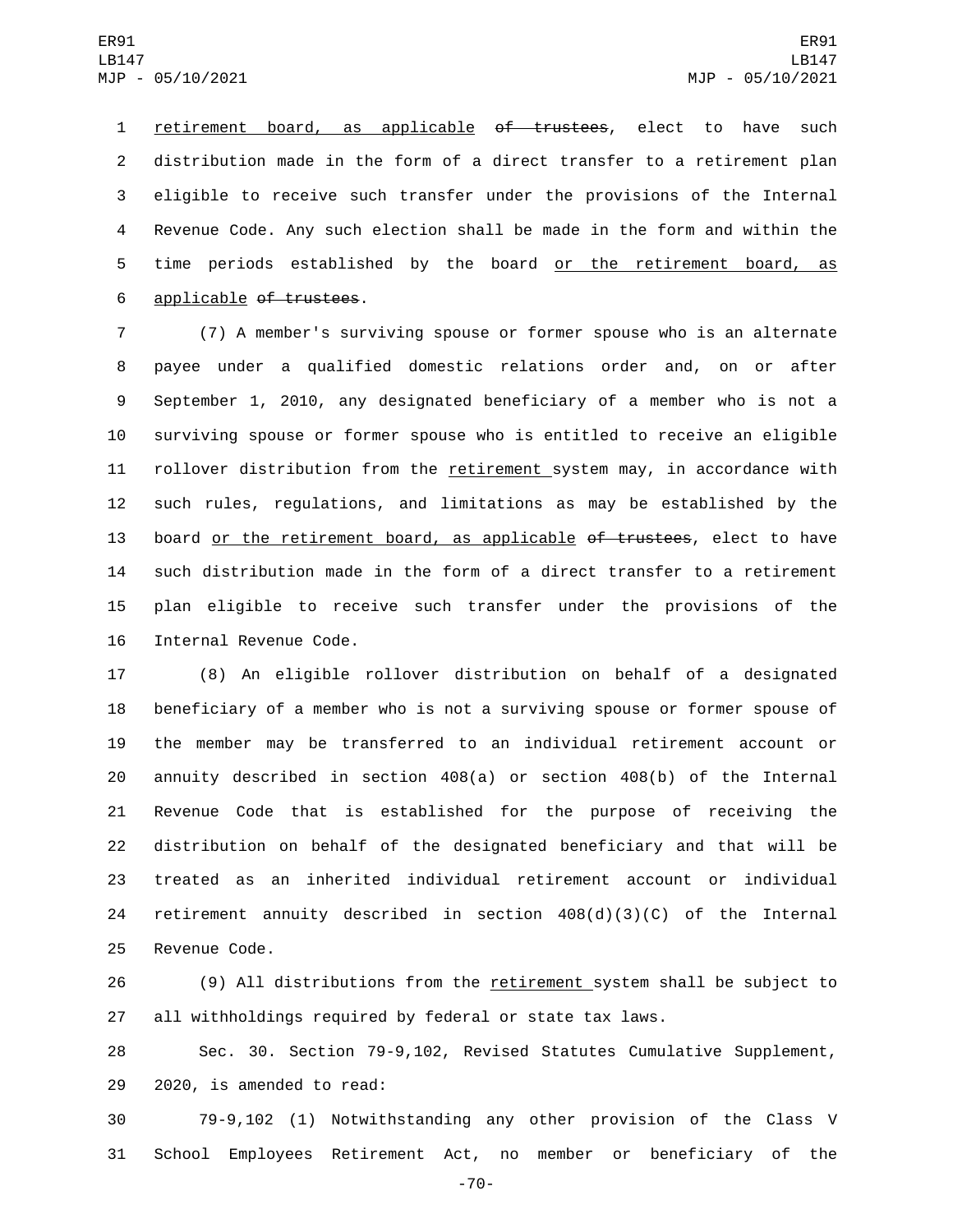retirement system shall receive in any calendar year an annuity or other benefit which would exceed the maximum benefit permitted under section 415 of the Internal Revenue Code, or any successor provision and the 4 requlations issued thereunder, as they may be amended from time to time, and as adjusted as of January 1 of each calendar year to the dollar limitation as determined for such year by the Commissioner of Internal Revenue pursuant to section 415(d) of the Internal Revenue Code to reflect cost-of-living adjustments, and the amount of benefit to be paid to any member or beneficiary by the retirement system shall be adjusted each calendar year, if necessary, to conform with the maximum benefit permitted under section 415 of the Internal Revenue Code. The cost-of- living adjustment to the maximum benefit permitted under section 415 of the Internal Revenue Code shall apply to determining the maximum benefit of a member who severed employment or commenced receiving benefits prior 15 to the effective date of the adjustment.

 (2) Any payments provided for by sections 79-990, 79-991, and 79-992 for the purchase or restoration of creditable service shall be subject to the limitations of section 415 of the Internal Revenue Code on annual 19 additions to the retirement system. Until September 1, 2024, and the 20 board, and, beginning September 1, 2024, the retirement board,  $\theta^{\text{f}}$ 21 trustees may suspend payments, alter installment periods, or, if such suspension or alteration is not possible, deny the purchase of all or a portion of the creditable service desired to be purchased, as necessary to comply with the requirements of section 415 of the Internal Revenue 25 Code.

 (3) This section is intended to meet and incorporate the requirements of section 415 of the Internal Revenue Code and regulations under that section that are applicable to governmental plans and shall be construed in accordance with section 415 of the Internal Revenue Code and the regulations issued thereunder and shall, by this reference, incorporate any subsequent changes made to such section as the same may

-71-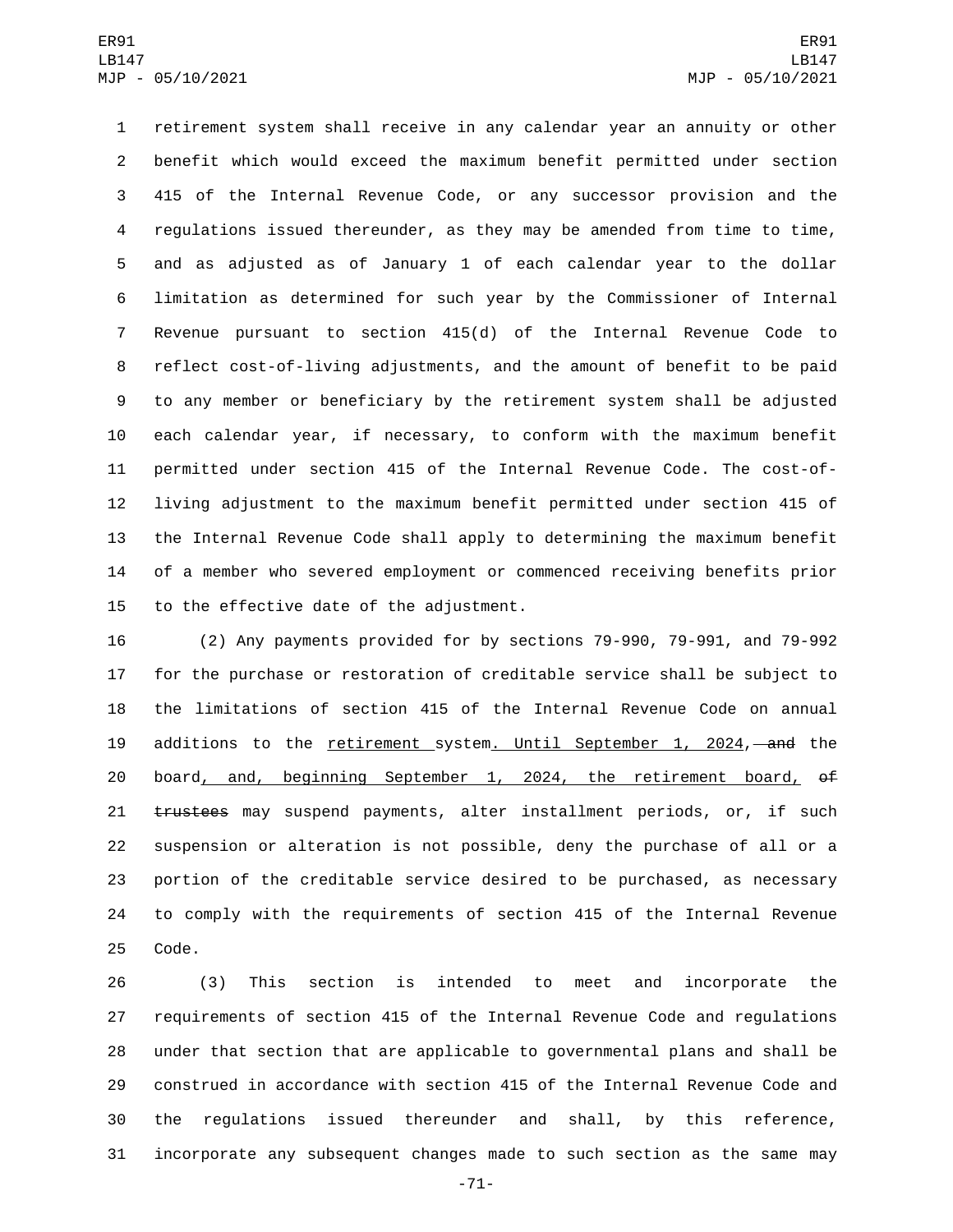1 apply to the retirement system.

 Sec. 31. Section 79-9,103, Revised Statutes Cumulative Supplement, 3 2020, is amended to read:

 79-9,103 (1) Any annuity paid on or after September 1, 1983, to a member who retired prior to February 21, 1982, pursuant to the Class V School Employees Retirement Act, or to such member's beneficiary, or to a person who retired under the provisions of the retirement system established by statute for employees of Class V school districts in effect prior to September 1, 1951, or to such person's beneficiary, shall be adjusted by the increase in the cost of living or wage levels between the effective date of retirement and June 30, 1983, except that such increase shall not exceed the sum of one dollar and fifty cents per month for each year of creditable service and one dollar per month for each completed year of retirement as measured from the effective date of retirement to June 30, 1983. No separate adjustment in such annuity shall be made as a result of the changes made in section 79-9,113 pursuant to Laws 1983, LB 488. If a joint and survivor annuity was elected, the increase shall be actuarially adjusted so that the joint and survivor annuity remains the actuarial equivalent of the life annuity otherwise 20 payable.

 (2) In addition to the cost-of-living adjustment provided in subsection (1) of this section, any annuity paid on or after September 1, 1986, pursuant to the act or pursuant to the provisions of the retirement system established by statute for employees of Class V school districts in effect prior to September 1, 1951, and on which the first payment was dated on or before September 1, 1985, shall be adjusted by the increase in the cost of living or wage levels between the effective date of retirement and June 30, 1986, except that such increase shall not exceed (a) three and one-half percent for annuities first paid on or after September 1, 1984, (b) seven percent for annuities first paid on or after September 1, 1983, but before September 1, 1984, or (c) ten and one-half

-72-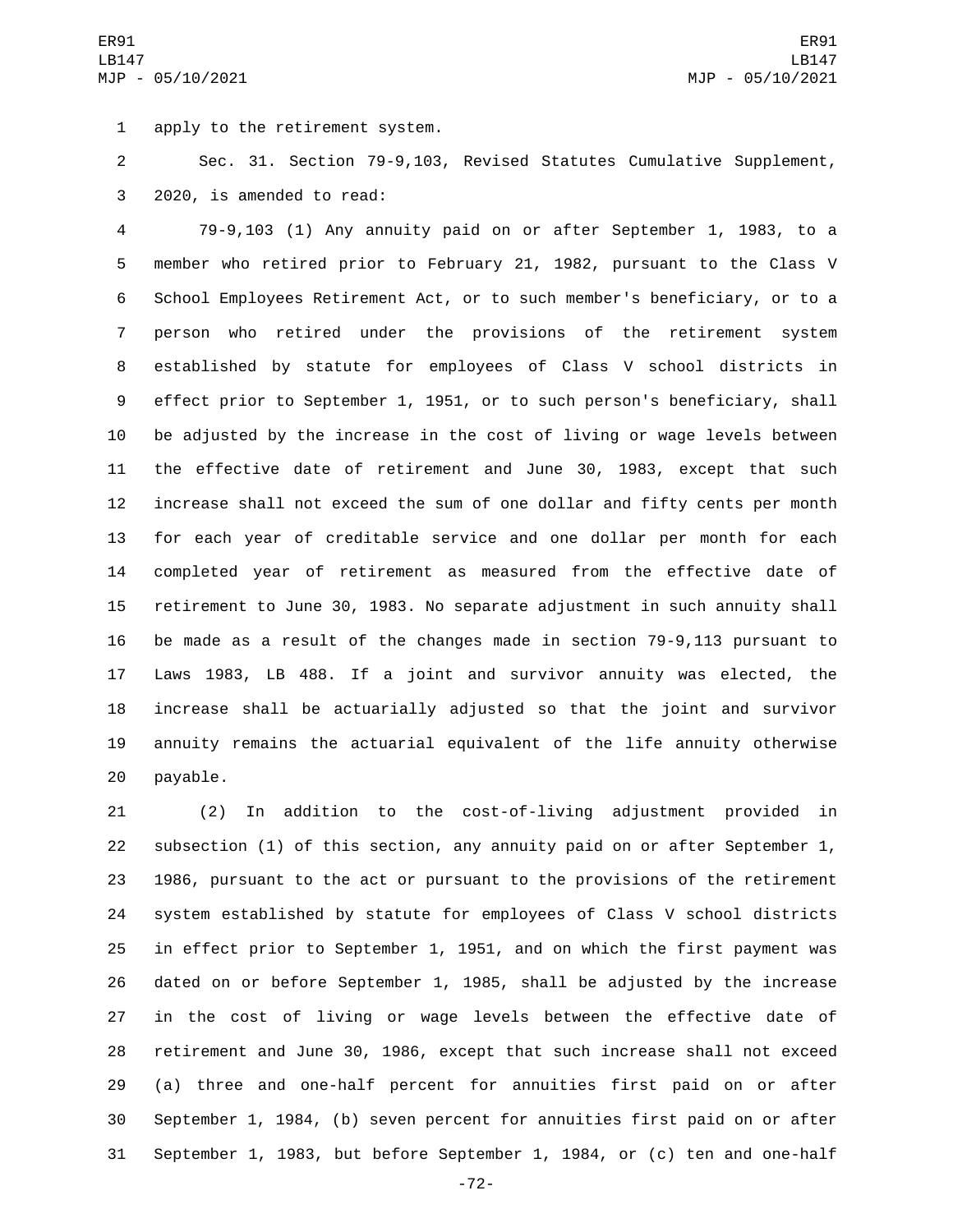1 percent for all other annuities.

 (3) In addition to the cost-of-living adjustments provided in subsections (1) and (2) of this section, any annuity paid on or after September 1, 1989, pursuant to the act or pursuant to the provisions of the retirement system established by statute for employees of Class V school districts in effect prior to September 1, 1951, and on which the first payment was dated on or before September 1, 1988, shall be adjusted by the increase in the cost of living or wage levels between the effective date of retirement and June 30, 1989, except that such increase shall not exceed (a) three percent for annuities first paid on or after September 1, 1987, (b) six percent for annuities first paid on or after September 1, 1986, but before September 1, 1987, or (c) nine percent for 13 all other annuities.

 (4) In addition to the cost-of-living adjustments provided in subsections (1), (2), and (3) of this section, any annuity paid on or after September 1, 1992, pursuant to the act or pursuant to the provisions of the retirement system established by statute for employees of Class V school districts in effect prior to September 1, 1951, and on which the first payment was dated on or before October 1, 1991, shall be adjusted by the increase in the cost of living or wage levels between the effective date of retirement and June 30, 1992, except that such increase shall not exceed (a) three percent for annuities first paid after October 1, 1990, (b) six percent for annuities first paid after October 1, 1989, but on or before October 1, 1990, or (c) nine percent for all other 25 annuities.

 (5) In addition to the cost-of-living adjustments provided in subsections (1), (2), (3), and (4) of this section, any annuity paid on or after September 1, 1995, pursuant to the act or pursuant to the provisions of the retirement system established by statute for employees of Class V school districts in effect prior to September 1, 1951, and on which the first payment was dated on or before October 1, 1994, shall be

-73-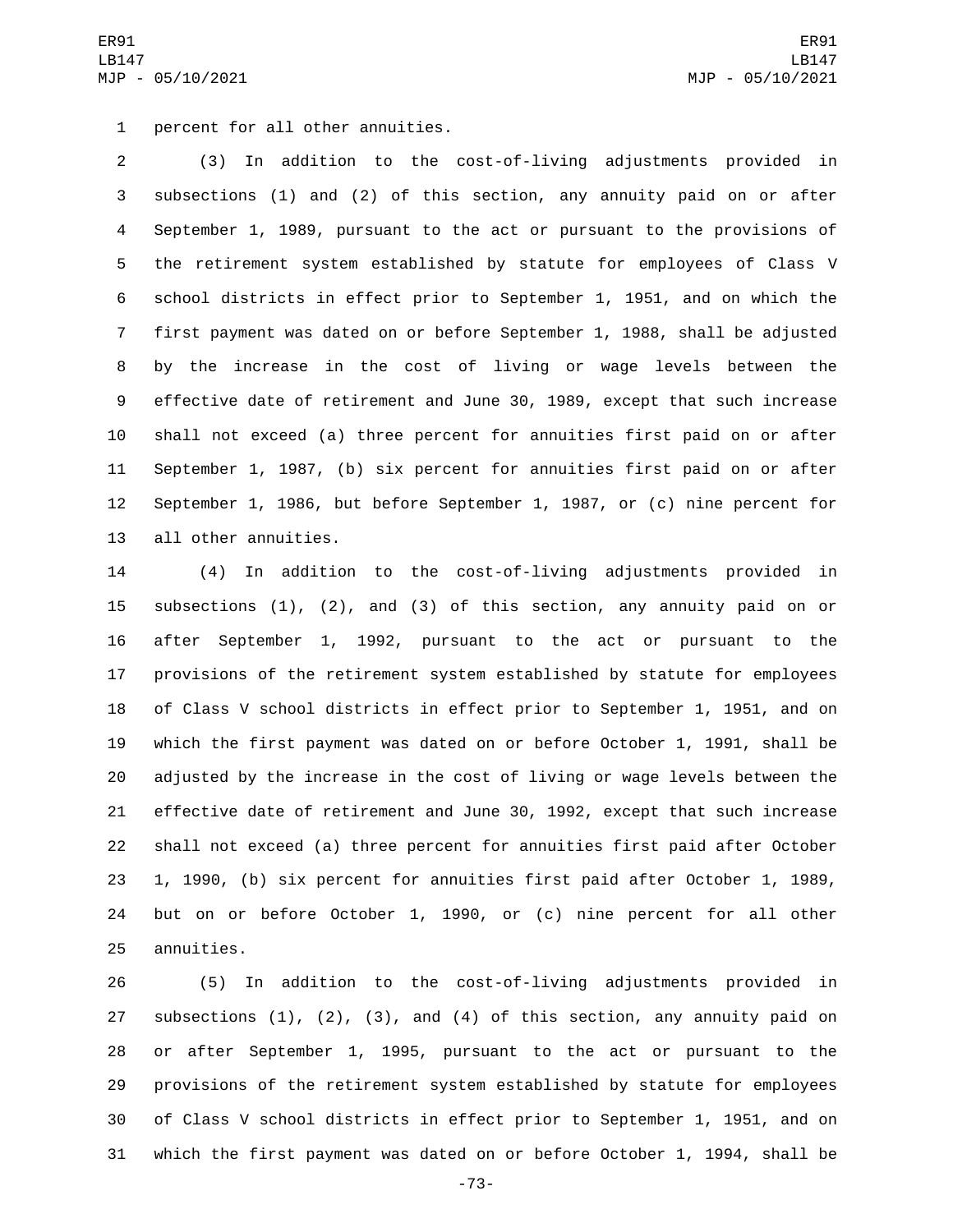adjusted by the increase in the cost of living or wage levels between the effective date of retirement and June 30, 1995, except that such increase shall not exceed (a) three percent for annuities first paid after October 1, 1993, (b) six percent for annuities first paid after October 1, 1992, but on or before October 1, 1993, or (c) nine percent for all other 6 annuities.

 (6) In addition to the cost-of-living adjustments provided in subsections (1), (2), (3), (4), and (5) of this section, any annuity paid pursuant to the act or pursuant to the provisions of the retirement system established by statute for employees of Class V school districts in effect prior to September 1, 1951, and on which the first payment was dated on or before October 1, 1994, shall be subject to adjustment to equal the greater of (a) the annuity payable to the member or beneficiary as adjusted, if applicable, under the provisions of subsection (1), (2), (3), (4), or (5) of this section or (b) ninety percent of the annuity which results when the original annuity that was paid to the member or beneficiary (before any cost-of-living adjustments under this section), is adjusted by the increase in the cost of living or wage levels between the commencement date of the annuity and June 30, 1995.

 (7) In addition to the cost-of-living adjustments provided in 21 subsections  $(1)$ ,  $(2)$ ,  $(3)$ ,  $(4)$ ,  $(5)$ , and  $(6)$  of this section, any annuity paid on or after September 1, 1998, pursuant to the act or pursuant to the provisions of the retirement system established by statute for employees of Class V school districts in effect prior to September 1, 1951, and on which the first payment was dated on or before October 3, 1997, shall be adjusted by the increase in the cost of living or wage levels between the effective date of retirement and June 30, 1998, except that such increase shall not exceed (a) three percent for annuities first paid after October 1, 1996, (b) six percent for annuities first paid after October 1, 1995, but on or before October 1, 1996, or (c) nine 31 percent for all other annuities.

-74-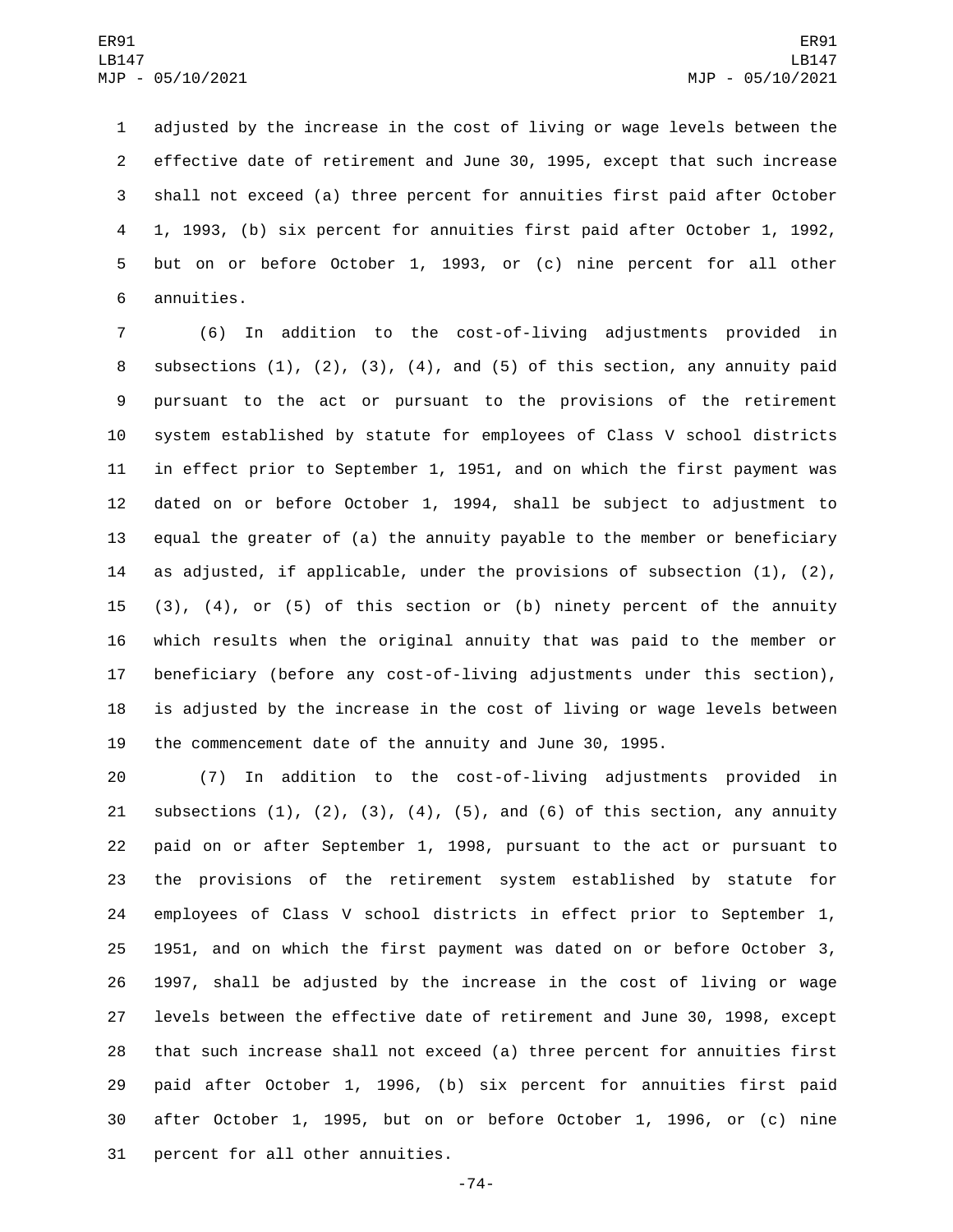(8) Beginning January 1, 2000, and on January 1 of every year thereafter, for employees of Class V school districts who were members prior to July 1, 2013, a cost-of-living adjustment shall be made for any annuity being paid pursuant to the act, or pursuant to the provisions of the retirement system established by statute for employees of Class V school districts in effect prior to September 1, 1951, and on which the first payment was dated on or before October 3 preceding such January 1 adjustment date. The cost-of-living adjustment for any such annuity shall be the lesser of (a) one and one-half percent or (b) the increase in the consumer price index from the date such annuity first became payable through the August 31 preceding the January 1 adjustment date as reduced by the aggregate cost-of-living adjustments previously made to the 13 annuity pursuant to this section.

 (9) Beginning January 1, 2014, and on January 1 of every year thereafter, for employees of Class V school districts who became members on or after July 1, 2013, a cost-of-living adjustment shall be made for any annuity being paid pursuant to the act and on which the first payment was dated on or before October 3 preceding such January 1 adjustment date. The cost-of-living adjustment for any such annuity shall be the lesser of (a) one percent or (b) the increase in the consumer price index from the date such annuity first became payable through the August 31 preceding the January 1 adjustment date as reduced by the aggregate cost- of-living adjustments previously made to the annuity pursuant to this 24 section.

 (10) Beginning September 1, 1999, the actuary shall make an annual valuation of the assets and liabilities of the system. If the annual valuation made by the actuary, as approved by the board of trustees, indicates that the system has sufficient actuarial surplus to provide for a cost-of-living adjustment in addition to the adjustment made pursuant to subsection (8) or (9) of this section, the board of trustees may, in its discretion, declare by resolution that each annuity being paid

-75-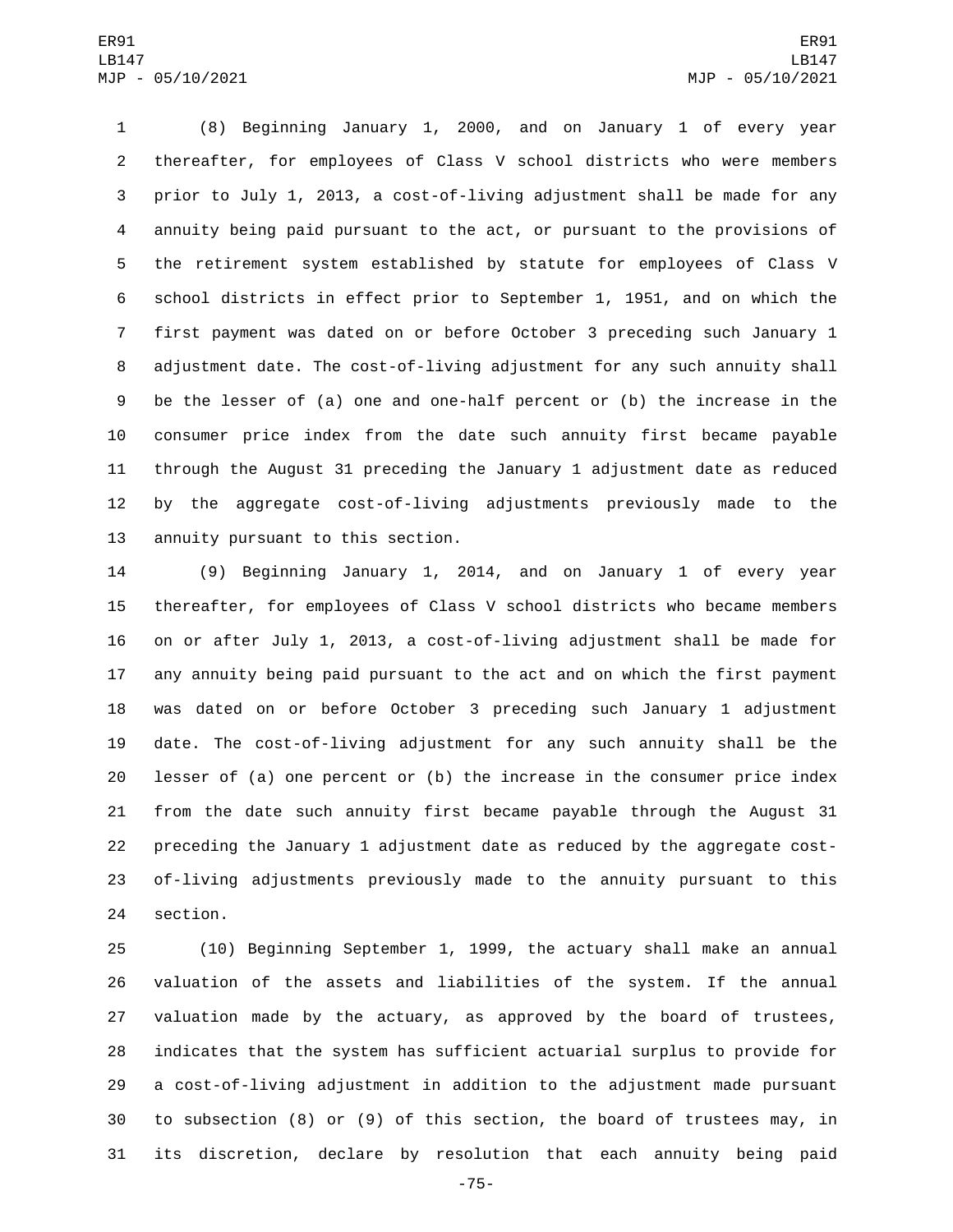pursuant to the act, or pursuant to the provisions of the retirement system established by statute for employees of Class V school districts in effect prior to September 1, 1951, and on which the first payment was dated on or before October 3 of the year such resolution is adopted, shall be increased beginning as of the January 1 following the date of the board of trustees' resolution by such percentage as may be declared by the board of trustees, except that such increase for any such annuity shall not exceed the increase in the consumer price index from the date such annuity first became payable through the applicable valuation date as reduced by the aggregate cost-of-living adjustments previously made to 11 the annuity pursuant to this section.

 (11) Except for the adjustments pursuant to subsection (13) of this section, the consumer price index to be used for determining any cost-of- living adjustment under this section shall be the Consumer Price Index - All Urban Consumers, as published by the Bureau of Labor Statistics of the United States Department of Labor. If this consumer price index is discontinued or replaced, a substitute index published by the United 18 States Department of Labor shall be selected by the board if before 19 September 1, 2024, or by the retirement board if on or after September  $1<sub>L</sub>$ 20 2024. Any substitute index selected of trustees, which shall be a reasonable representative measurement of the cost of living for retired employees. An annuity as increased by any cost-of-living adjustment made under this section shall be considered the base annuity amount for the purpose of future adjustments pursuant to this section. In no event shall any cost-of-living adjustment be deemed to affect or increase the amount of the base retirement annuity of a member as determined under section 27 79-999 or 79-9,100.

 (12) Any decision or determination by the board or retirement board, 29 as applicable, of trustees (a) to declare or not declare a cost-of-living adjustment, (b) as to whether the annual valuation indicates a sufficient actuarial surplus to provide for a cost-of-living adjustment, or (c)

-76-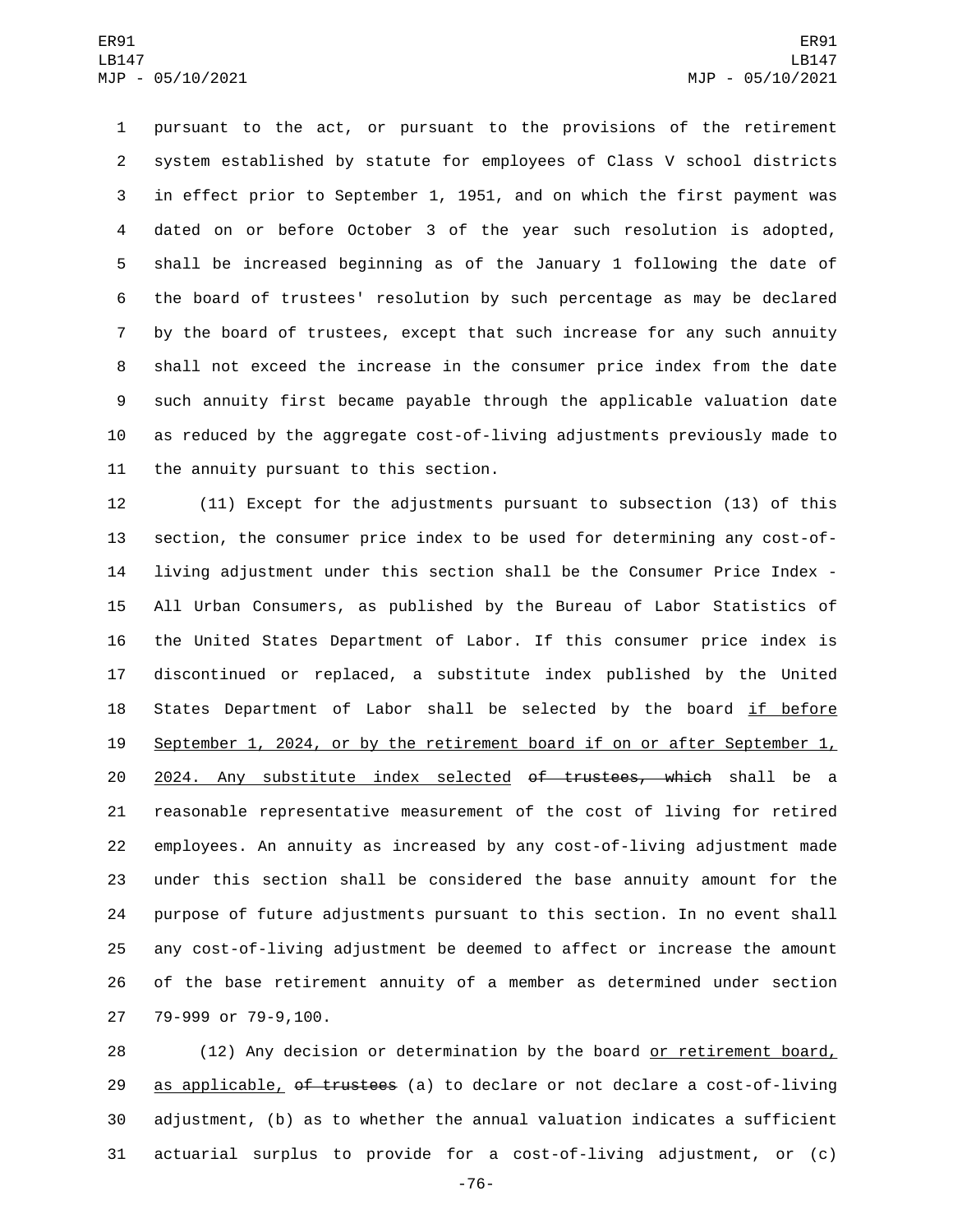pursuant to the selection of a substitute index shall be made in the sole, absolute, and final discretion of the board or retirement board, as 3 applicable, of trustees and shall not be subject to challenge by any member or beneficiary. In no event shall the Legislature be constrained or limited in amending the system or increasing the benefits of members under the system, nor shall the board or retirement board, as applicable, 7 of education or board of trustees be constrained from supporting any such change to the system, notwithstanding the effect of any such change upon 9 the actuarial surplus of the system and the ability of the board or 10 retirement board, as applicable, of trustees to declare future cost-of-11 living adjustments.

 (13) The Legislature finds and declares that there exists in this state a pressing need to attract and retain qualified and dedicated public school employees and that one of the factors prospective public school employees consider when seeking or continuing public school employment is the retirement system and benefits the employment provides. The Legislature further finds that over the past decades, as reflected by the Medical Price Index published by the United States Department of Labor, the cost of medical care, including the cost of medications and insurance coverages, has increased at a rate in excess of that by which the Consumer Price Index - All Urban Consumers has increased. The Legislature further finds and declares that there accordingly exists a need to adjust the amount of retirement benefits paid to retired public school employees in order to assist them in meeting the increased cost of medical care. Therefor, in addition to the cost-of-living adjustments provided in subsections (1) through (12) of this section, commencing on October 3, 2001, and on October 3 of every year thereafter, a medical cost-of-living adjustment shall be paid to any annuitant who became a member prior to July 1, 2016, and has been paid an annuity from the retirement system for at least ten years through the October 3 adjustment date. The cost-of-living adjustment shall be paid in the form of a

-77-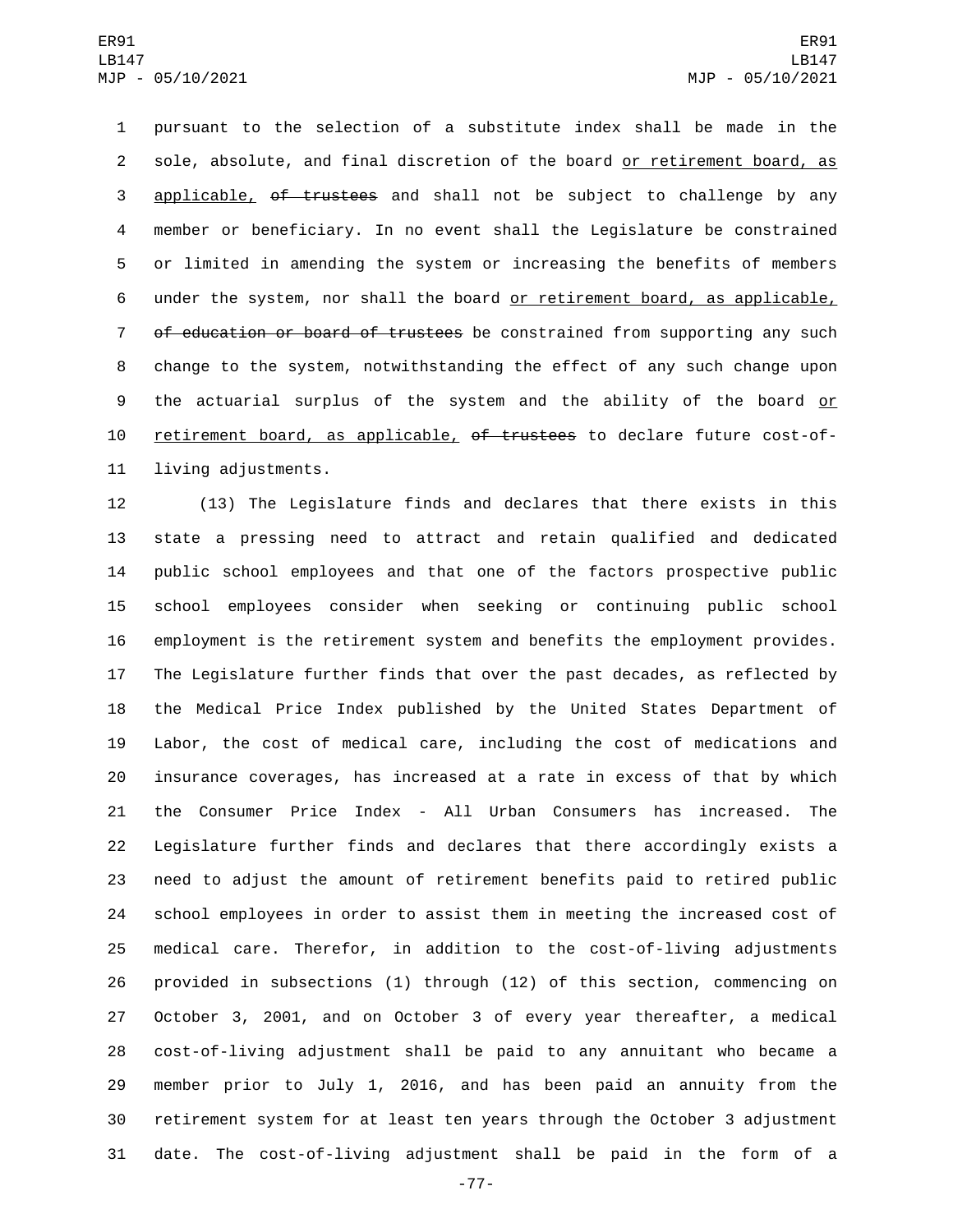supplemental annuity providing monthly payments equal to the amount which results when (a) the fraction, not to exceed one, that results when the annuitant's years of creditable service at his or her retirement date is divided by twenty, is multiplied by (b) the product of ten dollars times the number of years, including attained one-half years, that such annuitant has received annuity payments from the retirement system through the October 3 adjustment date. The supplemental annuity being paid to an annuitant shall increase by ten dollars on October 3 of each subsequent year to reflect the additional year of annuity payments to the annuitant until the total amount of the supplemental annuity is two hundred fifty dollars. In no event shall the medical cost-of-living adjustment for any annuitant pursuant to this subsection result in the payment of a supplemental annuity exceeding two hundred fifty dollars per month. The supplemental annuity paid to an annuitant pursuant to this subsection shall cease at the death of the annuitant regardless of the form of retirement annuity being paid to the annuitant at the time of his 17 or her death.

 Sec. 32. Section 79-9,105, Revised Statutes Cumulative Supplement, 2020, is amended to read:

 79-9,105 (1) Any member with five or more years of creditable service, excluding years of prior service acquired pursuant to section 79-990, 79-991, 79-994, 79-995, or 79-997, who becomes totally disabled for further performance of duty on or after March 22, 2000, may be 24 approved for deferred disability retirement by the board until September 1, 2024, and by the retirement board beginning September 1, 2024 of 26 trustees. In the case of such deferred disability retirement, the member, during the period specified in subsection (3) of this section, shall be credited with creditable service for each year or portion thereof, to be determined in accordance with policies of the board or retirement board, 30 as applicable, of trustees governing creditable service, that the member defers retirement, up to a maximum of thirty-five years of total

-78-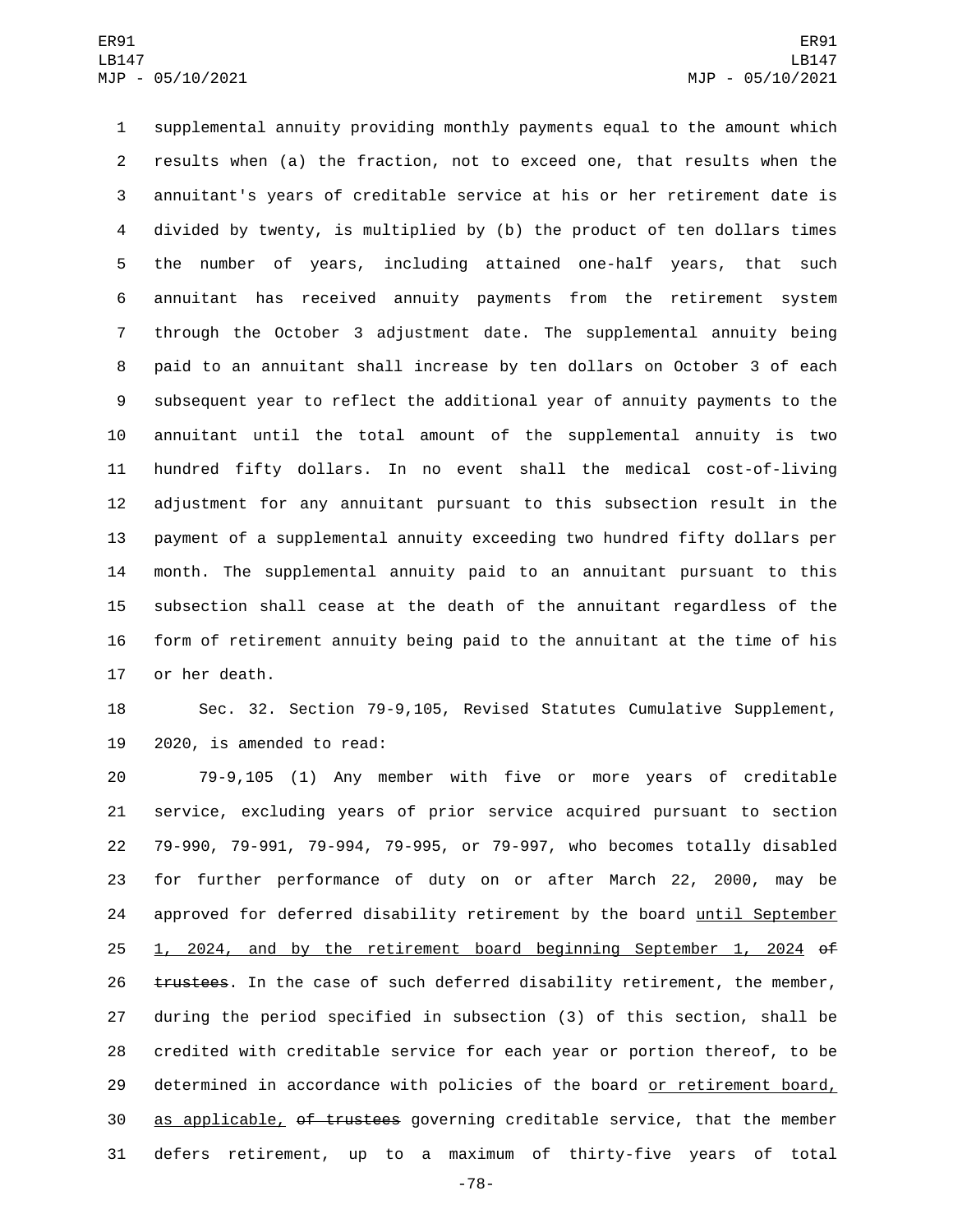creditable service, including creditable service accrued before the member became totally disabled. The member approved for deferred disability retirement may at any time of the member's choosing request the deferral to end and retirement annuity payments to begin. The retirement annuity of such member shall be based on the total number of years of the member's creditable service, including the years credited to the member during his or her total disability under this section, and the member's final average salary as of the date that the member became totally disabled and as adjusted from such date by a percentage equal to the cumulative percentage cost-of-living adjustments that were made or declared for annuities in pay status pursuant to section 79-9,103 after 12 the date of the approval of the board or retirement board, as applicable, 13 of trustees for deferred disability retirement and before the cessation of the accrual of additional creditable service pursuant to subsection (3) of this section. Except as provided in subsection (4) of this section, the retirement annuity so determined for the member shall be payable to the member without reduction due to any early commencement of benefits, except that the retirement annuity shall be reduced by the amount of any periodic payments to such employee as workers' compensation benefits. Additional creditable service acquired through deferred disability retirement shall apply to the service requirements specified in section 79-9,106. The board or retirement board, as applicable, of 23 trustees shall consider a member to be totally disabled when it has received an application by the member and a statement by at least two licensed and practicing physicians designated by the board or retirement 26 board, as applicable, of trustees certifying that the member is totally and presumably permanently disabled and unable to perform his or her 28 duties as a consequence thereof.

 (2) Notwithstanding the provisions of subsection (1) of this section, the payment of the retirement annuity of a member may not be deferred later than the member's required beginning date as defined in

-79-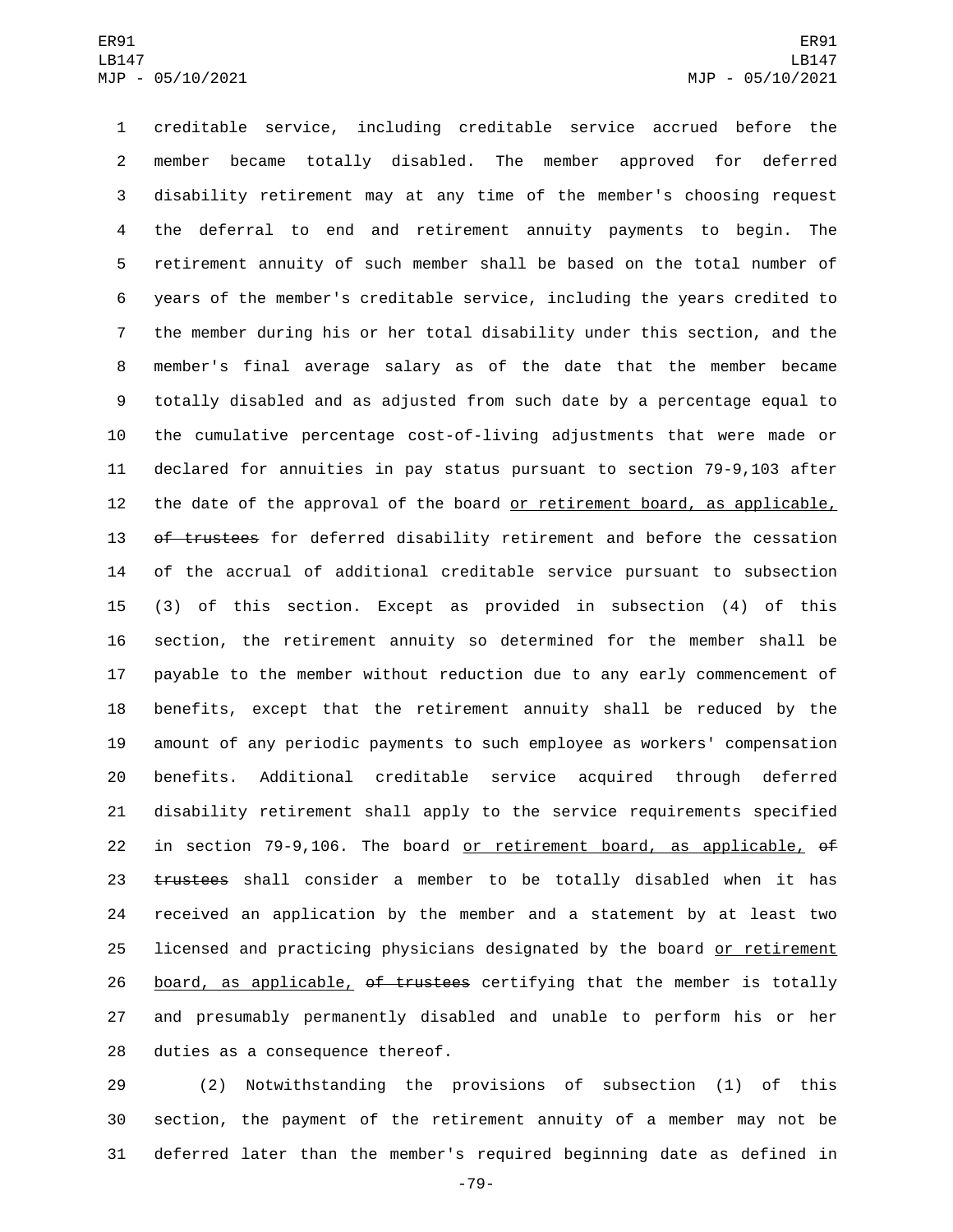section 401(a)(9) of the Internal Revenue Code, as defined in section 49-801.01. If the payment of a disabled member's retirement annuity is required to commence before the member has elected to end his or her deferred disability retirement, the amount of benefit that would have accrued pursuant to subsection (1) of this section in the fiscal year of the member's required beginning date, and in each subsequent fiscal year through the year of the member's election to end the deferred disability retirement period, shall be reduced, but not below zero, by the actuarial equivalent of the payments which were paid to the member during each such fiscal year and after the member's required beginning date. The retirement annuity of any member that commences before the end of the member's deferred disability retirement shall be adjusted as of each September 1 pursuant to the requirements of this subsection.

 (3) The accrual of creditable service and any adjustment of final average salary provided in subsection (1) of this section shall begin from the first day of the month following the date of the first of the two examinations by which the member is determined by the board or the retirement board, as applicable, of trustees to be totally disabled, shall continue only so long as the member does not receive any wages or compensation for services, and shall end at the earlier of (a) the time 21 total disability ceases as determined by the board or the retirement 22 board, as applicable, of trustees or (b) the date the member elects to end the deferred disability retirement and begin to receive his or her 24 retirement annuity. The board or the retirement board, as applicable,  $\theta$ f 25 trustees may require periodic proof of disability but not more frequently 26 than semiannually.

 (4)(a) For an employee hired prior to July 1, 2018, the payment of any retirement annuity to a disabled member, which begins to be paid under this section (i) before the member's sixty-second birthday or (ii) at a time before the sum of the member's attained age and creditable 31 service is eighty-five or more, shall be suspended if the board or the

-80-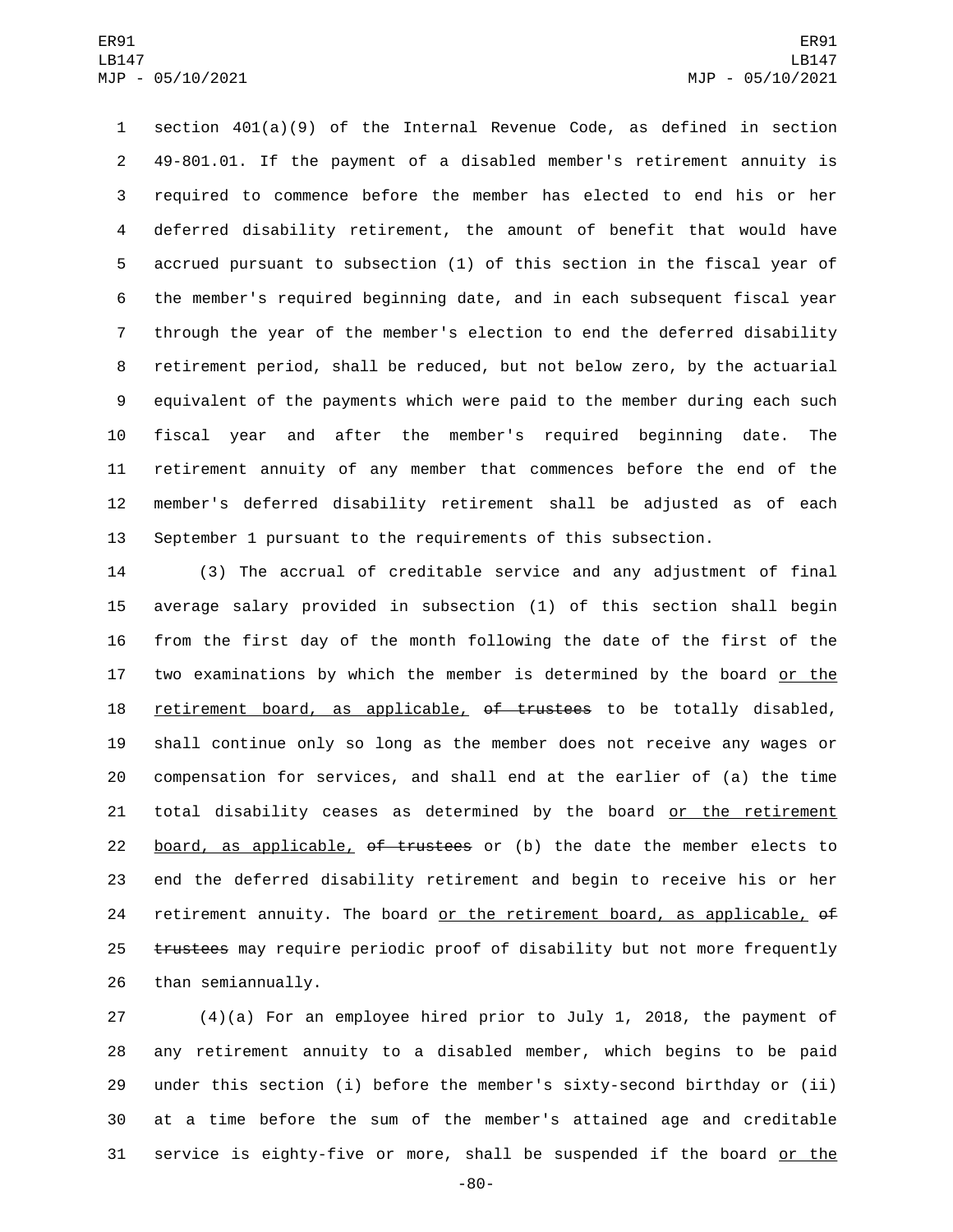1 retirement board, as applicable, of trustees determines at any time before the member's sixty-second birthday that the member's total 3 disability has ceased.

 (b) For an employee hired on or after July 1, 2018, the payment of any retirement annuity to a disabled member, which begins to be paid under this section (i) before the member's sixty-fifth birthday or (ii) at a time before the sum of the member's attained age and creditable 8 service is eighty-five or more, shall be suspended if the board or the 9 retirement board, as applicable, of trustees determines at any time before the member's sixty-fifth birthday that the member's total 11 disability has ceased.

 (c) Payment of the retirement annuity of such member as determined under this section shall recommence at the member's early retirement date or normal retirement date but shall be subject to reduction at such time 15 as specified in section 79-9,100.

 Sec. 33. Section 79-9,107, Revised Statutes Cumulative Supplement, 2020, is amended to read:

 79-9,107 The funds of the retirement system which are not required for current operations shall be invested and reinvested (1) before January 1, 2017, by the board of trustees subject to the approval of the board of education or Class V Retirement System Board as provided in sections 79-9,108 to 79-9,111 and (2) on and after January 1, 2017, by the council and the state investment officer in accordance with the Nebraska State Funds Investment Act without the approval of the board of 25 education, of board of trustees, or retirement board, as applicable. Except as otherwise provided in the Class V School Employees Retirement Act, no trustee and no member of the board of education shall have any direct interest in the income, gains, or profits of any investment made by the board of trustees, nor shall any such person receive any pay or emolument for services in connection with any such investment. Neither the state investment officer nor any trustee, member of the board of

-81-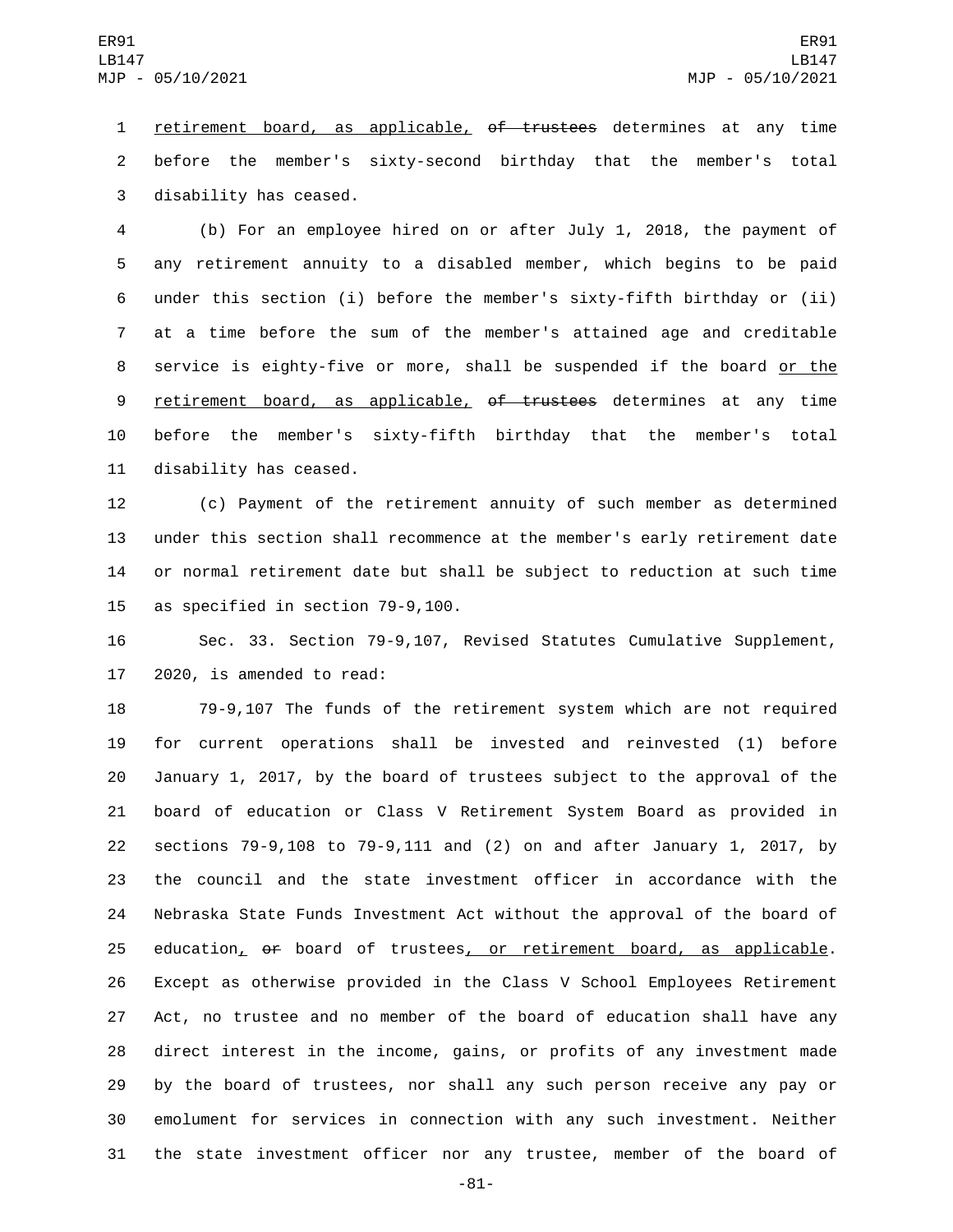1 education, member of the retirement board, nor member of the council shall become an endorser or surety or in any manner an obligor for money loaned by or borrowed from the retirement system. Any person who violates any of these restrictions shall be guilty of a Class II misdemeanor.

 Sec. 34. Section 79-9,108, Revised Statutes Cumulative Supplement, 2020, is amended to read:6

 79-9,108 (1) Prior to January 1, 2017, the board of trustees, with approval of the board of education or Class V Retirement System Board, shall invest and reinvest funds of the retirement system. Beginning January 1, 2017, the funds of the retirement system shall be invested and reinvested solely by the council and the state investment officer in accordance with the Nebraska State Funds Investment Act.

 (2) Prior to January 1, 2017, a professional investment manager may be employed by the board of trustees subject to approval of the board of education or Class V Retirement System Board. The professional investment manager shall be responsible for the purchase, sale, exchange, investment, or reinvestment of such funds subject to guidelines determined by the board of trustees. Prior to January 1, 2017, the trustees shall each month submit a report to the board of education or Class V Retirement System Board with respect to the investment of funds. The board of education or Class V Retirement System Board shall approve or disapprove the investments in the report, and in the event of disapproval of any investment, the board of trustees shall direct the sale of all or part of such investment or establish future policy with respect to that type of investment. Beginning January 1, 2017, the funds of the retirement system shall be invested and reinvested by the council and the state investment officer, who may employ advisers, counsel, managers, and other professionals in accordance with the Nebraska State 29 Funds Investment Act.

 (3) Beginning January 1, 2017, the board of trustees, and the board of education, and the retirement board shall not have any duty,

-82-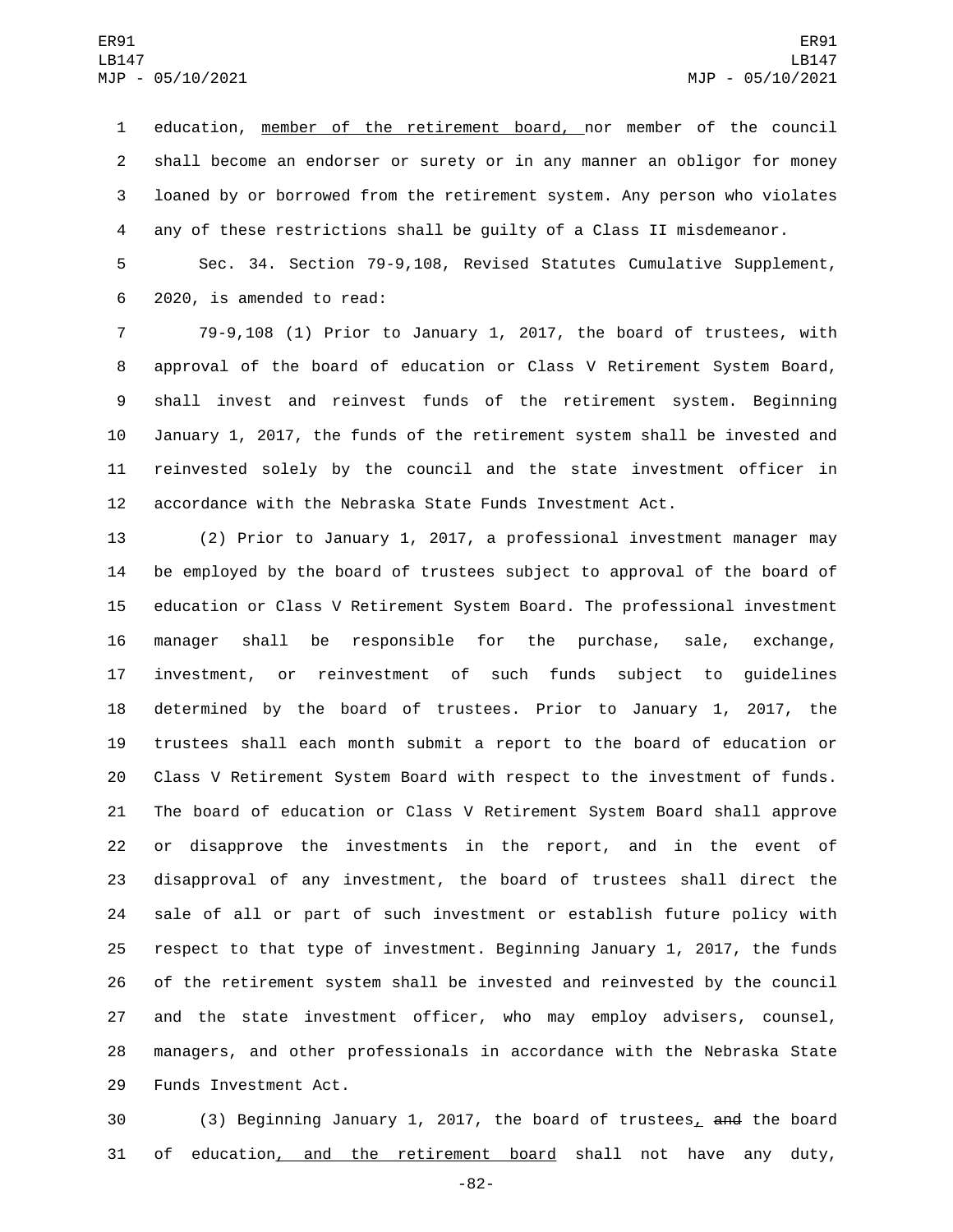responsibility, or authority for the investment and reinvestment of the funds of the retirement system, or any investment decision, contract, 3 rule, or regulation related thereto.

 Sec. 35. Section 79-9,113, Revised Statutes Cumulative Supplement, 5 2020, is amended to read:

 $79-9,113$  (1)(a) If, at any future time, a majority of the eligible members of the retirement system votes to be included under an agreement providing old age and survivors insurance under the Social Security Act of the United States, the contributions to be made by the member and the school district for membership service, from and after the effective date of the agreement with respect to services performed subsequent to December 31, 1954, shall each be reduced from five to three percent but not less than three percent of the member's salary per annum, and the credits for membership service under this system, as provided in section 79-999, shall thereafter be reduced from one and one-half percent to nine-tenths of one percent and not less than nine-tenths of one percent of salary or wage earned by the member during each fiscal year, and from one and sixty-five hundredths percent to one percent and not less than one percent of salary or wage earned by the member during each fiscal year and from two percent to one and two-tenths percent of salary or wage earned by the member during each fiscal year, and from two and four- tenths percent to one and forty-four hundredths percent of salary or wage earned by the member during each fiscal year, except that after September 1, 1963, and prior to September 1, 1969, all employees of the school district shall contribute an amount equal to the membership contribution which shall be two and three-fourths percent of salary covered by old age 27 and survivors insurance, and five percent above that amount. Commencing September 1, 1969, all employees of the school district shall contribute an amount equal to the membership contribution which shall be two and three-fourths percent of the first seven thousand eight hundred dollars of salary or wages earned each fiscal year and five percent of salary or

-83-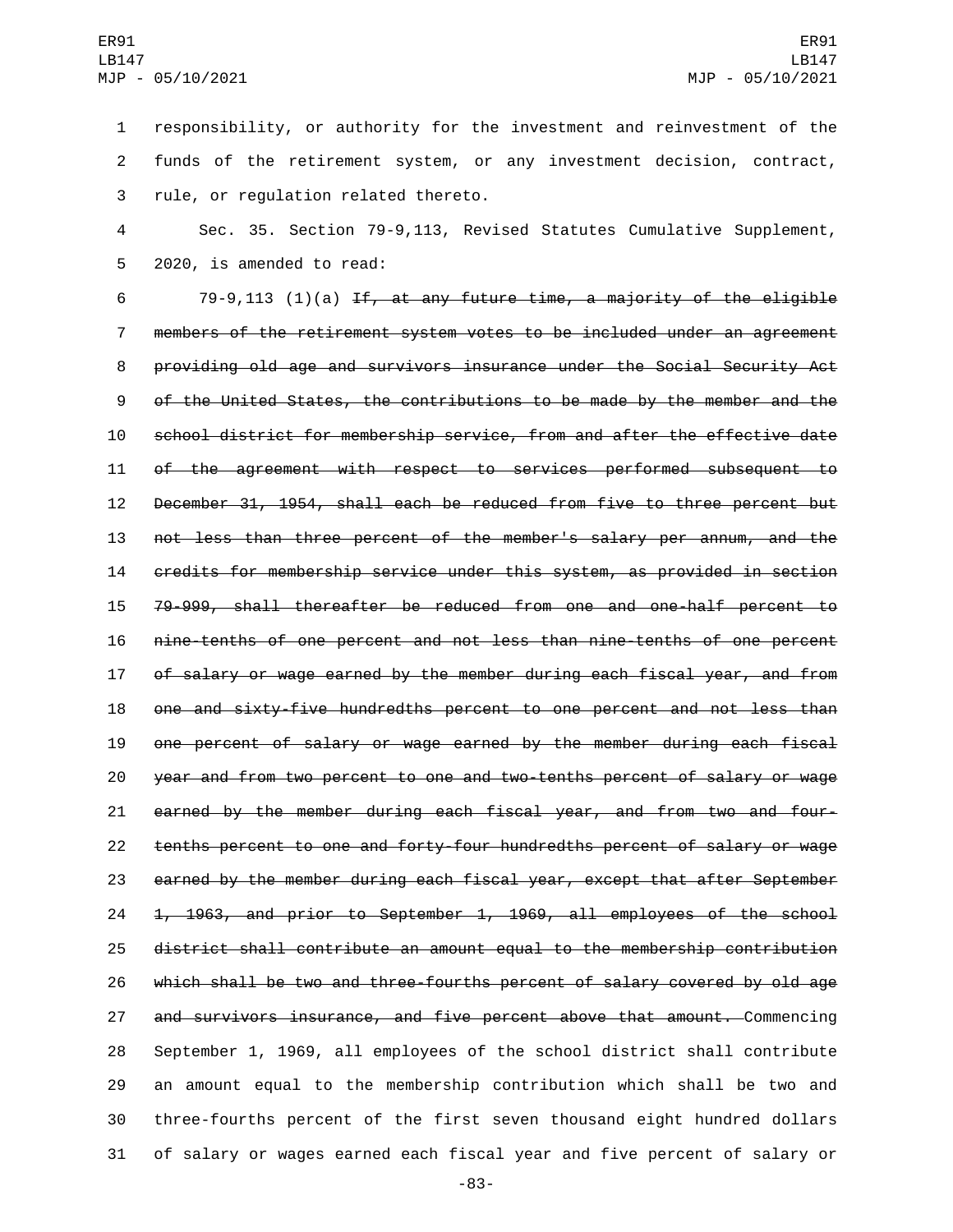wages earned above that amount in the same fiscal year. Commencing September 1, 1976, all employees of the school district shall contribute an amount equal to the membership contribution which shall be two and nine-tenths percent of the first seven thousand eight hundred dollars of salary or wages earned each fiscal year and five and twenty-five hundredths percent of salary or wages earned above that amount in the same fiscal year. Commencing on September 1, 1982, all employees of the school district shall contribute an amount equal to the membership contribution which shall be four and nine-tenths percent of the compensation earned in each fiscal year. Commencing September 1, 1989, all employees of the school district shall contribute an amount equal to the membership contribution which shall be five and eight-tenths percent of the compensation earned in each fiscal year. Commencing September 1, 1995, all employees of the school district shall contribute an amount equal to the membership contribution which shall be six and three-tenths percent of the compensation earned in each fiscal year. Commencing September 1, 2007, all employees of the school district shall contribute an amount equal to the membership contribution which shall be seven and three-tenths percent of the compensation paid in each fiscal year. Commencing September 1, 2009, all employees of the school district shall contribute an amount equal to the membership contribution which shall be eight and three-tenths percent of the compensation paid in each fiscal year. Commencing September 1, 2011, all employees of the school district shall contribute an amount equal to the membership contribution which shall be nine and three-tenths percent of the compensation paid in each fiscal year. Commencing September 1, 2013, all employees of the school district shall contribute an amount equal to the membership contribution which shall be nine and seventy-eight hundredths percent of the 29 compensation paid in each fiscal year.

 (b) The contributions by the school district in any fiscal year beginning on or after September 1, 1999, shall be the greater of (i) one

-84-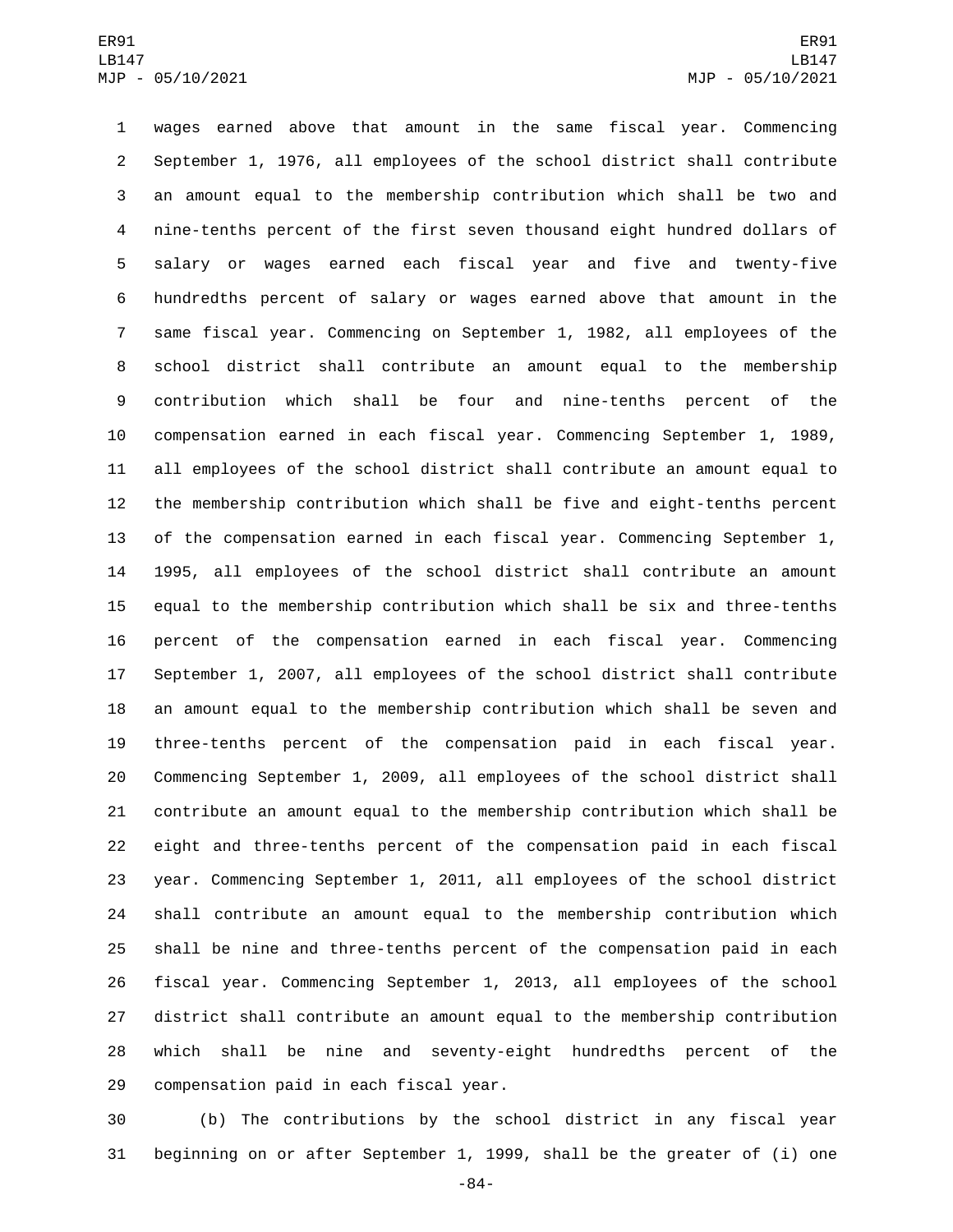hundred percent of the contributions by the employees for such fiscal year or (ii) such amount as may be necessary to maintain the solvency of the system, as determined annually by the board of education upon recommendation of the actuary and the board of trustees.

 (c) The contributions by the school district in any fiscal year beginning on or after September 1, 2007, and prior to September 1, 2018, shall be the greater of (i) one hundred one percent of the contributions by the employees for such fiscal year or (ii) such amount as may be necessary to maintain the solvency of the system, as determined annually by the board of education upon recommendation of the actuary retained by the board of trustees and after considering any amounts that will be, or are expected to be, transferred to the system pursuant to subdivision (1) (b) of section 79-966. The amount necessary to maintain the solvency of the system as determined in subdivision (ii) of this subdivision (c) shall be transmitted by the school district to the account of the retirement system no later than August 31, 2018. The school district contributions specified in subdivision (i) of this subdivision (c) shall be made monthly and shall be immediately transmitted to the account of 19 the retirement system.

 (d) The contributions by the school district in any fiscal year 21 beginning on or after September 1, 2018, and prior to and each September  $1, 2024$  thereafter, shall be the greater of (i) one hundred one percent of the contributions by the employees for such fiscal year or (ii) such amount as may be necessary to maintain the solvency of the system, as determined annually by the board of education upon recommendation of the actuary retained by the board of trustees and after considering any 27 amounts pursuant to subdivision  $(1)(b)$  of section 79-966 that will be, or are expected to be, transferred to the school district by the State Treasurer system pursuant to subdivision (1)(b) of section 79-966. The amount necessary to maintain the solvency of the system as determined in subdivision (ii) of this subdivision (d) shall be transmitted by the

-85-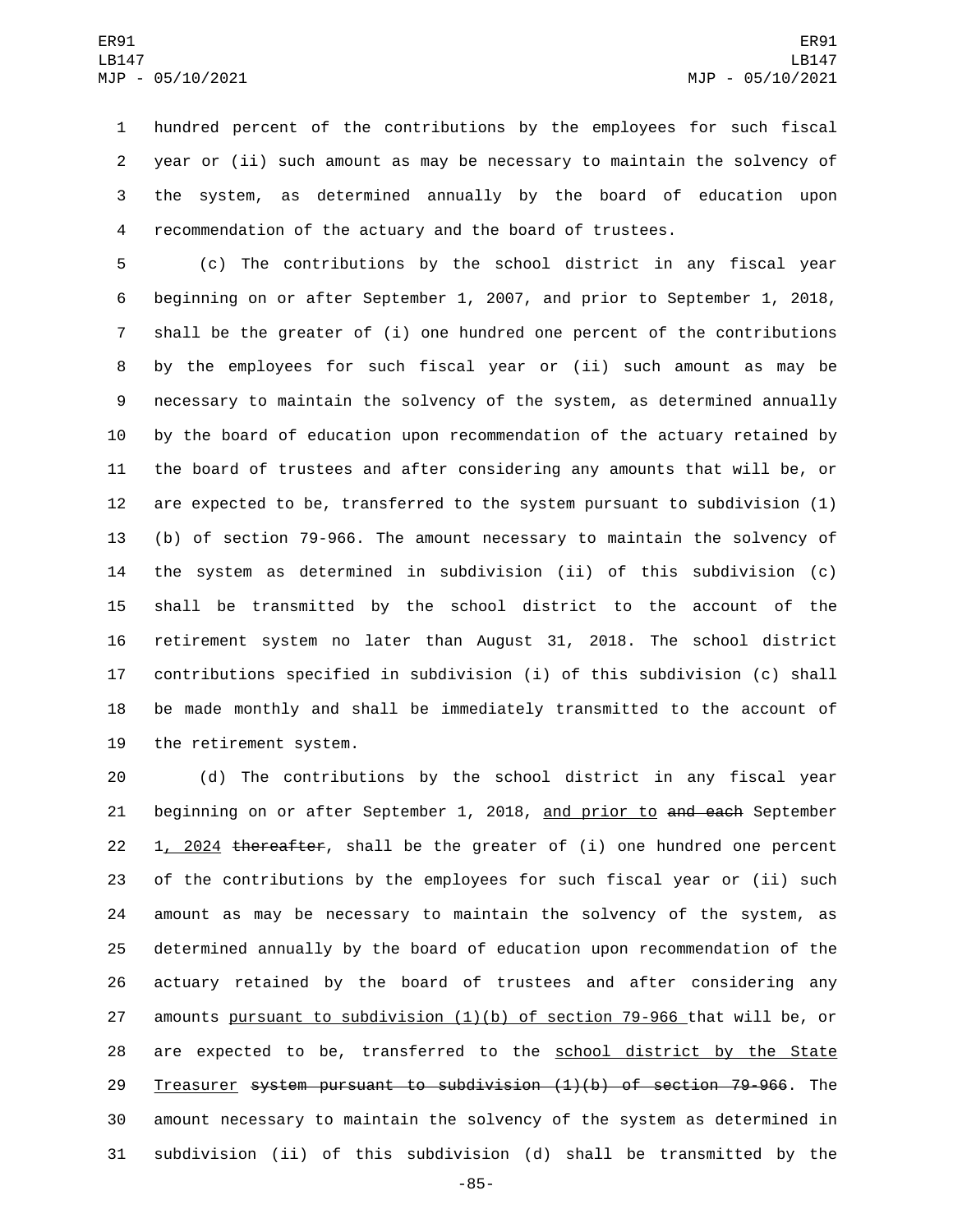school district to the account of the retirement system no later than August 31, 2019, and each August 31 thereafter. The school district contributions specified in subdivision (i) of this subdivision (d) shall be made monthly and shall be immediately transmitted to the account of 5 the retirement system. (e) The contributions by the school district in any fiscal year beginning on or after September 1, 2024, shall be the greater of: (i) One hundred one percent of the contributions by the employees 9 for such fiscal year; or (ii) Such amount as may be necessary to maintain the solvency of the system, as determined annually by the board of education upon 12 recommendation of the actuary retained by the retirement board pursuant to section 79-984 and after considering any amounts pursuant to subdivision (1)(b) of section 79-966 that will be, or are expected to be, 15 transferred to the school district by the State Treasurer for transfer by 16 the school district to the retirement system.

 (f) The amount necessary to maintain the solvency of the system as 18 determined in subdivision  $(1)(e)(ii)$  of this section shall be transmitted by the school district to the Class V School Employees Retirement Fund no later than August 31, 2025, and each August 31 thereafter.

 (g) The school district contributions specified in subdivision (1) (e)(i) of this section shall be made monthly and shall be immediately transmitted to the Class V School Employees Retirement Fund.

 (h) (e) Nothing in this section prohibits the school district from making other contributions in addition to the contributions required 26 pursuant to this section.

 $(i)$   $(f)$  The employee's contribution shall be made in the form of a monthly deduction from compensation as provided in subsection (2) of this section and shall be immediately transmitted to the account of the retirement system. Every employee who is a member of the system shall be deemed to consent and agree to such deductions and shall receipt in full

-86-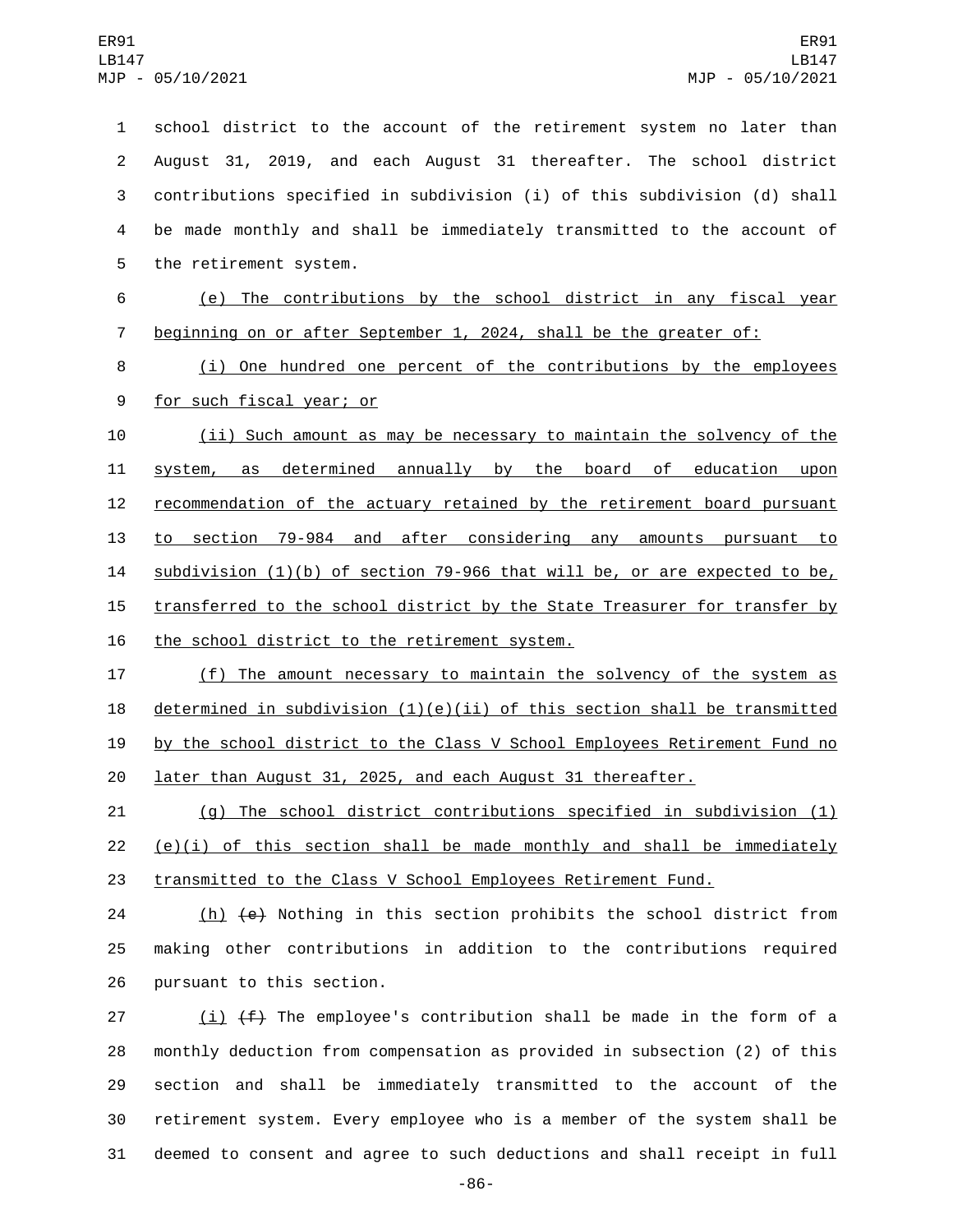for compensation, and payment to such employee of compensation less such deduction shall constitute a full and complete discharge of all claims and demands whatsoever for services rendered by such employee during the period covered by such payment except as to benefits provided under the 5 Class V School Employees Retirement Act.

 (j) (g) After September 1, 1963, and prior to September 1, 1969, all employees shall be credited with a membership service annuity which shall be nine-tenths of one percent of salary or wage covered by old age and survivors insurance and one and one-half percent of salary or wages above that amount, except that those employees who retire on or after August 31, 1969, shall be credited with a membership service annuity which shall be one percent of salary or wages covered by old age and survivors insurance and one and sixty-five hundredths percent of salary or wages above that amount for service performed after September 1, 1963, and prior to September 1, 1969. Commencing September 1, 1969, all employees shall be credited with a membership service annuity which shall be one percent of the first seven thousand eight hundred dollars of salary or wages earned by the employee during each fiscal year and one and sixty- five hundredths percent of salary or wages earned above that amount in the same fiscal year, except that all employees retiring on or after August 31, 1976, shall be credited with a membership service annuity which shall be one and forty-four hundredths percent of the first seven thousand eight hundred dollars of salary or wages earned by the employee during such fiscal year and two and four-tenths percent of salary or wages earned above that amount in the same fiscal year, and the retirement annuities of employees who have not retired prior to September 1, 1963, and who elected under the provisions of section 79-988 as such section existed immediately prior to February 20, 1982, not to become members of the system shall not be less than they would have been had they remained under any preexisting system to date of retirement.

(k) (h) Members of this system having the service qualifications of

-87-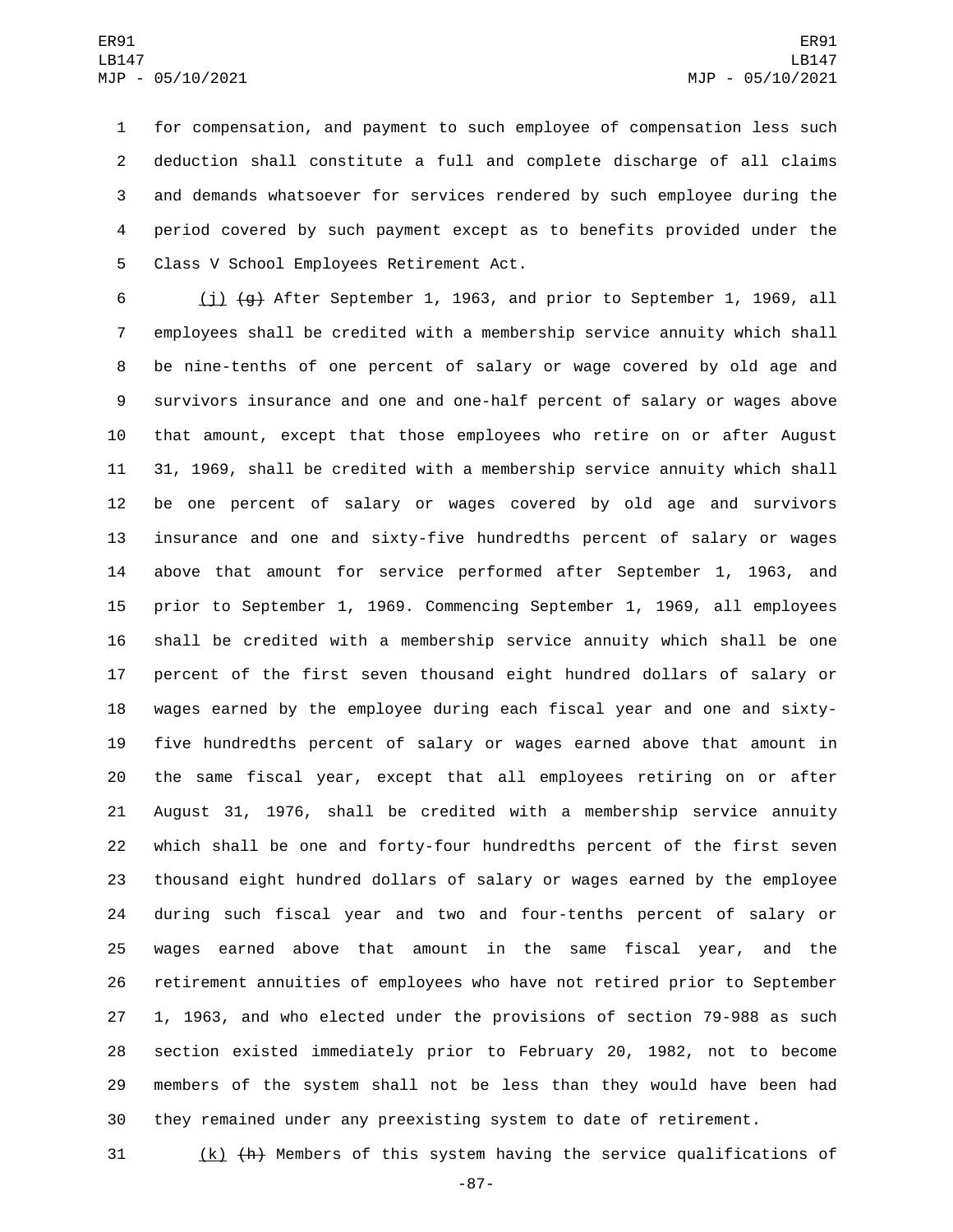members of the School Employees Retirement System of the State of Nebraska, as provided by section 79-926, who are members of the retirement system established pursuant to the Class V School Employees Retirement Act prior to July 1, 2016, shall receive the state service annuity provided by sections 79-933 to 79-935 and 79-951.

 (2) The school district shall pick up the employee contributions required by this section for all compensation paid on or after January 1, 1985, and the contributions so picked up shall be treated as employer contributions in determining federal tax treatment under the Internal Revenue Code, except that the school district shall continue to withhold federal income taxes based upon these contributions until the Internal Revenue Service or the federal courts rule that, pursuant to section 414(h) of the Internal Revenue Code, these contributions shall not be included as gross income of the employee until such time as they are distributed or made available. The school district shall pay these employee contributions from the same source of funds which is used in paying earnings to the employee. The school district shall pick up these contributions by a salary deduction either through a reduction in the cash salary of the employee or a combination of a reduction in salary and offset against a future salary increase. Beginning September 1, 1995, the school district shall also pick up any contributions required by sections 79-990, 79-991, and 79-992 which are made under an irrevocable payroll deduction authorization between the member and the school district, and the contributions so picked up shall be treated as employer contributions in determining federal tax treatment under the Internal Revenue Code, except that the school district shall continue to withhold federal and state income taxes based upon these contributions until the Internal Revenue Service rules that, pursuant to section 414(h) of the Internal Revenue Code, these contributions shall not be included as gross income of the employee until such time as they are distributed from the system. Employee contributions picked up shall be treated for all purposes of the

-88-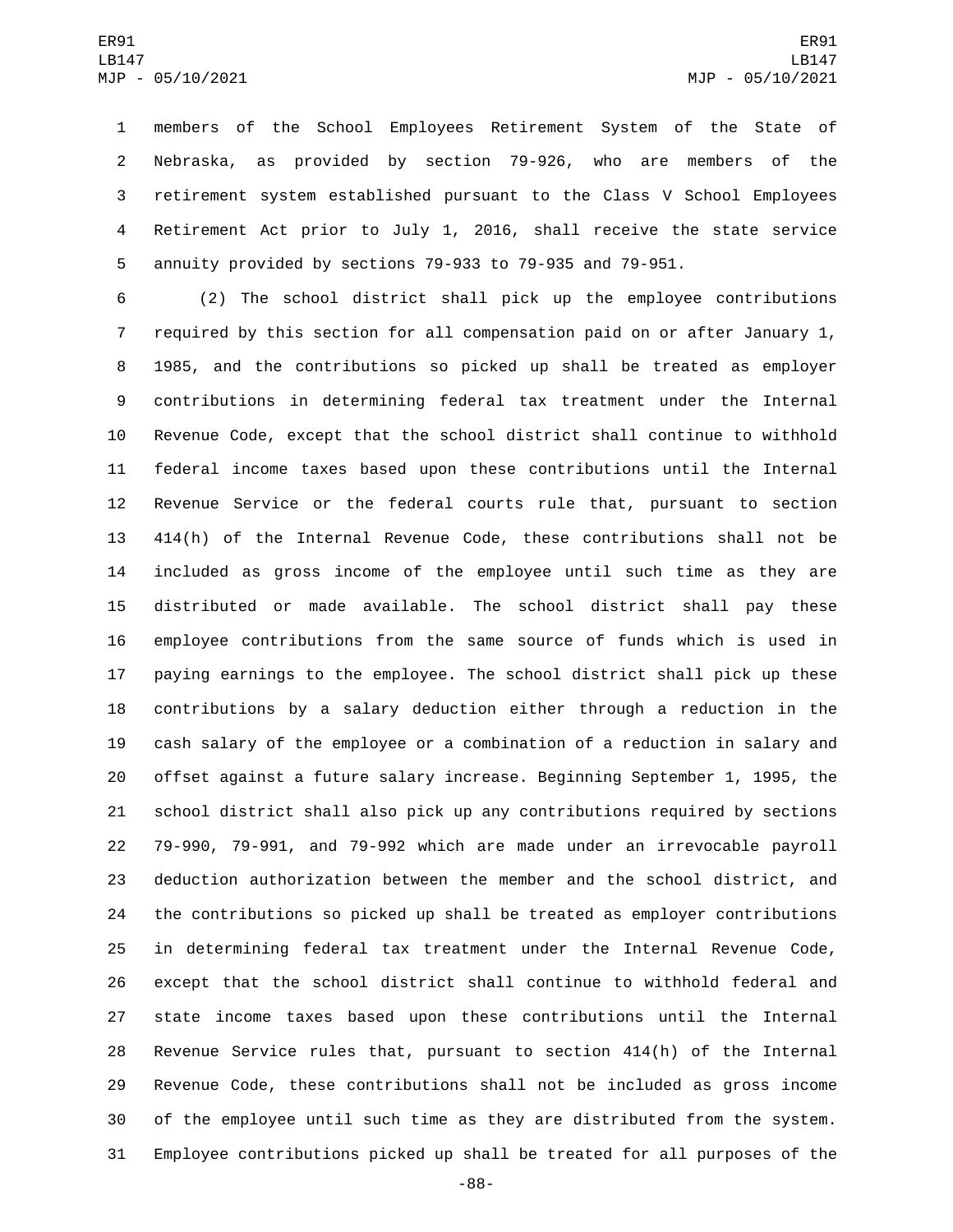Class V School Employees Retirement Act in the same manner and to the extent as employee contributions made prior to the date picked up.

 Sec. 36. Section 79-9,115, Revised Statutes Cumulative Supplement, 4 2020, is amended to read:

 79-9,115 (1) The Class V School Employees Retirement Fund is 6 created.

(2) Until September 1, 2024, except as provided in this section:

 (a) (1) All allowances, annuities, or other benefits granted under the Class V School Employees Retirement Act, and all expenses incurred in connection with the administration of the act, except clerical work incurred in connection with maintenance of records and payment of benefits, shall be paid from the Class V School Employees Retirement 13 Fund; which is hereby established.

 (b) Such clerical work shall be performed by employees of the school 15 district or districts;  $-$ 

 (c) The administrator and staff of the retirement system shall be permitted reasonable office and records storage space in the central office building of the Class V school district formed before September 19 13, 1997; and  $-$ 

 (d) All expenses for the retirement system office accommodations and integrated pension benefit information management systems, including all services, support, furniture, and equipment provided to or by any central office department of the school district, shall be charged to the 24 retirement system.

 (3)(a) Beginning September 1, 2024, the required deposits of the 26 school district and the amounts transferred to the school district by the 27 State Treasurer for transmission to the retirement system and required deposits of the employees shall be credited to the Class V School Employees Retirement Fund and all allowances, annuities, and other benefits shall be paid from such fund as directed by the retirement board as provided in the Class V School Employees Retirement Act.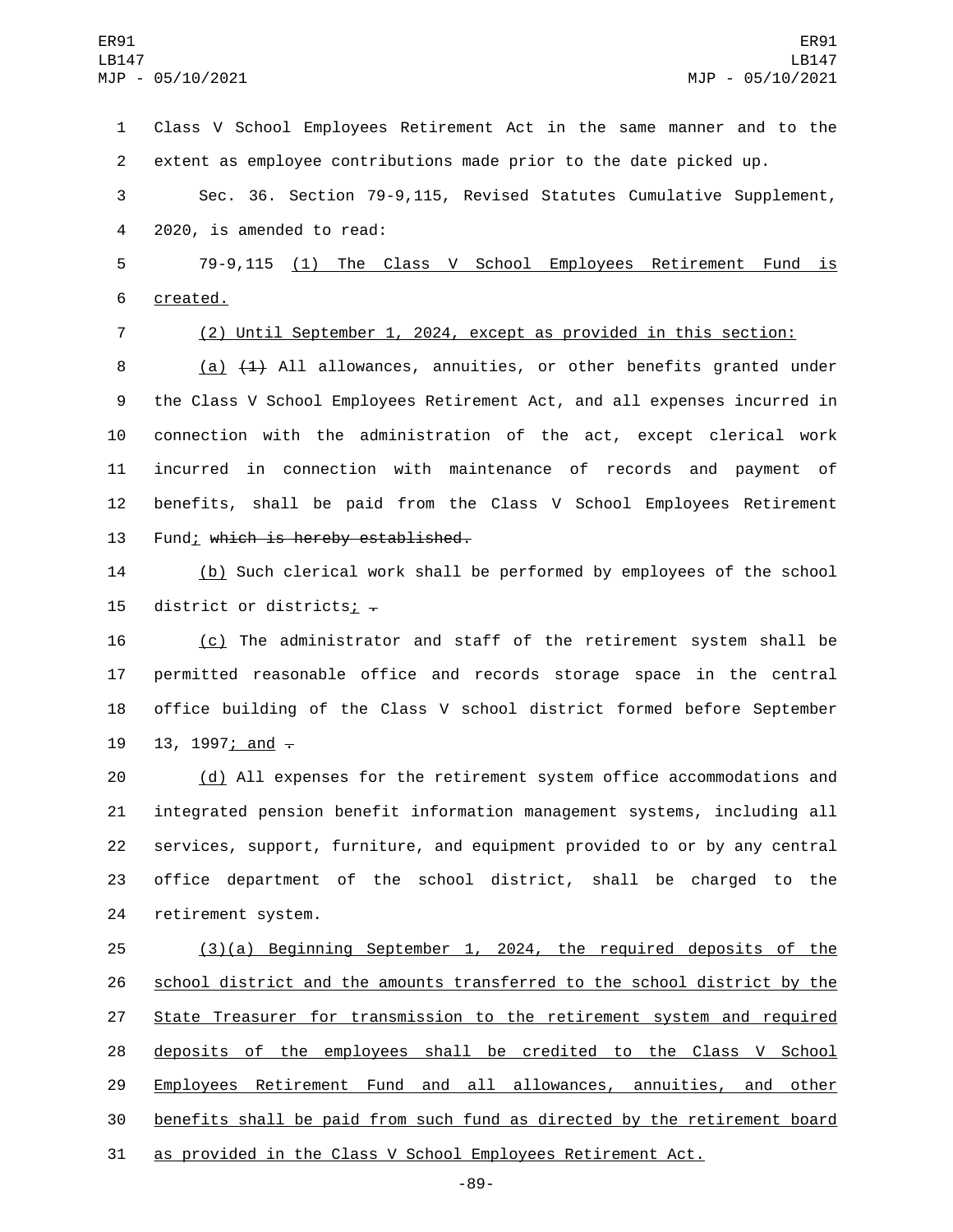(b) The account of each member in the Class V School Employees Retirement Fund shall be credited with regular interest earned monthly, quarterly, semiannually, or annually as the retirement board may direct. The school district or districts shall not be liable for acts or

 omissions in the administration of the act made at the direction of the 6 board of trustees or its employees.

 (4) (2) Beginning on August 24, 2017, any expenses with respect to the transfer to and assumption by the council and the state investment officer of the duty and authority to invest the assets of a retirement system provided for under the Class V School Employees Retirement Act shall be charged to the Class V School Employees Retirement Fund. Such 12 expenses shall be paid without the approval of the board of trustees or 13 the retirement board, as applicable.

 Sec. 37. The Class V School Expense Fund is created. Beginning September 1, 2024, the fund shall be credited with money from the retirement system assets and income sufficient to pay the pro rata share of administrative expenses incurred as directed by the retirement board 18 for the proper administration of the Class V School Employees Retirement Act and as necessary in connection with the administration and operation 20 of the retirement system.

 Sec. 38. (1) An employer shall deduct and withhold an amount pursuant to section 79-9,113 from the compensation of an employee on each payroll period after such employee becomes a member of the retirement system. An employer shall transmit periodically, as directed by and in such form as is approved by the retirement board, such amounts and any information required by the retirement board. The retirement board shall 27 immediately transmit to the State Treasurer all payments received.

 (2) The retirement board may charge an employer a late administrative processing fee not to exceed twenty-five dollars if the information required by this section and the contributions from an employer consistent with the dates and frequency of transmittal as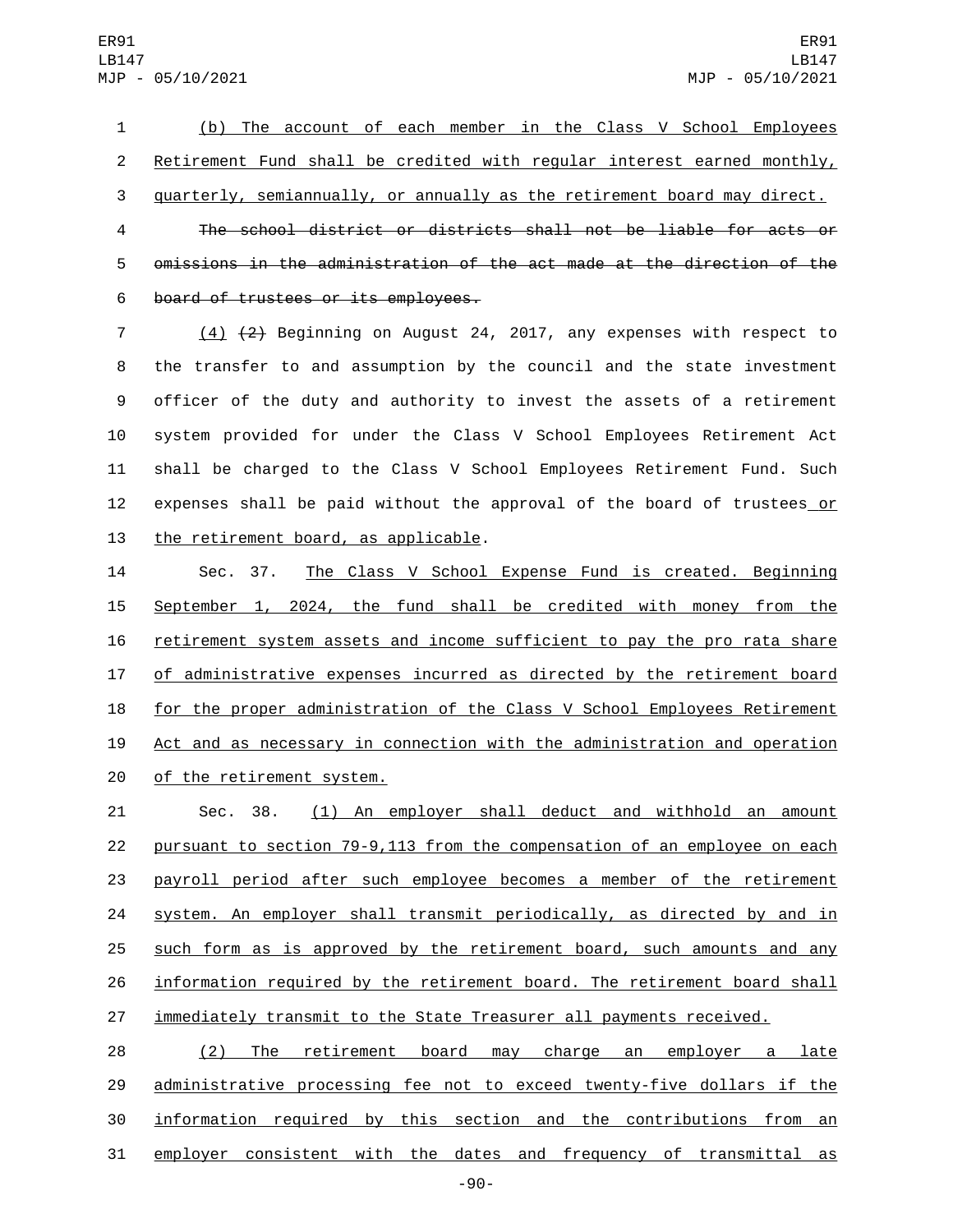specified in section 79-9,113 are delinquent or are not timely received 2 by the retirement board. In addition, the retirement board may charge an employer a late fee of thirty-eight thousandths of one percent of the amount required to be submitted pursuant to this section for each day such amount has not been received. The late fee may be used to make a member's account whole for any costs that may have been incurred by the member due to the late receipt of contributions. The retirement board shall charge an employer an amount equal to the interest which would have 9 accrued if the delinquent report causes the employee to lose interest on his or her account. The proceeds of the interest charge shall be used to reimburse the account of each employee deprived of interest by the delay. Sec. 39. Beginning September 1, 2024, all assets of the retirement system shall be credited, according to the purpose for which they are 14 held, to the Class V School Expense Fund or to the Class V School Employees Retirement Fund. Any money in the funds available for investment shall be invested by the state investment officer pursuant to 17 the Nebraska Capital Expansion Act and the Nebraska State Funds 18 Investment Act.

 Sec. 40. Section 79-9,117, Revised Statutes Cumulative Supplement, 20 2020, is amended to read:

21 79-9,117 (1) Until September 1, 2024, the The board of trustees, and beginning September 1, 2024, the retirement board, shall establish a comprehensive preretirement planning program for school employees who are members of the retirement system. The program shall provide information and advice regarding the many changes employees face upon retirement, including, but not limited to, changes in physical and mental health, housing, family life, leisure activity, and retirement income.

 (2) The preretirement planning program shall be available to all employees who have attained the age of fifty years or are within five years of qualifying for retirement or early retirement under their 31 retirement systems.

-91-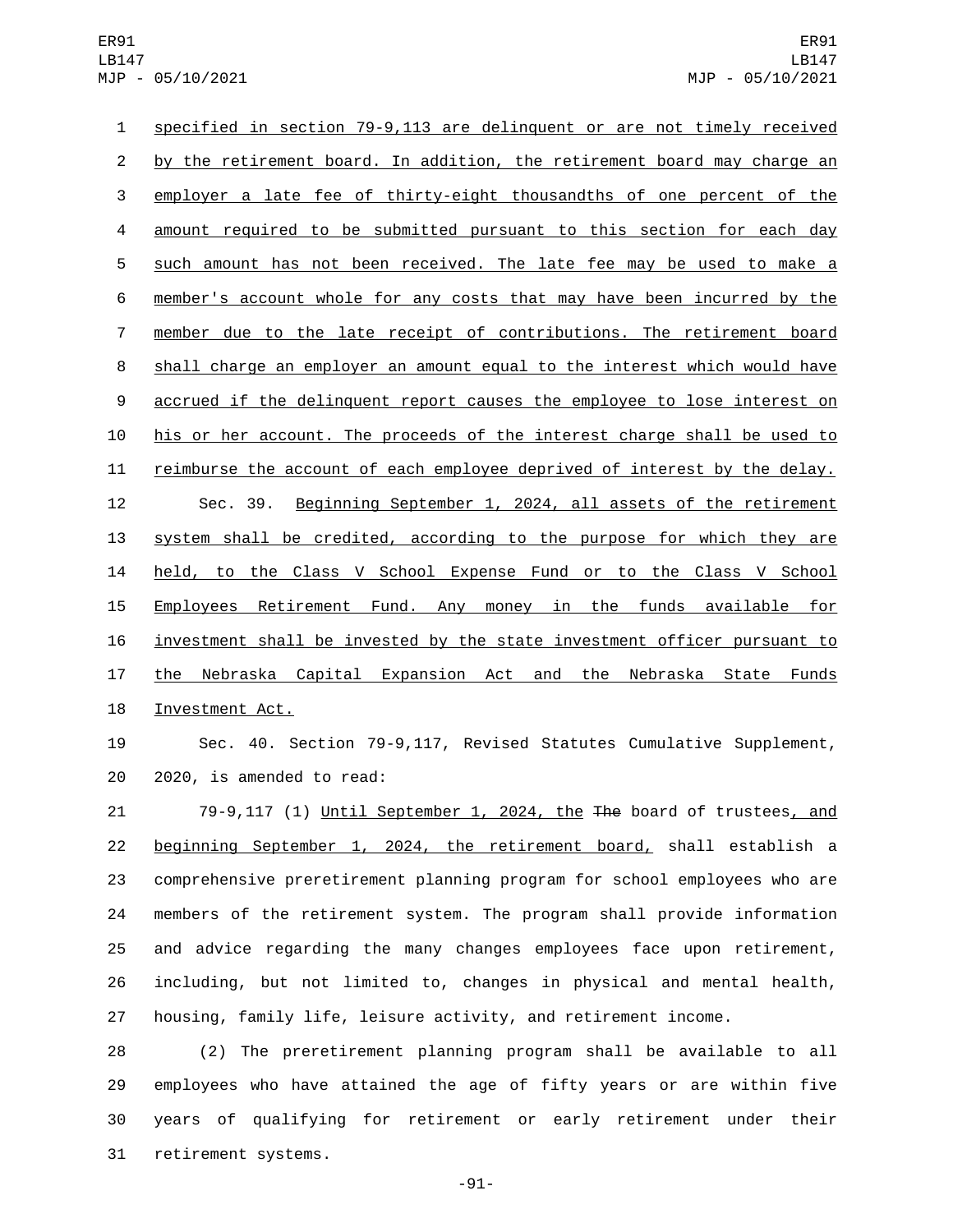(3) The preretirement planning program shall include information on the federal and state income tax consequences of the various annuity or retirement benefit options available to the employee, information on social security benefits, information on various local, state, and federal government programs and programs in the private sector designed to assist elderly persons, and information and advice the board of trustees or retirement board, as applicable, deems valuable in assisting employees in the transition from public employment to retirement.

 (4) The board of trustees or retirement board, as applicable, shall work with any governmental agency, including political subdivisions or bodies whose services or expertise may enhance the development or implementation of the preretirement planning program.

 (5) The costs of the preretirement planning program shall be charged 14 back to the retirement system.

15 (6) An The employer shall provide each eligible employee leave with pay to attend up to two preretirement planning programs. For purposes of 17 this subsection, leave with pay means a day off paid by an the employer and does not mean vacation, sick, personal, or compensatory time. An employee may choose to attend a program more than twice, but such leave shall be at the expense of the employee and shall be at the discretion of the employer. An eligible employee shall not be entitled to attend more than one preretirement planning program per fiscal year prior to actual 23 election of retirement.

 (7) A nominal registration fee may be charged each person attending a preretirement planning program to cover the costs for meals, meeting rooms, or other expenses incurred under such program.

 Sec. 41. Section 79-9,122, Revised Statutes Cumulative Supplement, 28 2020, is amended to read:

 79-9,122 (1) The Class V School Employees Retirement System Management Work Plan Fund is created. The purpose of the fund is to transfer funds as specified in this section. The fund shall consist of

-92-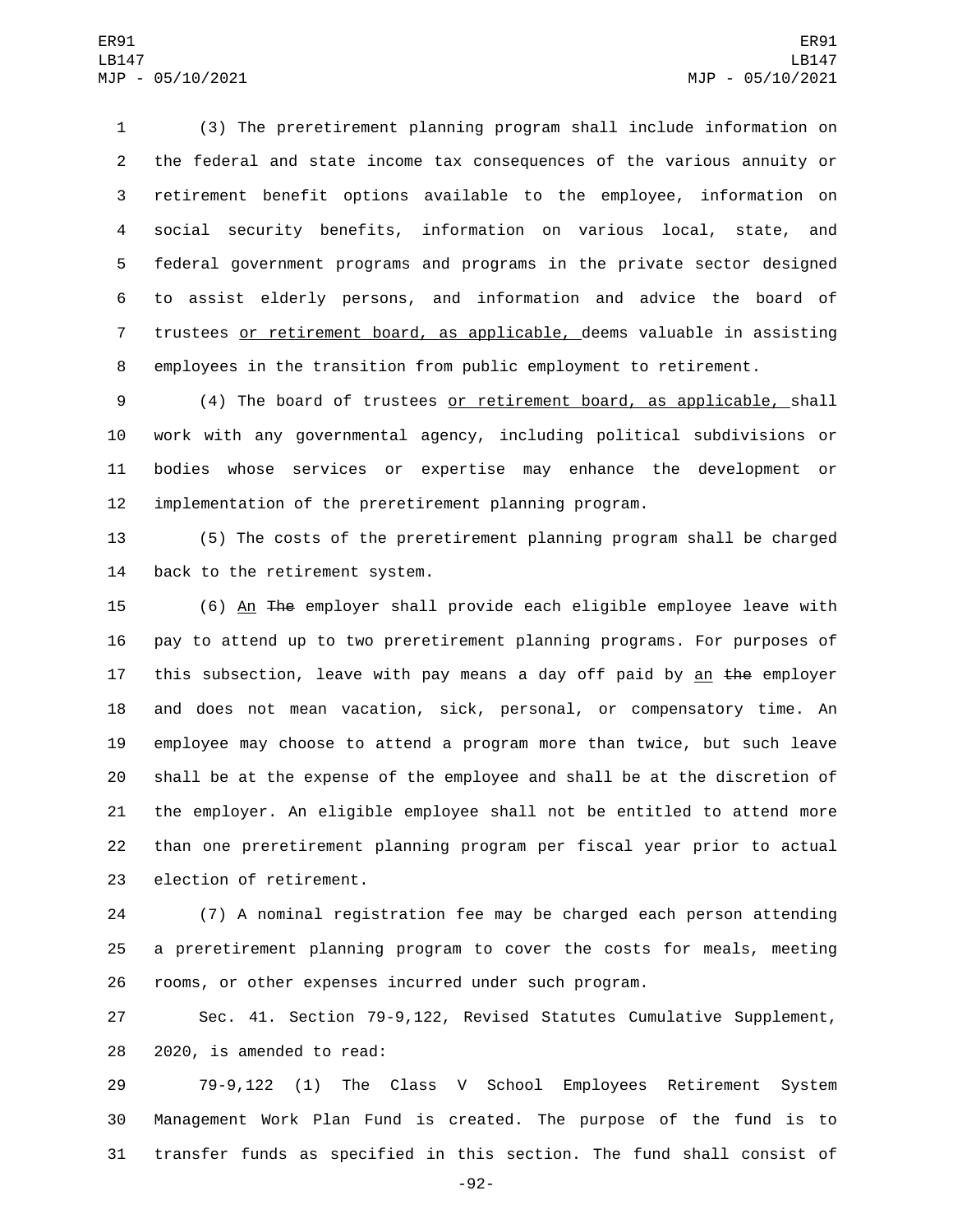1 the amounts transferred from an the employer of any Class V school employees retirement system established under the Class V School Employees Retirement Act and which existed on January 1, 2019, for all work performed by the Public Employees Retirement Board for services and related expenses in completion of the work described in section 79-9,121 6 and sections 16 and 43 of this act. The fund shall be administered by the Nebraska Public Employees Retirement Systems. Any money in the fund available for investment shall be invested by the state investment officer pursuant to the Nebraska Capital Expansion Act and the Nebraska 10 State Funds Investment Act.

11 (2) An The employer of any Class V school employees retirement 12 system established under the Class V School Employees Retirement Act and 13 which existed on January 1, 2019, shall remit the payments payment 14 described in subsection (3) of section 79-9,121, subsection (3) of 15 section 16 of this act, and section 43 of this act to the State Treasurer 16 for credit to the Class V School Employees Retirement System Management 17 Work Plan Fund for all work performed by the retirement board Public 18 Employees Retirement Board for (a) services and related expenses in 19 completion of the work plan, (b) additional identification and 20 examination of issues as required under section 43 of this act, and (c) 21 the transfer of management of the retirement system to the retirement 22 board.

23 Sec. 42. Section 79-9,123, Revised Statutes Cumulative Supplement, 24 2020, is amended to read:

 79-9,123 (1) The administrator and board of trustees of any Class V school employees retirement system established under the Class V School 27 Employees Retirement Act and which existed on January 1, 2019, may quarterly bill the employer of such Class V school employees retirement system for all work performed and expenses incurred by the administrator, staff, and any consultants of the Class V school employees retirement system in response to requests for records, documents, data, or other

-93-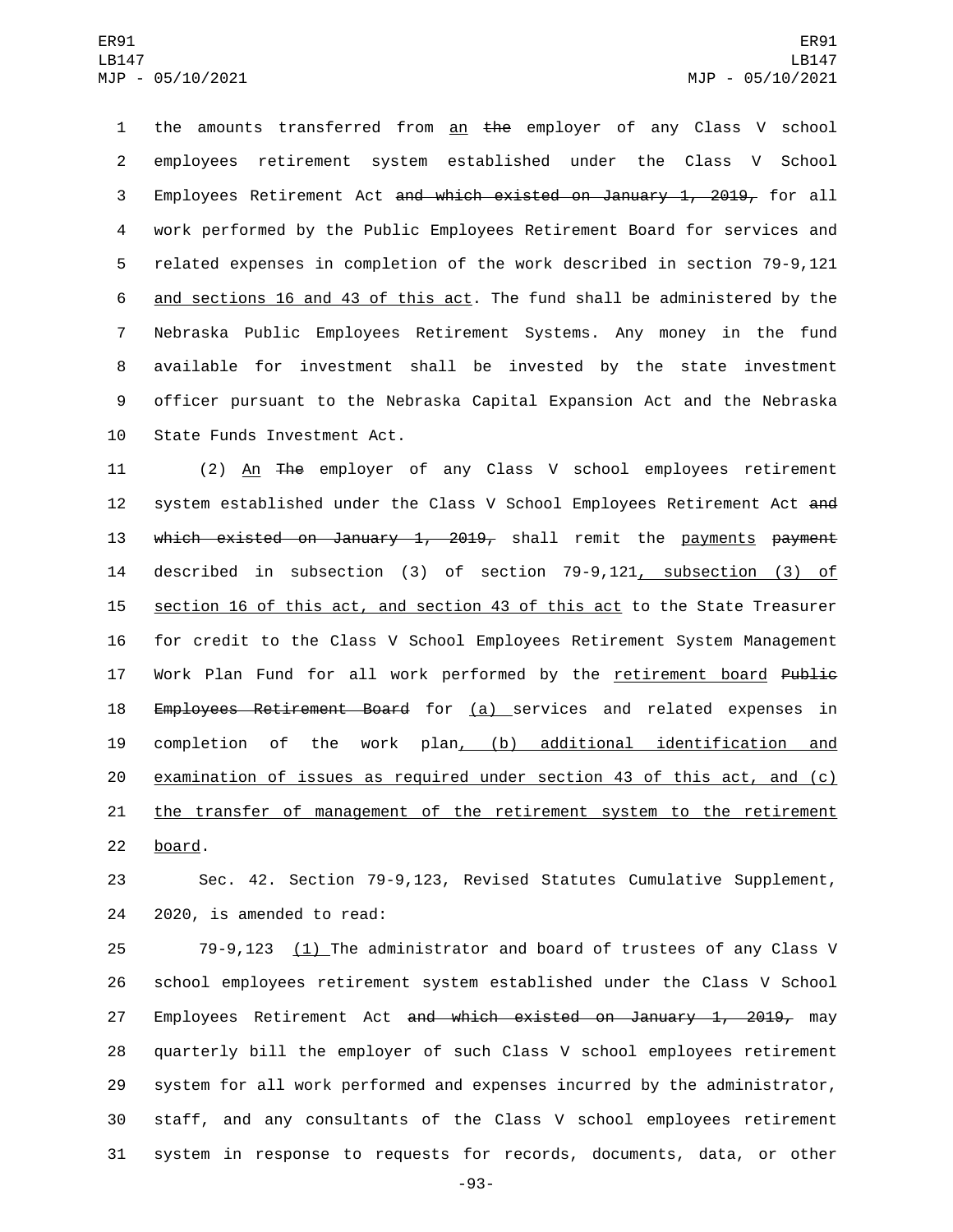1 information from the Nebraska Public Employees Retirement Systems or the 2 retirement board Public Employees Retirement Board in completion of the 3 work plan described in section 79-9,121.

4 (2)(a) The retirement board may bill an employer of any Class V 5 school employees retirement system monthly for all work performed and 6 expenses incurred pursuant to section 43 of this act.

 (b) The administrator and board of trustees of any Class V school employees retirement system established under the Class V School 9 Employees Retirement Act may bill the employer of such Class V school employees retirement system monthly for all work performed and expenses incurred by the administrator, staff, and any consultants of the Class V 12 school employees retirement system for the transition and transfer of management and general administration of such retirement system to the retirement board as described in section 16 of this act.

15 (3) An Such employer of a retirement system shall remit payment 16 pursuant to this section to the board of trustees within forty-five 17 calendar days after receipt of each monthly quarterly bill and to the 18 retirement board within the time period and in the manner negotiated in 19 the transition and transfer of management and administration plan entered 20 <u>into pursuant to section 16 of this act</u> to such Class V school employees 21 retirement system.

 Sec. 43. (1) The Legislature finds that following completion and submission of the work plan by the retirement board pursuant to section 79-9,121, additional issues have emerged related to transfer of the management of any Class V school employees retirement system to the retirement board. Further examination and evaluation are necessary and 27 shall be completed by the entities described in this section. Such additional examination and evaluation shall include, but not be limited 29 to:

30 (a) Completion of a compliance audit of the retirement system as 31 described in this section;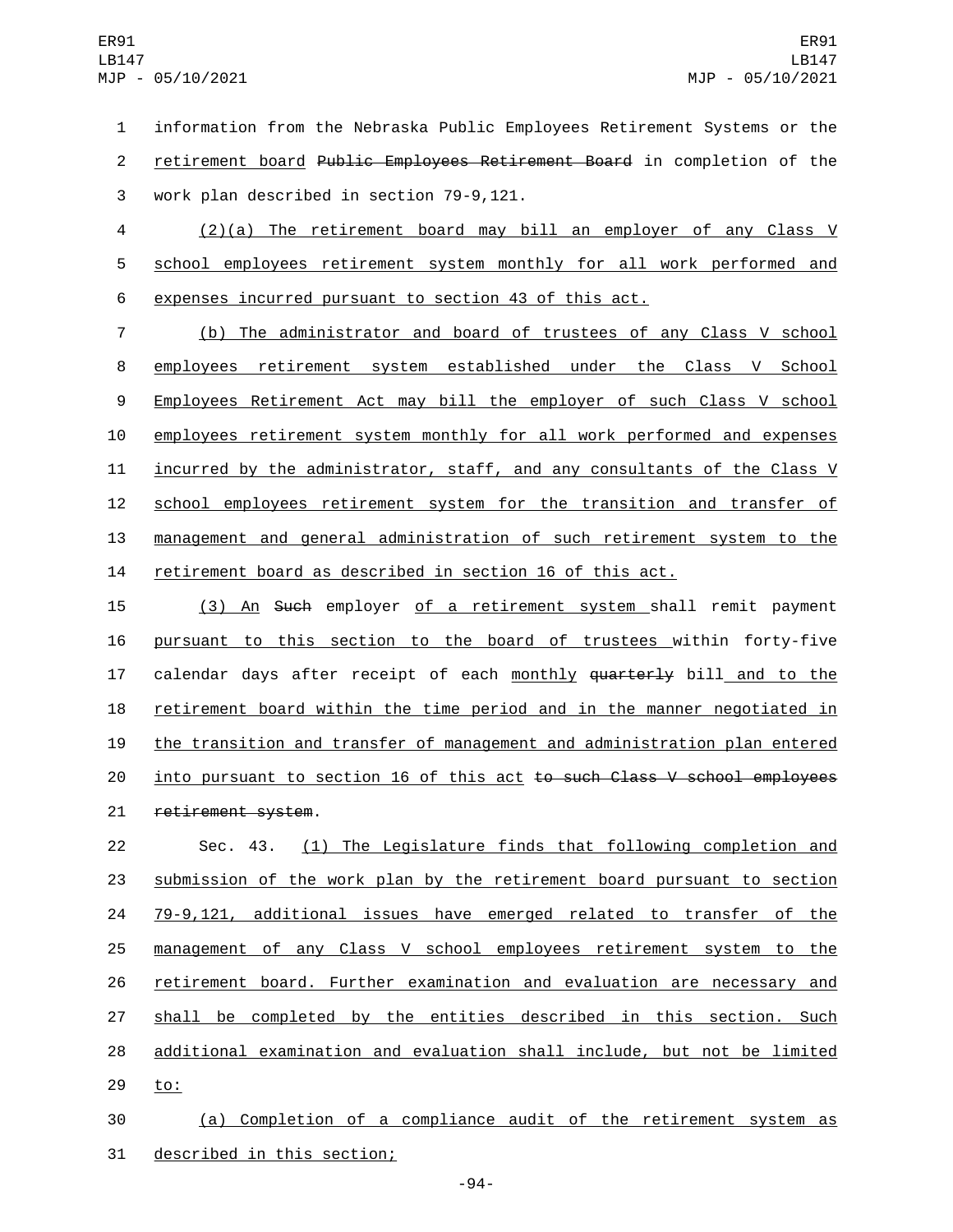| $\mathbf 1$    | (b) Completion of the audits of the retirement system by the Auditor      |
|----------------|---------------------------------------------------------------------------|
| $\overline{c}$ | of Public Accounts pursuant to subsection (1)(b) of section 79-987; and   |
| 3              | (c) Identification and examination of issues by the retirement board      |
| 4              | as described in subsection (8) of this section.                           |
| 5              | (2) The board of trustees shall obtain a compliance audit of the          |
| 6              | retirement system to be completed no later than November 15, 2021. The    |
| $\overline{7}$ | compliance audit shall be in addition to the annual audit conducted by    |
| 8              | the Auditor of Public Accounts pursuant to subsection $(1)(b)$ of section |
| 9              | 79-987.                                                                   |
| 10             | (3) The compliance audit shall include an examination of records,         |
| 11             | files, and any other documents or resources of the retirement system and  |
| 12             | an evaluation of all policies and procedures of the retirement system,    |
| 13             | the school district, the board of education, and the board of trustees    |
| 14             | related to the administration and operation of the retirement system to   |
| 15             | determine compliance with all state and federal laws. The compliance      |
| 16             | audit shall also include, but not be limited to, an examination and       |
| 17             | evaluation of:                                                            |
| 18             | (a) Eligibility and enrollment to ensure eligible individuals are         |
| 19             | properly and timely enrolled in the plan;                                 |
| 20             | (b) Contributions, compensation, service hours, and other records to      |
| 21             | ensure that members are making the correct contributions, that only       |
| 22             | eligible compensation and eligible service hours are reported at the time |
| 23             | and in the manner specified in plan documents, and that only the          |
| 24             | authorized interest is being recorded;                                    |
| 25             | (c) Termination of employment to ensure that only terminated members      |
| 26             | are taking distributions from the plan at the time and in the manner      |
| 27             | specified in the plan documents;                                          |
| 28             | (d) Reemployment after retirement to ensure that retirees and             |
| 29             | members who have terminated employment who reemploy have complied with    |
| 30             | plan documents;                                                           |

(e) Benefit calculations and benefit payments to ensure that the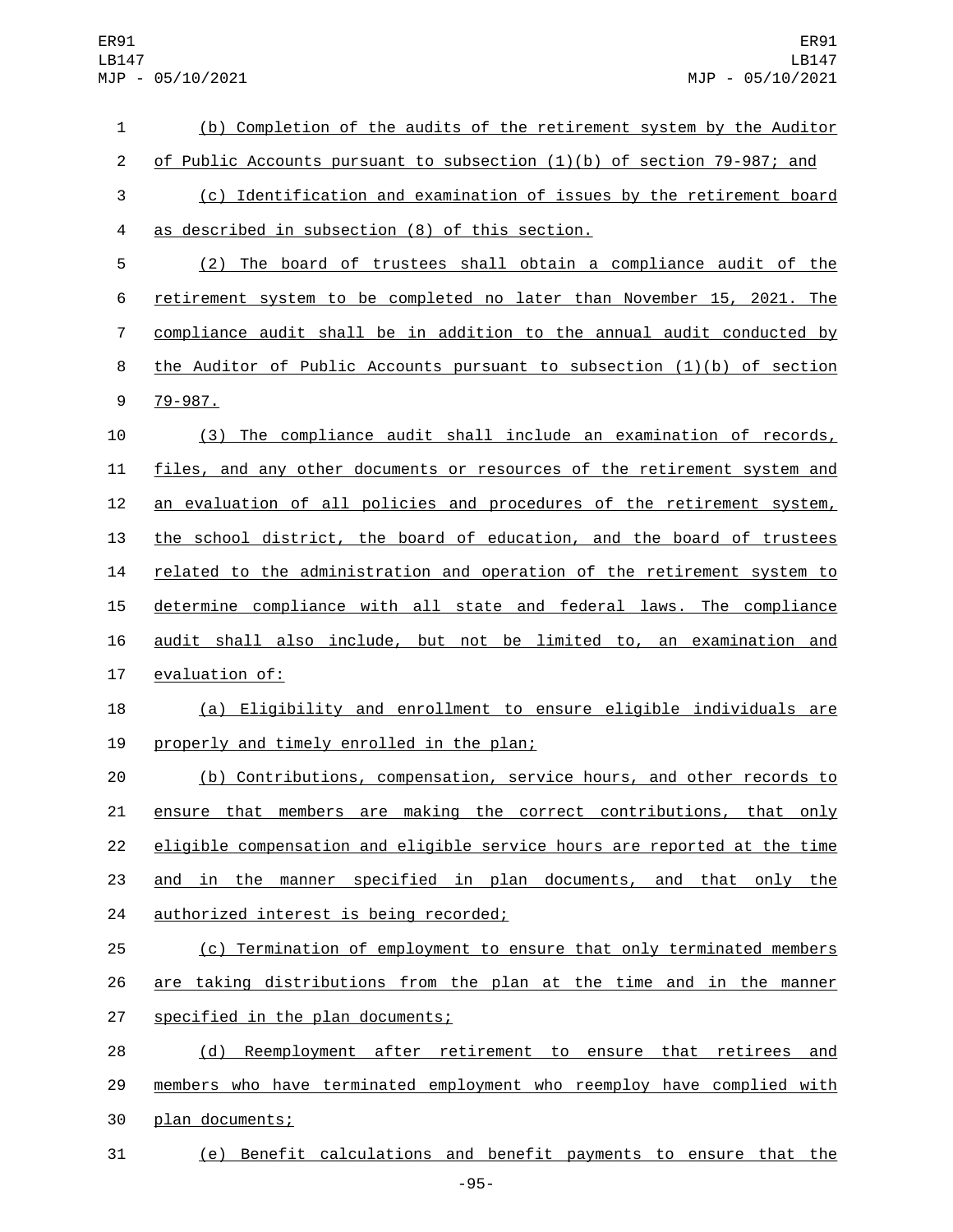correct benefits are calculated for members and paid on a timely basis; 2 and (f) Disability retirements to ensure:3 (i) The determination of the member's disability status and any accrual of additional disability benefits due to deferred distribution of such benefits are conducted in accordance with the act; and (ii) The amount of the disability retirement benefits is correctly 8 calculated for members and paid on a timely basis. (4) The examination of each of the issues listed in subsection (3) of this section shall also include, but not be limited to, a review of: (a) The plan documents and training that the retirement system has provided to the staff of the retirement system and employees who provide services to the retirement system to ensure proper compliance with the 14 procedures and processes; (b) Oversight practices or processes used by the board of trustees and administrator of the retirement system to identify whether the employer properly followed the plan documents; and (c) Practices and processes used by the board of trustees and administrator of the retirement system to correct any errors made. (5) The board of trustees, the board of education, the school district, and the retirement system shall provide: (a) The compliance auditors with the documents identified in this section and access to personnel who perform or have knowledge of duties 24 related to the practices, procedures, operations, and administration of the retirement system to facilitate timely completion of the compliance 26 audit; and (b) The Auditor of Public Accounts with documents and access to personnel as requested by the auditor to facilitate timely completion of the audit required by subsection (1)(b) of section 79-987. (6) Expenses related to obtaining the compliance audit shall be 31 charged to the retirement system.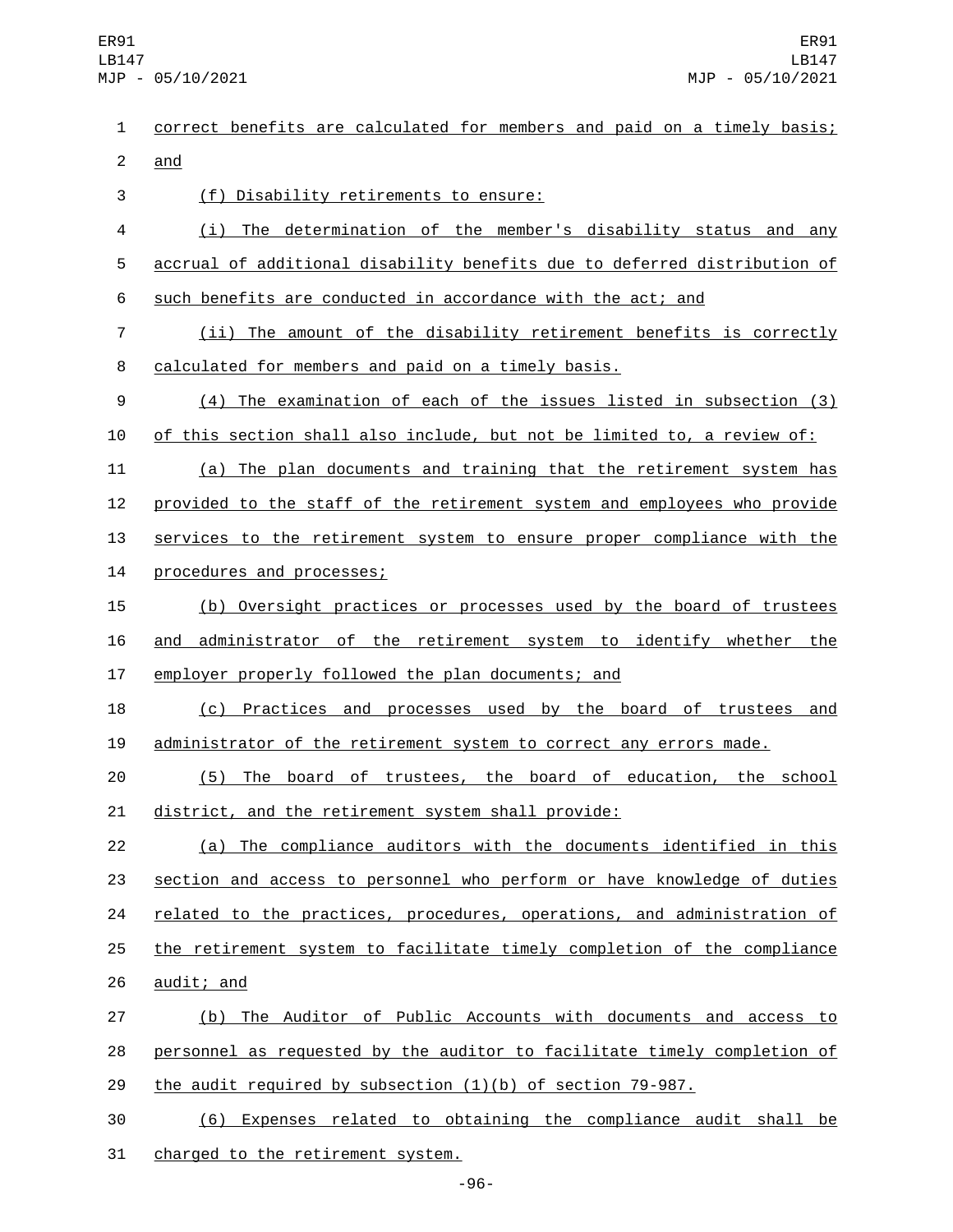(7) The board of trustees shall submit an electronic copy of the compliance audit report to the Clerk of the Legislature, the board of education, the Nebraska Retirement Systems Committee of the Legislature, the Governor, and the retirement board no later than November 15, 2021. The compliance audit report shall be presented to the Nebraska Retirement Systems Committee of the Legislature at a public hearing.

 (8)(a) The Public Employees Retirement Board shall identify and examine additional issues which have emerged since the completion of the work plan conducted pursuant to section 79-9,121. Such identification and examination shall include, but are not limited to, issues related to the transition and transfer of management of any Class V school employees retirement system to the retirement board and the board's duties to administer such retirement system pursuant to section 84-1503 in a manner which will maintain the transferred retirement system plan's status as a 15 qualified plan and address any concerns in meeting the retirement board's fiduciary duties and responsibilities pursuant to section 84-1503.02.

 (b) The retirement board may retain the services of consultants, if necessary, to carry out its responsibilities under this subsection.

 (c) The retirement board shall timely respond to any written communications from the Nebraska Retirement Systems Committee of the Legislature regarding its ongoing examinations under this subsection and advise the committee if additional areas of examination related to the 23 transfer of management as required under this section should be 24 addressed.

 (d) The retirement board may bill an employer of any Class V school 26 employees retirement system established under the Class V School Employees Retirement Act on a monthly basis as provided in section 79-9,123 for all services and related expenses incurred in carrying out 29 its responsibilities under this section.

 Sec. 44. Section 84-712.05, Revised Statutes Cumulative Supplement, 31 2020, is amended to read:

-97-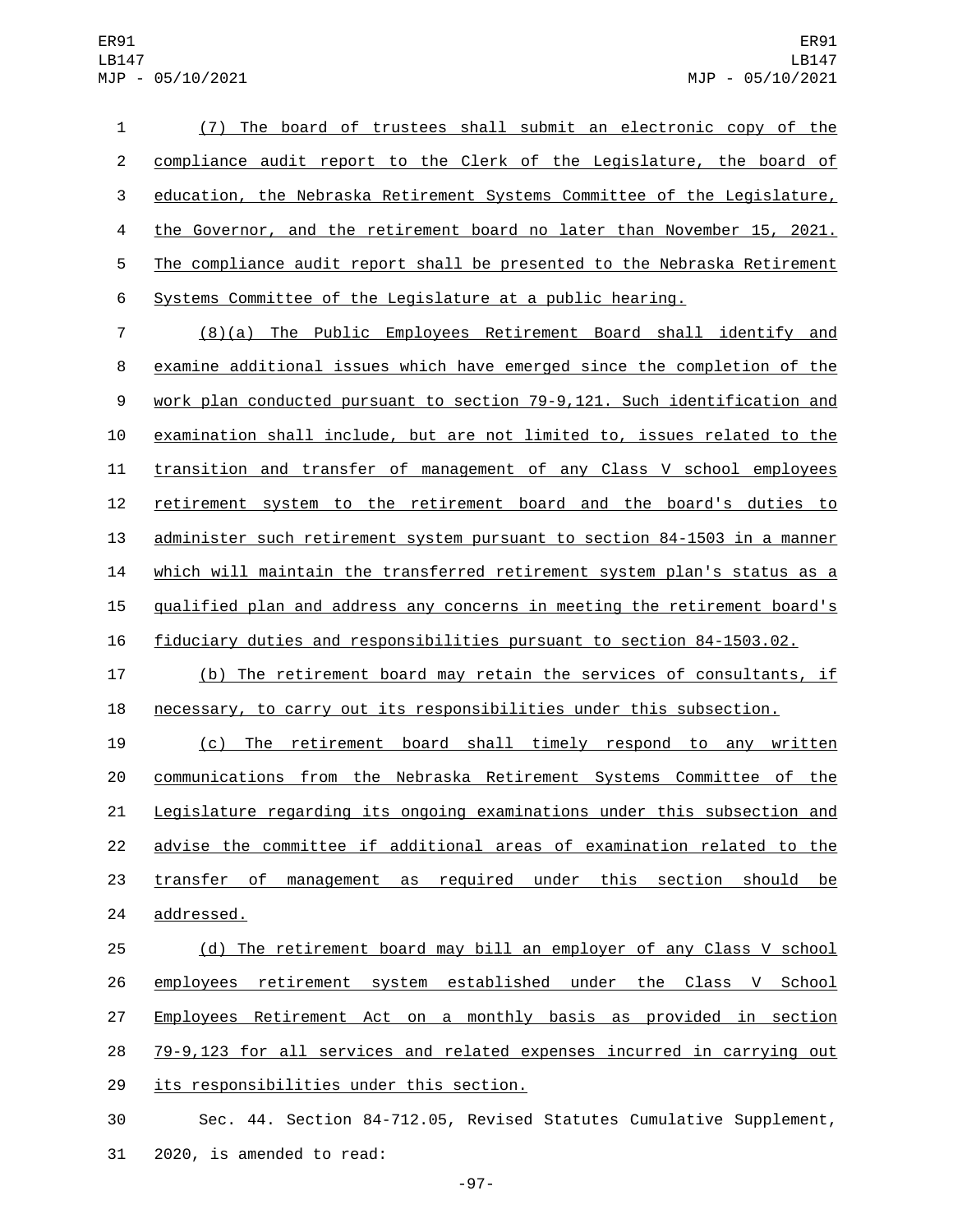84-712.05 The following records, unless publicly disclosed in an open court, open administrative proceeding, or open meeting or disclosed by a public entity pursuant to its duties, may be withheld from the 4 public by the lawful custodian of the records:

 (1) Personal information in records regarding a student, prospective student, or former student of any educational institution or exempt school that has effectuated an election not to meet state approval or accreditation requirements pursuant to section 79-1601 when such records are maintained by and in the possession of a public entity, other than routine directory information specified and made public consistent with 20 U.S.C. 1232g, as such section existed on February 1, 2013, and 12 regulations adopted thereunder;

 (2) Medical records, other than records of births and deaths and except as provided in subdivision (5) of this section, in any form concerning any person; records of elections filed under section 44-2821; and patient safety work product under the Patient Safety Improvement Act;

 (3) Trade secrets, academic and scientific research work which is in progress and unpublished, and other proprietary or commercial information which if released would give advantage to business competitors and serve 20 no public purpose;

 (4) Records which represent the work product of an attorney and the public body involved which are related to preparation for litigation, labor negotiations, or claims made by or against the public body or which are confidential communications as defined in section 27-503;

 (5) Records developed or received by law enforcement agencies and other public bodies charged with duties of investigation or examination of persons, institutions, or businesses, when the records constitute a part of the examination, investigation, intelligence information, citizen complaints or inquiries, informant identification, or strategic or tactical information used in law enforcement training, except that this subdivision shall not apply to records so developed or received:

-98-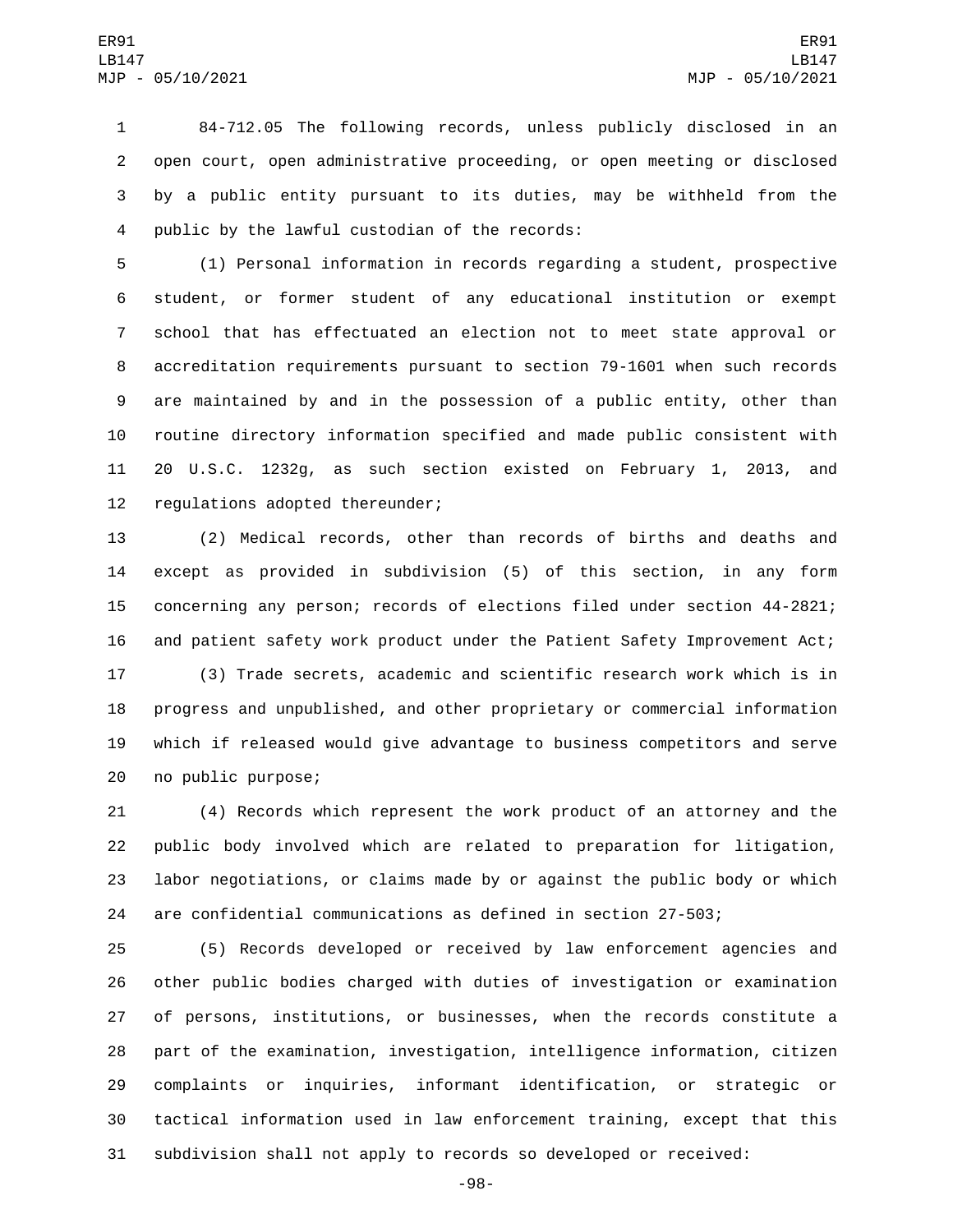(a) Relating to the presence of and amount or concentration of alcohol or drugs in any body fluid of any person; or

 (b) Relating to the cause of or circumstances surrounding the death of an employee arising from or related to his or her employment if, after an investigation is concluded, a family member of the deceased employee makes a request for access to or copies of such records. This subdivision does not require access to or copies of informant identification, the names or identifying information of citizens making complaints or inquiries, other information which would compromise an ongoing criminal investigation, or information which may be withheld from the public under another provision of law. For purposes of this subdivision, family member means a spouse, child, parent, sibling, grandchild, or grandparent by 13 blood, marriage, or adoption;

 (6) Appraisals or appraisal information and negotiation records concerning the purchase or sale, by a public body, of any interest in real or personal property, prior to completion of the purchase or sale;

 (7) Personal information in records regarding personnel of public bodies other than salaries and routine directory information;

 (8) Information solely pertaining to protection of the security of public property and persons on or within public property, such as specific, unique vulnerability assessments or specific, unique response plans, either of which is intended to prevent or mitigate criminal acts the public disclosure of which would create a substantial likelihood of endangering public safety or property; computer or communications network schema, passwords, and user identification names; guard schedules; lock combinations; or public utility infrastructure specifications or design drawings the public disclosure of which would create a substantial likelihood of endangering public safety or property, unless otherwise 29 provided by state or federal law;

 (9) Information that relates details of physical and cyber assets of critical energy infrastructure or critical electric infrastructure,

-99-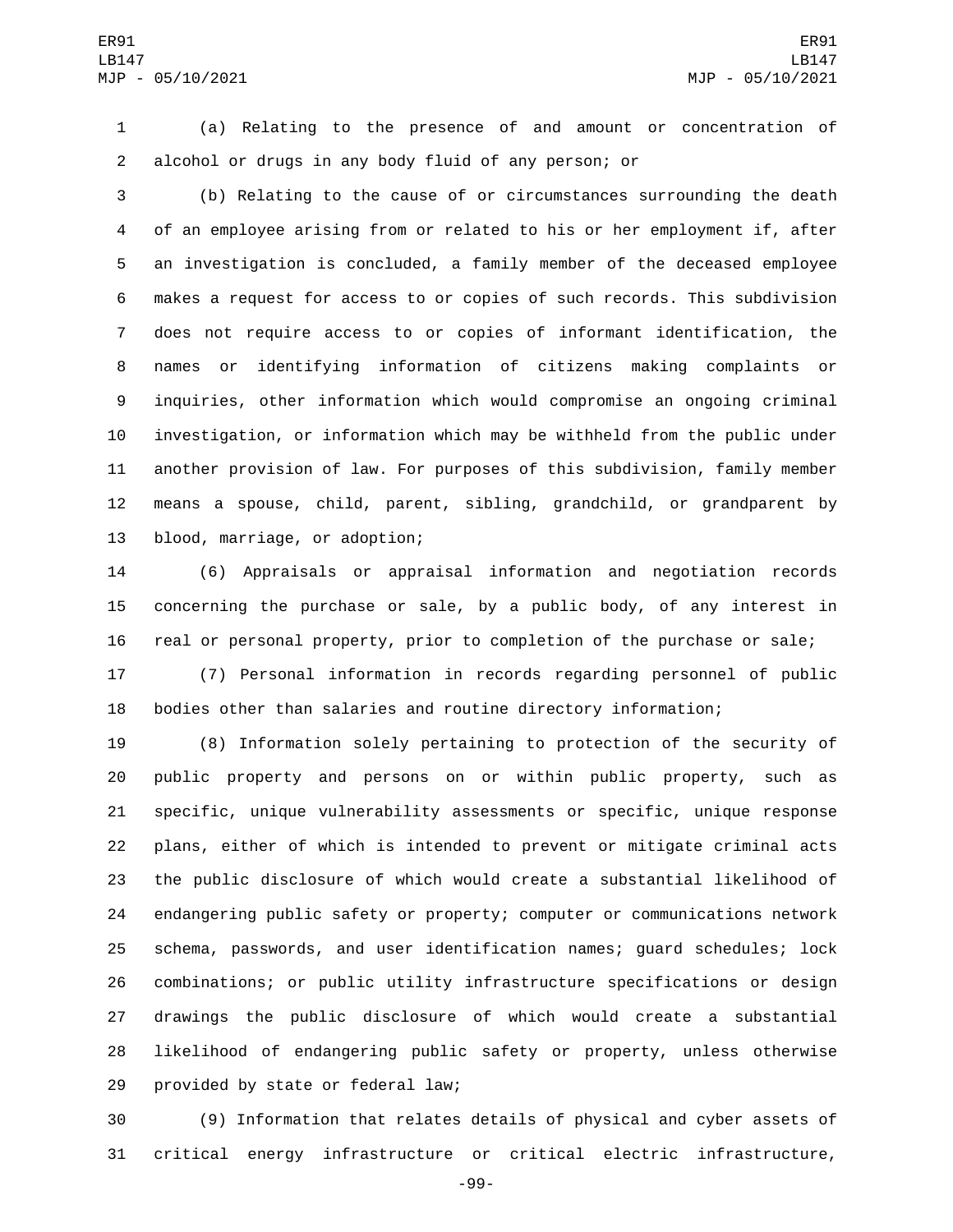including (a) specific engineering, vulnerability, or detailed design information about proposed or existing critical energy infrastructure or critical electric infrastructure that (i) relates details about the production, generation, transportation, transmission, or distribution of energy, (ii) could be useful to a person in planning an attack on such critical infrastructure, and (iii) does not simply give the general location of the critical infrastructure and (b) the identity of personnel whose primary job function makes such personnel responsible for (i) providing or granting individuals access to physical or cyber assets or (ii) operating and maintaining physical or cyber assets, if a reasonable person, knowledgeable of the electric utility or energy industry, would conclude that the public disclosure of such identity could create a substantial likelihood of risk to such physical or cyber assets. Subdivision (9)(b) of this section shall not apply to the identity of a chief executive officer, general manager, vice president, or board member of a public entity that manages critical energy infrastructure or critical electric infrastructure. The lawful custodian of the records must provide a detailed job description for any personnel whose identity is withheld pursuant to subdivision (9)(b) of this section. For purposes of subdivision (9) of this section, critical energy infrastructure and critical electric infrastructure mean existing and proposed systems and assets, including a system or asset of the bulk-power system, whether physical or virtual, the incapacity or destruction of which would negatively affect security, economic security, public health or safety, 25 or any combination of such matters;

 (10) The security standards, procedures, policies, plans, specifications, diagrams, access lists, and other security-related records of the Lottery Division of the Department of Revenue and those persons or entities with which the division has entered into contractual relationships. Nothing in this subdivision shall allow the division to withhold from the public any information relating to amounts paid persons

-100-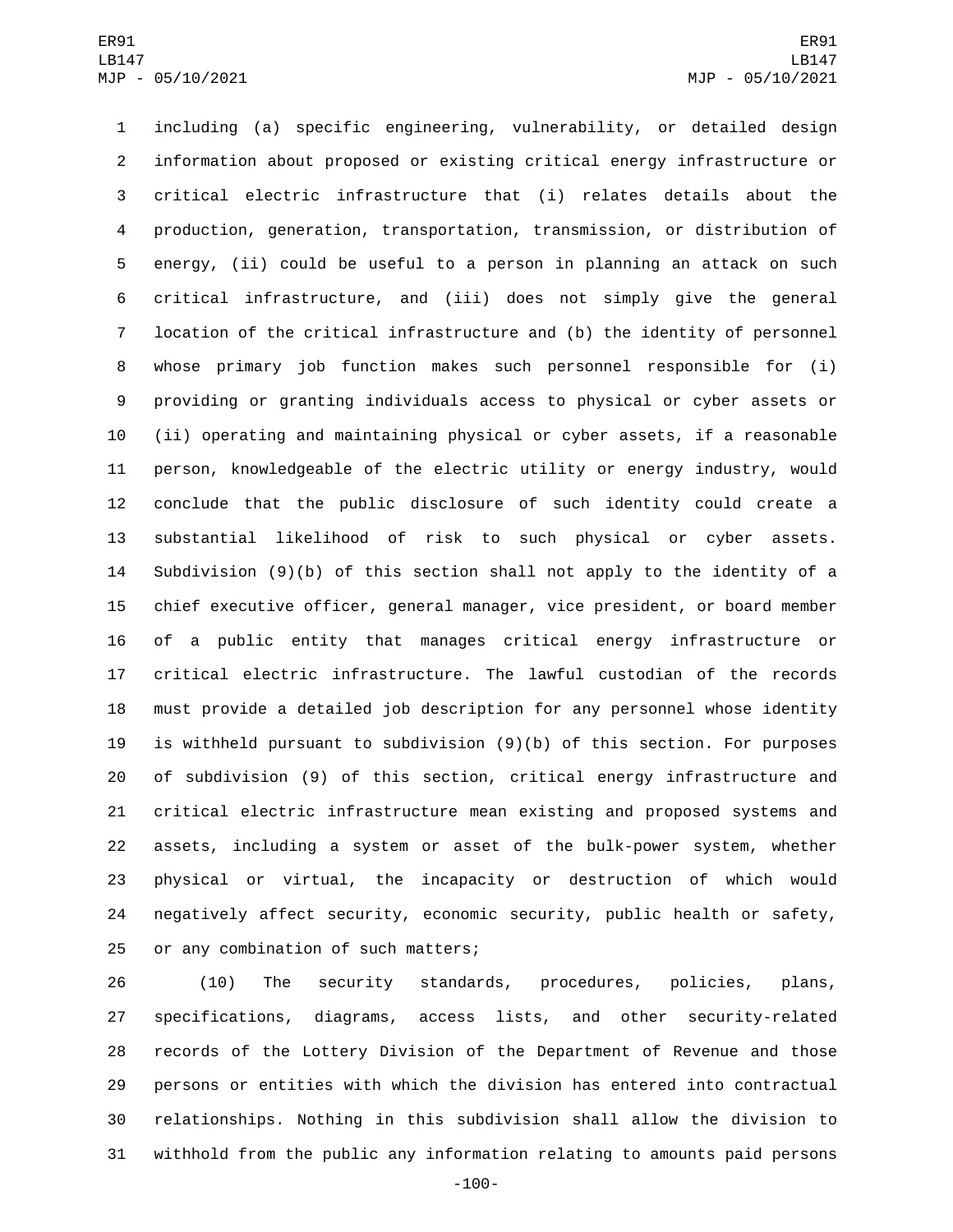or entities with which the division has entered into contractual relationships, amounts of prizes paid, the name of the prize winner, and the city, village, or county where the prize winner resides;

 (11) With respect to public utilities and except as provided in sections 43-512.06 and 70-101, personally identified private citizen account payment and customer use information, credit information on 7 others supplied in confidence, and customer lists;

 (12) Records or portions of records kept by a publicly funded library which, when examined with or without other records, reveal the identity of any library patron using the library's materials or services; (13) Correspondence, memoranda, and records of telephone calls related to the performance of duties by a member of the Legislature in whatever form. The lawful custodian of the correspondence, memoranda, and records of telephone calls, upon approval of the Executive Board of the Legislative Council, shall release the correspondence, memoranda, and records of telephone calls which are not designated as sensitive or confidential in nature to any person performing an audit of the Legislature. A member's correspondence, memoranda, and records of confidential telephone calls related to the performance of his or her legislative duties shall only be released to any other person with the 21 explicit approval of the member;

 (14) Records or portions of records kept by public bodies which would reveal the location, character, or ownership of any known archaeological, historical, or paleontological site in Nebraska when necessary to protect the site from a reasonably held fear of theft, vandalism, or trespass. This section shall not apply to the release of information for the purpose of scholarly research, examination by other public bodies for the protection of the resource or by recognized tribes, the Unmarked Human Burial Sites and Skeletal Remains Protection Act, or the federal Native American Graves Protection and Repatriation Act;

(15) Records or portions of records kept by public bodies which

-101-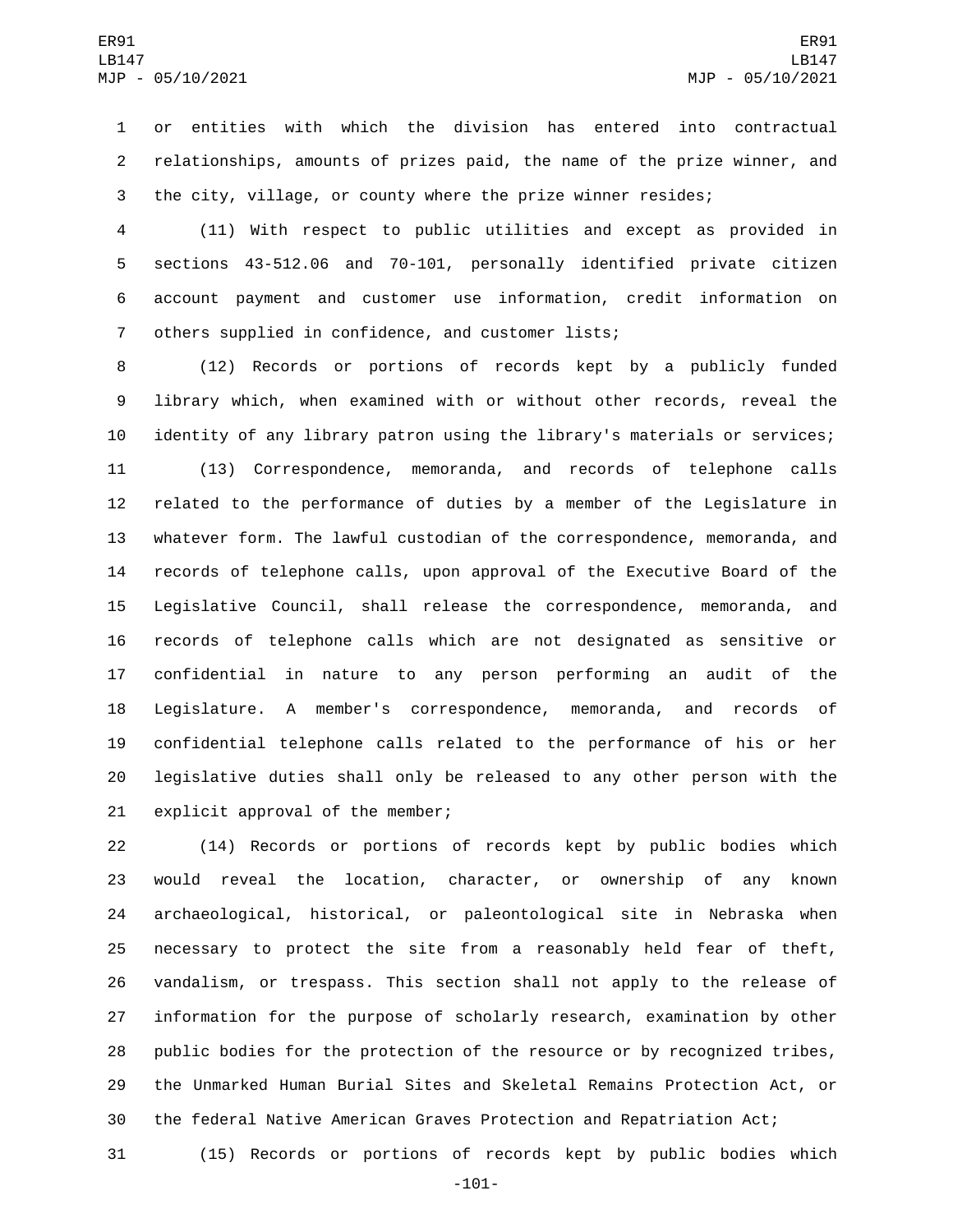maintain collections of archaeological, historical, or paleontological significance which reveal the names and addresses of donors of such articles of archaeological, historical, or paleontological significance unless the donor approves disclosure, except as the records or portions thereof may be needed to carry out the purposes of the Unmarked Human Burial Sites and Skeletal Remains Protection Act or the federal Native 7 American Graves Protection and Repatriation Act;

 (16) Library, archive, and museum materials acquired from nongovernmental entities and preserved solely for reference, research, or exhibition purposes, for the duration specified in subdivision (16)(b) of 11 this section, if:

 (a) Such materials are received by the public custodian as a gift, 13 purchase, bequest, or transfer; and

 (b) The donor, seller, testator, or transferor conditions such gift, purchase, bequest, or transfer on the materials being kept confidential 16 for a specified period of time;

 (17) Job application materials submitted by applicants, other than finalists or a priority candidate for a position described in section 85-106.06 selected using the enhanced public scrutiny process in section 85-106.06, who have applied for employment by any public body as defined in section 84-1409. For purposes of this subdivision, (a) job application materials means employment applications, resumes, reference letters, and school transcripts and (b) finalist means any applicant who is not an applicant for a position described in section 85-106.06 and (i) who reaches the final pool of applicants, numbering four or more, from which the successful applicant is to be selected, (ii) who is an original applicant when the final pool of applicants numbers less than four, or (iii) who is an original applicant and there are four or fewer original 29 applicants;

 (18)(a) Records obtained by the Public Employees Retirement Board pursuant to section 84-1512 and (b) records maintained by the board of

-102-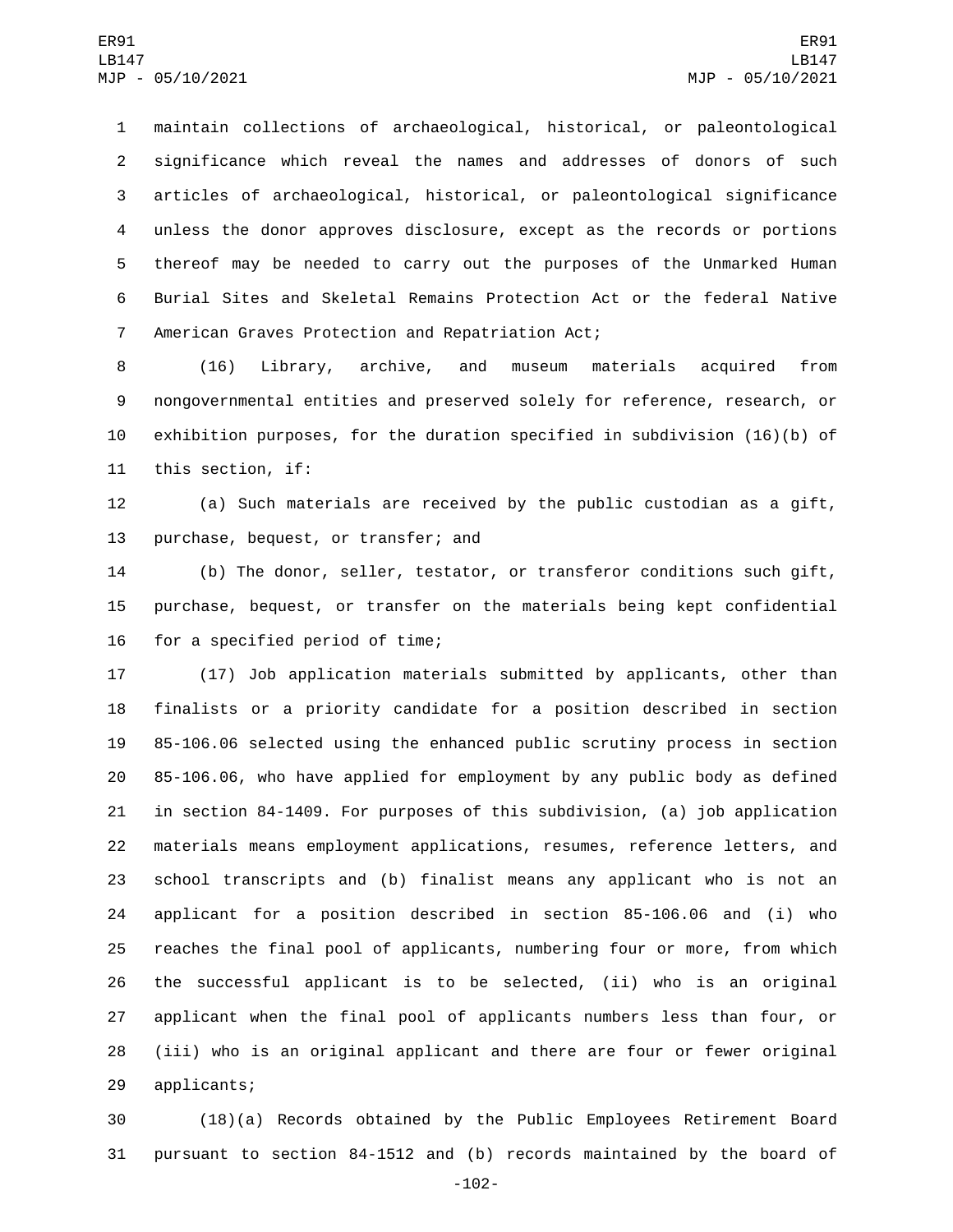education of a Class V school district and obtained by the board of trustees or the Public Employees Retirement Board for the administration of a retirement system provided for under the Class V School Employees 4 Retirement Act pursuant to section 79-989;

 (19) Social security numbers; credit card, charge card, or debit card numbers and expiration dates; and financial account numbers supplied 7 to state and local governments by citizens;

 (20) Information exchanged between a jurisdictional utility and city 9 pursuant to section 66-1867;

 (21) Draft records obtained by the Nebraska Retirement Systems Committee of the Legislature and the Governor from Nebraska Public Employees Retirement Systems pursuant to subsection (4) of section 13 84-1503;

 (22) All prescription drug information submitted pursuant to section 71-2454, all data contained in the prescription drug monitoring system, and any report obtained from data contained in the prescription drug 17 monitoring system; and

 (23) Information obtained by any government entity, whether federal, state, county, or local, regarding firearm registration, possession, sale, or use that is obtained for purposes of an application permitted or required by law or contained in a permit or license issued by such entity. Such information shall be available upon request to any federal, 23 state, county, or local law enforcement agency.

 Sec. 45. Section 84-1501, Revised Statutes Cumulative Supplement,  $2020$ , is amended to read:

 84-1501 (1) The Public Employees Retirement Board is hereby 27 established.

 (2)(a) The board shall consist of eight appointed members until September 1, 2024, and nine appointed members beginning September 1,  $2024$ , as described in this subsection, and the state investment officer as a nonvoting, ex officio member. Six of the appointed members until

-103-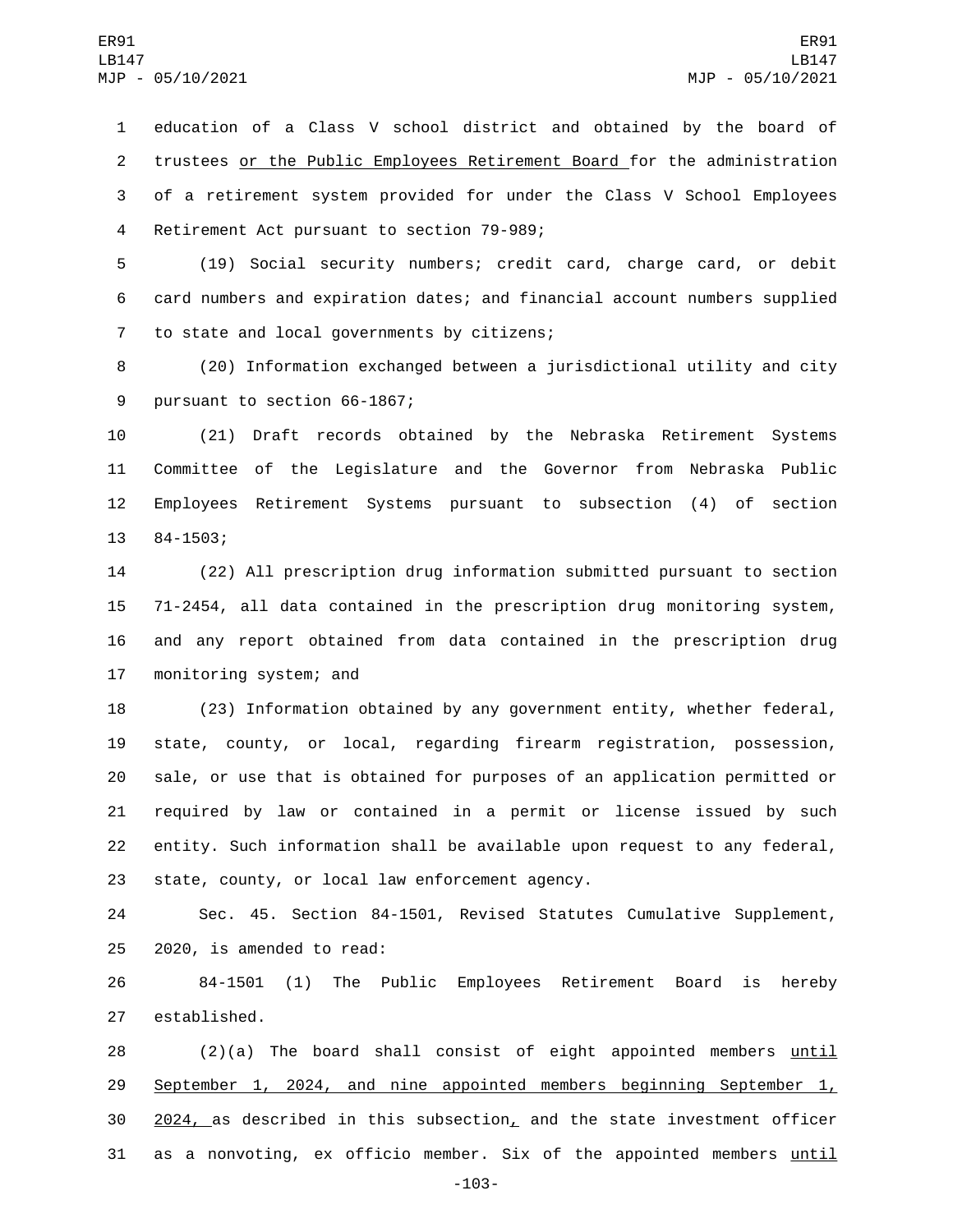September 1, 2024, and seven of the appointed members beginning September 1, 2024, shall be active or retired participants in the retirement systems administered by the board, and two of the appointed members (i) shall not be employees of the State of Nebraska or any of its political subdivisions and (ii) shall have at least ten years of experience in the management of a public or private organization or have at least five years of experience in the field of actuarial analysis or the 8 administration of an employee benefit plan.

9 (b) The six appointed members who are participants in the retirement 10 systems shall be as follows:

 (i) Two of the appointed members shall be participants in the School Employees Retirement System of the State of Nebraska and shall include 13 one administrator and one teacher;

 (ii) One of the appointed members shall be a participant in the Nebraska Judges Retirement System as provided in the Judges Retirement 16 Act;

 (iii) One of the appointed members shall be a participant in the 18 Nebraska State Patrol Retirement System;

 (iv) One of the appointed members shall be a participant in the 20 Retirement System for Nebraska Counties; and

 (v) One of the appointed members shall be a participant in the State 22 Employees Retirement System of the State of Nebraska; and  $-$ 

 (vi) Beginning September 1, 2024, one of the appointed members shall be a participant who is a teacher in a retirement system established under the Class V School Employees Retirement Act.

 (c) Appointments to the board shall be made by the Governor and shall be subject to the approval of the Legislature. All appointed members shall be citizens of the State of Nebraska.

 (3)(a) Except as otherwise provided in this subsection, all members shall serve for terms of five years or until a successor has been appointed and qualified. The terms shall begin on January 1 of the

-104-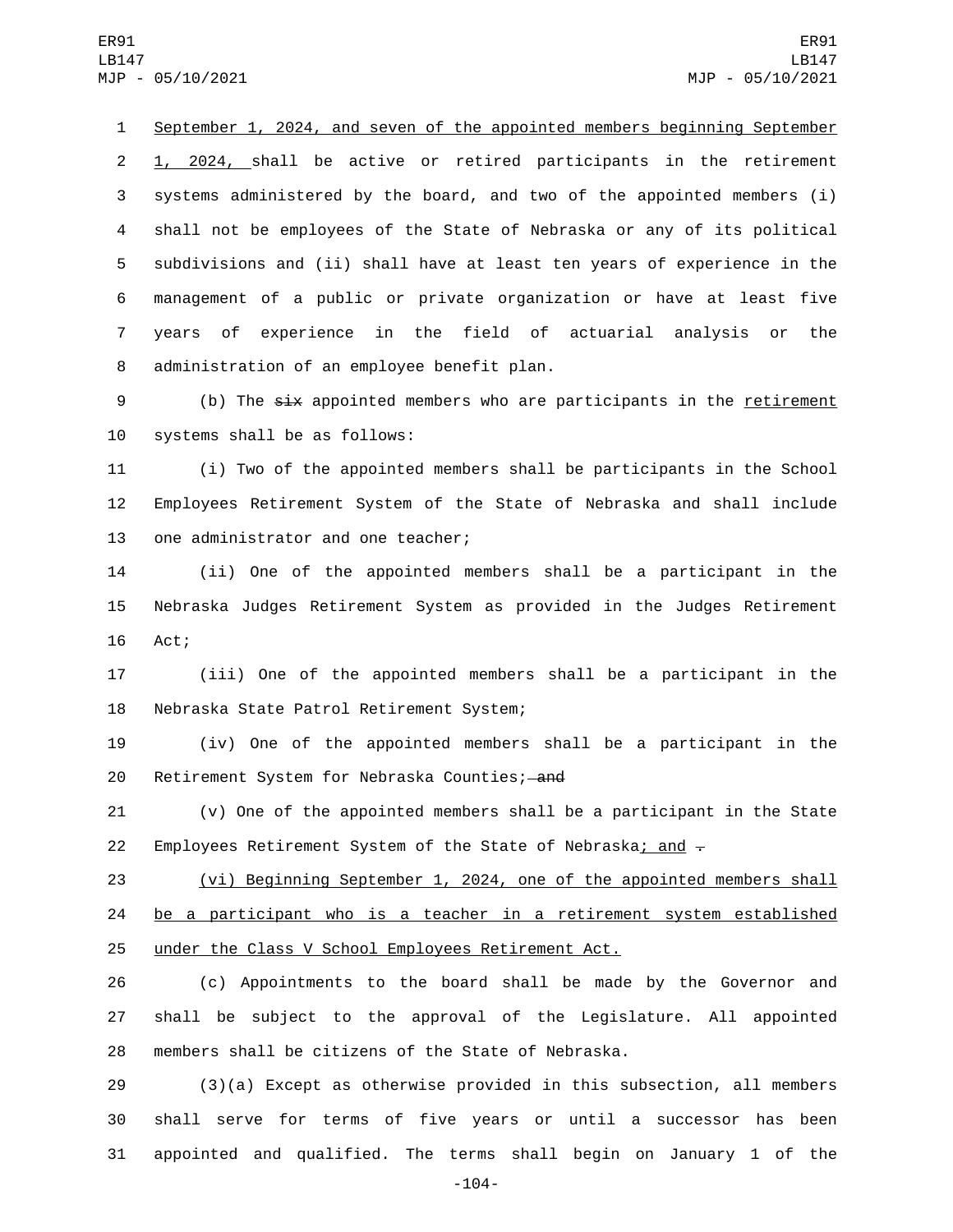1 appropriate year.

2 (b) To ensure an experienced and knowledgeable board, the terms of 3 the appointed members shall be staggered as follows:

4 (i) One of the two members described in subdivisions (2)(a)(i) and 5 (ii) of this section shall be appointed to serve for a five-year term 6 which begins in 2017;

7 (ii) One of the two members described in subdivisions  $(2)(a)(i)$  and 8 (ii) of this section shall be appointed to serve for a five-year term 9 which begins in 2018;

10 (iii) The participant in the School Employees Retirement System of 11 the State of Nebraska who is a teacher shall be appointed for a five-year 12 term which begins in 2019;

 (iv) The participant in the School Employees Retirement System of the State of Nebraska who is an administrator and the participant in the State Employees Retirement System of the State of Nebraska shall be appointed for a five-year term which begins in 2020;

17 (v) The participant in the Retirement System for Nebraska Counties 18 and the participant in the Nebraska Judges Retirement System shall be 19 appointed to serve for a five-year term which begins in 2021;—and

 (vi) The participant in the Nebraska State Patrol Retirement System shall be appointed to serve for a three-year term which begins in 2020, and his or her successor shall be appointed to serve for a five-year term 23 which begins in 2023; and  $\overline{z}$ 

24 (vii) The participant in a retirement system established under the 25 Class V School Employees Retirement Act shall be appointed to serve for a 26 fifty-two month term which begins September 1, 2024, and his or her 27 successor shall be appointed to serve for a five-year term which begins 28 in 2029.

29 (4) In the event of a vacancy in office, the Governor shall appoint 30 a person to serve the unexpired portion of the term subject to the 31 approval of the Legislature.

-105-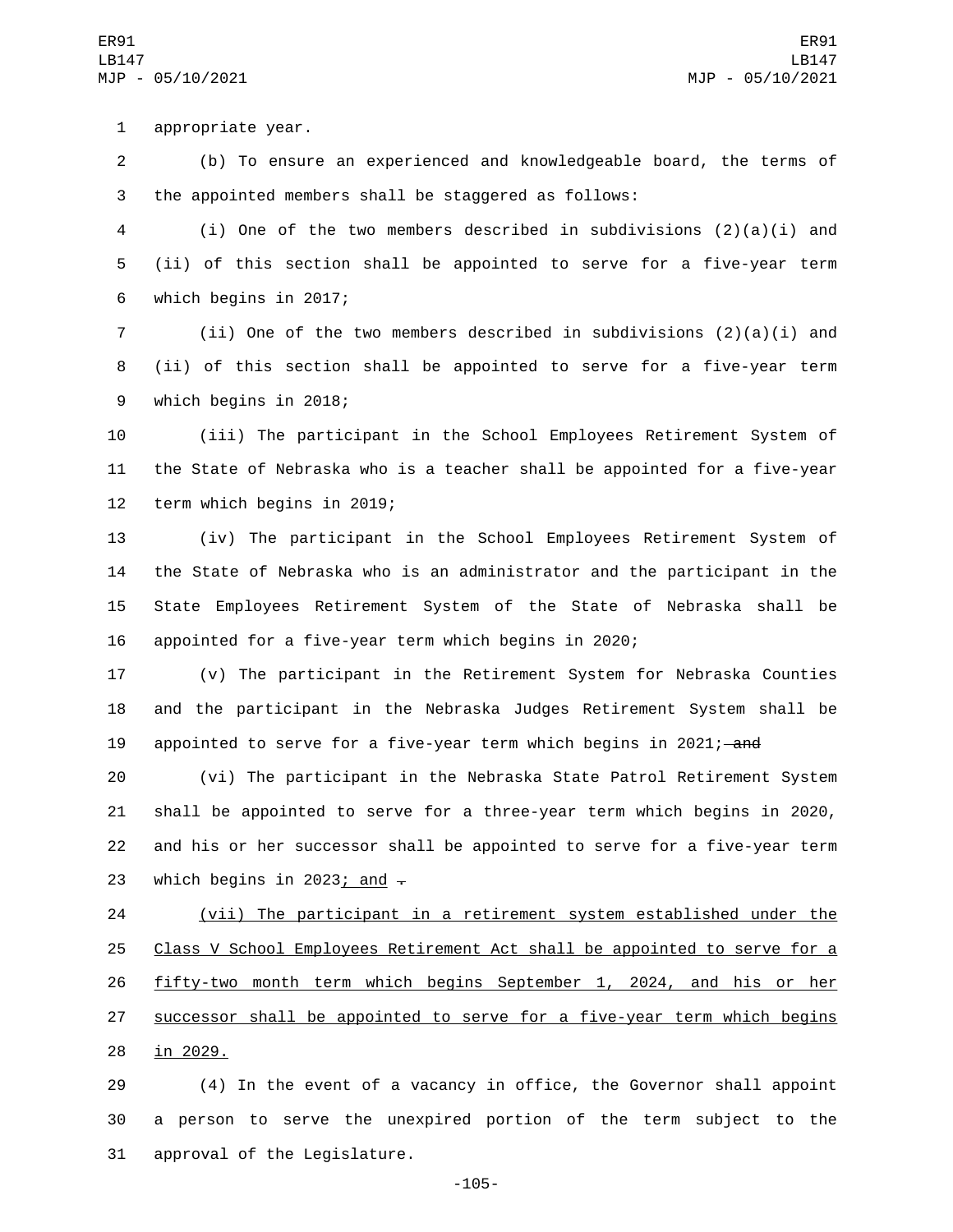(5) The appointed members of the board may be removed by the Governor for cause after notice and an opportunity to be heard.

 Sec. 46. Section 84-1503, Revised Statutes Cumulative Supplement, 4 2020, is amended to read:

 84-1503 (1) It shall be the duty of the Public Employees Retirement 6 Board:

 (a) To administer the retirement systems provided for in the County Employees Retirement Act, the Judges Retirement Act, the Nebraska State 9 Patrol Retirement Act, the School Employees Retirement Act, and the State Employees Retirement Act, and, beginning September 1, 2024, the Class V School Employees Retirement Act. The agency for the administration of the retirement systems and under the direction of the board shall be known and may be cited as the Nebraska Public Employees Retirement Systems;

 (b) To appoint a director to administer the systems under the direction of the board. The appointment shall be subject to the approval of the Governor and a majority of the Legislature. The director shall be qualified by training and have at least five years of experience in the administration of a qualified public or private employee retirement plan. The director shall not be a member of the board. The salary of the director shall be set by the board. The director shall serve without term 21 and may be removed by the board;

 (c) To provide for an equitable allocation of expenses among the retirement systems administered by the board, and all expenses shall be provided from the investment income earned by the various retirement funds unless alternative sources of funds to pay expenses are specified by law;

 (d) To administer the deferred compensation program authorized in 28 section 84-1504;

 (e) To hire an attorney, admitted to the Nebraska State Bar Association, to advise the board in the administration of the retirement systems listed in subdivision (a) of this subsection;

-106-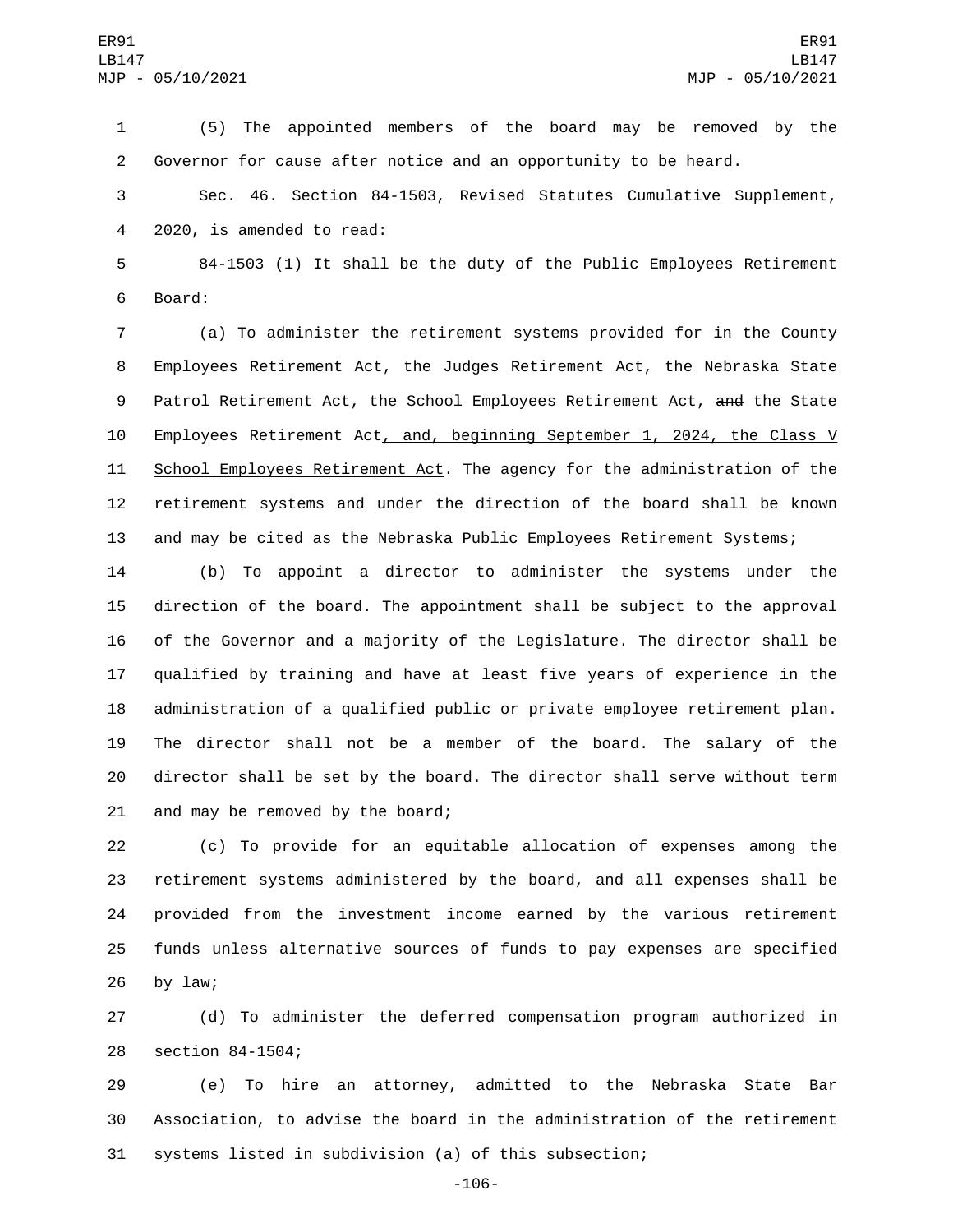(f) To hire an internal auditor to perform the duties described in section 84-1503.04 who meets the minimum standards as described in 3 section 84-304.03;

 (g) To adopt and implement procedures for reporting information by employers, as well as testing and monitoring procedures in order to verify the accuracy of such information. The information necessary to determine membership shall be provided by the employer. The board may adopt and promulgate rules and regulations and prescribe such forms necessary to carry out this subdivision. Nothing in this subdivision shall be construed to require the board to conduct onsite audits of political subdivisions for compliance with statutes, rules, and regulations governing the retirement systems listed in subdivision (1)(a) of this section regarding membership and contributions; and

 (h) To prescribe and furnish forms for the public retirement system plan reports required to be filed pursuant to sections 2-3228, 12-101, 14-567, 14-1805.01, 14-2111, 15-1017, 16-1017, 16-1037, 19-3501, 23-1118, 23-3526, 71-1631.02, and 79-987 through December 31, 2017.

 (2) In administering the retirement systems listed in subdivision 19  $(1)(a)$  of this section, it shall be the duty of the board:

 (a) To determine, based on information provided by the employer, the prior service annuity, if any, for each person who is an employee of the county on the date of adoption of the retirement system;

 (b) To determine the eligibility of an individual to be a member of the retirement system and other questions of fact in the event of a dispute between an individual and the individual's employer;

 (c) To adopt and promulgate rules and regulations, as the board may 27 deem necessary, for the management of the board;

 (d) To keep a complete record of all proceedings taken at any 29 meeting of the board;

 (e) To obtain, by a competitive, formal, and sealed bidding process through the materiel division of the Department of Administrative

-107-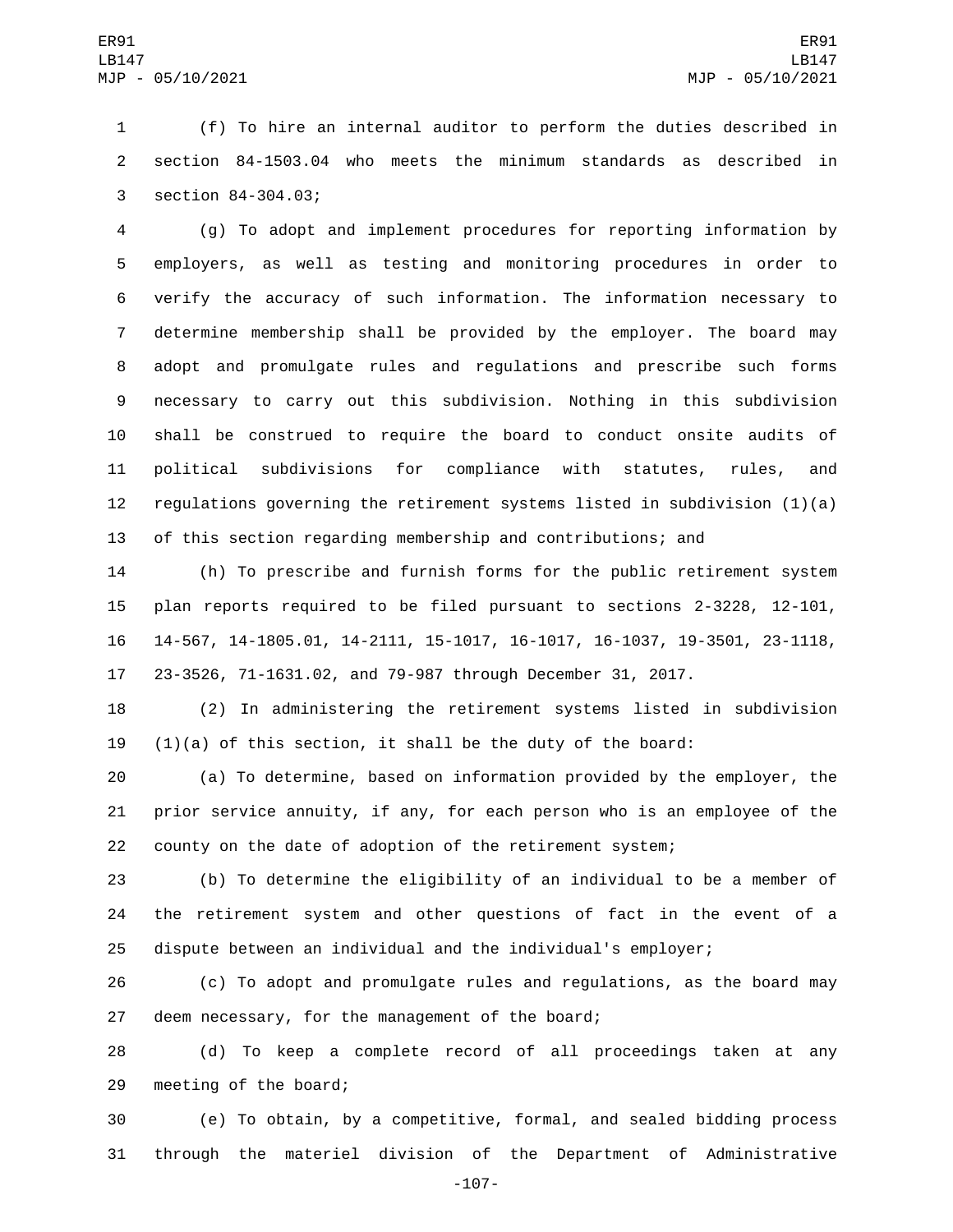Services, actuarial services on behalf of the State of Nebraska as may be necessary in the administration and development of the retirement systems, including, but not limited to, preparation of an annual actuarial valuation report of each of the defined benefit and cash balance plans administered by the board. Such annual valuation reports shall be presented by the actuary to the Nebraska Retirement Systems Committee of the Legislature at a public hearing or hearings. Any contract for actuarial services shall contain a provision allowing the actuary, without prior approval of the board, to perform actuarial studies of the systems as requested by entities other than the board, if notice, which does not identify the entity or substance of the request, is given to the board, all costs are paid by the requesting entity, results are provided to the board, the Nebraska Retirement Systems Committee of the Legislature, and the Legislative Fiscal Analyst upon being made public, and such actuarial studies do not interfere with the actuary's ongoing responsibility to the board. The term of the contract shall be for up to three years. A competitive, formal, and sealed bidding process shall be completed at least once every three years, unless the board determines that such a process would not be cost effective under the circumstances and that the actuarial services performed have been satisfactory, in which case the contract may also contain an option for renewal without a competitive, formal, and sealed bidding process for up to two additional three-year periods. An actuary under contract for the State of Nebraska shall be a member of the American Academy of Actuaries and meet the academy's qualification standards to render a statement of 26 actuarial opinion;

 (f) To direct the State Treasurer to transfer funds, as an expense of the retirement systems, to the Legislative Council Retirement Study Fund. Such transfer shall occur beginning on or after July 1, 2005, and at intervals of not less than five years and not more than fifteen years and shall be in such amounts as the Legislature shall direct;

-108-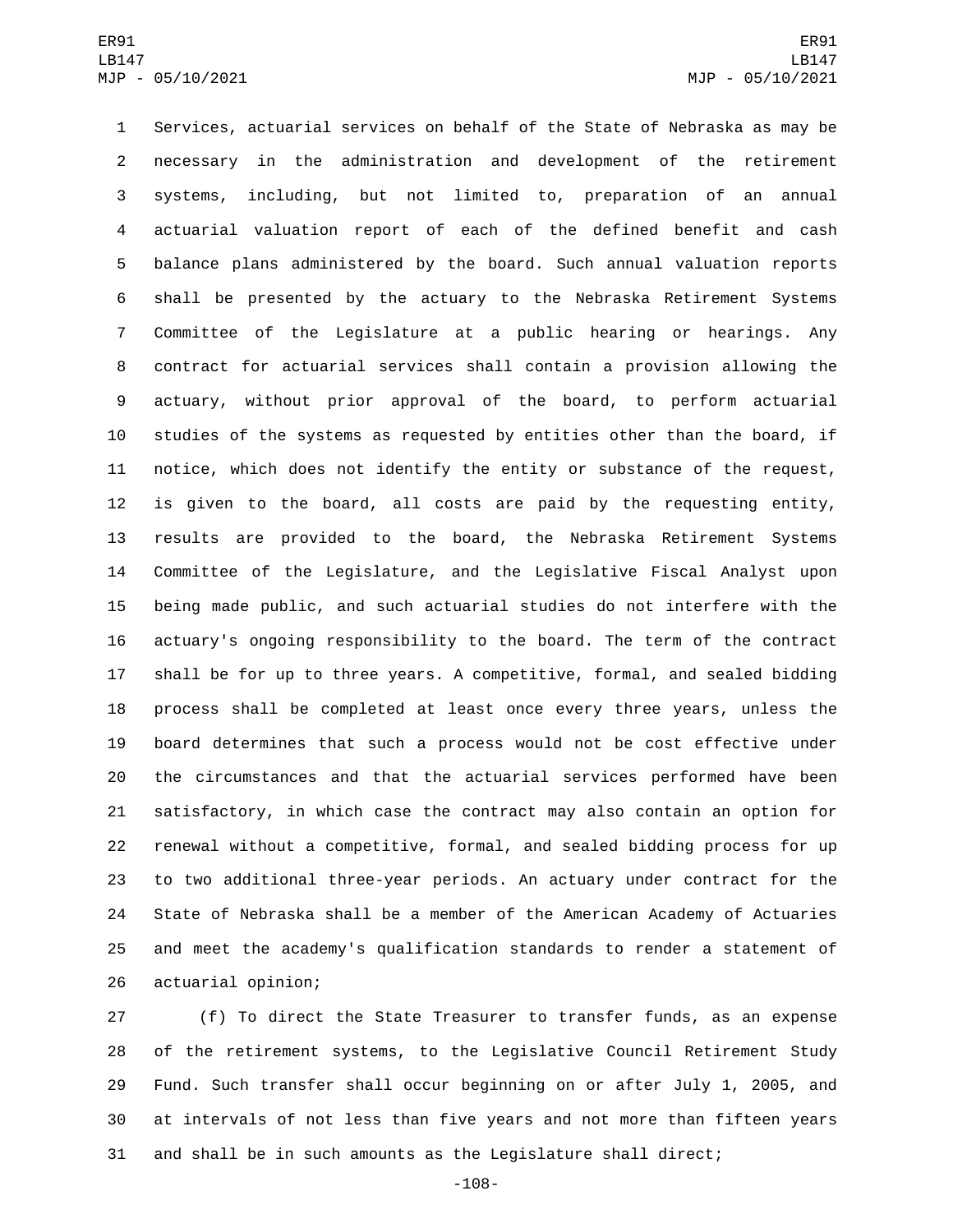(g) To adopt and promulgate rules and regulations, as the board may deem necessary, to carry out the provisions of each retirement system described in subdivision (1)(a) of this section, which includes, but is not limited to, the crediting of military service, direct rollover 5 distributions, and the acceptance of rollovers;

 (h) To obtain auditing services for a separate compliance audit of the retirement systems to be completed by December 31, 2020, and from time to time thereafter at the request of the Nebraska Retirement Systems Committee of the Legislature, to be completed not more than every four years but not less than every ten years. The compliance audit shall be in addition to the annual audit conducted by the Auditor of Public Accounts. The compliance audit shall include, but not be limited to, an examination of records, files, and other documents and an evaluation of all policies and procedures to determine compliance with all state and federal laws. A copy of the compliance audit shall be given to the Governor, the board, and the Nebraska Retirement Systems Committee of the Legislature and shall be presented to the committee at a public hearing;

 (i) To adopt and promulgate rules and regulations, as the board may deem necessary, for the adjustment of contributions or benefits, which includes, but is not limited to: (i) The procedures for refunding contributions, adjusting future contributions or benefit payments, and requiring additional contributions or repayment of benefits; (ii) the process for a member, member's beneficiary, employee, or employer to dispute an adjustment to contributions or benefits; (iii) establishing materiality and de minimus amounts for agency transactions, adjustments, and inactive account closures; and (iv) notice provided to all affected persons. Following an adjustment, a timely notice shall be sent that describes the adjustment and the process for disputing an adjustment to 29 contributions or benefits;

 (j)(i) To amend the deferred compensation plan to require that in the event of a member's death, except as provided in section 42-1107, the

-109-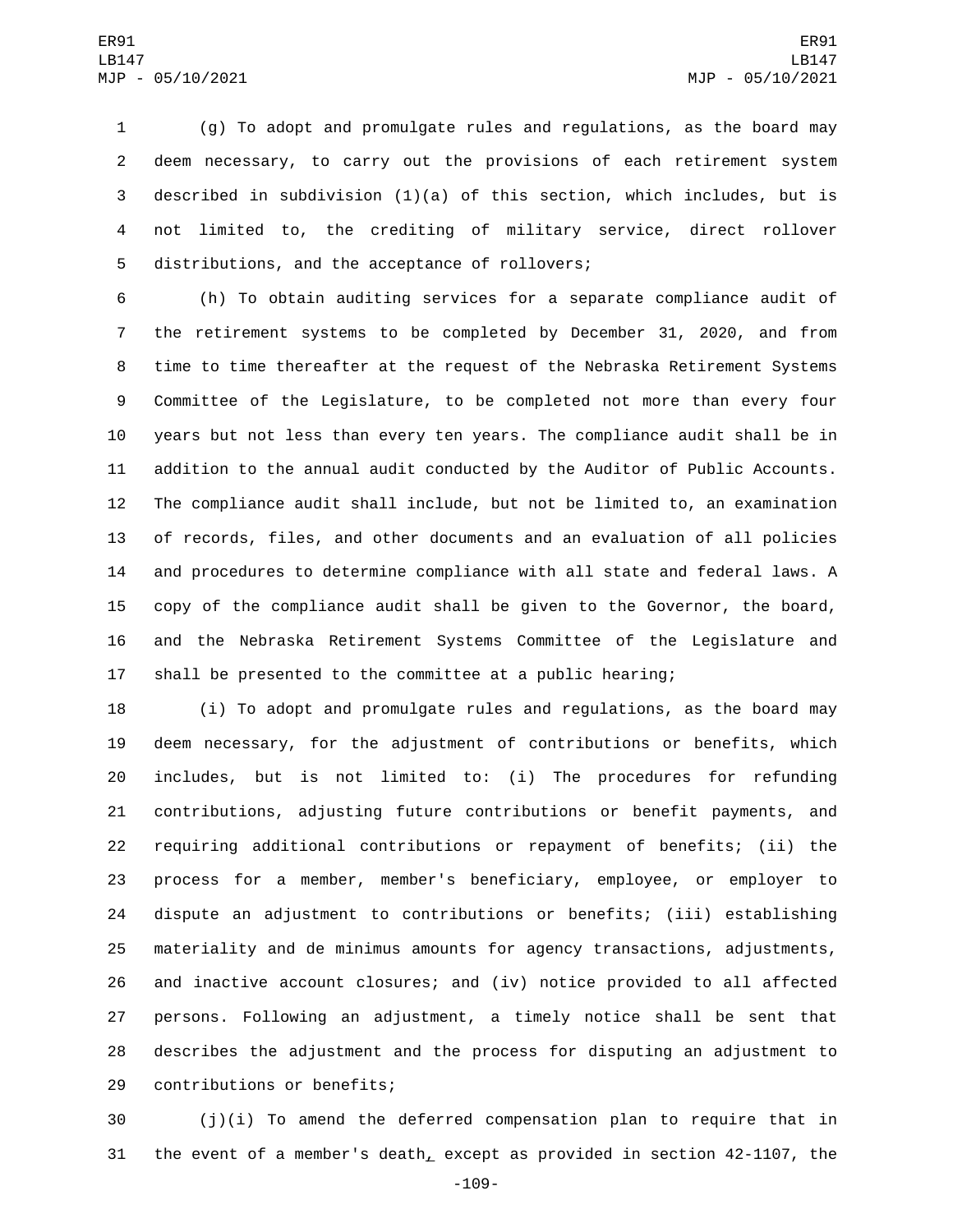death benefit shall be paid to the following, in order of priority:

 (A) To the member's surviving designated beneficiary on file with 3 the board;

 (B) To the spouse married to the member on the member's date of death if there is no surviving designated beneficiary on file with the 6 board; or

 (C) To the member's estate if the member is not married on the member's date of death and there is no surviving designated beneficiary 9 on file with the board; and

10 (ii) The priority designations described in subdivision  $(2)(j)(i)$  of this section shall not apply if the member has retired under a joint and 12 survivor benefit option;

 (k) To make a thorough investigation through the director or the director's designee, of any overpayment of a benefit, when in the judgment of the director such investigation is necessary, including, but not limited to, circumstances in which benefit payments are made after the death of a member or beneficiary and the retirement system is not made aware of such member's or beneficiary's death. In connection with any such investigation, the board, through the director or the director's designee, shall have the power to compel the attendance of witnesses and the production of books, papers, records, and documents, whether in hardcopy, electronic form, or otherwise, and issue subpoenas for such purposes. Such subpoenas shall be served in the same manner and have the same effect as subpoenas from district courts; and

 (l) To administer all retirement system plans in a manner which will maintain each plan's status as a qualified plan pursuant to the Internal Revenue Code, as defined in section 49-801.01, including: Section 401(a) (9) of the Internal Revenue Code relating to the time and manner in which benefits are required to be distributed, including the incidental death benefit distribution requirement of section 401(a)(9)(G) of the Internal Revenue Code; section 401(a)(25) of the Internal Revenue Code relating to

-110-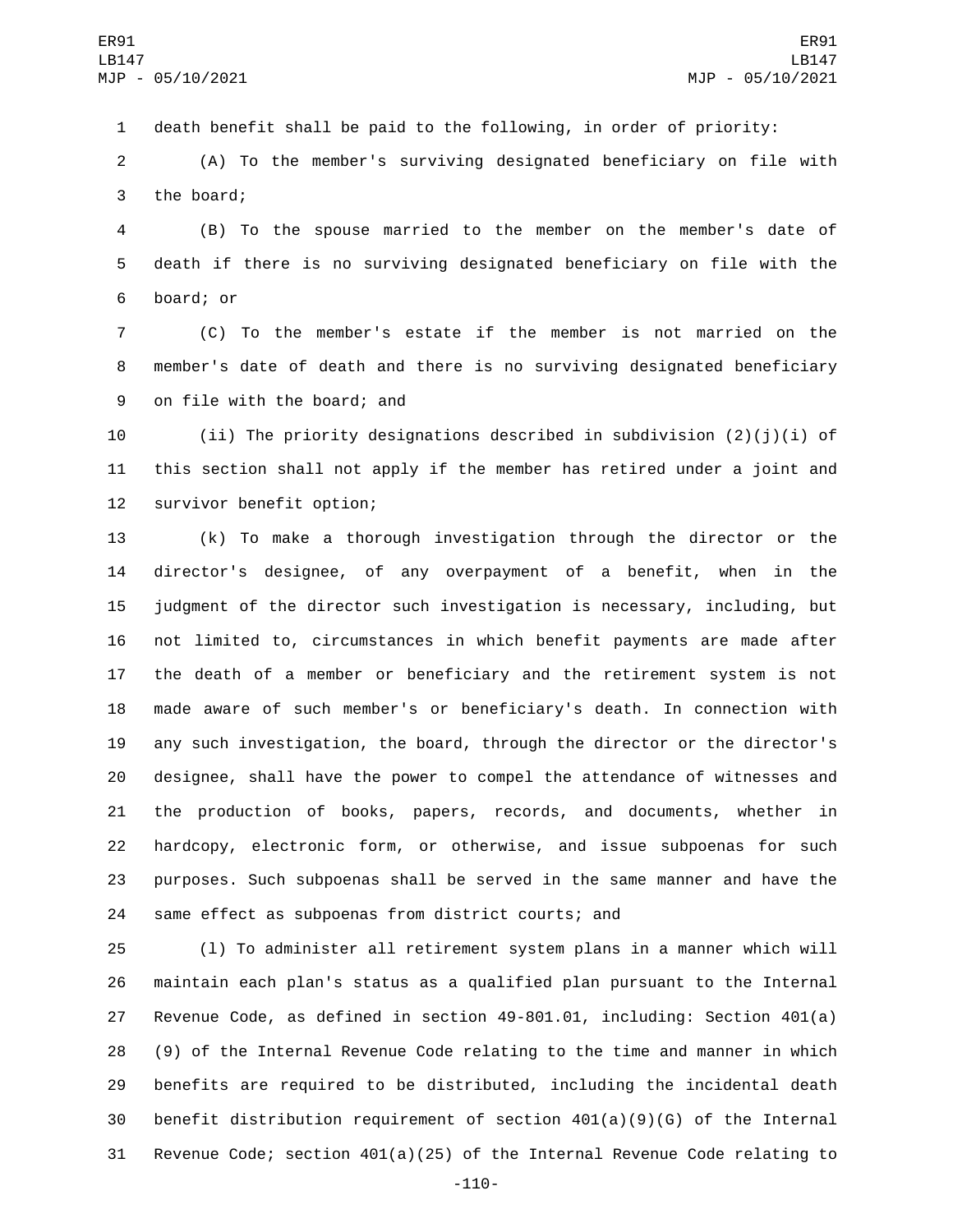the specification of actuarial assumptions; section 401(a)(31) of the Internal Revenue Code relating to direct rollover distributions from eligible retirement plans; section 401(a)(37) of the Internal Revenue Code relating to the death benefit of a member whose death occurs while performing qualified military service; and section 401(a) of the Internal Revenue Code by meeting the requirements of section 414(d) of the Internal Revenue Code relating to the establishment of retirement plans for governmental employees of a state or political subdivision thereof. The board may adopt and promulgate rules and regulations necessary or appropriate to maintain such status including, but not limited to, rules or regulations which restrict discretionary or optional contributions to 12 a plan or which limit distributions from a plan.

 (3) By March 31 of each year prior to 2020, and by April 10 of each year beginning in 2020, the board shall prepare a written plan of action and shall present such plan to the Nebraska Retirement Systems Committee of the Legislature at a public hearing. The plan shall include, but not be limited to, the board's funding policy, the administrative costs and other fees associated with each fund and plan overseen by the board, member education and informational programs, the director's duties and limitations, an organizational structure of the office of the Nebraska Public Employees Retirement Systems, and the internal control structure of such office to ensure compliance with state and federal laws.

 (4)(a) Beginning in 2016, and at least every four years thereafter in even-numbered years or at the request of the Nebraska Retirement Systems Committee of the Legislature, the board shall obtain an experience study. Within thirty business days after presentation of the experience study to the board, the actuary shall present the study to the Nebraska Retirement Systems Committee at a public hearing. If the board does not adopt all of the recommendations in the experience study, the board shall provide a written explanation of its decision to the Nebraska Retirement Systems Committee and the Governor. The explanation shall be

-111-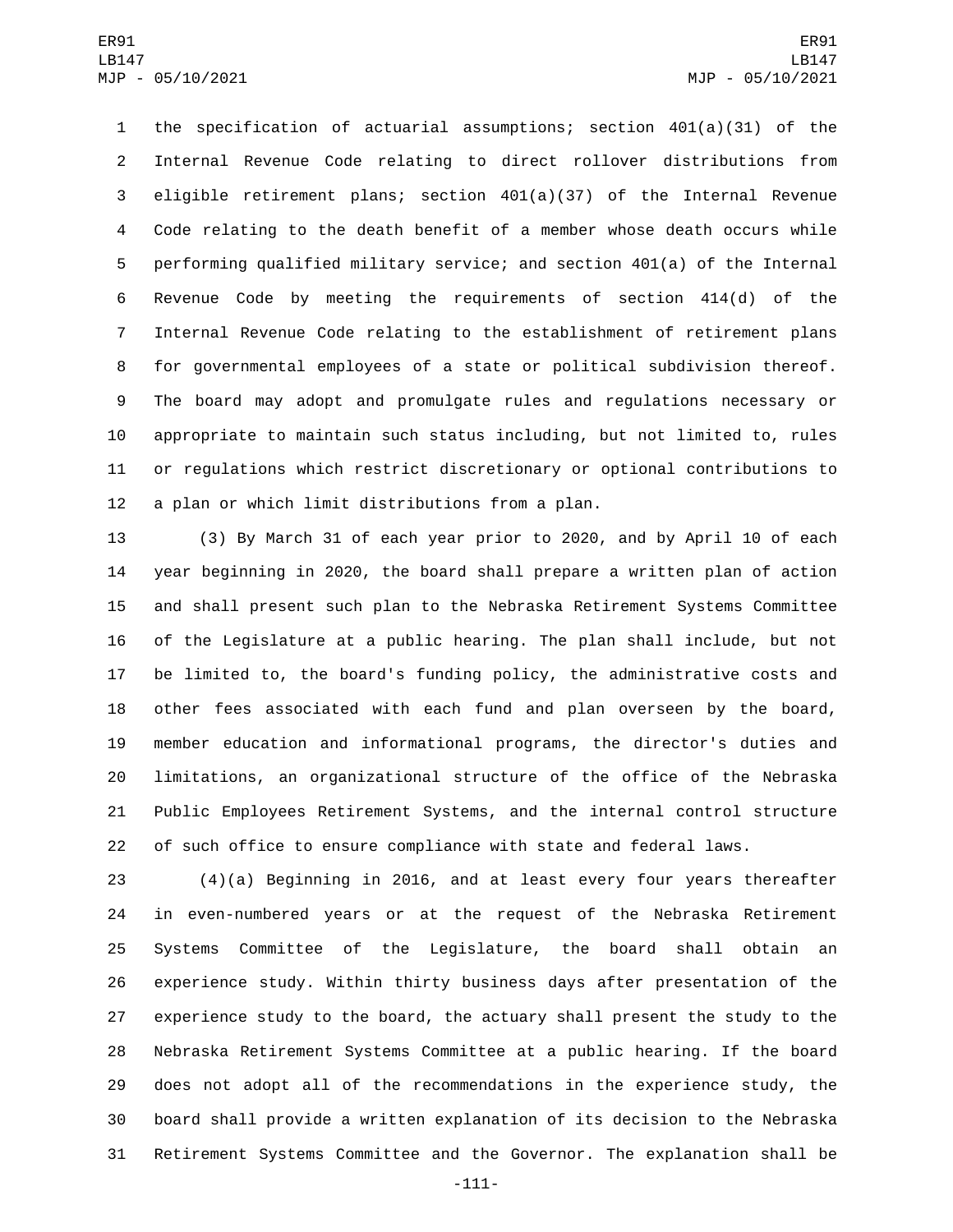delivered within ten business days after formal action by the board to 2 not adopt one or more of the recommendations.

 (b) The director shall provide an electronic copy of the first draft and a final draft of the experience study and annual valuation reports to the Nebraska Retirement Systems Committee and the Governor when the director receives the drafts from the actuary. The drafts shall be deemed confidential information. The draft copies obtained by the Nebraska Retirement Systems Committee and the Governor pursuant to this section shall not be considered public records subject to sections 84-712 to 10 84-712.09.

 (c) For purposes of this subsection, business days shall be computed by excluding the day the request is received, after which the designated period of time begins to run. A business day shall not include a Saturday or a Sunday or a day during which the Nebraska Public Employees 15 Retirement Systems office is closed.

 (5) It shall be the duty of the board to direct the State Treasurer to transfer funds, as an expense of the retirement system provided for under the Class V School Employees Retirement Act, to and from the Class V Retirement System Payment Processing Fund and the Class V School Employees Retirement Fund for the benefit of a retirement system provided for under the Class V School Employees Retirement Act to implement the provisions of section 79-986. The agency for the administration of this provision and under the direction of the board shall be known and may be cited as the Nebraska Public Employees Retirement Systems.

 (6) Pursuant to section 79-9,121, it shall be the duty of the board to carry out the work plan, file the report, and contract with, bill, and 27 receive payment from an the employer of any Class V school employees retirement system established under the Class V School Employees 29 Retirement Act and which existed on January 1, 2019, for all services performed in the conduct, completion, and report of such work plan regarding the transfer of management of any such Class V school employees

-112-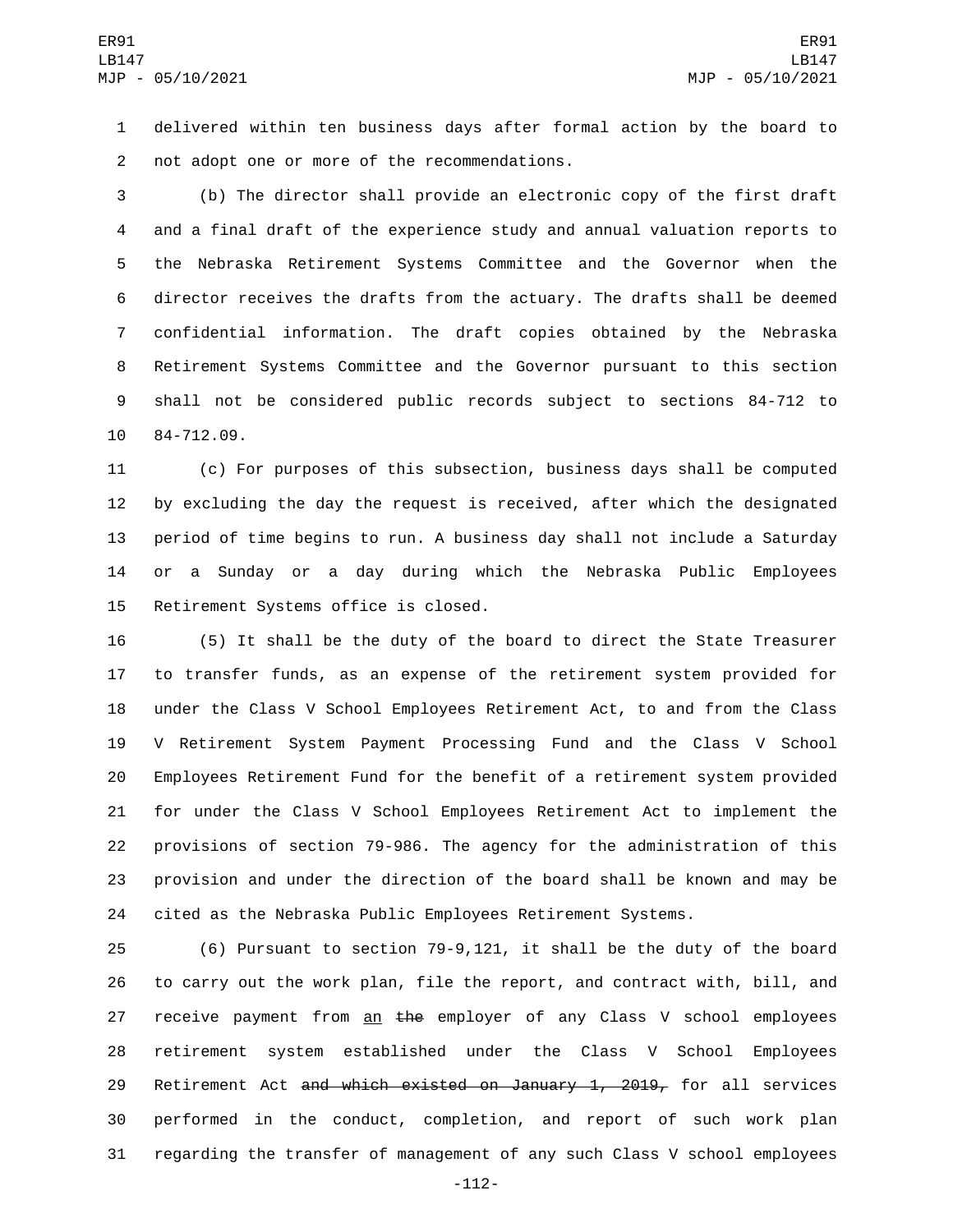1 retirement system.

 (7) It shall be the duty of the board to complete the additional identification and examination of issues pursuant to section 43 of this act, to enter and carry out the plan for the transfer and transition of the management and administration of any Class V school employees retirement system established under the Class V School Employees Retirement Act pursuant to section 16 of this act, and to bill and receive payment from an employer of any such retirement system for the 9 costs and expenses of the board in carrying out the plan and the transfer of the management and administration of the Class V school employees 11 retirement system to the board.

 Sec. 47. This act is a complete act and its provisions inseverable. If any provision is declared unconstitutional, the entire act is invalid. Sec. 48. Original sections 72-1237, 72-1249.02, and 79-972.01, Reissue Revised Statutes of Nebraska, and sections 79-902, 79-916, 79-966, 79-978, 79-978.01, 79-979, 79-980, 79-981, 79-982, 79-982.01, 79-982.02, 79-983, 79-984, 79-985, 79-986, 79-987, 79-989, 79-990, 79-991, 79-992, 79-992.01, 79-992.02, 79-998, 79-9,102, 79-9,103, 79-9,105, 79-9,107, 79-9,108, 79-9,113, 79-9,115, 79-9,117, 79-9,122,

 79-9,123, 84-712.05, 84-1501, and 84-1503, Revised Statutes Cumulative 21 Supplement, 2020, are repealed.

 Sec. 49. Since an emergency exists, this act takes effect when 23 passed and approved according to law.

 2. On page 1, strike beginning with "section" in line 1 through line 23 and insert "sections 72-1237, 72-1249.02, and 79-972.01, Reissue Revised Statutes of Nebraska, and sections 79-902, 79-916, 79-966, 79-978, 79-978.01, 79-979, 79-980, 79-981, 79-982, 79-982.01, 79-982.02, 79-983, 79-984, 79-985, 79-986, 79-987, 79-989, 79-990, 79-991, 79-992, 79-992.01, 79-992.02, 79-998, 79-9,102, 79-9,103, 79-9,105, 79-9,107, 79-9,108, 79-9,113, 79-9,115, 79-9,117, 79-9,122, 79-9,123, 84-712.05, 84-1501, and 84-1503, Revised Statutes Cumulative Supplement, 2020; to

-113-